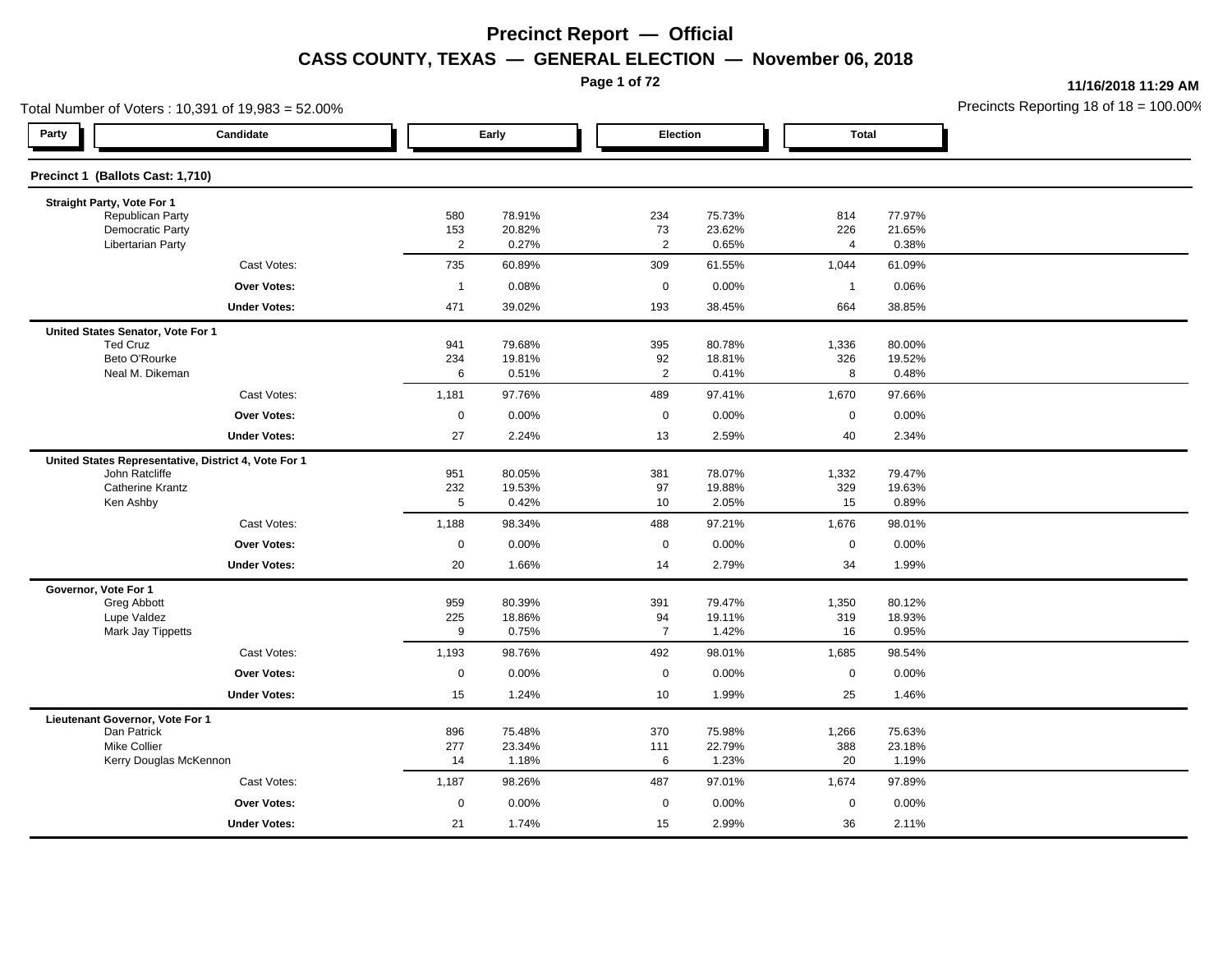**Page 2 of 72**

**11/16/2018 11:29 AM**

| Total Number of Voters: 10,391 of 19,983 = 52.00% |                                                     |                |                  |                       |                  |                |                  | Precincts Reporting 18 of 18 = 100.00 |
|---------------------------------------------------|-----------------------------------------------------|----------------|------------------|-----------------------|------------------|----------------|------------------|---------------------------------------|
| Party                                             | Candidate                                           |                | Early            |                       | Election         | <b>Total</b>   |                  |                                       |
| Precinct 1 (Ballots Cast: 1,710)                  |                                                     |                |                  |                       |                  |                |                  |                                       |
| Attorney General, Vote For 1                      |                                                     |                |                  |                       |                  |                |                  |                                       |
| Ken Paxton<br>Justin Nelson                       |                                                     | 914<br>262     | 76.94%<br>22.05% | 375                   | 77.16%<br>21.40% | 1,289<br>366   | 77.00%           |                                       |
| Michael Ray Harris                                |                                                     | 12             | 1.01%            | 104<br>$\overline{7}$ | 1.44%            | 19             | 21.86%<br>1.14%  |                                       |
|                                                   | Cast Votes:                                         | 1,188          | 98.34%           | 486                   | 96.81%           | 1,674          | 97.89%           |                                       |
|                                                   | <b>Over Votes:</b>                                  | $\mathbf 0$    | 0.00%            | 0                     | 0.00%            | $\mathbf 0$    | 0.00%            |                                       |
|                                                   | <b>Under Votes:</b>                                 | 20             | 1.66%            | 16                    | 3.19%            | 36             | 2.11%            |                                       |
| <b>Comptroller of Public Accounts, Vote For 1</b> |                                                     |                |                  |                       |                  |                |                  |                                       |
| Glenn Hegar                                       |                                                     | 939            | 79.85%           | 385                   | 79.22%           | 1,324          | 79.66%           |                                       |
| Joi Chevalier<br><b>Ben Sanders</b>               |                                                     | 217<br>20      | 18.45%<br>1.70%  | 90<br>11              | 18.52%<br>2.26%  | 307<br>31      | 18.47%<br>1.87%  |                                       |
|                                                   | Cast Votes:                                         | 1,176          | 97.35%           | 486                   | 96.81%           | 1,662          | 97.19%           |                                       |
|                                                   | <b>Over Votes:</b>                                  | $\overline{1}$ | 0.08%            | $\mathbf 0$           | 0.00%            | $\overline{1}$ | 0.06%            |                                       |
|                                                   | <b>Under Votes:</b>                                 | 31             | 2.57%            | 16                    | 3.19%            | 47             | 2.75%            |                                       |
|                                                   | Commissioner of the General Land Office, Vote For 1 |                |                  |                       |                  |                |                  |                                       |
| George P. Bush                                    |                                                     | 909            | 76.64%           | 374                   | 76.64%           | 1,283          | 76.64%           |                                       |
| <b>Miguel Suazo</b>                               |                                                     | 248            | 20.91%           | 97                    | 19.88%           | 345            | 20.61%           |                                       |
| Matt Piña                                         |                                                     | 29             | 2.45%            | 17                    | 3.48%            | 46             | 2.75%            |                                       |
|                                                   | Cast Votes:                                         | 1,186          | 98.18%           | 488                   | 97.21%           | 1,674          | 97.89%           |                                       |
|                                                   | Over Votes:                                         | $\overline{1}$ | 0.08%            | 0                     | 0.00%            | $\overline{1}$ | 0.06%            |                                       |
|                                                   | <b>Under Votes:</b>                                 | 21             | 1.74%            | 14                    | 2.79%            | 35             | 2.05%            |                                       |
| <b>Commissioner of Agriculture, Vote For 1</b>    |                                                     |                |                  |                       |                  |                |                  |                                       |
| Sid Miller<br>Kim Olson                           |                                                     | 898<br>260     | 76.43%<br>22.13% | 379<br>101            | 77.82%<br>20.74% | 1,277<br>361   | 76.84%<br>21.72% |                                       |
| <b>Richard Carpenter</b>                          |                                                     | 17             | 1.45%            | $\overline{7}$        | 1.44%            | 24             | 1.44%            |                                       |
|                                                   | Cast Votes:                                         | 1,175          | 97.27%           | 487                   | 97.01%           | 1,662          | 97.19%           |                                       |
|                                                   | <b>Over Votes:</b>                                  | $\mathbf 0$    | 0.00%            | 0                     | 0.00%            | $\mathbf 0$    | 0.00%            |                                       |
|                                                   | <b>Under Votes:</b>                                 | 33             | 2.73%            | 15                    | 2.99%            | 48             | 2.81%            |                                       |
| Railroad Commissioner, Vote For 1                 |                                                     |                |                  |                       |                  |                |                  |                                       |
| Christi Craddick                                  |                                                     | 929            | 79.00%           | 378                   | 77.62%           | 1,307          | 78.59%           |                                       |
| Roman McAllen<br>Mike Wright                      |                                                     | 236<br>11      | 20.07%<br>0.94%  | 97<br>12              | 19.92%<br>2.46%  | 333<br>23      | 20.02%<br>1.38%  |                                       |
|                                                   | Cast Votes:                                         | 1,176          | 97.35%           | 487                   | 97.01%           | 1,663          | 97.25%           |                                       |
|                                                   | <b>Over Votes:</b>                                  | $\mathbf 0$    | 0.00%            | $\mathbf 0$           | 0.00%            | $\mathbf 0$    | 0.00%            |                                       |
|                                                   | <b>Under Votes:</b>                                 | 32             | 2.65%            | 15                    | 2.99%            | 47             | 2.75%            |                                       |
|                                                   |                                                     |                |                  |                       |                  |                |                  |                                       |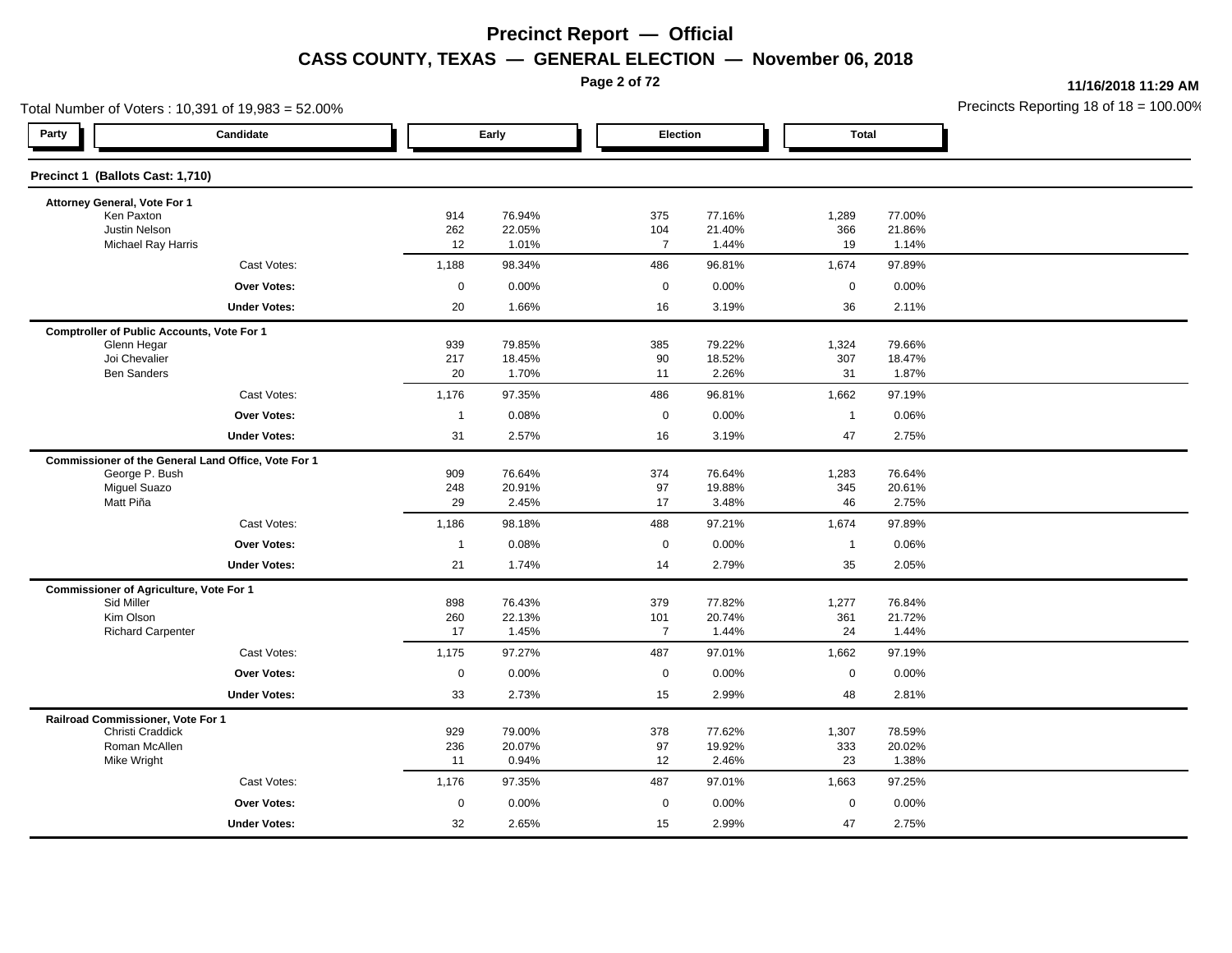**Page 3 of 72**

**11/16/2018 11:29 AM**

| Total Number of Voters: 10,391 of 19,983 = 52.00%                           |             |                  |             |                  |              |                  | Precincts Reporting 18 of 18 = 100.00 |
|-----------------------------------------------------------------------------|-------------|------------------|-------------|------------------|--------------|------------------|---------------------------------------|
| Party<br>Candidate                                                          |             | Early            | Election    |                  | <b>Total</b> |                  |                                       |
| Precinct 1 (Ballots Cast: 1,710)                                            |             |                  |             |                  |              |                  |                                       |
| Justice, Supreme Court, Place 2, Vote For 1                                 |             |                  |             |                  |              |                  |                                       |
| Jimmy Blacklock<br>Steven Kirkland                                          | 923<br>249  | 78.75%<br>21.25% | 380<br>106  | 78.19%<br>21.81% | 1,303<br>355 | 78.59%<br>21.41% |                                       |
| Cast Votes:                                                                 | 1,172       | 97.02%           | 486         | 96.81%           | 1,658        | 96.96%           |                                       |
| Over Votes:                                                                 | $\mathbf 0$ | 0.00%            | $\mathbf 0$ | 0.00%            | $\mathbf 0$  | 0.00%            |                                       |
| <b>Under Votes:</b>                                                         | 36          | 2.98%            | 16          | 3.19%            | 52           | 3.04%            |                                       |
| Justice, Supreme Court, Place 4, Vote For 1                                 |             |                  |             |                  |              |                  |                                       |
| John Devine<br>R.K. Sandill                                                 | 932<br>239  | 79.59%<br>20.41% | 384<br>103  | 78.85%<br>21.15% | 1,316<br>342 | 79.37%<br>20.63% |                                       |
| Cast Votes:                                                                 | 1,171       | 96.94%           | 487         | 97.01%           | 1,658        | 96.96%           |                                       |
| <b>Over Votes:</b>                                                          | $\mathbf 0$ | 0.00%            | $\mathbf 0$ | 0.00%            | $\mathbf 0$  | 0.00%            |                                       |
| <b>Under Votes:</b>                                                         | 37          | 3.06%            | 15          | 2.99%            | 52           | 3.04%            |                                       |
| Justice, Supreme Court, Place 6, Vote For 1                                 |             |                  |             |                  |              |                  |                                       |
| Jeff Brown                                                                  | 925         | 78.86%           | 385         | 79.06%           | 1,310        | 78.92%           |                                       |
| Kathy Cheng                                                                 | 248         | 21.14%           | 102         | 20.94%           | 350          | 21.08%           |                                       |
| Cast Votes:                                                                 | 1,173       | 97.10%           | 487         | 97.01%           | 1,660        | 97.08%           |                                       |
| <b>Over Votes:</b>                                                          | $\mathbf 0$ | 0.00%            | 0           | 0.00%            | $\mathbf 0$  | 0.00%            |                                       |
| <b>Under Votes:</b>                                                         | 35          | 2.90%            | 15          | 2.99%            | 50           | 2.92%            |                                       |
| Presiding Judge, Court of Criminal Appeals, Vote For 1                      |             |                  |             |                  |              |                  |                                       |
| Sharon Keller<br>Maria T. (Terri) Jackson                                   | 919<br>244  | 78.35%<br>20.80% | 383<br>94   | 78.81%<br>19.34% | 1,302<br>338 | 78.48%<br>20.37% |                                       |
| William Bryan Strange III                                                   | 10          | 0.85%            | 9           | 1.85%            | 19           | 1.15%            |                                       |
| Cast Votes:                                                                 | 1,173       | 97.10%           | 486         | 96.81%           | 1,659        | 97.02%           |                                       |
| <b>Over Votes:</b>                                                          | $\mathbf 0$ | 0.00%            | $\mathbf 0$ | 0.00%            | $\mathbf 0$  | 0.00%            |                                       |
| <b>Under Votes:</b>                                                         | 35          | 2.90%            | 16          | 3.19%            | 51           | 2.98%            |                                       |
| Judge, Court of Criminal Appeals, Place 7, Vote For 1                       |             |                  |             |                  |              |                  |                                       |
| Barbara Parker Hervey<br>Ramona Franklin                                    | 939<br>232  | 80.19%<br>19.81% | 391<br>94   | 80.62%<br>19.38% | 1,330<br>326 | 80.31%<br>19.69% |                                       |
| Cast Votes:                                                                 | 1,171       | 96.94%           | 485         | 96.61%           | 1,656        | 96.84%           |                                       |
| Over Votes:                                                                 | $\mathbf 0$ | 0.00%            | $\mathbf 0$ | 0.00%            | $\mathbf 0$  | 0.00%            |                                       |
|                                                                             | 37          | 3.06%            | 17          | 3.39%            | 54           | 3.16%            |                                       |
| <b>Under Votes:</b>                                                         |             |                  |             |                  |              |                  |                                       |
| Judge, Court of Criminal Appeals, Place 8, Vote For 1<br>Michelle Slaughter | 956         | 92.10%           | 391         | 93.10%           | 1,347        | 92.39%           |                                       |
| Mark Ash                                                                    | 82          | 7.90%            | 29          | 6.90%            | 111          | 7.61%            |                                       |
| Cast Votes:                                                                 | 1,038       | 85.93%           | 420         | 83.67%           | 1,458        | 85.26%           |                                       |
| <b>Over Votes:</b>                                                          | $\mathbf 0$ | 0.00%            | $\mathbf 0$ | 0.00%            | $\mathbf 0$  | 0.00%            |                                       |
| <b>Under Votes:</b>                                                         | 170         | 14.07%           | 82          | 16.33%           | 252          | 14.74%           |                                       |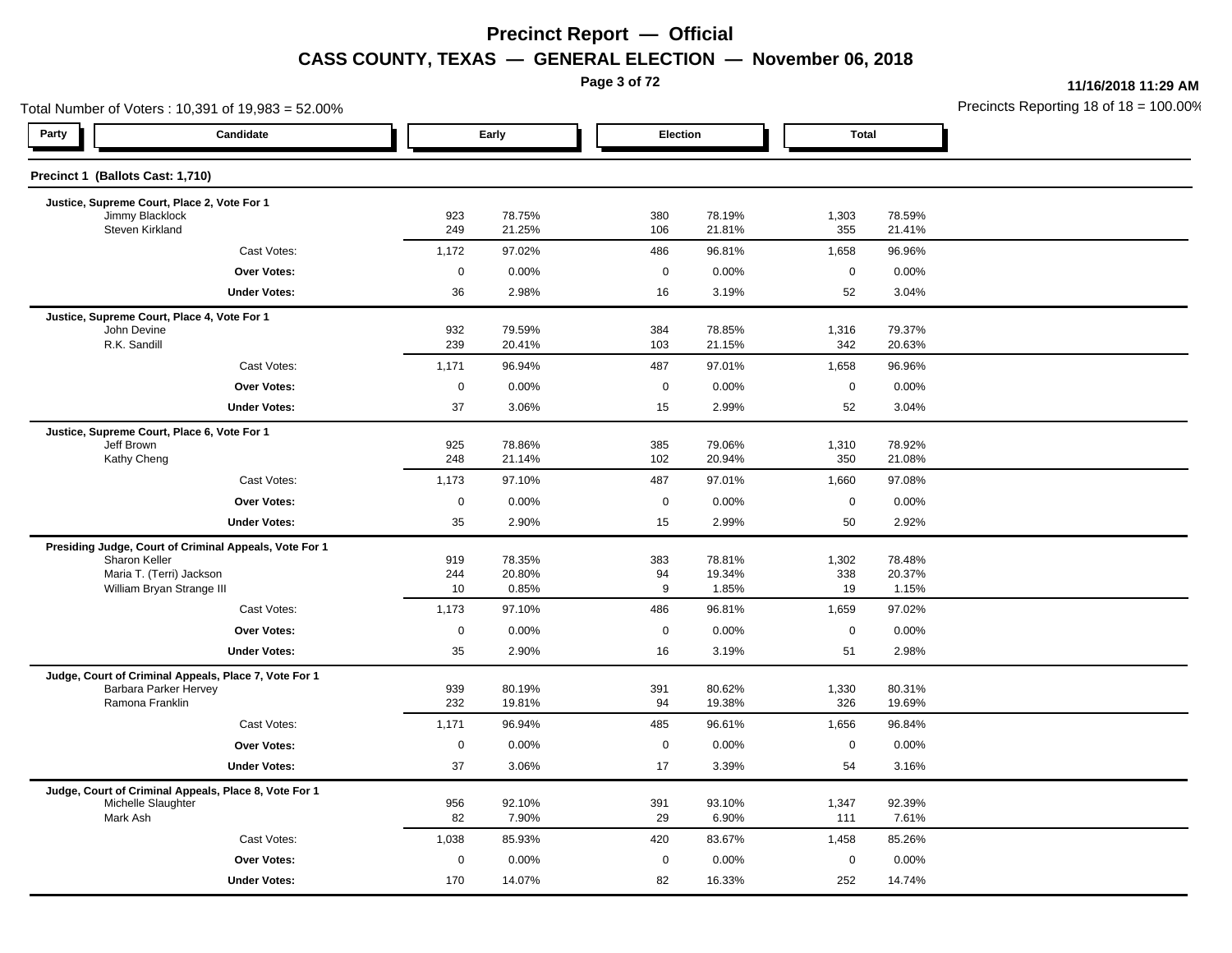**Page 4 of 72**

**11/16/2018 11:29 AM**

|                                                                        | Total Number of Voters: 10,391 of 19,983 = 52.00%               |             |                  |  |            |                  |                |                  | Precincts Reporting 18 of 18 = 100.00 |
|------------------------------------------------------------------------|-----------------------------------------------------------------|-------------|------------------|--|------------|------------------|----------------|------------------|---------------------------------------|
| Party                                                                  | Candidate                                                       |             | Early            |  |            | Election         | <b>Total</b>   |                  |                                       |
| Precinct 1 (Ballots Cast: 1,710)                                       |                                                                 |             |                  |  |            |                  |                |                  |                                       |
| Chris Paddie                                                           | State Representative, District No. 9, Vote For 1                | 987         | 100.00%          |  | 403        | 100.00%          | 1,390          | 100.00%          |                                       |
|                                                                        | Cast Votes:                                                     | 987         | 81.71%           |  | 403        | 80.28%           | 1,390          | 81.29%           |                                       |
|                                                                        | <b>Over Votes:</b>                                              | 0           | 0.00%            |  | 0          | 0.00%            | 0              | 0.00%            |                                       |
|                                                                        | <b>Under Votes:</b>                                             | 221         | 18.29%           |  | 99         | 19.72%           | 320            | 18.71%           |                                       |
| <b>Scott Stevens</b>                                                   | Justice, 6th Court of Appeals District, Place No. 2, Vote For 1 | 976         | 100.00%          |  | 400        | 100.00%          | 1,376          | 100.00%          |                                       |
|                                                                        | Cast Votes:                                                     | 976         | 80.79%           |  | 400        | 79.68%           | 1,376          | 80.47%           |                                       |
|                                                                        | <b>Over Votes:</b>                                              | $\mathbf 0$ | 0.00%            |  | 0          | 0.00%            | $\mathbf 0$    | $0.00\%$         |                                       |
|                                                                        | <b>Under Votes:</b>                                             | 232         | 19.21%           |  | 102        | 20.32%           | 334            | 19.53%           |                                       |
| Trustee - Place 3, Vote For 1<br><b>Kay Stephens</b><br>R. Curtis Lane |                                                                 | 482<br>329  | 59.43%<br>40.57% |  | 172<br>133 | 56.39%<br>43.61% | 654<br>462     | 58.60%<br>41.40% |                                       |
|                                                                        | Cast Votes:                                                     | 811         | 71.83%           |  | 305        | 65.31%           | 1,116          | 69.92%           |                                       |
|                                                                        | Over Votes:                                                     |             | 0.09%            |  | 0          | 0.00%            | $\overline{1}$ | 0.06%            |                                       |
|                                                                        | <b>Under Votes:</b>                                             | 317         | 28.08%           |  | 162        | 34.69%           | 479            | 30.01%           |                                       |
| Trustee - Place 4, Vote For 1<br><b>Kerry Wells</b>                    |                                                                 | 684         | 100.00%          |  | 275        | 100.00%          | 959            | 100.00%          |                                       |
|                                                                        | Cast Votes:                                                     | 684         | 60.64%           |  | 275        | 58.89%           | 959            | 60.13%           |                                       |
|                                                                        | <b>Over Votes:</b>                                              | $\mathbf 0$ | 0.00%            |  | 0          | 0.00%            | $\mathbf 0$    | 0.00%            |                                       |
|                                                                        | <b>Under Votes:</b>                                             | 444         | 39.36%           |  | 192        | 41.11%           | 636            | 39.87%           |                                       |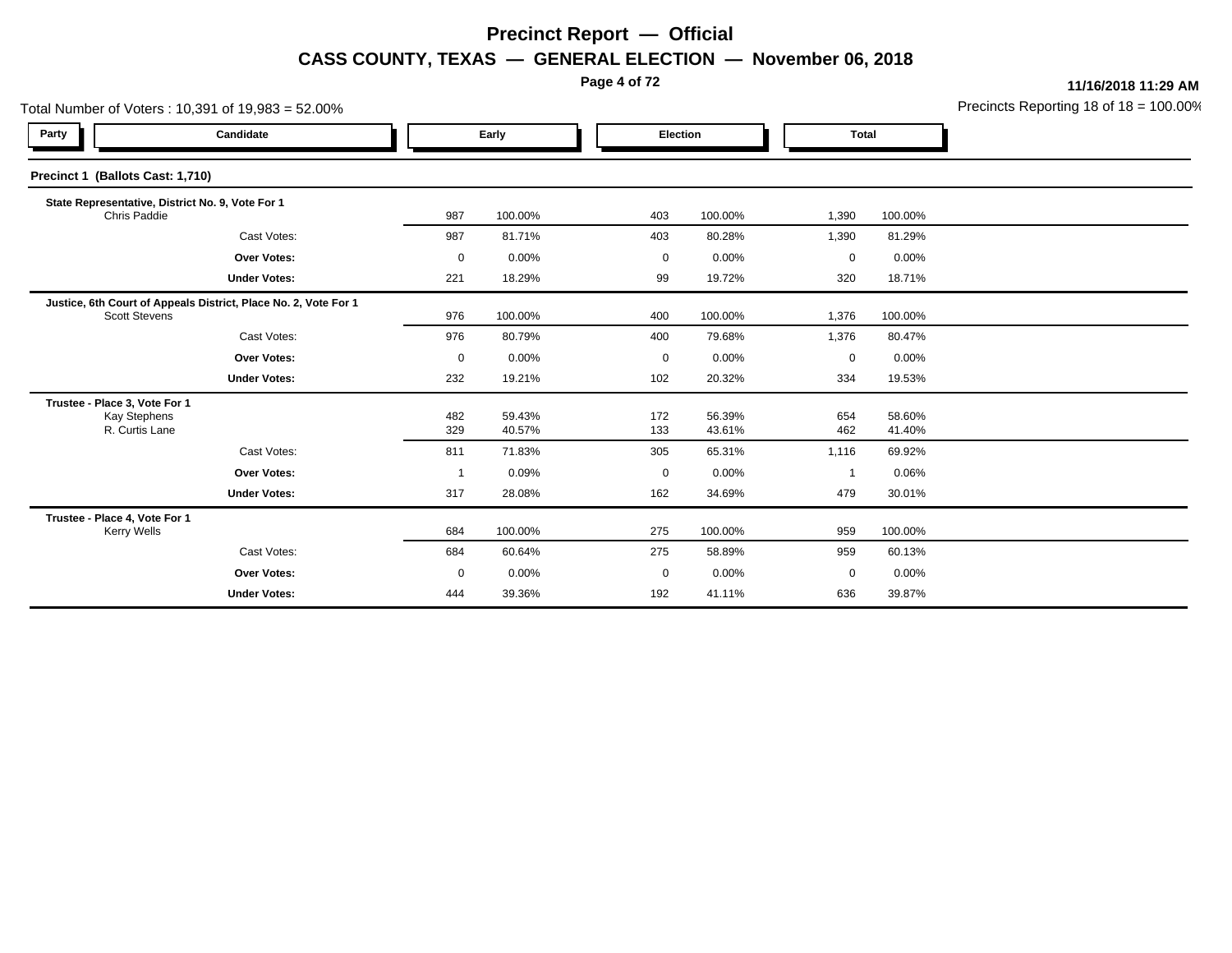**Page 5 of 72**

**11/16/2018 11:29 AM**

| Total Number of Voters: 10,391 of 19,983 = 52.00%    |                      |                  |                      |                  |                      |                  | Precincts Reporting 18 of $18 = 100.00$ |
|------------------------------------------------------|----------------------|------------------|----------------------|------------------|----------------------|------------------|-----------------------------------------|
| Party<br>Candidate                                   |                      | Early            |                      | Election         | <b>Total</b>         |                  |                                         |
| Precinct 2 (Ballots Cast: 232)                       |                      |                  |                      |                  |                      |                  |                                         |
| Straight Party, Vote For 1                           |                      |                  |                      |                  |                      |                  |                                         |
| Republican Party<br>Democratic Party                 | 74<br>19             | 79.57%<br>20.43% | 44<br>22             | 66.67%<br>33.33% | 118<br>41            | 74.21%<br>25.79% |                                         |
| <b>Libertarian Party</b>                             | $\mathbf 0$          | 0.00%            | $\mathbf 0$          | 0.00%            | $\mathbf 0$          | 0.00%            |                                         |
| Cast Votes:                                          | 93                   | 72.66%           | 66                   | 63.46%           | 159                  | 68.53%           |                                         |
| <b>Over Votes:</b>                                   | $\mathbf 0$          | 0.00%            | $\mathbf 0$          | 0.00%            | $\mathbf 0$          | 0.00%            |                                         |
| <b>Under Votes:</b>                                  | 35                   | 27.34%           | 38                   | 36.54%           | 73                   | 31.47%           |                                         |
| United States Senator, Vote For 1                    |                      |                  |                      |                  |                      |                  |                                         |
| <b>Ted Cruz</b>                                      | 105                  | 82.03%           | 70                   | 68.63%           | 175                  | 76.09%           |                                         |
| Beto O'Rourke<br>Neal M. Dikeman                     | 22<br>$\overline{1}$ | 17.19%<br>0.78%  | 31<br>$\overline{1}$ | 30.39%<br>0.98%  | 53<br>$\overline{2}$ | 23.04%<br>0.87%  |                                         |
| Cast Votes:                                          | 128                  | 100.00%          | 102                  | 98.08%           | 230                  | 99.14%           |                                         |
| <b>Over Votes:</b>                                   | $\mathbf 0$          | 0.00%            | $\mathbf 0$          | 0.00%            | $\mathsf 0$          | 0.00%            |                                         |
| <b>Under Votes:</b>                                  | $\mathbf 0$          | 0.00%            | $\overline{2}$       | 1.92%            | $\overline{2}$       | 0.86%            |                                         |
| United States Representative, District 4, Vote For 1 |                      |                  |                      |                  |                      |                  |                                         |
| John Ratcliffe                                       | 104                  | 81.89%           | 73                   | 70.87%           | 177                  | 76.96%           |                                         |
| <b>Catherine Krantz</b>                              | 22                   | 17.32%           | 29                   | 28.16%           | 51                   | 22.17%           |                                         |
| Ken Ashby                                            | $\overline{1}$       | 0.79%            | $\overline{1}$       | 0.97%            | $\sqrt{2}$           | 0.87%            |                                         |
| Cast Votes:                                          | 127                  | 99.22%           | 103                  | 99.04%           | 230                  | 99.14%           |                                         |
| <b>Over Votes:</b>                                   | $\mathsf{O}\xspace$  | 0.00%            | $\mathsf 0$          | 0.00%            | $\mathsf 0$          | 0.00%            |                                         |
| <b>Under Votes:</b>                                  | $\overline{1}$       | 0.78%            | $\overline{1}$       | 0.96%            | 2                    | 0.86%            |                                         |
| Governor, Vote For 1                                 |                      |                  |                      |                  |                      |                  |                                         |
| Greg Abbott<br>Lupe Valdez                           | 104<br>23            | 81.89%<br>18.11% | 77<br>25             | 74.76%<br>24.27% | 181<br>48            | 78.70%<br>20.87% |                                         |
| Mark Jay Tippetts                                    | $\mathsf 0$          | 0.00%            | $\overline{1}$       | 0.97%            | $\mathbf{1}$         | 0.43%            |                                         |
| Cast Votes:                                          | 127                  | 99.22%           | 103                  | 99.04%           | 230                  | 99.14%           |                                         |
| <b>Over Votes:</b>                                   | $\mathsf 0$          | 0.00%            | $\mathbf 0$          | 0.00%            | $\mathsf 0$          | 0.00%            |                                         |
| <b>Under Votes:</b>                                  | $\overline{1}$       | 0.78%            | $\overline{1}$       | 0.96%            | $\overline{2}$       | 0.86%            |                                         |
| Lieutenant Governor, Vote For 1                      |                      |                  |                      |                  |                      |                  |                                         |
| Dan Patrick<br><b>Mike Collier</b>                   | 102                  | 80.31%           | 67                   | 65.05%           | 169                  | 73.48%           |                                         |
| Kerry Douglas McKennon                               | 24<br>$\overline{1}$ | 18.90%<br>0.79%  | 33<br>3              | 32.04%<br>2.91%  | 57<br>$\overline{4}$ | 24.78%<br>1.74%  |                                         |
| Cast Votes:                                          | 127                  | 99.22%           | 103                  | 99.04%           | 230                  | 99.14%           |                                         |
| <b>Over Votes:</b>                                   | $\mathbf 0$          | 0.00%            | $\mathbf 0$          | 0.00%            | $\mathbf 0$          | 0.00%            |                                         |
|                                                      |                      |                  |                      |                  |                      |                  |                                         |
| <b>Under Votes:</b>                                  | $\overline{1}$       | 0.78%            | $\overline{1}$       | 0.96%            | 2                    | 0.86%            |                                         |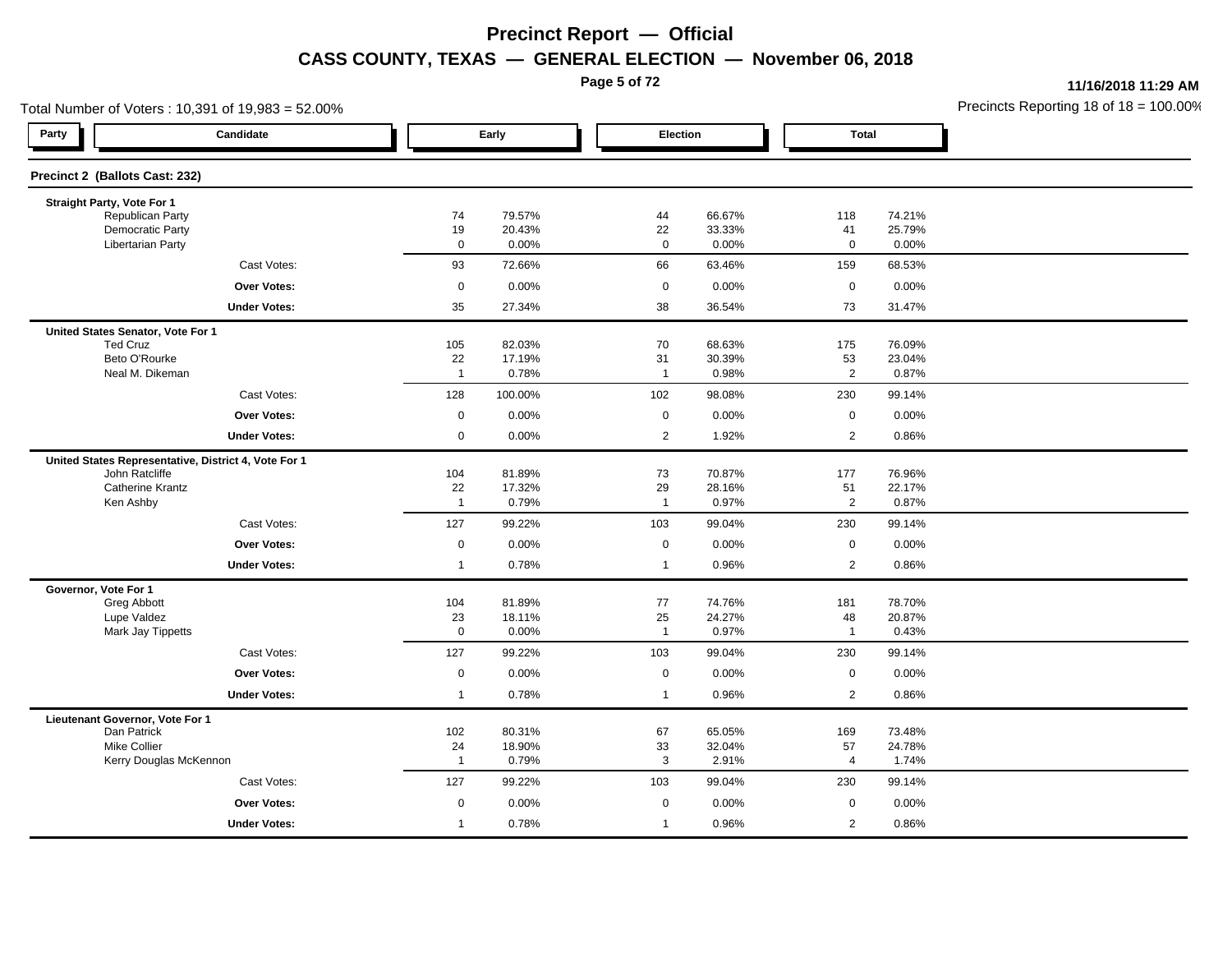**Page 6 of 72**

**11/16/2018 11:29 AM**

| Total Number of Voters: 10,391 of 19,983 = 52.00%   |                     |                  |                      |                  |                |                  | Precincts Reporting 18 of $18 = 100.00$ |
|-----------------------------------------------------|---------------------|------------------|----------------------|------------------|----------------|------------------|-----------------------------------------|
| Party<br>Candidate                                  |                     | Early            | Election             |                  | <b>Total</b>   |                  |                                         |
| Precinct 2 (Ballots Cast: 232)                      |                     |                  |                      |                  |                |                  |                                         |
| Attorney General, Vote For 1                        |                     |                  |                      |                  |                |                  |                                         |
| Ken Paxton<br>Justin Nelson                         | 103<br>24           | 81.10%<br>18.90% | 69<br>31             | 68.32%<br>30.69% | 172<br>55      | 75.44%<br>24.12% |                                         |
| <b>Michael Ray Harris</b>                           | $\mathbf 0$         | 0.00%            | $\overline{1}$       | 0.99%            | $\mathbf{1}$   | 0.44%            |                                         |
| Cast Votes:                                         | 127                 | 99.22%           | 101                  | 97.12%           | 228            | 98.28%           |                                         |
| <b>Over Votes:</b>                                  | $\mathsf 0$         | 0.00%            | $\mathbf 0$          | 0.00%            | $\mathbf 0$    | 0.00%            |                                         |
| <b>Under Votes:</b>                                 | $\overline{1}$      | 0.78%            | 3                    | 2.88%            | $\overline{4}$ | 1.72%            |                                         |
| <b>Comptroller of Public Accounts, Vote For 1</b>   |                     |                  |                      |                  |                |                  |                                         |
| Glenn Hegar                                         | 104                 | 81.89%           | 70                   | 68.63%           | 174            | 75.98%           |                                         |
| Joi Chevalier<br><b>Ben Sanders</b>                 | 23<br>$\mathsf 0$   | 18.11%<br>0.00%  | 28<br>$\overline{4}$ | 27.45%<br>3.92%  | 51<br>4        | 22.27%<br>1.75%  |                                         |
|                                                     |                     |                  |                      |                  |                |                  |                                         |
| Cast Votes:                                         | 127                 | 99.22%           | 102                  | 98.08%           | 229            | 98.71%           |                                         |
| <b>Over Votes:</b>                                  | $\mathsf 0$         | 0.00%            | $\mathbf 0$          | 0.00%            | $\mathbf 0$    | 0.00%            |                                         |
| <b>Under Votes:</b>                                 | $\overline{1}$      | 0.78%            | $\overline{2}$       | 1.92%            | 3              | 1.29%            |                                         |
| Commissioner of the General Land Office, Vote For 1 |                     |                  |                      |                  |                |                  |                                         |
| George P. Bush<br><b>Miguel Suazo</b>               | 100<br>23           | 80.00%<br>18.40% | 72<br>29             | 69.90%<br>28.16% | 172<br>52      | 75.44%<br>22.81% |                                         |
| Matt Piña                                           | $\overline{2}$      | 1.60%            | $\overline{2}$       | 1.94%            | $\overline{4}$ | 1.75%            |                                         |
| Cast Votes:                                         | 125                 | 97.66%           | 103                  | 99.04%           | 228            | 98.28%           |                                         |
| <b>Over Votes:</b>                                  | $\mathsf{O}\xspace$ | 0.00%            | $\mathbf 0$          | 0.00%            | $\mathsf 0$    | 0.00%            |                                         |
| <b>Under Votes:</b>                                 | $\mathbf{3}$        | 2.34%            | $\mathbf{1}$         | 0.96%            | 4              | 1.72%            |                                         |
| <b>Commissioner of Agriculture, Vote For 1</b>      |                     |                  |                      |                  |                |                  |                                         |
| Sid Miller                                          | 103                 | 81.10%           | 71                   | 68.93%           | 174            | 75.65%           |                                         |
| Kim Olson                                           | 24<br>$\mathsf 0$   | 18.90%           | 29<br>$\mathbf{3}$   | 28.16%           | 53<br>3        | 23.04%           |                                         |
| <b>Richard Carpenter</b>                            |                     | 0.00%            |                      | 2.91%            |                | 1.30%            |                                         |
| Cast Votes:                                         | 127                 | 99.22%           | 103                  | 99.04%           | 230            | 99.14%           |                                         |
| <b>Over Votes:</b>                                  | $\mathsf 0$         | 0.00%            | $\mathbf 0$          | 0.00%            | $\mathbf 0$    | 0.00%            |                                         |
| <b>Under Votes:</b>                                 | $\overline{1}$      | 0.78%            | $\overline{1}$       | 0.96%            | $\overline{2}$ | 0.86%            |                                         |
| Railroad Commissioner, Vote For 1                   |                     |                  |                      |                  |                |                  |                                         |
| Christi Craddick<br>Roman McAllen                   | 102<br>24           | 79.69%<br>18.75% | 72<br>29             | 69.90%<br>28.16% | 174<br>53      | 75.32%<br>22.94% |                                         |
| Mike Wright                                         | $\overline{2}$      | 1.56%            | $\overline{2}$       | 1.94%            | $\overline{4}$ | 1.73%            |                                         |
| Cast Votes:                                         | 128                 | 100.00%          | 103                  | 99.04%           | 231            | 99.57%           |                                         |
| <b>Over Votes:</b>                                  | $\mathbf 0$         | 0.00%            | $\mathbf 0$          | 0.00%            | $\mathbf 0$    | 0.00%            |                                         |
| <b>Under Votes:</b>                                 | $\mathbf 0$         | 0.00%            | $\overline{1}$       | 0.96%            | $\mathbf{1}$   | 0.43%            |                                         |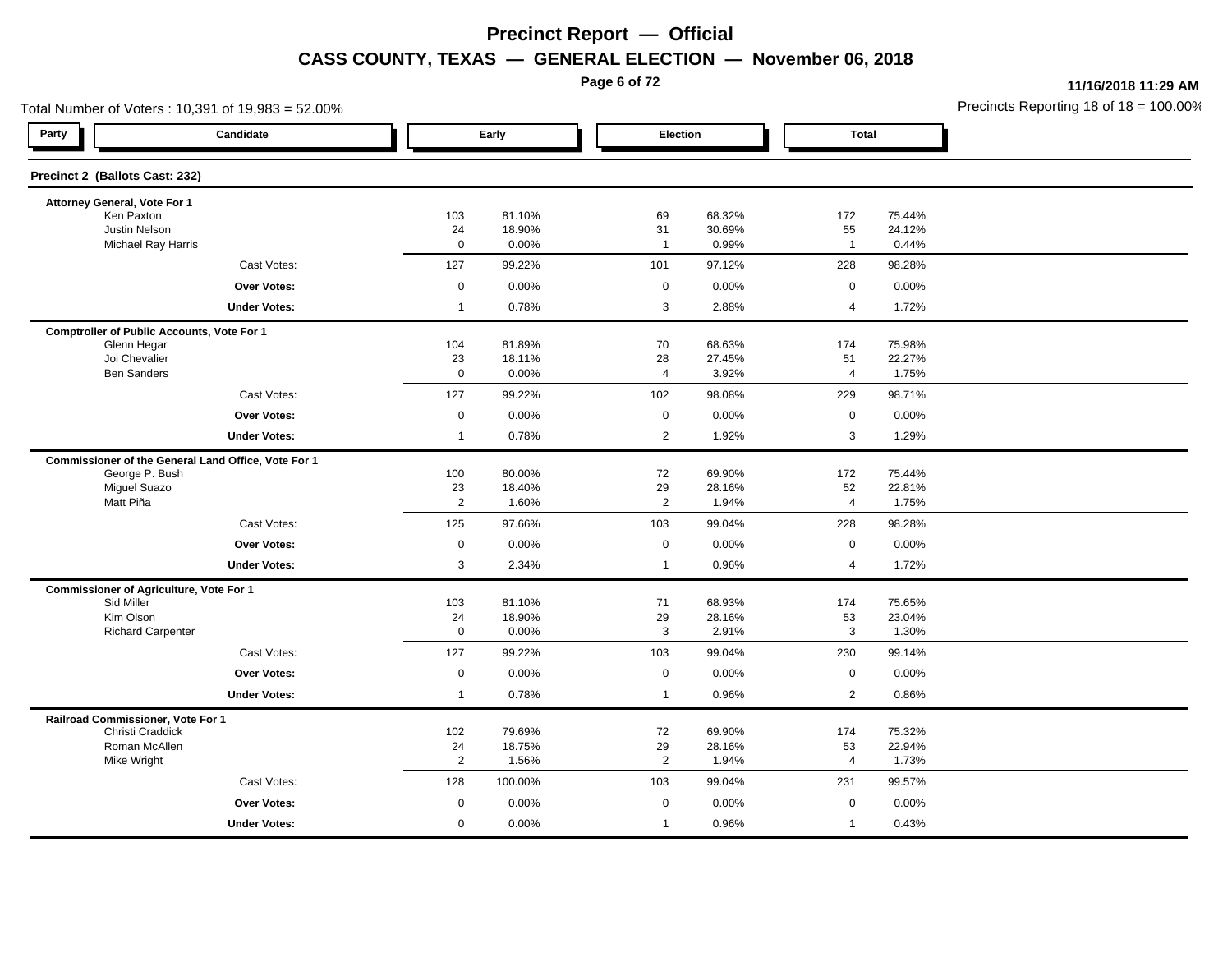**Page 7 of 72**

**11/16/2018 11:29 AM**

|                                                                             | Total Number of Voters: 10,391 of 19,983 = 52.00% |                  |                                     |                  | Precincts Reporting 18 of 18 = 100.00 |                  |  |
|-----------------------------------------------------------------------------|---------------------------------------------------|------------------|-------------------------------------|------------------|---------------------------------------|------------------|--|
| Party<br>Candidate                                                          |                                                   | Early            |                                     | Election         | <b>Total</b>                          |                  |  |
| Precinct 2 (Ballots Cast: 232)                                              |                                                   |                  |                                     |                  |                                       |                  |  |
| Justice, Supreme Court, Place 2, Vote For 1                                 |                                                   |                  |                                     |                  |                                       |                  |  |
| Jimmy Blacklock<br>Steven Kirkland                                          | 104<br>24                                         | 81.25%<br>18.75% | 73<br>30                            | 70.87%<br>29.13% | 177<br>54                             | 76.62%<br>23.38% |  |
| Cast Votes:                                                                 | 128                                               | 100.00%          | 103                                 | 99.04%           | 231                                   | 99.57%           |  |
| Over Votes:                                                                 | $\mathbf 0$                                       | 0.00%            | $\mathbf 0$                         | 0.00%            | $\mathbf 0$                           | 0.00%            |  |
| <b>Under Votes:</b>                                                         | $\mathsf{O}$                                      | 0.00%            | $\mathbf{1}$                        | 0.96%            | $\overline{1}$                        | 0.43%            |  |
| Justice, Supreme Court, Place 4, Vote For 1                                 |                                                   |                  |                                     |                  |                                       |                  |  |
| John Devine<br>R.K. Sandill                                                 | 104<br>24                                         | 81.25%<br>18.75% | 70<br>32                            | 68.63%<br>31.37% | 174<br>56                             | 75.65%<br>24.35% |  |
| Cast Votes:                                                                 | 128                                               | 100.00%          | 102                                 | 98.08%           | 230                                   | 99.14%           |  |
| <b>Over Votes:</b>                                                          | $\mathbf 0$                                       | 0.00%            | $\mathbf 0$                         | 0.00%            | $\mathbf 0$                           | 0.00%            |  |
| <b>Under Votes:</b>                                                         | 0                                                 | 0.00%            | $\overline{2}$                      | 1.92%            | $\overline{2}$                        | 0.86%            |  |
| Justice, Supreme Court, Place 6, Vote For 1                                 |                                                   |                  |                                     |                  |                                       |                  |  |
| Jeff Brown                                                                  | 104                                               | 81.25%           | 73                                  | 70.87%           | 177                                   | 76.62%           |  |
| Kathy Cheng                                                                 | 24                                                | 18.75%           | 30                                  | 29.13%           | 54                                    | 23.38%           |  |
| Cast Votes:                                                                 | 128                                               | 100.00%          | 103                                 | 99.04%           | 231                                   | 99.57%           |  |
| <b>Over Votes:</b>                                                          | $\mathbf 0$                                       | 0.00%            | $\mathbf 0$                         | 0.00%            | $\mathbf 0$                           | 0.00%            |  |
| <b>Under Votes:</b>                                                         | 0                                                 | 0.00%            | $\mathbf{1}$                        | 0.96%            | $\overline{1}$                        | 0.43%            |  |
| Presiding Judge, Court of Criminal Appeals, Vote For 1                      |                                                   |                  |                                     |                  |                                       |                  |  |
| Sharon Keller<br>Maria T. (Terri) Jackson                                   | 103<br>23                                         | 80.47%<br>17.97% | 73<br>28                            | 70.87%<br>27.18% | 176<br>51                             | 76.19%<br>22.08% |  |
| William Bryan Strange III                                                   | $\overline{2}$                                    | 1.56%            | $\overline{2}$                      | 1.94%            | $\overline{4}$                        | 1.73%            |  |
| Cast Votes:                                                                 | 128                                               | 100.00%          | 103                                 | 99.04%           | 231                                   | 99.57%           |  |
| Over Votes:                                                                 | $\mathsf{O}$                                      | 0.00%            | $\mathbf 0$                         | 0.00%            | $\mathbf 0$                           | 0.00%            |  |
| <b>Under Votes:</b>                                                         | 0                                                 | 0.00%            | $\mathbf{1}$                        | 0.96%            | $\overline{1}$                        | 0.43%            |  |
| Judge, Court of Criminal Appeals, Place 7, Vote For 1                       |                                                   |                  |                                     |                  |                                       |                  |  |
| Barbara Parker Hervey<br>Ramona Franklin                                    | 104<br>24                                         | 81.25%<br>18.75% | 73<br>30                            | 70.87%<br>29.13% | 177                                   | 76.62%           |  |
|                                                                             |                                                   |                  |                                     |                  | 54                                    | 23.38%           |  |
| Cast Votes:                                                                 | 128                                               | 100.00%          | 103                                 | 99.04%           | 231                                   | 99.57%           |  |
| <b>Over Votes:</b>                                                          | $\mathsf{O}\xspace$<br>$\mathbf 0$                | 0.00%<br>0.00%   | $\mathsf{O}\xspace$<br>$\mathbf{1}$ | 0.00%<br>0.96%   | $\mathsf 0$<br>$\overline{1}$         | 0.00%            |  |
| <b>Under Votes:</b>                                                         |                                                   |                  |                                     |                  |                                       | 0.43%            |  |
| Judge, Court of Criminal Appeals, Place 8, Vote For 1<br>Michelle Slaughter | 104                                               | 92.86%           | 76                                  | 91.57%           | 180                                   | 92.31%           |  |
| Mark Ash                                                                    | 8                                                 | 7.14%            | $\overline{7}$                      | 8.43%            | 15                                    | 7.69%            |  |
| Cast Votes:                                                                 | 112                                               | 87.50%           | 83                                  | 79.81%           | 195                                   | 84.05%           |  |
| Over Votes:                                                                 | $\mathbf 0$                                       | 0.00%            | $\mathbf 0$                         | 0.00%            | $\mathbf 0$                           | 0.00%            |  |
| <b>Under Votes:</b>                                                         | 16                                                | 12.50%           | 21                                  | 20.19%           | 37                                    | 15.95%           |  |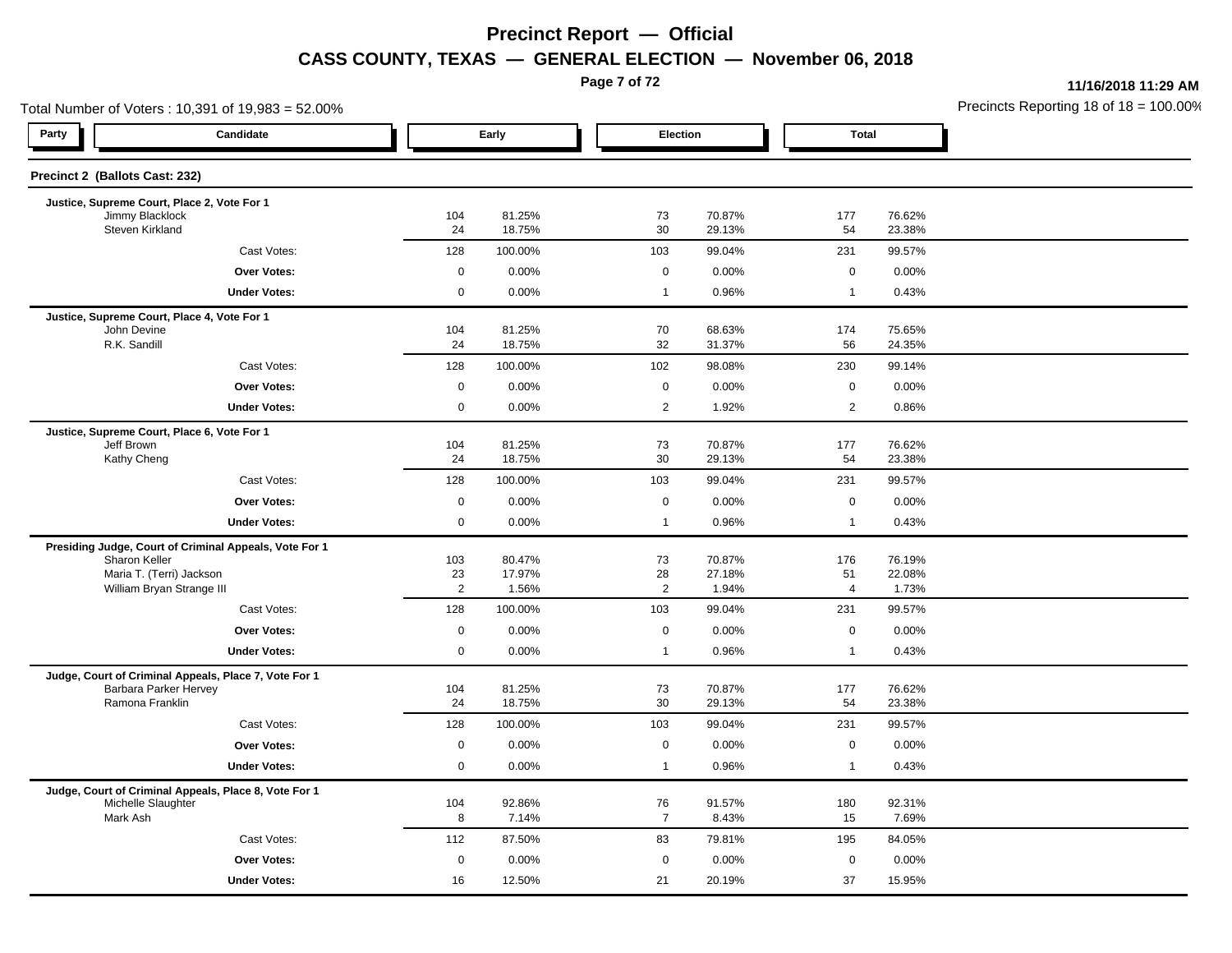**Page 8 of 72**

**11/16/2018 11:29 AM**

|                                                                        | Total Number of Voters: 10,391 of 19,983 = 52.00%               |             |                  |             |                  |              |                  | Precincts Reporting 18 of 18 = 100.00 |
|------------------------------------------------------------------------|-----------------------------------------------------------------|-------------|------------------|-------------|------------------|--------------|------------------|---------------------------------------|
| Party                                                                  | Candidate                                                       |             | Early            | Election    |                  | <b>Total</b> |                  |                                       |
| Precinct 2 (Ballots Cast: 232)                                         |                                                                 |             |                  |             |                  |              |                  |                                       |
| Chris Paddie                                                           | State Representative, District No. 9, Vote For 1                | 109         | 100.00%          | 80          | 100.00%          | 189          | 100.00%          |                                       |
|                                                                        | Cast Votes:                                                     | 109         | 85.16%           | 80          | 76.92%           | 189          | 81.47%           |                                       |
|                                                                        | Over Votes:                                                     | 0           | 0.00%            | 0           | 0.00%            | 0            | 0.00%            |                                       |
|                                                                        | <b>Under Votes:</b>                                             | 19          | 14.84%           | 24          | 23.08%           | 43           | 18.53%           |                                       |
| <b>Scott Stevens</b>                                                   | Justice, 6th Court of Appeals District, Place No. 2, Vote For 1 | 108         | 100.00%          | 78          | 100.00%          | 186          | 100.00%          |                                       |
|                                                                        | Cast Votes:                                                     | 108         | 84.38%           | 78          | 75.00%           | 186          | 80.17%           |                                       |
|                                                                        | <b>Over Votes:</b>                                              | $\mathbf 0$ | 0.00%            | $\mathbf 0$ | 0.00%            | 0            | 0.00%            |                                       |
|                                                                        | <b>Under Votes:</b>                                             | 20          | 15.63%           | 26          | 25.00%           | 46           | 19.83%           |                                       |
| Trustee - Place 3, Vote For 1<br><b>Kay Stephens</b><br>R. Curtis Lane |                                                                 | 22<br>26    | 45.83%<br>54.17% | 30<br>27    | 52.63%<br>47.37% | 52<br>53     | 49.52%<br>50.48% |                                       |
|                                                                        | Cast Votes:                                                     | 48          | 58.54%           | 57          | 72.15%           | 105          | 65.22%           |                                       |
|                                                                        | Over Votes:                                                     | 0           | 0.00%            | 0           | 0.00%            | 0            | 0.00%            |                                       |
|                                                                        | <b>Under Votes:</b>                                             | 34          | 41.46%           | 22          | 27.85%           | 56           | 34.78%           |                                       |
| Trustee - Place 4, Vote For 1<br><b>Kerry Wells</b>                    |                                                                 | 45          | 100.00%          | 51          | 100.00%          | 96           | 100.00%          |                                       |
|                                                                        | Cast Votes:                                                     | 45          | 54.88%           | 51          | 64.56%           | 96           | 59.63%           |                                       |
|                                                                        | <b>Over Votes:</b>                                              | $\mathbf 0$ | 0.00%            | 0           | $0.00\%$         | 0            | $0.00\%$         |                                       |
|                                                                        | <b>Under Votes:</b>                                             | 37          | 45.12%           | 28          | 35.44%           | 65           | 40.37%           |                                       |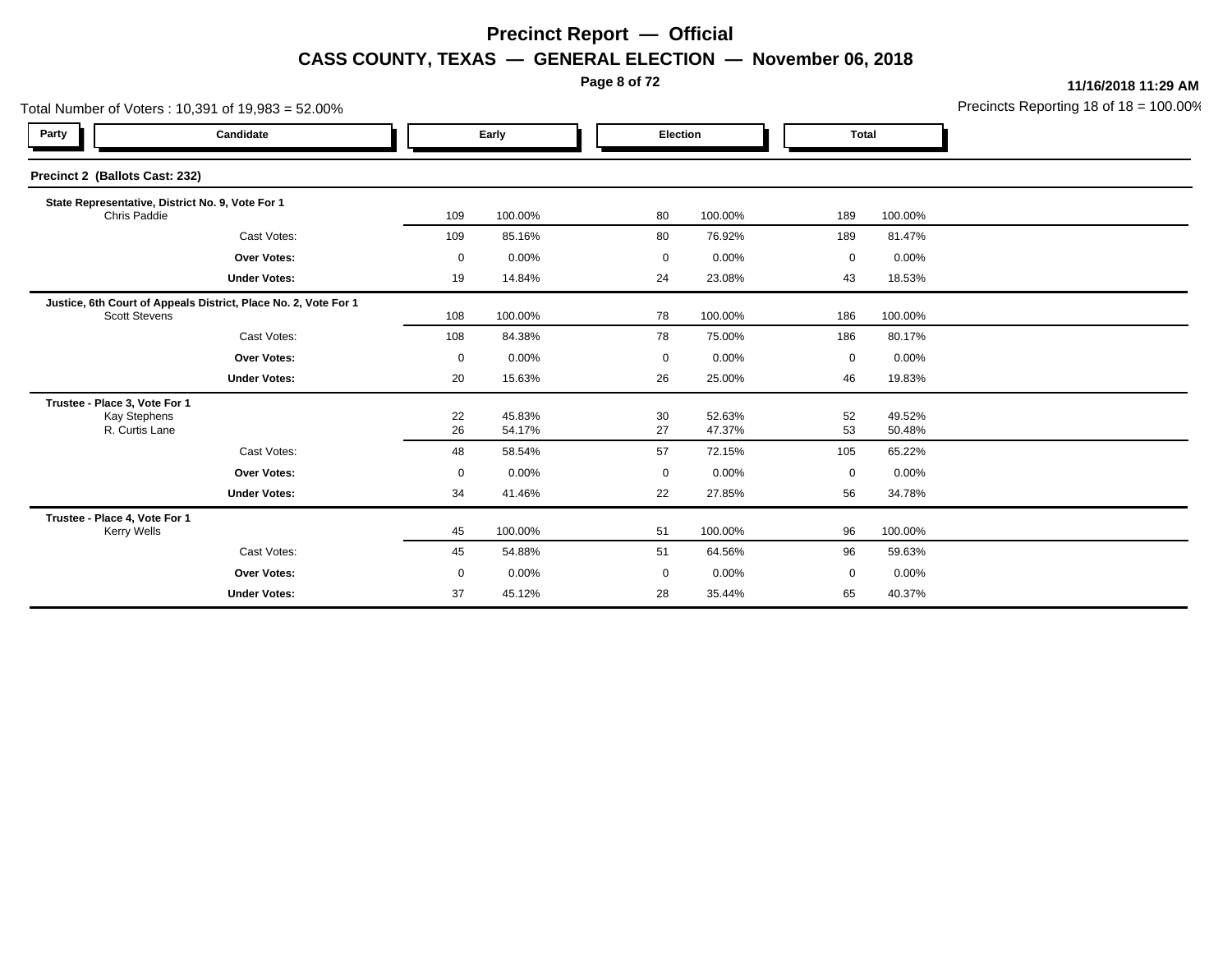**Page 9 of 72**

**11/16/2018 11:29 AM**

| Total Number of Voters: 10,391 of 19,983 = 52.00%    |                      |                  |                      |                  |                      |                  | Precincts Reporting 18 of $18 = 100.00$ |
|------------------------------------------------------|----------------------|------------------|----------------------|------------------|----------------------|------------------|-----------------------------------------|
| Party<br>Candidate                                   |                      | Early            |                      | Election         | <b>Total</b>         |                  |                                         |
| Precinct 4 (Ballots Cast: 242)                       |                      |                  |                      |                  |                      |                  |                                         |
| Straight Party, Vote For 1                           |                      |                  |                      |                  |                      |                  |                                         |
| Republican Party<br>Democratic Party                 | 69<br>33             | 67.65%<br>32.35% | 34<br>23             | 58.62%<br>39.66% | 103<br>56            | 64.38%<br>35.00% |                                         |
| <b>Libertarian Party</b>                             | $\mathbf 0$          | 0.00%            | $\overline{1}$       | 1.72%            | $\mathbf{1}$         | 0.63%            |                                         |
| Cast Votes:                                          | 102                  | 68.92%           | 58                   | 61.70%           | 160                  | 66.12%           |                                         |
| <b>Over Votes:</b>                                   | $\mathsf 0$          | 0.00%            | $\mathbf 0$          | 0.00%            | $\mathbf 0$          | 0.00%            |                                         |
| <b>Under Votes:</b>                                  | 46                   | 31.08%           | 36                   | 38.30%           | 82                   | 33.88%           |                                         |
| United States Senator, Vote For 1                    |                      |                  |                      |                  |                      |                  |                                         |
| <b>Ted Cruz</b>                                      | 103                  | 70.55%           | 61                   | 67.78%           | 164                  | 69.49%           |                                         |
| Beto O'Rourke                                        | 42                   | 28.77%<br>0.68%  | 28                   | 31.11%           | 70<br>$\overline{2}$ | 29.66%           |                                         |
| Neal M. Dikeman                                      | $\overline{1}$       |                  | $\overline{1}$       | 1.11%            |                      | 0.85%            |                                         |
| Cast Votes:                                          | 146                  | 98.65%           | 90                   | 95.74%           | 236                  | 97.52%           |                                         |
| <b>Over Votes:</b>                                   | $\mathbf 0$          | 0.00%            | $\mathbf 0$          | 0.00%            | $\mathsf 0$          | 0.00%            |                                         |
| <b>Under Votes:</b>                                  | $\overline{2}$       | 1.35%            | $\overline{4}$       | 4.26%            | 6                    | 2.48%            |                                         |
| United States Representative, District 4, Vote For 1 |                      |                  |                      |                  |                      |                  |                                         |
| John Ratcliffe                                       | 102                  | 69.86%           | 60                   | 67.42%           | 162                  | 68.94%           |                                         |
| <b>Catherine Krantz</b><br>Ken Ashby                 | 42<br>$\overline{2}$ | 28.77%<br>1.37%  | 26<br>3              | 29.21%<br>3.37%  | 68<br>$\,$ 5 $\,$    | 28.94%<br>2.13%  |                                         |
| Cast Votes:                                          | 146                  | 98.65%           | 89                   | 94.68%           | 235                  | 97.11%           |                                         |
| <b>Over Votes:</b>                                   | $\mathsf{O}\xspace$  | 0.00%            | $\mathsf 0$          | 0.00%            | $\mathsf 0$          | 0.00%            |                                         |
| <b>Under Votes:</b>                                  | 2                    | 1.35%            | 5                    | 5.32%            | $\overline{7}$       | 2.89%            |                                         |
| Governor, Vote For 1                                 |                      |                  |                      |                  |                      |                  |                                         |
| Greg Abbott                                          | 99                   | 69.23%           | 63                   | 72.41%           | 162                  | 70.43%           |                                         |
| Lupe Valdez                                          | 43                   | 30.07%           | 23                   | 26.44%           | 66                   | 28.70%           |                                         |
| Mark Jay Tippetts                                    | $\overline{1}$       | 0.70%            | $\overline{1}$       | 1.15%            | $\overline{2}$       | 0.87%            |                                         |
| Cast Votes:                                          | 143                  | 96.62%           | 87                   | 92.55%           | 230                  | 95.04%           |                                         |
| <b>Over Votes:</b>                                   | $\mathsf 0$          | 0.00%            | $\mathbf 0$          | 0.00%            | $\mathsf 0$          | 0.00%            |                                         |
| <b>Under Votes:</b>                                  | $5\phantom{.0}$      | 3.38%            | $\overline{7}$       | 7.45%            | 12                   | 4.96%            |                                         |
| Lieutenant Governor, Vote For 1                      |                      |                  |                      |                  |                      |                  |                                         |
| Dan Patrick                                          | 93                   | 64.58%           | 53                   | 60.23%           | 146                  | 62.93%           |                                         |
| <b>Mike Collier</b><br>Kerry Douglas McKennon        | 49<br>$\overline{2}$ | 34.03%<br>1.39%  | 33<br>$\overline{2}$ | 37.50%<br>2.27%  | 82<br>$\overline{4}$ | 35.34%<br>1.72%  |                                         |
| Cast Votes:                                          | 144                  | 97.30%           | 88                   | 93.62%           | 232                  | 95.87%           |                                         |
| <b>Over Votes:</b>                                   | $\mathbf 0$          | 0.00%            | $\mathbf 0$          | 0.00%            | $\mathbf 0$          | 0.00%            |                                         |
|                                                      |                      |                  |                      |                  |                      |                  |                                         |
| <b>Under Votes:</b>                                  | $\overline{4}$       | 2.70%            | 6                    | 6.38%            | 10                   | 4.13%            |                                         |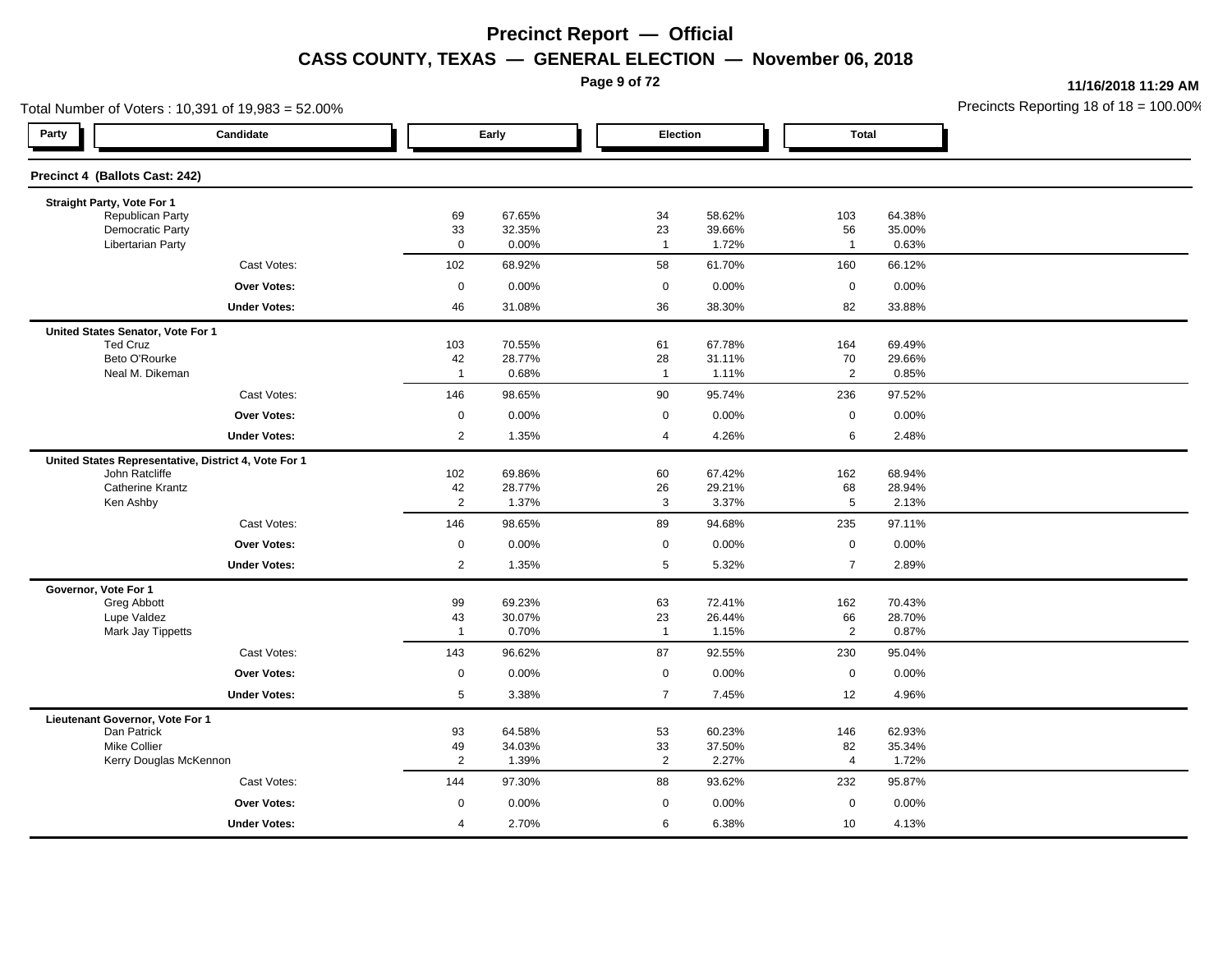**Page 10 of 72**

**11/16/2018 11:29 AM**

|                                                | Total Number of Voters: 10,391 of 19,983 = 52.00%   |                      |                  |                        |                  |                      |                  | Precincts Reporting 18 of $18 = 100.00$ |
|------------------------------------------------|-----------------------------------------------------|----------------------|------------------|------------------------|------------------|----------------------|------------------|-----------------------------------------|
| Party                                          | Candidate                                           |                      | Early            | Election               |                  | <b>Total</b>         |                  |                                         |
| Precinct 4 (Ballots Cast: 242)                 |                                                     |                      |                  |                        |                  |                      |                  |                                         |
| Attorney General, Vote For 1                   |                                                     |                      |                  |                        |                  |                      |                  |                                         |
| Ken Paxton<br>Justin Nelson                    |                                                     | 102                  | 70.34%<br>28.97% | 59                     | 65.56%<br>32.22% | 161<br>71            | 68.51%<br>30.21% |                                         |
| <b>Michael Ray Harris</b>                      |                                                     | 42<br>$\overline{1}$ | 0.69%            | 29<br>$\overline{2}$   | 2.22%            | $\mathsf 3$          | 1.28%            |                                         |
|                                                | Cast Votes:                                         | 145                  | 97.97%           | 90                     | 95.74%           | 235                  | 97.11%           |                                         |
|                                                | <b>Over Votes:</b>                                  | $\mathbf 0$          | 0.00%            | $\mathbf 0$            | 0.00%            | $\mathbf 0$          | 0.00%            |                                         |
|                                                | <b>Under Votes:</b>                                 | 3                    | 2.03%            | 4                      | 4.26%            | $\overline{7}$       | 2.89%            |                                         |
|                                                | <b>Comptroller of Public Accounts, Vote For 1</b>   |                      |                  |                        |                  |                      |                  |                                         |
| Glenn Hegar                                    |                                                     | 104                  | 72.22%           | 61                     | 68.54%           | 165                  | 70.82%           |                                         |
| Joi Chevalier<br><b>Ben Sanders</b>            |                                                     | 39<br>$\overline{1}$ | 27.08%<br>0.69%  | $25\,$<br>$\mathbf{3}$ | 28.09%<br>3.37%  | 64<br>$\overline{4}$ | 27.47%<br>1.72%  |                                         |
|                                                | Cast Votes:                                         | 144                  | 97.30%           | 89                     | 94.68%           | 233                  | 96.28%           |                                         |
|                                                | <b>Over Votes:</b>                                  | $\mathbf 0$          | 0.00%            | $\mathbf 0$            | 0.00%            | $\mathbf 0$          | 0.00%            |                                         |
|                                                | <b>Under Votes:</b>                                 | $\overline{4}$       | 2.70%            | 5                      | 5.32%            | 9                    | 3.72%            |                                         |
|                                                | Commissioner of the General Land Office, Vote For 1 |                      |                  |                        |                  |                      |                  |                                         |
| George P. Bush                                 |                                                     | 97                   | 66.90%           | 57                     | 63.33%           | 154                  | 65.53%           |                                         |
| <b>Miguel Suazo</b>                            |                                                     | 43                   | 29.66%           | 29                     | 32.22%           | 72                   | 30.64%           |                                         |
| Matt Piña                                      |                                                     | $\overline{5}$       | 3.45%            | 4                      | 4.44%            | 9                    | 3.83%            |                                         |
|                                                | Cast Votes:                                         | 145                  | 97.97%           | 90                     | 95.74%           | 235                  | 97.11%           |                                         |
|                                                | <b>Over Votes:</b>                                  | $\mathbf 0$          | 0.00%            | $\mathbf 0$            | 0.00%            | $\mathsf{O}\xspace$  | 0.00%            |                                         |
|                                                | <b>Under Votes:</b>                                 | 3                    | 2.03%            | 4                      | 4.26%            | $\overline{7}$       | 2.89%            |                                         |
| <b>Commissioner of Agriculture, Vote For 1</b> |                                                     |                      |                  |                        |                  |                      |                  |                                         |
| Sid Miller<br>Kim Olson                        |                                                     | 100<br>43            | 69.44%<br>29.86% | 57<br>28               | 64.04%<br>31.46% | 157<br>71            | 67.38%<br>30.47% |                                         |
| <b>Richard Carpenter</b>                       |                                                     | $\mathbf{1}$         | 0.69%            | $\overline{4}$         | 4.49%            | 5                    | 2.15%            |                                         |
|                                                | Cast Votes:                                         | 144                  | 97.30%           | 89                     | 94.68%           | 233                  | 96.28%           |                                         |
|                                                | Over Votes:                                         | $\mathbf 0$          | 0.00%            | $\mathbf 0$            | 0.00%            | $\mathbf 0$          | 0.00%            |                                         |
|                                                | <b>Under Votes:</b>                                 | $\overline{4}$       | 2.70%            | 5                      | 5.32%            | $\boldsymbol{9}$     | 3.72%            |                                         |
| Railroad Commissioner, Vote For 1              |                                                     |                      |                  |                        |                  |                      |                  |                                         |
| Christi Craddick                               |                                                     | 99                   | 69.23%           | 60                     | 67.42%           | 159                  | 68.53%           |                                         |
| Roman McAllen<br>Mike Wright                   |                                                     | 42<br>$\overline{2}$ | 29.37%<br>1.40%  | 25<br>$\overline{4}$   | 28.09%<br>4.49%  | 67<br>6              | 28.88%<br>2.59%  |                                         |
|                                                | Cast Votes:                                         | 143                  | 96.62%           | 89                     | 94.68%           | 232                  | 95.87%           |                                         |
|                                                | Over Votes:                                         | $\mathbf 0$          | 0.00%            | 0                      | 0.00%            | $\mathbf 0$          | 0.00%            |                                         |
|                                                | <b>Under Votes:</b>                                 | 5                    | 3.38%            | 5                      | 5.32%            | 10                   | 4.13%            |                                         |
|                                                |                                                     |                      |                  |                        |                  |                      |                  |                                         |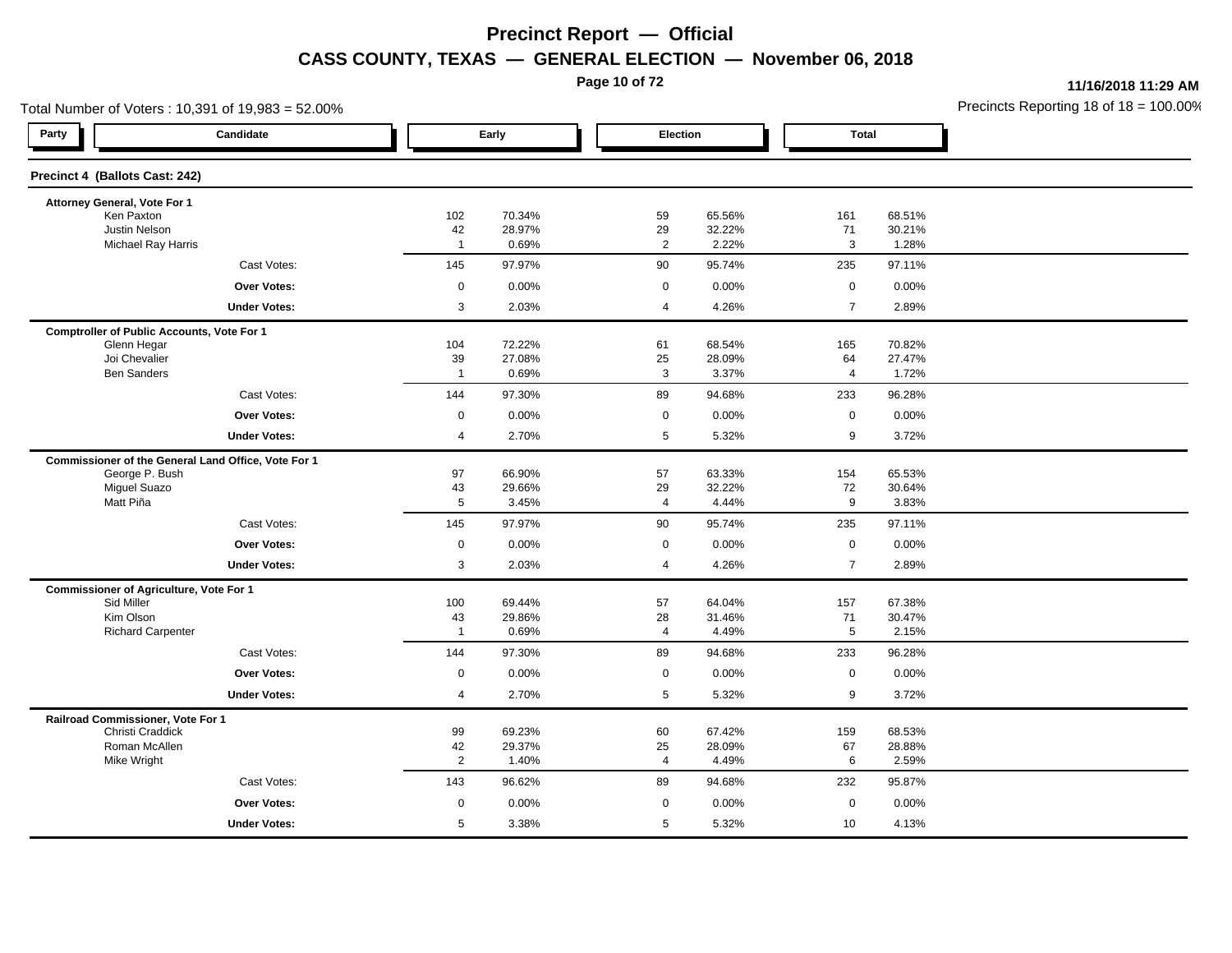**Page 11 of 72**

**11/16/2018 11:29 AM**

|                                    | Total Number of Voters: 10,391 of 19,983 = 52.00%      |             |                  |                |                  |              |                  | Precincts Reporting 18 of 18 = 100.00 |
|------------------------------------|--------------------------------------------------------|-------------|------------------|----------------|------------------|--------------|------------------|---------------------------------------|
| Party                              | Candidate                                              |             | Early            | Election       |                  | <b>Total</b> |                  |                                       |
| Precinct 4 (Ballots Cast: 242)     |                                                        |             |                  |                |                  |              |                  |                                       |
|                                    | Justice, Supreme Court, Place 2, Vote For 1            |             |                  |                |                  |              |                  |                                       |
| Jimmy Blacklock<br>Steven Kirkland |                                                        | 100<br>43   | 69.93%<br>30.07% | 60<br>29       | 67.42%<br>32.58% | 160<br>72    | 68.97%<br>31.03% |                                       |
|                                    | Cast Votes:                                            | 143         | 96.62%           | 89             | 94.68%           | 232          | 95.87%           |                                       |
|                                    | Over Votes:                                            | $\mathbf 0$ | 0.00%            | 0              | 0.00%            | $\mathbf 0$  | 0.00%            |                                       |
|                                    | <b>Under Votes:</b>                                    | 5           | 3.38%            | 5              | 5.32%            | 10           | 4.13%            |                                       |
|                                    | Justice, Supreme Court, Place 4, Vote For 1            |             |                  |                |                  |              |                  |                                       |
| John Devine<br>R.K. Sandill        |                                                        | 102<br>43   | 70.34%<br>29.66% | 60<br>27       | 68.97%<br>31.03% | 162<br>70    | 69.83%<br>30.17% |                                       |
|                                    | Cast Votes:                                            | 145         | 97.97%           | 87             | 92.55%           | 232          | 95.87%           |                                       |
|                                    | Over Votes:                                            | $\mathbf 0$ | 0.00%            | $\mathbf 0$    | 0.00%            | $\mathbf 0$  | 0.00%            |                                       |
|                                    | <b>Under Votes:</b>                                    | 3           | 2.03%            | $\overline{7}$ | 7.45%            | 10           | 4.13%            |                                       |
|                                    | Justice, Supreme Court, Place 6, Vote For 1            |             |                  |                |                  |              |                  |                                       |
| Jeff Brown                         |                                                        | 102         | 70.83%           | 62             | 69.66%           | 164          | 70.39%           |                                       |
| Kathy Cheng                        |                                                        | 42          | 29.17%           | 27             | 30.34%           | 69           | 29.61%           |                                       |
|                                    | Cast Votes:                                            | 144         | 97.30%           | 89             | 94.68%           | 233          | 96.28%           |                                       |
|                                    | <b>Over Votes:</b>                                     | 0           | 0.00%            | $\mathbf 0$    | 0.00%            | $\mathbf 0$  | 0.00%            |                                       |
|                                    | <b>Under Votes:</b>                                    | 4           | 2.70%            | 5              | 5.32%            | 9            | 3.72%            |                                       |
|                                    | Presiding Judge, Court of Criminal Appeals, Vote For 1 |             |                  |                |                  |              |                  |                                       |
| Sharon Keller                      | Maria T. (Terri) Jackson                               | 102<br>40   | 70.34%<br>27.59% | 59<br>30       | 64.13%<br>32.61% | 161<br>70    | 67.93%<br>29.54% |                                       |
|                                    | William Bryan Strange III                              | 3           | 2.07%            | 3              | 3.26%            | 6            | 2.53%            |                                       |
|                                    | Cast Votes:                                            | 145         | 97.97%           | 92             | 97.87%           | 237          | 97.93%           |                                       |
|                                    | Over Votes:                                            | $\mathbf 0$ | 0.00%            | $\mathbf 0$    | 0.00%            | $\mathbf 0$  | 0.00%            |                                       |
|                                    | <b>Under Votes:</b>                                    | 3           | 2.03%            | $\overline{2}$ | 2.13%            | $\sqrt{5}$   | 2.07%            |                                       |
|                                    | Judge, Court of Criminal Appeals, Place 7, Vote For 1  |             |                  |                |                  |              |                  |                                       |
| Ramona Franklin                    | Barbara Parker Hervey                                  | 102<br>41   | 71.33%<br>28.67% | 59<br>30       | 66.29%<br>33.71% | 161<br>71    | 69.40%<br>30.60% |                                       |
|                                    |                                                        | 143         |                  | 89             | 94.68%           | 232          | 95.87%           |                                       |
|                                    | Cast Votes:                                            |             | 96.62%           |                |                  |              |                  |                                       |
|                                    | Over Votes:                                            | 0           | 0.00%            | $\mathbf 0$    | 0.00%            | $\mathbf 0$  | 0.00%            |                                       |
|                                    | <b>Under Votes:</b>                                    | 5           | 3.38%            | 5              | 5.32%            | 10           | 4.13%            |                                       |
| Michelle Slaughter                 | Judge, Court of Criminal Appeals, Place 8, Vote For 1  | 105         | 91.30%           | 63             | 86.30%           | 168          | 89.36%           |                                       |
| Mark Ash                           |                                                        | 10          | 8.70%            | 10             | 13.70%           | 20           | 10.64%           |                                       |
|                                    | Cast Votes:                                            | 115         | 77.70%           | 73             | 77.66%           | 188          | 77.69%           |                                       |
|                                    | <b>Over Votes:</b>                                     | 0           | 0.00%            | $\mathbf 0$    | 0.00%            | $\mathbf 0$  | 0.00%            |                                       |
|                                    | <b>Under Votes:</b>                                    | 33          | 22.30%           | 21             | 22.34%           | 54           | 22.31%           |                                       |
|                                    |                                                        |             |                  |                |                  |              |                  |                                       |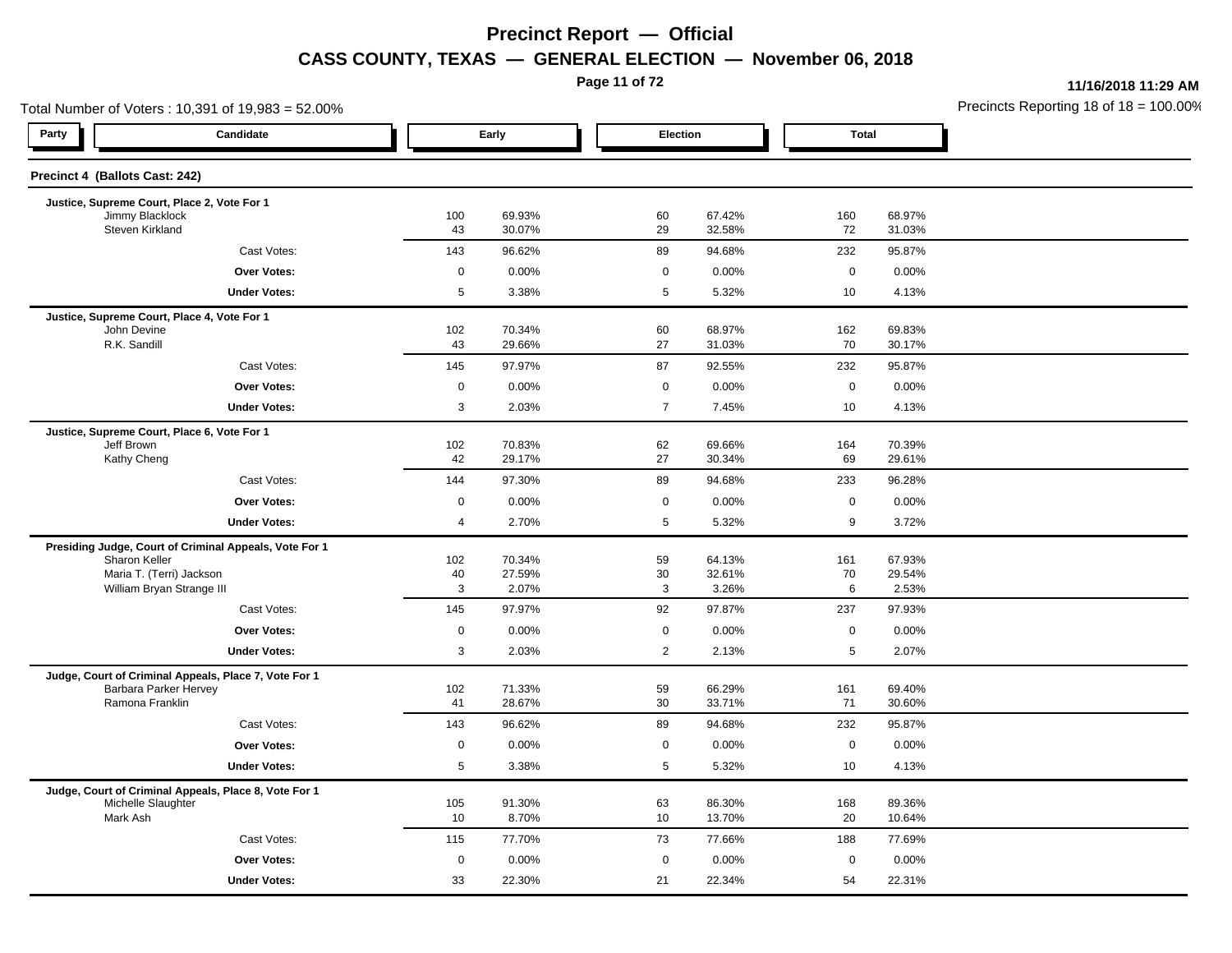**Page 12 of 72**

**11/16/2018 11:29 AM**

| Total Number of Voters: 10,391 of 19,983 = 52.00%                      |                                                                 |             |                  |                      |                  |              | Precincts Reporting 18 of 18 = 100.009 |  |
|------------------------------------------------------------------------|-----------------------------------------------------------------|-------------|------------------|----------------------|------------------|--------------|----------------------------------------|--|
| Party                                                                  | Candidate                                                       | Early       |                  | Election             |                  | <b>Total</b> |                                        |  |
| Precinct 4 (Ballots Cast: 242)                                         |                                                                 |             |                  |                      |                  |              |                                        |  |
| Chris Paddie                                                           | State Representative, District No. 9, Vote For 1                | 98          | 100.00%          | 65                   | 100.00%          | 163          | 100.00%                                |  |
|                                                                        | Cast Votes:                                                     | 98          | 66.22%           | 65                   | 69.15%           | 163          | 67.36%                                 |  |
|                                                                        | <b>Over Votes:</b>                                              | $\mathbf 0$ | 0.00%            | 0                    | 0.00%            | 0            | 0.00%                                  |  |
|                                                                        | <b>Under Votes:</b>                                             | 50          | 33.78%           | 29                   | 30.85%           | 79           | 32.64%                                 |  |
| <b>Scott Stevens</b>                                                   | Justice, 6th Court of Appeals District, Place No. 2, Vote For 1 | 101         | 100.00%          | 66                   | 100.00%          | 167          | 100.00%                                |  |
|                                                                        | Cast Votes:                                                     | 101         | 68.24%           | 66                   | 70.21%           | 167          | 69.01%                                 |  |
|                                                                        | <b>Over Votes:</b>                                              | $\mathbf 0$ | 0.00%            | 0                    | 0.00%            | 0            | 0.00%                                  |  |
|                                                                        | <b>Under Votes:</b>                                             | 47          | 31.76%           | 28                   | 29.79%           | 75           | 30.99%                                 |  |
| Trustee - Place 3, Vote For 1<br><b>Kay Stephens</b><br>R. Curtis Lane |                                                                 | 17<br>14    | 54.84%<br>45.16% | $\overline{7}$<br>10 | 41.18%<br>58.82% | 24<br>24     | 50.00%<br>50.00%                       |  |
|                                                                        | Cast Votes:                                                     | 31          | 77.50%           | 17                   | 80.95%           | 48           | 78.69%                                 |  |
|                                                                        | <b>Over Votes:</b>                                              | $\mathbf 0$ | 0.00%            | $\mathbf 0$          | 0.00%            | 0            | $0.00\%$                               |  |
|                                                                        | <b>Under Votes:</b>                                             | 9           | 22.50%           | 4                    | 19.05%           | 13           | 21.31%                                 |  |
| Trustee - Place 4, Vote For 1<br><b>Kerry Wells</b>                    |                                                                 | 25          | 100.00%          | 16                   | 100.00%          | 41           | 100.00%                                |  |
|                                                                        | Cast Votes:                                                     | 25          | 62.50%           | 16                   | 76.19%           | 41           | 67.21%                                 |  |
|                                                                        | <b>Over Votes:</b>                                              | 0           | 0.00%            | 0                    | 0.00%            | 0            | 0.00%                                  |  |
|                                                                        | <b>Under Votes:</b>                                             | 15          | 37.50%           | 5                    | 23.81%           | 20           | 32.79%                                 |  |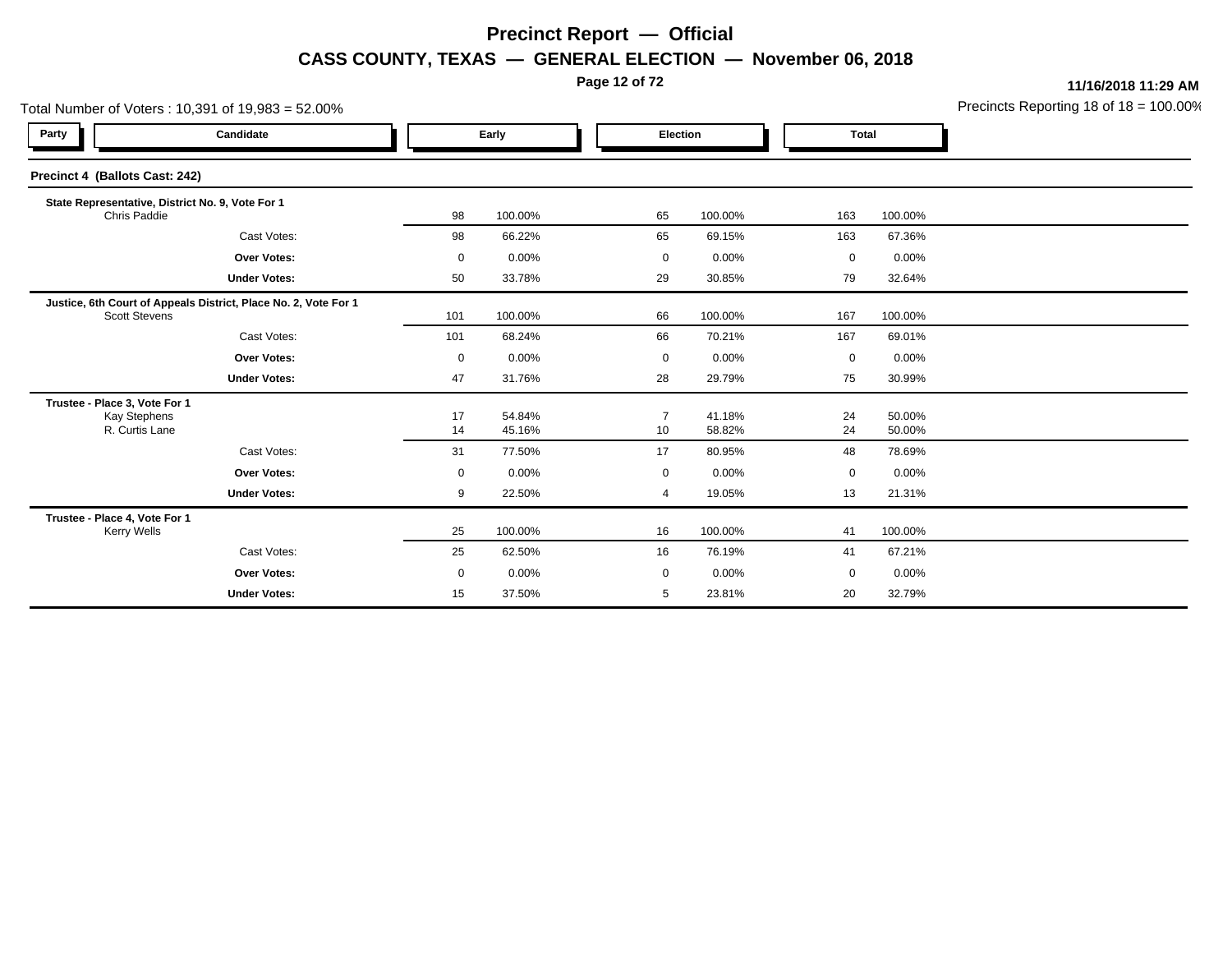**Page 13 of 72**

**11/16/2018 11:29 AM**

| Total Number of Voters: 10,391 of 19,983 = 52.00%                      |                      |                  |                      |                  |                      |                 | Precincts Reporting 18 of $18 = 100.00$ |
|------------------------------------------------------------------------|----------------------|------------------|----------------------|------------------|----------------------|-----------------|-----------------------------------------|
| Party<br>Candidate                                                     |                      | Early            | Election             |                  | <b>Total</b>         |                 |                                         |
| Precinct 5 (Ballots Cast: 478)                                         |                      |                  |                      |                  |                      |                 |                                         |
| Straight Party, Vote For 1                                             |                      |                  |                      |                  |                      |                 |                                         |
| Republican Party<br><b>Democratic Party</b>                            | 128<br>22            | 84.77%<br>14.57% | 168                  | 78.14%<br>21.40% | 296                  | 80.87%          |                                         |
| <b>Libertarian Party</b>                                               | $\overline{1}$       | 0.66%            | 46<br>$\overline{1}$ | 0.47%            | 68<br>$\overline{2}$ | 18.58%<br>0.55% |                                         |
| Cast Votes:                                                            | 151                  | 83.43%           | 215                  | 72.39%           | 366                  | 76.57%          |                                         |
| <b>Over Votes:</b>                                                     | $\mathsf 0$          | 0.00%            | $\mathbf 0$          | 0.00%            | $\mathbf 0$          | 0.00%           |                                         |
| <b>Under Votes:</b>                                                    | 30                   | 16.57%           | 82                   | 27.61%           | 112                  | 23.43%          |                                         |
| United States Senator, Vote For 1                                      |                      |                  |                      |                  |                      |                 |                                         |
| <b>Ted Cruz</b>                                                        | 152                  | 85.88%           | 228                  | 78.08%           | 380                  | 81.02%          |                                         |
| Beto O'Rourke<br>Neal M. Dikeman                                       | 25<br>$\mathsf 0$    | 14.12%<br>0.00%  | 62<br>$\overline{2}$ | 21.23%<br>0.68%  | 87<br>$\overline{2}$ | 18.55%<br>0.43% |                                         |
| Cast Votes:                                                            | 177                  | 97.79%           | 292                  | 98.32%           | 469                  | 98.12%          |                                         |
| <b>Over Votes:</b>                                                     | 0                    | 0.00%            | 0                    | 0.00%            | $\mathsf 0$          | 0.00%           |                                         |
| <b>Under Votes:</b>                                                    | $\overline{4}$       | 2.21%            | 5                    | 1.68%            | 9                    | 1.88%           |                                         |
|                                                                        |                      |                  |                      |                  |                      |                 |                                         |
| United States Representative, District 4, Vote For 1<br>John Ratcliffe | 152                  | 84.92%           | 227                  | 77.74%           | 379                  | 80.47%          |                                         |
| <b>Catherine Krantz</b>                                                | 25                   | 13.97%           | 62                   | 21.23%           | 87                   | 18.47%          |                                         |
| Ken Ashby                                                              | $\overline{2}$       | 1.12%            | $\mathbf{3}$         | 1.03%            | $\overline{5}$       | 1.06%           |                                         |
| Cast Votes:                                                            | 179                  | 98.90%           | 292                  | 98.32%           | 471                  | 98.54%          |                                         |
| Over Votes:                                                            | $\mathbf 0$          | 0.00%            | $\mathsf 0$          | 0.00%            | $\mathsf 0$          | 0.00%           |                                         |
| <b>Under Votes:</b>                                                    | $\overline{2}$       | 1.10%            | 5                    | 1.68%            | $\overline{7}$       | 1.46%           |                                         |
| Governor, Vote For 1                                                   |                      |                  |                      |                  |                      |                 |                                         |
| Greg Abbott                                                            | 152                  | 85.39%           | 239                  | 80.47%           | 391                  | 82.32%          |                                         |
| Lupe Valdez<br>Mark Jay Tippetts                                       | 24<br>$\overline{2}$ | 13.48%<br>1.12%  | 55<br>3              | 18.52%<br>1.01%  | 79<br>$\overline{5}$ | 16.63%<br>1.05% |                                         |
| Cast Votes:                                                            | 178                  | 98.34%           | 297                  | 100.00%          | 475                  | 99.37%          |                                         |
| Over Votes:                                                            | $\mathbf 0$          | 0.00%            | $\mathsf 0$          | 0.00%            | $\mathbf 0$          | 0.00%           |                                         |
| <b>Under Votes:</b>                                                    | 3                    | 1.66%            | $\mathbf 0$          | 0.00%            | 3                    | 0.63%           |                                         |
| Lieutenant Governor, Vote For 1                                        |                      |                  |                      |                  |                      |                 |                                         |
| Dan Patrick                                                            | 145                  | 80.11%           | 225                  | 76.01%           | 370                  | 77.57%          |                                         |
| Mike Collier                                                           | 29                   | 16.02%           | 65                   | 21.96%           | 94                   | 19.71%          |                                         |
| Kerry Douglas McKennon                                                 | $\overline{7}$       | 3.87%            | 6                    | 2.03%            | 13                   | 2.73%           |                                         |
| Cast Votes:                                                            | 181                  | 100.00%          | 296                  | 99.66%           | 477                  | 99.79%          |                                         |
| Over Votes:                                                            | $\mathbf 0$          | 0.00%            | $\mathbf 0$          | 0.00%            | $\mathbf 0$          | 0.00%           |                                         |
| <b>Under Votes:</b>                                                    | $\mathbf 0$          | 0.00%            | $\mathbf{1}$         | 0.34%            | $\mathbf{1}$         | 0.21%           |                                         |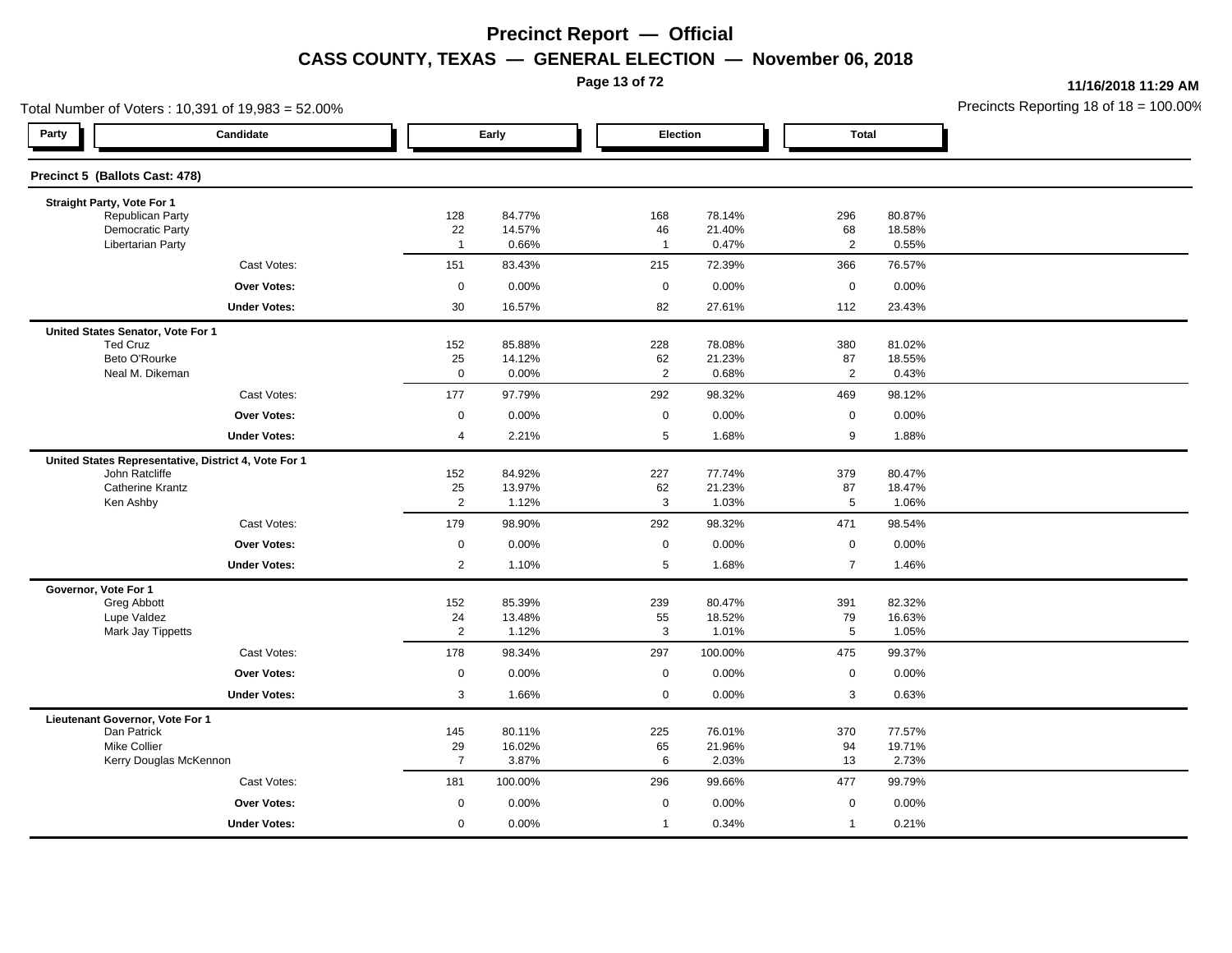**Page 14 of 72**

**11/16/2018 11:29 AM**

| Total Number of Voters: 10,391 of 19,983 = 52.00%   |                      |                  |                     |                  |                     |                  | Precincts Reporting 18 of $18 = 100.00$ |
|-----------------------------------------------------|----------------------|------------------|---------------------|------------------|---------------------|------------------|-----------------------------------------|
| Party<br>Candidate                                  |                      | Early            | Election            |                  | <b>Total</b>        |                  |                                         |
| Precinct 5 (Ballots Cast: 478)                      |                      |                  |                     |                  |                     |                  |                                         |
| Attorney General, Vote For 1                        |                      |                  |                     |                  |                     |                  |                                         |
| Ken Paxton                                          | 147                  | 82.12%           | 230                 | 77.44%           | 377                 | 79.20%           |                                         |
| Justin Nelson<br><b>Michael Ray Harris</b>          | 26<br>6              | 14.53%<br>3.35%  | 63<br>4             | 21.21%<br>1.35%  | 89<br>10            | 18.70%<br>2.10%  |                                         |
| Cast Votes:                                         | 179                  | 98.90%           | 297                 | 100.00%          | 476                 | 99.58%           |                                         |
| Over Votes:                                         | $\mathsf{O}\xspace$  | 0.00%            | $\mathbf 0$         | 0.00%            | $\mathbf 0$         | 0.00%            |                                         |
| <b>Under Votes:</b>                                 | $\overline{2}$       | 1.10%            | $\mathbf 0$         | 0.00%            | $\overline{2}$      | 0.42%            |                                         |
| <b>Comptroller of Public Accounts, Vote For 1</b>   |                      |                  |                     |                  |                     |                  |                                         |
| Glenn Hegar                                         | 149                  | 83.24%           | 227                 | 77.47%           | 376                 | 79.66%           |                                         |
| Joi Chevalier<br><b>Ben Sanders</b>                 | 25<br>$\overline{5}$ | 13.97%<br>2.79%  | 60<br>6             | 20.48%<br>2.05%  | 85<br>11            | 18.01%<br>2.33%  |                                         |
| Cast Votes:                                         | 179                  | 98.90%           | 293                 | 98.65%           | 472                 | 98.74%           |                                         |
| <b>Over Votes:</b>                                  | $\mathsf{O}\xspace$  | 0.00%            | $\mathsf{O}\xspace$ | 0.00%            | $\mathsf{O}\xspace$ | 0.00%            |                                         |
| <b>Under Votes:</b>                                 | $\overline{2}$       | 1.10%            | 4                   | 1.35%            | 6                   | 1.26%            |                                         |
| Commissioner of the General Land Office, Vote For 1 |                      |                  |                     |                  |                     |                  |                                         |
| George P. Bush                                      | 146                  | 82.49%           | 226                 | 77.13%           | 372                 | 79.15%           |                                         |
| <b>Miguel Suazo</b>                                 | 25                   | 14.12%           | 61                  | 20.82%           | 86                  | 18.30%           |                                         |
| Matt Piña                                           | 6                    | 3.39%            | 6                   | 2.05%            | 12                  | 2.55%            |                                         |
| Cast Votes:                                         | 177                  | 97.79%           | 293                 | 98.65%           | 470                 | 98.33%           |                                         |
| Over Votes:                                         | $\mathbf 0$          | 0.00%            | $\mathbf 0$         | 0.00%            | $\mathbf 0$         | 0.00%            |                                         |
| <b>Under Votes:</b>                                 | $\overline{4}$       | 2.21%            | 4                   | 1.35%            | 8                   | 1.67%            |                                         |
| <b>Commissioner of Agriculture, Vote For 1</b>      |                      |                  |                     |                  |                     |                  |                                         |
| Sid Miller<br>Kim Olson                             | 145<br>28            | 81.46%<br>15.73% | 229<br>61           | 78.16%<br>20.82% | 374<br>89           | 79.41%<br>18.90% |                                         |
| <b>Richard Carpenter</b>                            | 5                    | 2.81%            | 3                   | 1.02%            | 8                   | 1.70%            |                                         |
| Cast Votes:                                         | 178                  | 98.34%           | 293                 | 98.65%           | 471                 | 98.54%           |                                         |
| <b>Over Votes:</b>                                  | $\mathsf{O}\xspace$  | 0.00%            | $\mathbf 0$         | 0.00%            | $\mathsf{O}\xspace$ | 0.00%            |                                         |
| <b>Under Votes:</b>                                 | 3                    | 1.66%            | 4                   | 1.35%            | $\overline{7}$      | 1.46%            |                                         |
| Railroad Commissioner, Vote For 1                   |                      |                  |                     |                  |                     |                  |                                         |
| Christi Craddick                                    | 147                  | 82.12%           | 231                 | 78.84%           | 378                 | 80.08%           |                                         |
| Roman McAllen<br>Mike Wright                        | 28<br>$\overline{4}$ | 15.64%<br>2.23%  | 58<br>4             | 19.80%<br>1.37%  | 86<br>8             | 18.22%<br>1.69%  |                                         |
| Cast Votes:                                         | 179                  | 98.90%           | 293                 | 98.65%           | 472                 | 98.74%           |                                         |
| Over Votes:                                         | $\mathbf 0$          | 0.00%            | $\mathbf 0$         | 0.00%            | $\mathbf 0$         | 0.00%            |                                         |
| <b>Under Votes:</b>                                 | $\overline{2}$       | 1.10%            | 4                   | 1.35%            | 6                   | 1.26%            |                                         |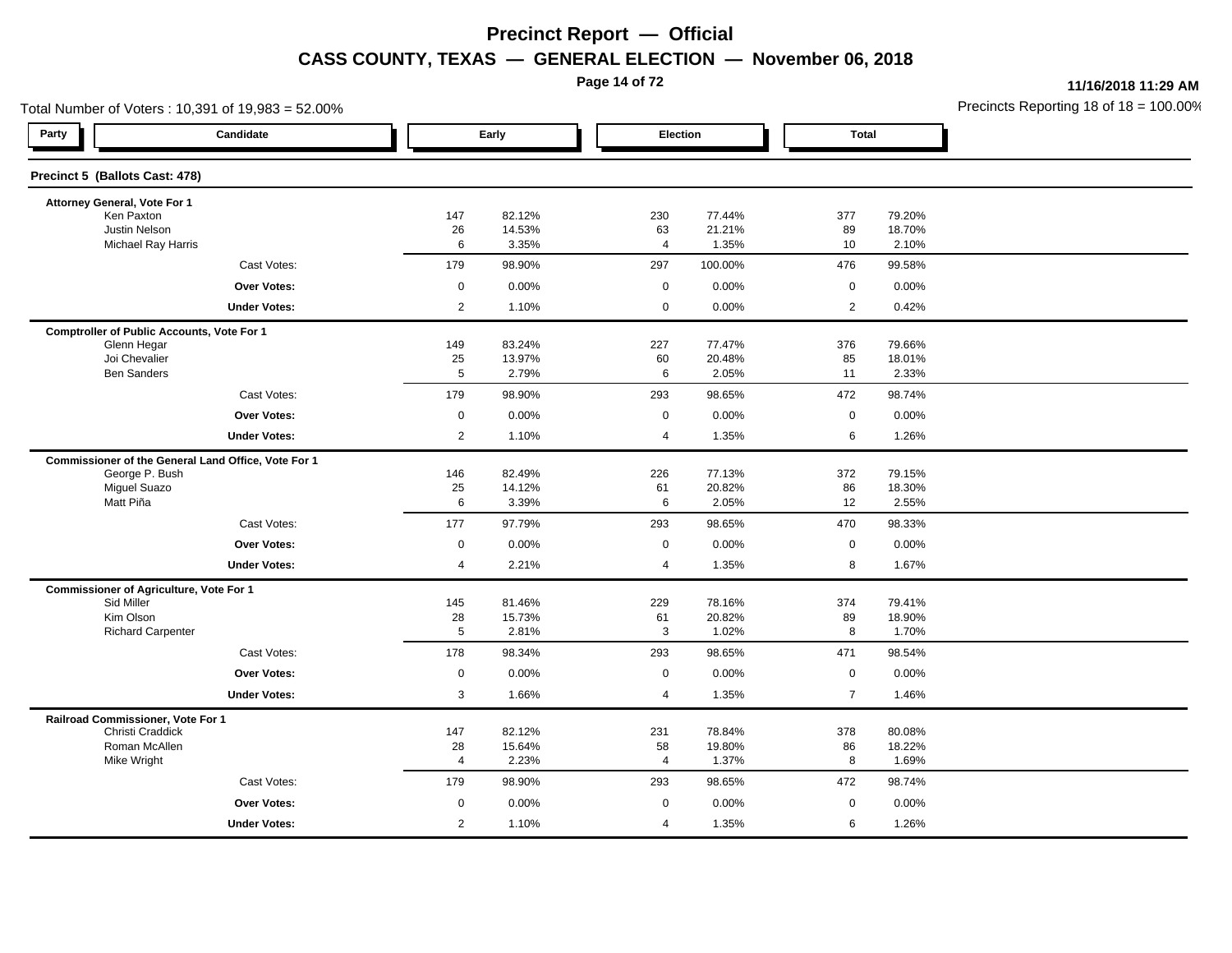**Page 15 of 72**

**11/16/2018 11:29 AM**

|                |                                                                                                                    |                                                                                                                                                                 |                                                                                                                        |                                                                                                                                                                    |                                                                                                                                      | Precincts Reporting 18 of 18 = 100.00                                                                                                                                  |
|----------------|--------------------------------------------------------------------------------------------------------------------|-----------------------------------------------------------------------------------------------------------------------------------------------------------------|------------------------------------------------------------------------------------------------------------------------|--------------------------------------------------------------------------------------------------------------------------------------------------------------------|--------------------------------------------------------------------------------------------------------------------------------------|------------------------------------------------------------------------------------------------------------------------------------------------------------------------|
|                |                                                                                                                    |                                                                                                                                                                 |                                                                                                                        |                                                                                                                                                                    |                                                                                                                                      |                                                                                                                                                                        |
|                |                                                                                                                    |                                                                                                                                                                 |                                                                                                                        |                                                                                                                                                                    |                                                                                                                                      |                                                                                                                                                                        |
|                |                                                                                                                    |                                                                                                                                                                 |                                                                                                                        |                                                                                                                                                                    |                                                                                                                                      |                                                                                                                                                                        |
|                |                                                                                                                    |                                                                                                                                                                 |                                                                                                                        |                                                                                                                                                                    |                                                                                                                                      |                                                                                                                                                                        |
|                |                                                                                                                    |                                                                                                                                                                 |                                                                                                                        |                                                                                                                                                                    |                                                                                                                                      |                                                                                                                                                                        |
|                |                                                                                                                    |                                                                                                                                                                 |                                                                                                                        |                                                                                                                                                                    |                                                                                                                                      |                                                                                                                                                                        |
| 6              | 3.31%                                                                                                              | 3                                                                                                                                                               | 1.01%                                                                                                                  | 9                                                                                                                                                                  | 1.88%                                                                                                                                |                                                                                                                                                                        |
|                |                                                                                                                    |                                                                                                                                                                 |                                                                                                                        |                                                                                                                                                                    |                                                                                                                                      |                                                                                                                                                                        |
| 148            | 84.57%                                                                                                             | 234                                                                                                                                                             | 79.59%                                                                                                                 | 382                                                                                                                                                                | 81.45%                                                                                                                               |                                                                                                                                                                        |
|                | 15.43%                                                                                                             | 60                                                                                                                                                              | 20.41%                                                                                                                 | 87                                                                                                                                                                 | 18.55%                                                                                                                               |                                                                                                                                                                        |
| 175            | 96.69%                                                                                                             | 294                                                                                                                                                             | 98.99%                                                                                                                 | 469                                                                                                                                                                | 98.12%                                                                                                                               |                                                                                                                                                                        |
| $\mathbf 0$    | 0.00%                                                                                                              | $\mathbf 0$                                                                                                                                                     | 0.00%                                                                                                                  | $\mathbf 0$                                                                                                                                                        | 0.00%                                                                                                                                |                                                                                                                                                                        |
| 6              | 3.31%                                                                                                              | 3                                                                                                                                                               | 1.01%                                                                                                                  | 9                                                                                                                                                                  | 1.88%                                                                                                                                |                                                                                                                                                                        |
|                |                                                                                                                    |                                                                                                                                                                 |                                                                                                                        |                                                                                                                                                                    |                                                                                                                                      |                                                                                                                                                                        |
|                |                                                                                                                    |                                                                                                                                                                 |                                                                                                                        |                                                                                                                                                                    |                                                                                                                                      |                                                                                                                                                                        |
|                |                                                                                                                    |                                                                                                                                                                 |                                                                                                                        |                                                                                                                                                                    |                                                                                                                                      |                                                                                                                                                                        |
|                |                                                                                                                    |                                                                                                                                                                 |                                                                                                                        |                                                                                                                                                                    |                                                                                                                                      |                                                                                                                                                                        |
| 6              | 3.31%                                                                                                              | 4                                                                                                                                                               | 1.35%                                                                                                                  | 10                                                                                                                                                                 | 2.09%                                                                                                                                |                                                                                                                                                                        |
|                |                                                                                                                    |                                                                                                                                                                 |                                                                                                                        |                                                                                                                                                                    |                                                                                                                                      |                                                                                                                                                                        |
| 149            | 83.24%                                                                                                             | 231                                                                                                                                                             | 78.84%                                                                                                                 | 380                                                                                                                                                                | 80.51%                                                                                                                               |                                                                                                                                                                        |
| 27             | 15.08%                                                                                                             | 60                                                                                                                                                              | 20.48%                                                                                                                 | 87                                                                                                                                                                 | 18.43%                                                                                                                               |                                                                                                                                                                        |
|                |                                                                                                                    |                                                                                                                                                                 |                                                                                                                        |                                                                                                                                                                    |                                                                                                                                      |                                                                                                                                                                        |
| 179            | 98.90%                                                                                                             | 293                                                                                                                                                             | 98.65%                                                                                                                 | 472                                                                                                                                                                | 98.74%                                                                                                                               |                                                                                                                                                                        |
| $\mathbf 0$    | 0.00%                                                                                                              | $\mathbf 0$                                                                                                                                                     | 0.00%                                                                                                                  | $\mathbf 0$                                                                                                                                                        | 0.00%                                                                                                                                |                                                                                                                                                                        |
| $\overline{2}$ | 1.10%                                                                                                              | $\overline{4}$                                                                                                                                                  | 1.35%                                                                                                                  | 6                                                                                                                                                                  | 1.26%                                                                                                                                |                                                                                                                                                                        |
|                |                                                                                                                    |                                                                                                                                                                 |                                                                                                                        |                                                                                                                                                                    |                                                                                                                                      |                                                                                                                                                                        |
|                |                                                                                                                    |                                                                                                                                                                 |                                                                                                                        |                                                                                                                                                                    |                                                                                                                                      |                                                                                                                                                                        |
|                |                                                                                                                    |                                                                                                                                                                 |                                                                                                                        |                                                                                                                                                                    |                                                                                                                                      |                                                                                                                                                                        |
|                |                                                                                                                    |                                                                                                                                                                 |                                                                                                                        |                                                                                                                                                                    |                                                                                                                                      |                                                                                                                                                                        |
|                |                                                                                                                    |                                                                                                                                                                 |                                                                                                                        |                                                                                                                                                                    |                                                                                                                                      |                                                                                                                                                                        |
|                |                                                                                                                    |                                                                                                                                                                 |                                                                                                                        |                                                                                                                                                                    |                                                                                                                                      |                                                                                                                                                                        |
|                |                                                                                                                    |                                                                                                                                                                 |                                                                                                                        |                                                                                                                                                                    |                                                                                                                                      |                                                                                                                                                                        |
| 9              | 5.63%                                                                                                              | 16                                                                                                                                                              | 6.35%                                                                                                                  | 25                                                                                                                                                                 | 6.07%                                                                                                                                |                                                                                                                                                                        |
| 160            | 88.40%                                                                                                             | 252                                                                                                                                                             | 84.85%                                                                                                                 | 412                                                                                                                                                                | 86.19%                                                                                                                               |                                                                                                                                                                        |
| $\mathbf 0$    |                                                                                                                    | $\mathbf 0$                                                                                                                                                     |                                                                                                                        | $\mathbf 0$                                                                                                                                                        |                                                                                                                                      |                                                                                                                                                                        |
| 21             | 11.60%                                                                                                             | 45                                                                                                                                                              | 15.15%                                                                                                                 | 66                                                                                                                                                                 | 13.81%                                                                                                                               |                                                                                                                                                                        |
|                | 148<br>27<br>175<br>$\mathbf 0$<br>27<br>150<br>25<br>175<br>0<br>3<br>151<br>26<br>177<br>$\mathbf 0$<br>4<br>151 | Early<br>84.57%<br>15.43%<br>96.69%<br>0.00%<br>85.71%<br>14.29%<br>96.69%<br>0.00%<br>1.68%<br>85.31%<br>14.69%<br>97.79%<br>0.00%<br>2.21%<br>94.38%<br>0.00% | 234<br>60<br>294<br>$\mathbf 0$<br>232<br>61<br>293<br>$\mathbf 0$<br>2<br>232<br>60<br>292<br>$\mathbf 0$<br>5<br>236 | Election<br>79.59%<br>20.41%<br>98.99%<br>0.00%<br>79.18%<br>20.82%<br>98.65%<br>0.00%<br>0.68%<br>79.45%<br>20.55%<br>98.32%<br>0.00%<br>1.68%<br>93.65%<br>0.00% | 382<br>87<br>469<br>$\mathbf 0$<br>382<br>86<br>468<br>$\mathbf 0$<br>$5\phantom{.0}$<br>383<br>86<br>469<br>$\mathbf 0$<br>9<br>387 | <b>Total</b><br>81.45%<br>18.55%<br>98.12%<br>0.00%<br>81.62%<br>18.38%<br>97.91%<br>0.00%<br>1.06%<br>81.66%<br>18.34%<br>98.12%<br>0.00%<br>1.88%<br>93.93%<br>0.00% |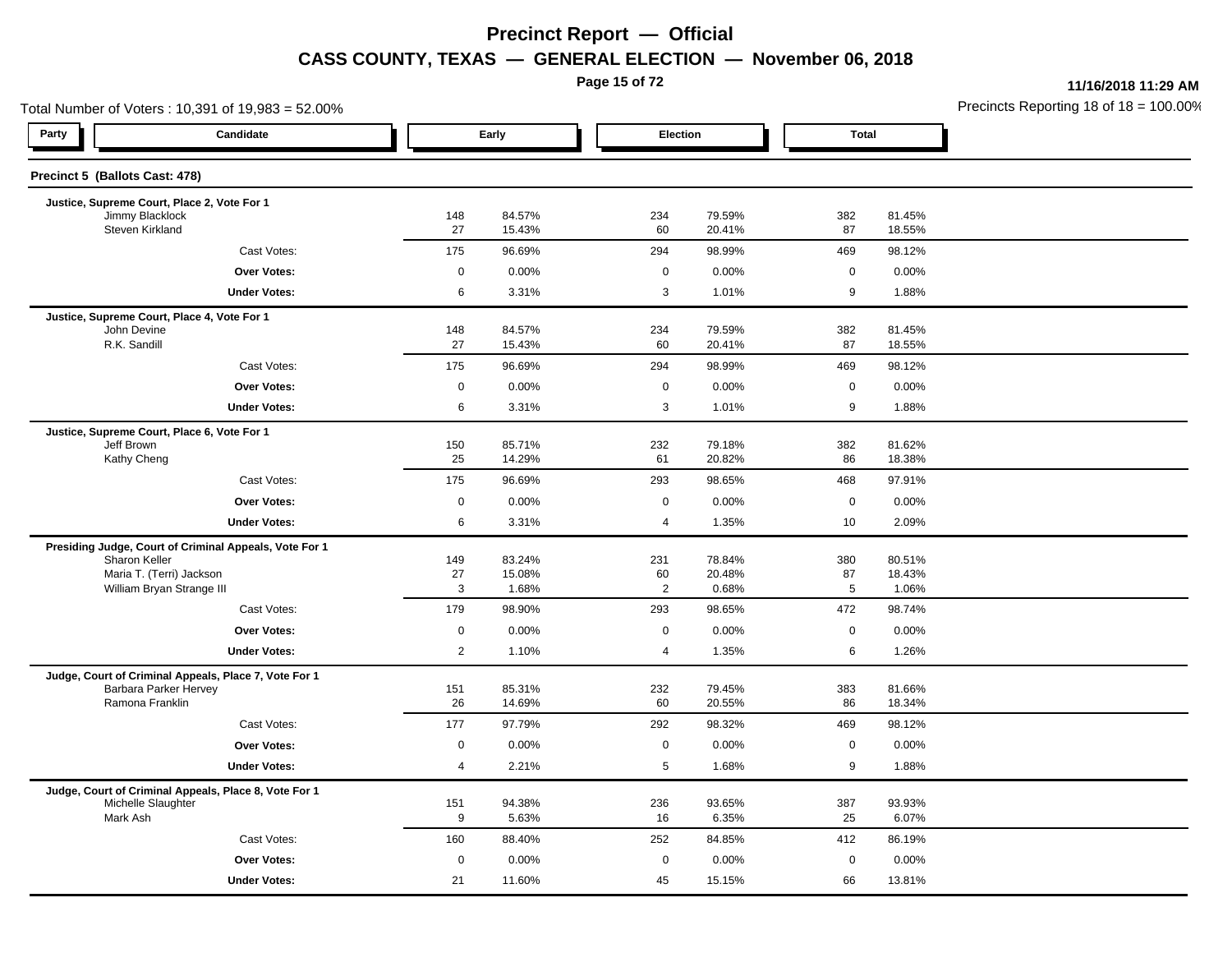**Page 16 of 72**

**11/16/2018 11:29 AM**

| Precincts Reporting 18 of $18 = 100.00\%$ |  |
|-------------------------------------------|--|
|                                           |  |

| Total Number of Voters: 10,391 of 19,983 = 52.00% |                                                                 |     |          |  |             |          |              | Precincts Reporting 18 of $18 = 100.00^{\circ}$ |  |
|---------------------------------------------------|-----------------------------------------------------------------|-----|----------|--|-------------|----------|--------------|-------------------------------------------------|--|
| Party                                             | Candidate                                                       |     | Early    |  | Election    |          | Total        |                                                 |  |
| Precinct 5 (Ballots Cast: 478)                    |                                                                 |     |          |  |             |          |              |                                                 |  |
| Chris Paddie                                      | State Representative, District No. 9, Vote For 1                | 154 | 100.00%  |  | 242         | 100.00%  | 396          | 100.00%                                         |  |
|                                                   | Cast Votes:                                                     | 154 | 85.08%   |  | 242         | 81.48%   | 396          | 82.85%                                          |  |
|                                                   | <b>Over Votes:</b>                                              | 0   | $0.00\%$ |  | 0           | $0.00\%$ | 0            | $0.00\%$                                        |  |
|                                                   | <b>Under Votes:</b>                                             | 27  | 14.92%   |  | 55          | 18.52%   | 82           | 17.15%                                          |  |
| <b>Scott Stevens</b>                              | Justice, 6th Court of Appeals District, Place No. 2, Vote For 1 | 152 | 100.00%  |  | 241         | 100.00%  | 393          | 100.00%                                         |  |
|                                                   | Cast Votes:                                                     | 152 | 83.98%   |  | 241         | 81.14%   | 393          | 82.22%                                          |  |
|                                                   | <b>Over Votes:</b>                                              | 0   | $0.00\%$ |  | $\mathbf 0$ | $0.00\%$ | $\mathbf{0}$ | $0.00\%$                                        |  |
|                                                   | <b>Under Votes:</b>                                             | 29  | 16.02%   |  | 56          | 18.86%   | 85           | 17.78%                                          |  |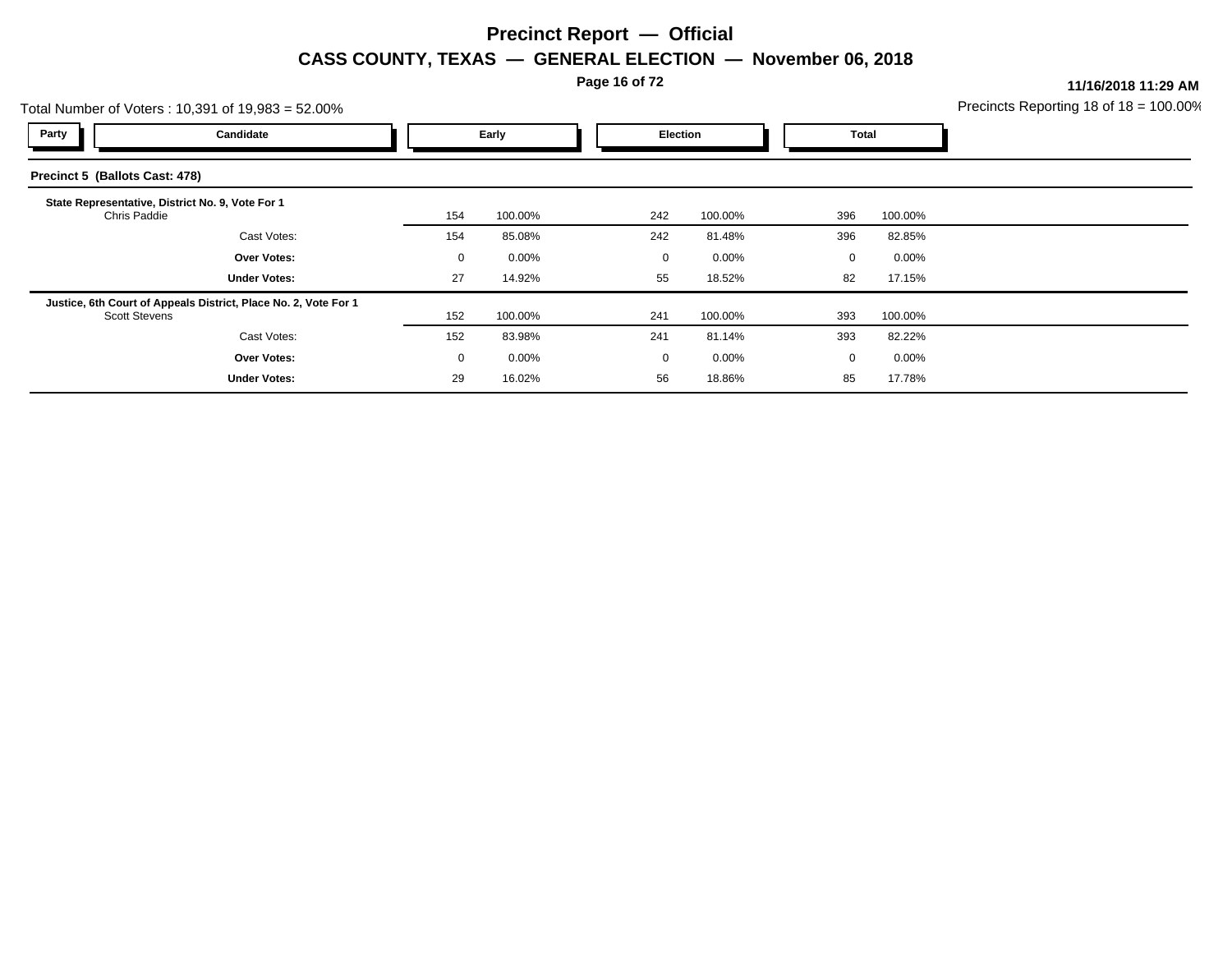**Page 17 of 72**

**11/16/2018 11:29 AM**

|                |                                                                                                                                                                                           |                                                                                                                                                                                    |                                                                                                                                                                                                |                                                                                                                                                                                   |                                                                                                                                                                    | Precincts Reporting 18 of $18 = 100.00$                                                                                                                                                           |
|----------------|-------------------------------------------------------------------------------------------------------------------------------------------------------------------------------------------|------------------------------------------------------------------------------------------------------------------------------------------------------------------------------------|------------------------------------------------------------------------------------------------------------------------------------------------------------------------------------------------|-----------------------------------------------------------------------------------------------------------------------------------------------------------------------------------|--------------------------------------------------------------------------------------------------------------------------------------------------------------------|---------------------------------------------------------------------------------------------------------------------------------------------------------------------------------------------------|
|                |                                                                                                                                                                                           |                                                                                                                                                                                    |                                                                                                                                                                                                |                                                                                                                                                                                   |                                                                                                                                                                    |                                                                                                                                                                                                   |
|                |                                                                                                                                                                                           |                                                                                                                                                                                    |                                                                                                                                                                                                |                                                                                                                                                                                   |                                                                                                                                                                    |                                                                                                                                                                                                   |
|                |                                                                                                                                                                                           |                                                                                                                                                                                    |                                                                                                                                                                                                |                                                                                                                                                                                   |                                                                                                                                                                    |                                                                                                                                                                                                   |
|                |                                                                                                                                                                                           |                                                                                                                                                                                    |                                                                                                                                                                                                |                                                                                                                                                                                   |                                                                                                                                                                    |                                                                                                                                                                                                   |
| $\mathbf 0$    | 0.00%                                                                                                                                                                                     | $\overline{1}$                                                                                                                                                                     | 0.71%                                                                                                                                                                                          | $\mathbf{1}$                                                                                                                                                                      | 0.51%                                                                                                                                                              |                                                                                                                                                                                                   |
| 55             | 67.90%                                                                                                                                                                                    | 140                                                                                                                                                                                | 67.63%                                                                                                                                                                                         | 195                                                                                                                                                                               | 67.71%                                                                                                                                                             |                                                                                                                                                                                                   |
| $\mathbf 0$    | 0.00%                                                                                                                                                                                     | $\mathbf 0$                                                                                                                                                                        | 0.00%                                                                                                                                                                                          | $\mathbf 0$                                                                                                                                                                       | 0.00%                                                                                                                                                              |                                                                                                                                                                                                   |
| 26             | 32.10%                                                                                                                                                                                    | 67                                                                                                                                                                                 | 32.37%                                                                                                                                                                                         | 93                                                                                                                                                                                | 32.29%                                                                                                                                                             |                                                                                                                                                                                                   |
|                |                                                                                                                                                                                           |                                                                                                                                                                                    |                                                                                                                                                                                                |                                                                                                                                                                                   |                                                                                                                                                                    |                                                                                                                                                                                                   |
| 66             | 83.54%                                                                                                                                                                                    | 182                                                                                                                                                                                | 90.55%                                                                                                                                                                                         | 248                                                                                                                                                                               | 88.57%                                                                                                                                                             |                                                                                                                                                                                                   |
|                |                                                                                                                                                                                           |                                                                                                                                                                                    |                                                                                                                                                                                                |                                                                                                                                                                                   |                                                                                                                                                                    |                                                                                                                                                                                                   |
|                |                                                                                                                                                                                           |                                                                                                                                                                                    |                                                                                                                                                                                                |                                                                                                                                                                                   |                                                                                                                                                                    |                                                                                                                                                                                                   |
|                |                                                                                                                                                                                           |                                                                                                                                                                                    |                                                                                                                                                                                                |                                                                                                                                                                                   |                                                                                                                                                                    |                                                                                                                                                                                                   |
|                | 0.00%                                                                                                                                                                                     |                                                                                                                                                                                    | 0.00%                                                                                                                                                                                          |                                                                                                                                                                                   |                                                                                                                                                                    |                                                                                                                                                                                                   |
| $\overline{2}$ | 2.47%                                                                                                                                                                                     | 6                                                                                                                                                                                  | 2.90%                                                                                                                                                                                          | 8                                                                                                                                                                                 | 2.78%                                                                                                                                                              |                                                                                                                                                                                                   |
|                |                                                                                                                                                                                           |                                                                                                                                                                                    |                                                                                                                                                                                                |                                                                                                                                                                                   |                                                                                                                                                                    |                                                                                                                                                                                                   |
|                |                                                                                                                                                                                           |                                                                                                                                                                                    |                                                                                                                                                                                                |                                                                                                                                                                                   |                                                                                                                                                                    |                                                                                                                                                                                                   |
|                |                                                                                                                                                                                           |                                                                                                                                                                                    |                                                                                                                                                                                                |                                                                                                                                                                                   |                                                                                                                                                                    |                                                                                                                                                                                                   |
|                |                                                                                                                                                                                           |                                                                                                                                                                                    |                                                                                                                                                                                                |                                                                                                                                                                                   |                                                                                                                                                                    |                                                                                                                                                                                                   |
|                |                                                                                                                                                                                           |                                                                                                                                                                                    |                                                                                                                                                                                                |                                                                                                                                                                                   |                                                                                                                                                                    |                                                                                                                                                                                                   |
| $\overline{1}$ | 1.23%                                                                                                                                                                                     | $\overline{4}$                                                                                                                                                                     | 1.93%                                                                                                                                                                                          | 5                                                                                                                                                                                 | 1.74%                                                                                                                                                              |                                                                                                                                                                                                   |
|                |                                                                                                                                                                                           |                                                                                                                                                                                    |                                                                                                                                                                                                |                                                                                                                                                                                   |                                                                                                                                                                    |                                                                                                                                                                                                   |
| 67             | 83.75%                                                                                                                                                                                    | 188                                                                                                                                                                                | 91.71%                                                                                                                                                                                         | 255                                                                                                                                                                               | 89.47%                                                                                                                                                             |                                                                                                                                                                                                   |
|                |                                                                                                                                                                                           |                                                                                                                                                                                    |                                                                                                                                                                                                |                                                                                                                                                                                   |                                                                                                                                                                    |                                                                                                                                                                                                   |
|                |                                                                                                                                                                                           |                                                                                                                                                                                    |                                                                                                                                                                                                |                                                                                                                                                                                   |                                                                                                                                                                    |                                                                                                                                                                                                   |
|                |                                                                                                                                                                                           |                                                                                                                                                                                    |                                                                                                                                                                                                |                                                                                                                                                                                   |                                                                                                                                                                    |                                                                                                                                                                                                   |
|                |                                                                                                                                                                                           |                                                                                                                                                                                    |                                                                                                                                                                                                |                                                                                                                                                                                   |                                                                                                                                                                    |                                                                                                                                                                                                   |
|                |                                                                                                                                                                                           |                                                                                                                                                                                    |                                                                                                                                                                                                |                                                                                                                                                                                   |                                                                                                                                                                    |                                                                                                                                                                                                   |
|                |                                                                                                                                                                                           |                                                                                                                                                                                    |                                                                                                                                                                                                |                                                                                                                                                                                   |                                                                                                                                                                    |                                                                                                                                                                                                   |
|                |                                                                                                                                                                                           |                                                                                                                                                                                    |                                                                                                                                                                                                |                                                                                                                                                                                   |                                                                                                                                                                    |                                                                                                                                                                                                   |
| $\overline{1}$ | 1.23%                                                                                                                                                                                     | 4                                                                                                                                                                                  | 1.95%                                                                                                                                                                                          | 5                                                                                                                                                                                 | 1.75%                                                                                                                                                              |                                                                                                                                                                                                   |
| 81             | 100.00%                                                                                                                                                                                   | 205                                                                                                                                                                                | 99.03%                                                                                                                                                                                         | 286                                                                                                                                                                               | 99.31%                                                                                                                                                             |                                                                                                                                                                                                   |
| $\mathbf 0$    | 0.00%                                                                                                                                                                                     | $\mathbf 0$                                                                                                                                                                        | 0.00%                                                                                                                                                                                          | $\mathbf 0$                                                                                                                                                                       | 0.00%                                                                                                                                                              |                                                                                                                                                                                                   |
|                |                                                                                                                                                                                           |                                                                                                                                                                                    |                                                                                                                                                                                                |                                                                                                                                                                                   |                                                                                                                                                                    |                                                                                                                                                                                                   |
|                | 46<br>9<br>13<br>$\mathbf 0$<br>79<br>$\mathbf 0$<br>67<br>13<br>$\mathbf 0$<br>80<br>$\mathbf 0$<br>12<br>$\overline{1}$<br>80<br>$\mathbf 0$<br>$\mathbf{1}$<br>67<br>13<br>$\mathbf 0$ | Early<br>83.64%<br>16.36%<br>16.46%<br>0.00%<br>97.53%<br>83.75%<br>16.25%<br>0.00%<br>98.77%<br>0.00%<br>15.00%<br>1.25%<br>98.77%<br>0.00%<br>1.23%<br>82.72%<br>16.05%<br>0.00% | 128<br>11<br>17<br>2<br>201<br>$\mathsf 0$<br>186<br>16<br>$\overline{1}$<br>203<br>$\mathbf 0$<br>15<br>$\overline{2}$<br>205<br>$\mathbf 0$<br>$\overline{2}$<br>177<br>24<br>$\overline{2}$ | Election<br>91.43%<br>7.86%<br>8.46%<br>1.00%<br>97.10%<br>91.63%<br>7.88%<br>0.49%<br>98.07%<br>0.00%<br>7.32%<br>0.98%<br>99.03%<br>0.00%<br>0.97%<br>86.34%<br>11.71%<br>0.97% | 174<br>20<br>30<br>$\overline{2}$<br>280<br>$\mathsf 0$<br>253<br>29<br>$\mathbf{1}$<br>283<br>$\mathbf 0$<br>27<br>3<br>285<br>$\mathbf 0$<br>3<br>244<br>37<br>2 | <b>Total</b><br>89.23%<br>10.26%<br>10.71%<br>0.71%<br>97.22%<br>0.00%<br>89.40%<br>10.25%<br>0.35%<br>98.26%<br>0.00%<br>9.47%<br>1.05%<br>98.96%<br>0.00%<br>1.04%<br>85.31%<br>12.94%<br>0.69% |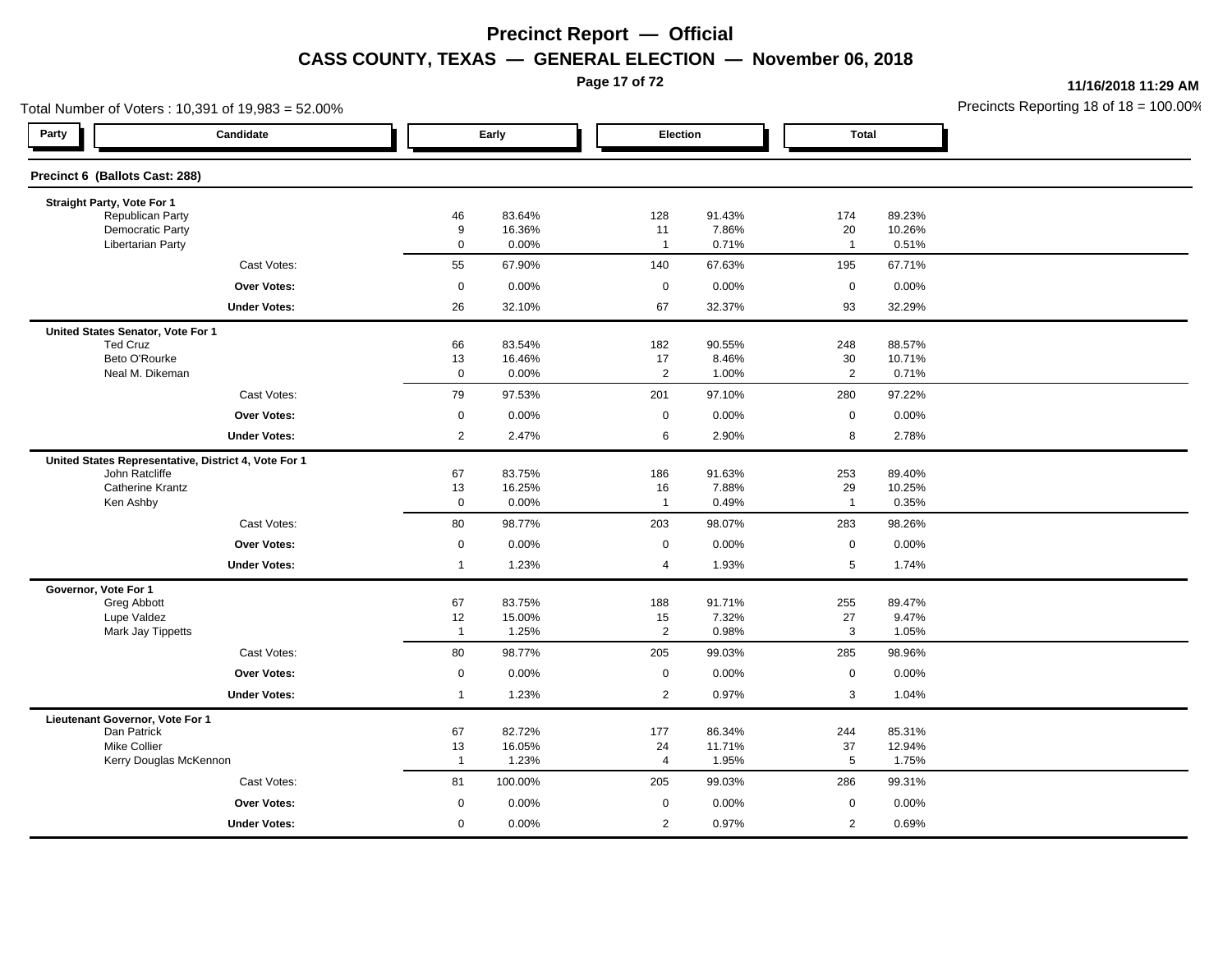**Page 18 of 72**

**11/16/2018 11:29 AM**

| Total Number of Voters: 10,391 of 19,983 = 52.00%            |                    |                  |                          |                 |                      |                  | Precincts Reporting 18 of $18 = 100.00$ |
|--------------------------------------------------------------|--------------------|------------------|--------------------------|-----------------|----------------------|------------------|-----------------------------------------|
| Party<br>Candidate                                           |                    | Early            | Election                 |                 | <b>Total</b>         |                  |                                         |
| Precinct 6 (Ballots Cast: 288)                               |                    |                  |                          |                 |                      |                  |                                         |
| Attorney General, Vote For 1                                 |                    |                  |                          |                 |                      |                  |                                         |
| Ken Paxton<br>Justin Nelson                                  | 68                 | 83.95%<br>16.05% | 183                      | 89.27%<br>9.76% | 251                  | 87.76%           |                                         |
| <b>Michael Ray Harris</b>                                    | 13<br>$\mathbf 0$  | 0.00%            | $20\,$<br>$\overline{2}$ | 0.98%           | 33<br>$\overline{2}$ | 11.54%<br>0.70%  |                                         |
| Cast Votes:                                                  | 81                 | 100.00%          | 205                      | 99.03%          | 286                  | 99.31%           |                                         |
| Over Votes:                                                  | $\mathbf 0$        | 0.00%            | $\mathbf 0$              | 0.00%           | $\mathbf 0$          | 0.00%            |                                         |
| <b>Under Votes:</b>                                          | $\mathbf 0$        | 0.00%            | $\overline{2}$           | 0.97%           | $\overline{2}$       | 0.69%            |                                         |
| <b>Comptroller of Public Accounts, Vote For 1</b>            |                    |                  |                          |                 |                      |                  |                                         |
| Glenn Hegar                                                  | 68                 | 83.95%           | 185                      | 90.69%          | 253                  | 88.77%           |                                         |
| Joi Chevalier<br><b>Ben Sanders</b>                          | 12<br>$\mathbf{1}$ | 14.81%<br>1.23%  | 18<br>$\overline{1}$     | 8.82%<br>0.49%  | 30<br>$\overline{2}$ | 10.53%<br>0.70%  |                                         |
| Cast Votes:                                                  | 81                 | 100.00%          | 204                      | 98.55%          | 285                  | 98.96%           |                                         |
| <b>Over Votes:</b>                                           | $\mathsf 0$        | 0.00%            | $\mathsf{O}\xspace$      | 0.00%           | $\mathbf 0$          | 0.00%            |                                         |
| <b>Under Votes:</b>                                          | $\mathbf 0$        | 0.00%            | 3                        | 1.45%           | 3                    | 1.04%            |                                         |
| Commissioner of the General Land Office, Vote For 1          |                    |                  |                          |                 |                      |                  |                                         |
| George P. Bush                                               | 63                 | 77.78%           | 180                      | 87.80%          | 243                  | 84.97%           |                                         |
| <b>Miguel Suazo</b>                                          | 15                 | 18.52%           | 20<br>5                  | 9.76%           | 35<br>8              | 12.24%           |                                         |
| Matt Piña                                                    | 3                  | 3.70%            |                          | 2.44%           |                      | 2.80%            |                                         |
| Cast Votes:                                                  | 81                 | 100.00%          | 205                      | 99.03%          | 286                  | 99.31%           |                                         |
| Over Votes:                                                  | $\mathbf 0$        | 0.00%            | $\mathbf 0$              | 0.00%           | $\mathbf 0$          | 0.00%            |                                         |
| <b>Under Votes:</b>                                          | $\mathbf 0$        | 0.00%            | 2                        | 0.97%           | 2                    | 0.69%            |                                         |
| <b>Commissioner of Agriculture, Vote For 1</b><br>Sid Miller | 68                 | 83.95%           | 183                      | 90.15%          | 251                  | 88.38%           |                                         |
| Kim Olson                                                    | 13                 | 16.05%           | 18                       | 8.87%           | 31                   | 10.92%           |                                         |
| <b>Richard Carpenter</b>                                     | $\mathbf 0$        | 0.00%            | $\overline{2}$           | 0.99%           | $\overline{2}$       | 0.70%            |                                         |
| Cast Votes:                                                  | 81                 | 100.00%          | 203                      | 98.07%          | 284                  | 98.61%           |                                         |
| <b>Over Votes:</b>                                           | $\mathsf 0$        | 0.00%            | $\mathsf 0$              | 0.00%           | $\mathbf 0$          | 0.00%            |                                         |
| <b>Under Votes:</b>                                          | $\mathbf 0$        | 0.00%            | 4                        | 1.93%           | $\overline{4}$       | 1.39%            |                                         |
| Railroad Commissioner, Vote For 1                            |                    |                  |                          |                 |                      |                  |                                         |
| Christi Craddick<br>Roman McAllen                            | 69<br>11           | 85.19%<br>13.58% | 184<br>18                | 90.64%<br>8.87% | 253<br>29            | 89.08%<br>10.21% |                                         |
| Mike Wright                                                  | $\overline{1}$     | 1.23%            | $\overline{1}$           | 0.49%           | 2                    | 0.70%            |                                         |
| Cast Votes:                                                  | 81                 | 100.00%          | 203                      | 98.07%          | 284                  | 98.61%           |                                         |
| Over Votes:                                                  | $\mathbf 0$        | 0.00%            | $\mathbf 0$              | 0.00%           | $\mathbf 0$          | 0.00%            |                                         |
| <b>Under Votes:</b>                                          | 0                  | 0.00%            | 4                        | 1.93%           | $\overline{4}$       | 1.39%            |                                         |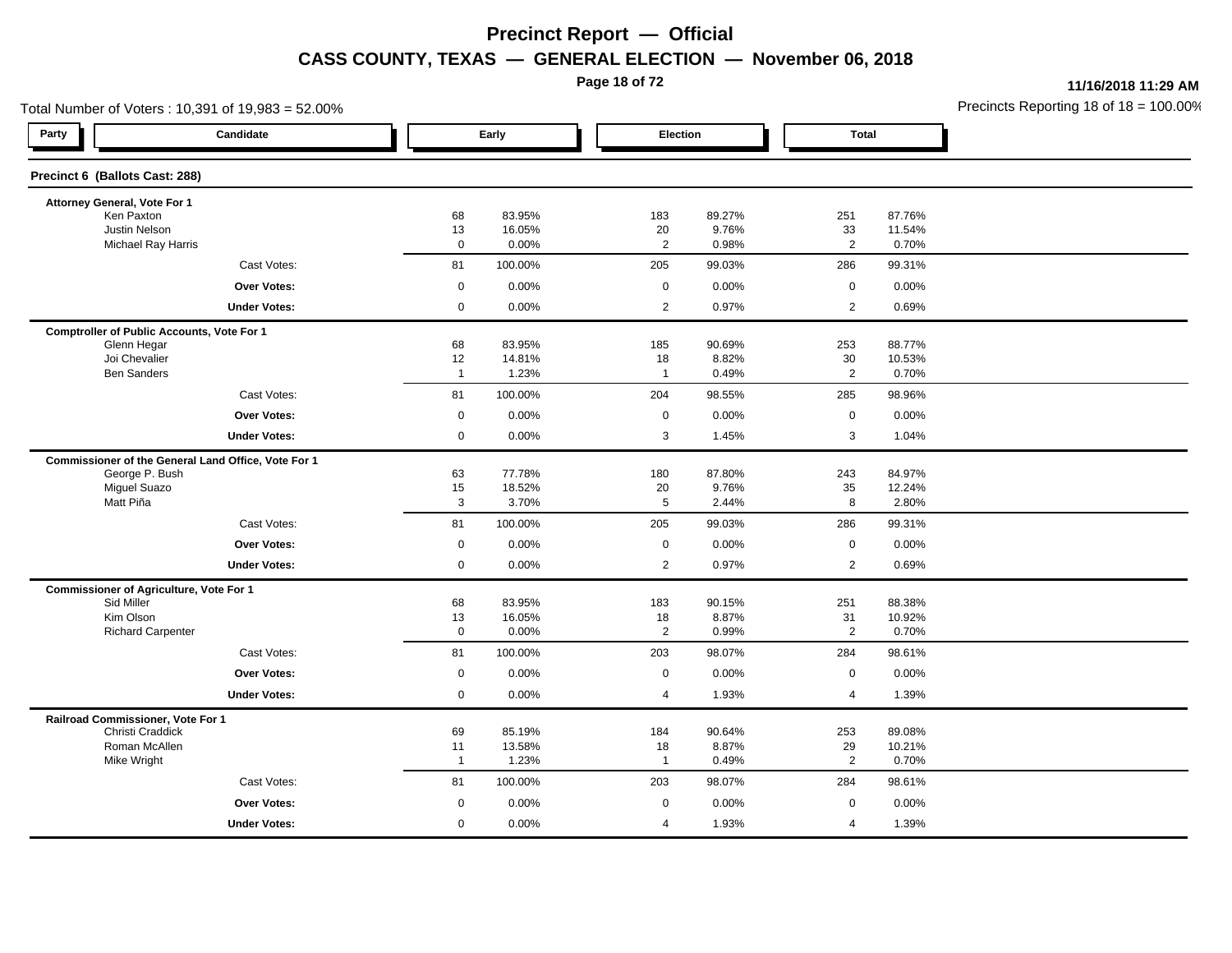**Page 19 of 72**

**11/16/2018 11:29 AM**

|                                                                             | Total Number of Voters: 10,391 of 19,983 = 52.00% |                |                  |                |                 |                     |                  | Precincts Reporting 18 of $18 = 100.00$ |
|-----------------------------------------------------------------------------|---------------------------------------------------|----------------|------------------|----------------|-----------------|---------------------|------------------|-----------------------------------------|
| Party                                                                       | Candidate                                         |                | Early            | Election       |                 | <b>Total</b>        |                  |                                         |
| Precinct 6 (Ballots Cast: 288)                                              |                                                   |                |                  |                |                 |                     |                  |                                         |
| Justice, Supreme Court, Place 2, Vote For 1                                 |                                                   |                |                  |                |                 |                     |                  |                                         |
| Jimmy Blacklock<br>Steven Kirkland                                          |                                                   | 68<br>13       | 83.95%<br>16.05% | 185<br>17      | 91.58%<br>8.42% | 253<br>30           | 89.40%<br>10.60% |                                         |
|                                                                             | Cast Votes:                                       | 81             | 100.00%          | 202            | 97.58%          | 283                 | 98.26%           |                                         |
|                                                                             | <b>Over Votes:</b>                                | $\mathbf 0$    | 0.00%            | $\mathbf 0$    | 0.00%           | $\mathbf 0$         | 0.00%            |                                         |
|                                                                             | <b>Under Votes:</b>                               | $\mathbf 0$    | 0.00%            | 5              | 2.42%           | 5                   | 1.74%            |                                         |
| Justice, Supreme Court, Place 4, Vote For 1                                 |                                                   |                |                  |                |                 |                     |                  |                                         |
| John Devine<br>R.K. Sandill                                                 |                                                   | 68<br>13       | 83.95%<br>16.05% | 186<br>17      | 91.63%<br>8.37% | 254<br>30           | 89.44%<br>10.56% |                                         |
|                                                                             | Cast Votes:                                       | 81             | 100.00%          | 203            | 98.07%          | 284                 | 98.61%           |                                         |
|                                                                             | <b>Over Votes:</b>                                | $\mathsf 0$    | 0.00%            | $\mathbf 0$    | 0.00%           | $\mathsf 0$         | 0.00%            |                                         |
|                                                                             | <b>Under Votes:</b>                               | $\mathbf 0$    | 0.00%            | $\overline{4}$ | 1.93%           | $\overline{4}$      | 1.39%            |                                         |
| Justice, Supreme Court, Place 6, Vote For 1                                 |                                                   |                |                  |                |                 |                     |                  |                                         |
| Jeff Brown                                                                  |                                                   | 68             | 83.95%           | 186            | 92.08%          | 254                 | 89.75%           |                                         |
| Kathy Cheng                                                                 |                                                   | 13             | 16.05%           | 16             | 7.92%           | 29                  | 10.25%           |                                         |
|                                                                             | Cast Votes:                                       | 81             | 100.00%          | 202            | 97.58%          | 283                 | 98.26%           |                                         |
|                                                                             | <b>Over Votes:</b>                                | $\mathbf 0$    | 0.00%            | 0              | 0.00%           | $\mathsf{O}\xspace$ | 0.00%            |                                         |
|                                                                             | <b>Under Votes:</b>                               | $\mathbf 0$    | 0.00%            | 5              | 2.42%           | $\sqrt{5}$          | 1.74%            |                                         |
| Presiding Judge, Court of Criminal Appeals, Vote For 1                      |                                                   |                |                  |                |                 |                     |                  |                                         |
| Sharon Keller<br>Maria T. (Terri) Jackson                                   |                                                   | 68<br>12       | 83.95%<br>14.81% | 184<br>17      | 91.09%<br>8.42% | 252<br>29           | 89.05%<br>10.25% |                                         |
| William Bryan Strange III                                                   |                                                   | $\overline{1}$ | 1.23%            | $\overline{1}$ | 0.50%           | $\overline{2}$      | 0.71%            |                                         |
|                                                                             | Cast Votes:                                       | 81             | 100.00%          | 202            | 97.58%          | 283                 | 98.26%           |                                         |
|                                                                             | <b>Over Votes:</b>                                | $\mathbf 0$    | 0.00%            | $\mathbf 0$    | 0.00%           | $\mathbf 0$         | 0.00%            |                                         |
|                                                                             | <b>Under Votes:</b>                               | $\mathbf 0$    | 0.00%            | 5              | 2.42%           | $\sqrt{5}$          | 1.74%            |                                         |
| Judge, Court of Criminal Appeals, Place 7, Vote For 1                       |                                                   |                |                  |                |                 |                     |                  |                                         |
| Barbara Parker Hervey<br>Ramona Franklin                                    |                                                   | 69<br>12       | 85.19%<br>14.81% | 185<br>17      | 91.58%<br>8.42% | 254<br>29           | 89.75%<br>10.25% |                                         |
|                                                                             |                                                   |                |                  |                |                 |                     |                  |                                         |
|                                                                             | Cast Votes:                                       | 81             | 100.00%          | 202            | 97.58%          | 283                 | 98.26%           |                                         |
|                                                                             | Over Votes:                                       | $\mathbf 0$    | 0.00%            | $\mathbf 0$    | 0.00%           | $\mathbf 0$         | 0.00%            |                                         |
|                                                                             | <b>Under Votes:</b>                               | $\mathbf 0$    | 0.00%            | 5              | 2.42%           | 5                   | 1.74%            |                                         |
| Judge, Court of Criminal Appeals, Place 8, Vote For 1<br>Michelle Slaughter |                                                   | 69             | 94.52%           | 188            | 97.92%          | 257                 | 96.98%           |                                         |
| Mark Ash                                                                    |                                                   | 4              | 5.48%            | 4              | 2.08%           | 8                   | 3.02%            |                                         |
|                                                                             | Cast Votes:                                       | 73             | 90.12%           | 192            | 92.75%          | 265                 | 92.01%           |                                         |
|                                                                             | <b>Over Votes:</b>                                | $\mathbf 0$    | 0.00%            | $\mathbf 0$    | 0.00%           | $\mathbf 0$         | 0.00%            |                                         |
|                                                                             | <b>Under Votes:</b>                               | 8              | 9.88%            | 15             | 7.25%           | 23                  | 7.99%            |                                         |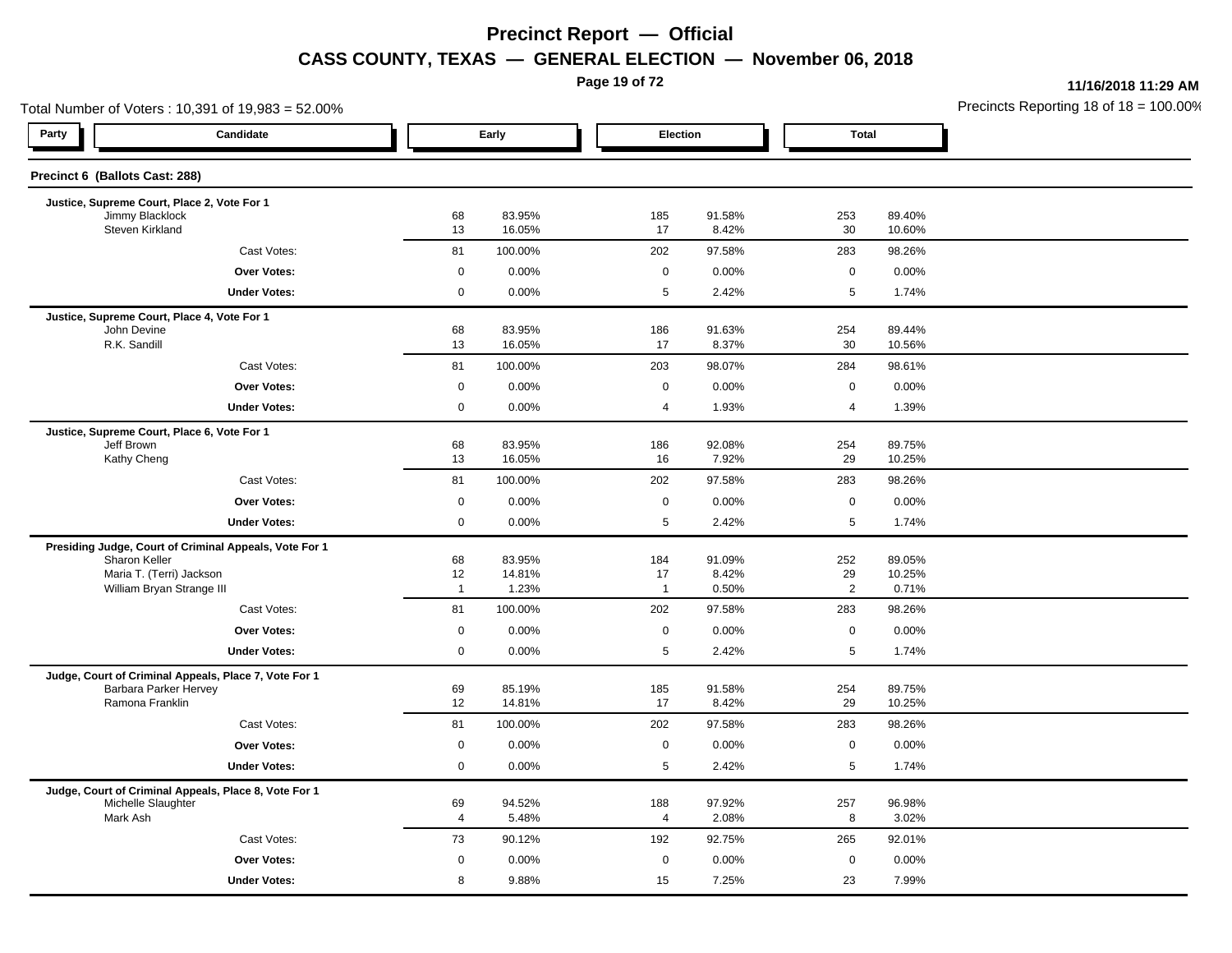**Page 20 of 72**

**11/16/2018 11:29 AM**

| Total Number of Voters: 10,391 of 19,983 = 52.00% |                                                                 |             |          |  |             |         |             |          | Precincts Reporting 18 of $18 = 100.00$ |
|---------------------------------------------------|-----------------------------------------------------------------|-------------|----------|--|-------------|---------|-------------|----------|-----------------------------------------|
| Party                                             | Candidate                                                       |             | Early    |  | Election    |         |             | Total    |                                         |
| Precinct 6 (Ballots Cast: 288)                    |                                                                 |             |          |  |             |         |             |          |                                         |
| Chris Paddie                                      | State Representative, District No. 9, Vote For 1                | 71          | 100.00%  |  | 191         | 100.00% | 262         | 100.00%  |                                         |
|                                                   | Cast Votes:                                                     | 71          | 87.65%   |  | 191         | 92.27%  | 262         | 90.97%   |                                         |
|                                                   | <b>Over Votes:</b>                                              | $\mathbf 0$ | $0.00\%$ |  | 0           | 0.00%   | $\mathbf 0$ | $0.00\%$ |                                         |
|                                                   | <b>Under Votes:</b>                                             | 10          | 12.35%   |  | 16          | 7.73%   | 26          | 9.03%    |                                         |
| <b>Scott Stevens</b>                              | Justice, 6th Court of Appeals District, Place No. 2, Vote For 1 | 71          | 100.00%  |  | 189         | 100.00% | 260         | 100.00%  |                                         |
|                                                   | Cast Votes:                                                     | 71          | 87.65%   |  | 189         | 91.30%  | 260         | 90.28%   |                                         |
|                                                   | <b>Over Votes:</b>                                              | 0           | $0.00\%$ |  | $\mathbf 0$ | 0.00%   | $\mathbf 0$ | 0.00%    |                                         |
|                                                   | <b>Under Votes:</b>                                             | 10          | 12.35%   |  | 18          | 8.70%   | 28          | 9.72%    |                                         |
|                                                   |                                                                 |             |          |  |             |         |             |          |                                         |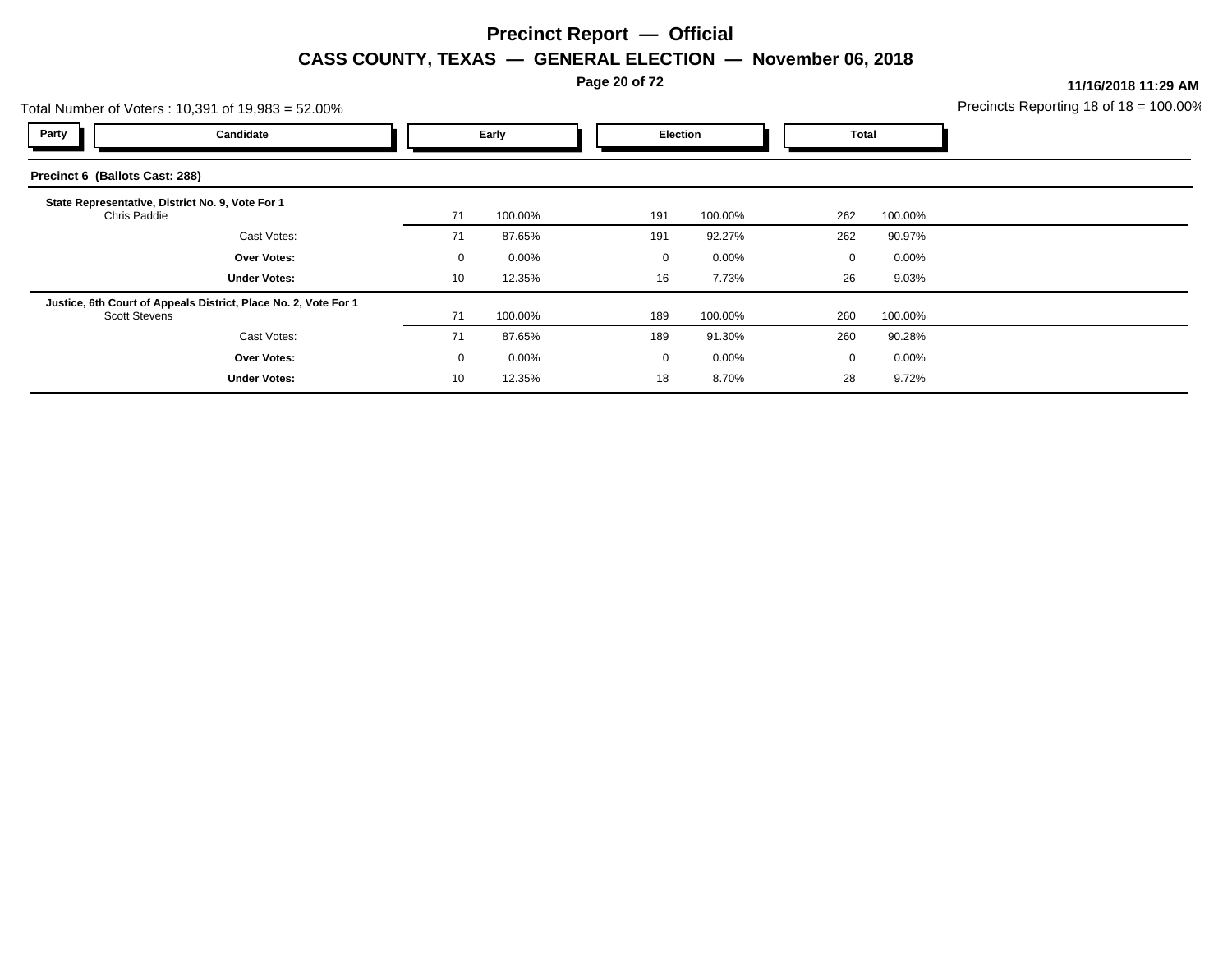**Page 21 of 72**

**11/16/2018 11:29 AM**

| Total Number of Voters: 10,391 of 19,983 = 52.00%    |                      |                  |                        |                  |                |                  | Precincts Reporting 18 of 18 = 100.00 |
|------------------------------------------------------|----------------------|------------------|------------------------|------------------|----------------|------------------|---------------------------------------|
| Party<br>Candidate                                   |                      | Early            | Election               |                  | <b>Total</b>   |                  |                                       |
| Precinct 7 (Ballots Cast: 1,010)                     |                      |                  |                        |                  |                |                  |                                       |
| Straight Party, Vote For 1                           |                      |                  |                        |                  |                |                  |                                       |
| Republican Party<br><b>Democratic Party</b>          | 203<br>61            | 76.60%<br>23.02% | 327<br>96              | 76.76%<br>22.54% | 530<br>157     | 76.70%<br>22.72% |                                       |
| <b>Libertarian Party</b>                             | $\overline{1}$       | 0.38%            | $\mathbf{3}$           | 0.70%            | $\overline{4}$ | 0.58%            |                                       |
| Cast Votes:                                          | 265                  | 68.12%           | 426                    | 68.60%           | 691            | 68.42%           |                                       |
| <b>Over Votes:</b>                                   | $\mathbf 0$          | 0.00%            | $\mathbf 0$            | 0.00%            | $\mathbf 0$    | 0.00%            |                                       |
| <b>Under Votes:</b>                                  | 124                  | 31.88%           | 195                    | 31.40%           | 319            | 31.58%           |                                       |
| United States Senator, Vote For 1                    |                      |                  |                        |                  |                |                  |                                       |
| <b>Ted Cruz</b>                                      | 300                  | 78.33%           | 476                    | 78.81%           | 776            | 78.62%           |                                       |
| Beto O'Rourke<br>Neal M. Dikeman                     | 82<br>$\overline{1}$ | 21.41%<br>0.26%  | 126<br>$\overline{2}$  | 20.86%<br>0.33%  | 208<br>3       | 21.07%<br>0.30%  |                                       |
|                                                      |                      |                  |                        |                  |                |                  |                                       |
| Cast Votes:                                          | 383                  | 98.46%           | 604                    | 97.26%           | 987            | 97.72%           |                                       |
| <b>Over Votes:</b>                                   | 0                    | 0.00%            | 0                      | 0.00%            | $\mathbf 0$    | 0.00%            |                                       |
| <b>Under Votes:</b>                                  | 6                    | 1.54%            | 17                     | 2.74%            | 23             | 2.28%            |                                       |
| United States Representative, District 4, Vote For 1 |                      |                  |                        |                  |                |                  |                                       |
| John Ratcliffe<br><b>Catherine Krantz</b>            | 304<br>81            | 78.76%<br>20.98% | 489                    | 79.38%<br>19.81% | 793<br>203     | 79.14%<br>20.26% |                                       |
| Ken Ashby                                            | $\overline{1}$       | 0.26%            | 122<br>$5\phantom{.0}$ | 0.81%            | 6              | 0.60%            |                                       |
| Cast Votes:                                          | 386                  | 99.23%           | 616                    | 99.19%           | 1,002          | 99.21%           |                                       |
| <b>Over Votes:</b>                                   | $\mathbf 0$          | 0.00%            | $\mathbf 0$            | 0.00%            | $\mathbf 0$    | 0.00%            |                                       |
| <b>Under Votes:</b>                                  | 3                    | 0.77%            | 5                      | 0.81%            | 8              | 0.79%            |                                       |
| Governor, Vote For 1                                 |                      |                  |                        |                  |                |                  |                                       |
| Greg Abbott                                          | 310                  | 80.10%           | 494                    | 80.19%           | 804            | 80.16%           |                                       |
| Lupe Valdez<br>Mark Jay Tippetts                     | 77<br>$\mathbf 0$    | 19.90%<br>0.00%  | 117<br>5               | 18.99%<br>0.81%  | 194<br>5       | 19.34%<br>0.50%  |                                       |
|                                                      |                      |                  |                        |                  |                |                  |                                       |
| Cast Votes:                                          | 387                  | 99.49%           | 616                    | 99.19%           | 1,003          | 99.31%           |                                       |
| <b>Over Votes:</b>                                   | $\pmb{0}$            | 0.00%            | $\mathbf 0$            | 0.00%            | $\mathbf 0$    | 0.00%            |                                       |
| <b>Under Votes:</b>                                  | $\overline{2}$       | 0.51%            | 5                      | 0.81%            | $\overline{7}$ | 0.69%            |                                       |
| Lieutenant Governor, Vote For 1<br>Dan Patrick       | 292                  | 75.45%           | 447                    | 72.80%           | 739            | 73.83%           |                                       |
| <b>Mike Collier</b>                                  | 93                   | 24.03%           | 159                    | 25.90%           | 252            | 25.17%           |                                       |
| Kerry Douglas McKennon                               | $\overline{2}$       | 0.52%            | 8                      | 1.30%            | 10             | 1.00%            |                                       |
| Cast Votes:                                          | 387                  | 99.49%           | 614                    | 98.87%           | 1,001          | 99.11%           |                                       |
| Over Votes:                                          | 0                    | 0.00%            | $\mathbf 0$            | 0.00%            | $\mathbf 0$    | 0.00%            |                                       |
| <b>Under Votes:</b>                                  | $\overline{c}$       | 0.51%            | $\overline{7}$         | 1.13%            | 9              | 0.89%            |                                       |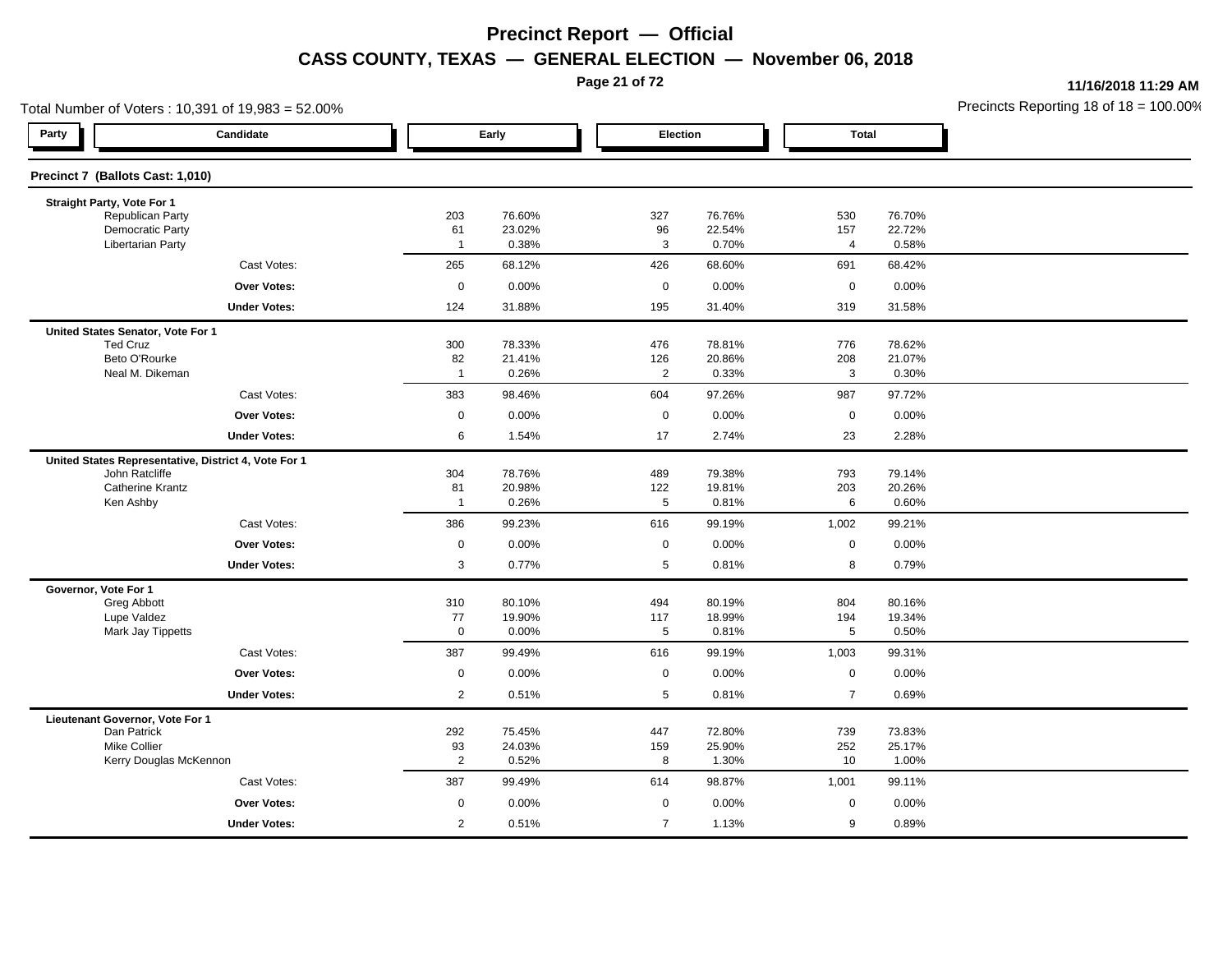**Page 22 of 72**

**11/16/2018 11:29 AM**

| Total Number of Voters: 10,391 of 19,983 = 52.00%   |                |                  |                |                  |                  |                  | Precincts Reporting 18 of $18 = 100.00$ |
|-----------------------------------------------------|----------------|------------------|----------------|------------------|------------------|------------------|-----------------------------------------|
| Party<br>Candidate                                  |                | Early            | Election       |                  | <b>Total</b>     |                  |                                         |
| Precinct 7 (Ballots Cast: 1,010)                    |                |                  |                |                  |                  |                  |                                         |
| Attorney General, Vote For 1                        |                |                  |                |                  |                  |                  |                                         |
| Ken Paxton<br><b>Justin Nelson</b>                  | 295            | 76.23%<br>23.00% | 477            | 77.69%<br>20.85% | 772<br>217       | 77.12%           |                                         |
| <b>Michael Ray Harris</b>                           | 89<br>3        | 0.78%            | 128<br>9       | 1.47%            | 12               | 21.68%<br>1.20%  |                                         |
| Cast Votes:                                         | 387            | 99.49%           | 614            | 98.87%           | 1,001            | 99.11%           |                                         |
| Over Votes:                                         | 0              | 0.00%            | $\mathbf 0$    | 0.00%            | $\mathbf 0$      | 0.00%            |                                         |
| <b>Under Votes:</b>                                 | $\overline{2}$ | 0.51%            | $\overline{7}$ | 1.13%            | $\boldsymbol{9}$ | 0.89%            |                                         |
| <b>Comptroller of Public Accounts, Vote For 1</b>   |                |                  |                |                  |                  |                  |                                         |
| Glenn Hegar                                         | 300            | 77.52%           | 482            | 78.76%           | 782              | 78.28%           |                                         |
| Joi Chevalier<br><b>Ben Sanders</b>                 | 84<br>3        | 21.71%<br>0.78%  | 118<br>12      | 19.28%<br>1.96%  | 202<br>15        | 20.22%<br>1.50%  |                                         |
| Cast Votes:                                         | 387            | 99.49%           | 612            | 98.55%           | 999              | 98.91%           |                                         |
| <b>Over Votes:</b>                                  | $\mathbf 0$    | 0.00%            | 0              | 0.00%            | $\mathbf 0$      | 0.00%            |                                         |
| <b>Under Votes:</b>                                 | $\overline{2}$ | 0.51%            | 9              | 1.45%            | 11               | 1.09%            |                                         |
| Commissioner of the General Land Office, Vote For 1 |                |                  |                |                  |                  |                  |                                         |
| George P. Bush                                      | 291            | 75.39%           | 480            | 78.05%           | 771              | 77.02%           |                                         |
| <b>Miguel Suazo</b>                                 | 89             | 23.06%           | 121            | 19.67%           | 210              | 20.98%           |                                         |
| Matt Piña                                           | 6              | 1.55%            | 14             | 2.28%            | 20               | 2.00%            |                                         |
| Cast Votes:                                         | 386            | 99.23%           | 615            | 99.03%           | 1,001            | 99.11%           |                                         |
| Over Votes:                                         | 0              | 0.00%            | $\mathbf 0$    | 0.00%            | $\mathbf 0$      | 0.00%            |                                         |
| <b>Under Votes:</b>                                 | 3              | 0.77%            | 6              | 0.97%            | 9                | 0.89%            |                                         |
| <b>Commissioner of Agriculture, Vote For 1</b>      |                |                  |                |                  |                  |                  |                                         |
| Sid Miller<br>Kim Olson                             | 296<br>88      | 76.29%<br>22.68% | 478<br>127     | 77.98%<br>20.72% | 774<br>215       | 77.32%<br>21.48% |                                         |
| <b>Richard Carpenter</b>                            | 4              | 1.03%            | 8              | 1.31%            | 12               | 1.20%            |                                         |
| Cast Votes:                                         | 388            | 99.74%           | 613            | 98.71%           | 1,001            | 99.11%           |                                         |
| <b>Over Votes:</b>                                  | $\mathbf 0$    | 0.00%            | $\mathbf 0$    | 0.00%            | $\mathbf 0$      | 0.00%            |                                         |
| <b>Under Votes:</b>                                 | $\overline{1}$ | 0.26%            | 8              | 1.29%            | 9                | 0.89%            |                                         |
| Railroad Commissioner, Vote For 1                   |                |                  |                |                  |                  |                  |                                         |
| Christi Craddick<br>Roman McAllen                   | 300            | 77.32%<br>21.91% | 481<br>122     | 78.34%<br>19.87% | 781<br>207       | 77.94%<br>20.66% |                                         |
| Mike Wright                                         | 85<br>3        | 0.77%            | 11             | 1.79%            | 14               | 1.40%            |                                         |
| Cast Votes:                                         | 388            | 99.74%           | 614            | 98.87%           | 1,002            | 99.21%           |                                         |
| Over Votes:                                         | 0              | 0.00%            | $\mathbf 0$    | 0.00%            | $\mathbf 0$      | 0.00%            |                                         |
| <b>Under Votes:</b>                                 | $\mathbf{1}$   | 0.26%            | $\overline{7}$ | 1.13%            | 8                | 0.79%            |                                         |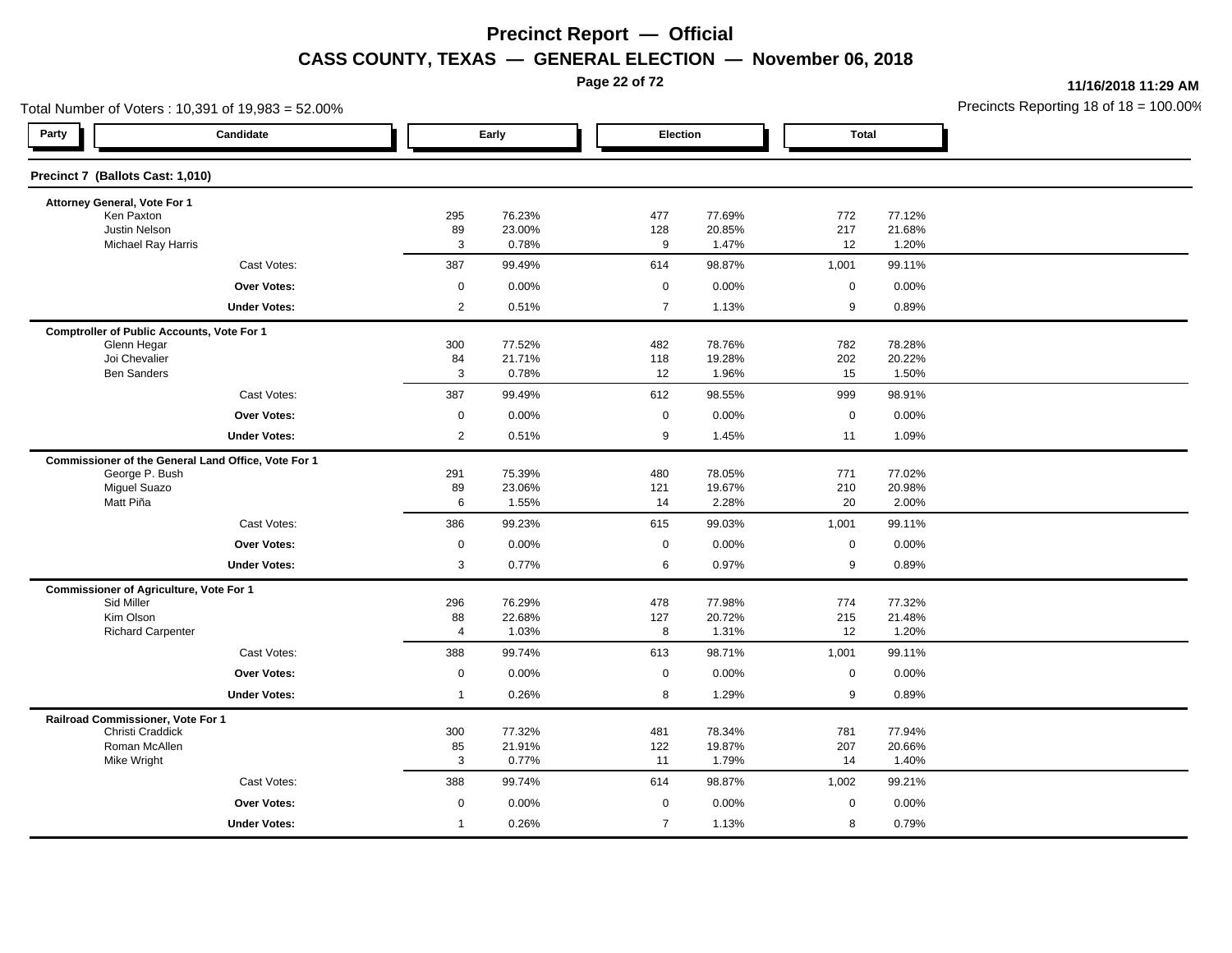**Page 23 of 72**

**11/16/2018 11:29 AM**

|                                    | Total Number of Voters: 10,391 of 19,983 = 52.00%      |                |                  |             |                  |                   | Precincts Reporting 18 of $18 = 100.00$ |  |
|------------------------------------|--------------------------------------------------------|----------------|------------------|-------------|------------------|-------------------|-----------------------------------------|--|
| Party                              | Candidate                                              |                | Early            | Election    |                  | <b>Total</b>      |                                         |  |
| Precinct 7 (Ballots Cast: 1,010)   |                                                        |                |                  |             |                  |                   |                                         |  |
|                                    | Justice, Supreme Court, Place 2, Vote For 1            |                |                  |             |                  |                   |                                         |  |
| Jimmy Blacklock<br>Steven Kirkland |                                                        | 303<br>84      | 78.29%<br>21.71% | 482<br>127  | 79.15%<br>20.85% | 785<br>211        | 78.82%<br>21.18%                        |  |
|                                    | Cast Votes:                                            | 387            | 99.49%           | 609         | 98.07%           | 996               | 98.61%                                  |  |
|                                    | <b>Over Votes:</b>                                     | $\mathbf 0$    | 0.00%            | $\mathbf 0$ | 0.00%            | $\mathbf 0$       | 0.00%                                   |  |
|                                    | <b>Under Votes:</b>                                    | $\overline{2}$ | 0.51%            | 12          | 1.93%            | 14                | 1.39%                                   |  |
|                                    | Justice, Supreme Court, Place 4, Vote For 1            |                |                  |             |                  |                   |                                         |  |
| John Devine<br>R.K. Sandill        |                                                        | 303<br>84      | 78.29%<br>21.71% | 483<br>126  | 79.31%<br>20.69% | 786<br>210        | 78.92%<br>21.08%                        |  |
|                                    | Cast Votes:                                            | 387            | 99.49%           | 609         | 98.07%           | 996               | 98.61%                                  |  |
|                                    | Over Votes:                                            | 0              | 0.00%            | $\mathbf 0$ | 0.00%            | $\mathbf 0$       | 0.00%                                   |  |
|                                    | <b>Under Votes:</b>                                    | $\overline{2}$ | 0.51%            | 12          | 1.93%            | 14                | 1.39%                                   |  |
|                                    | Justice, Supreme Court, Place 6, Vote For 1            |                |                  |             |                  |                   |                                         |  |
| Jeff Brown                         |                                                        | 306            | 78.87%           | 485         | 79.38%           | 791               | 79.18%                                  |  |
| Kathy Cheng                        |                                                        | 82             | 21.13%           | 126         | 20.62%           | 208               | 20.82%                                  |  |
|                                    | Cast Votes:                                            | 388            | 99.74%           | 611         | 98.39%           | 999               | 98.91%                                  |  |
|                                    | <b>Over Votes:</b>                                     | 0              | 0.00%            | $\mathbf 0$ | 0.00%            | $\mathbf 0$       | 0.00%                                   |  |
|                                    | <b>Under Votes:</b>                                    | $\overline{1}$ | 0.26%            | 10          | 1.61%            | 11                | 1.09%                                   |  |
|                                    | Presiding Judge, Court of Criminal Appeals, Vote For 1 |                |                  |             |                  |                   |                                         |  |
| Sharon Keller                      | Maria T. (Terri) Jackson                               | 299<br>88      | 77.06%<br>22.68% | 482<br>125  | 78.76%<br>20.42% | 781<br>213        | 78.10%<br>21.30%                        |  |
|                                    | William Bryan Strange III                              | $\overline{1}$ | 0.26%            | 5           | 0.82%            | 6                 | 0.60%                                   |  |
|                                    | Cast Votes:                                            | 388            | 99.74%           | 612         | 98.55%           | 1,000             | 99.01%                                  |  |
|                                    | Over Votes:                                            | 0              | 0.00%            | $\mathbf 0$ | 0.00%            | $\mathbf 0$       | 0.00%                                   |  |
|                                    | <b>Under Votes:</b>                                    | $\overline{1}$ | 0.26%            | 9           | 1.45%            | 10                | 0.99%                                   |  |
|                                    | Judge, Court of Criminal Appeals, Place 7, Vote For 1  |                |                  |             |                  |                   |                                         |  |
| Ramona Franklin                    | Barbara Parker Hervey                                  | 301<br>88      | 77.38%<br>22.62% | 488<br>122  | 80.00%<br>20.00% | 789<br>210        | 78.98%<br>21.02%                        |  |
|                                    | Cast Votes:                                            | 389            | 100.00%          | 610         | 98.23%           | 999               | 98.91%                                  |  |
|                                    | <b>Over Votes:</b>                                     | $\mathbf 0$    |                  | $\mathbf 0$ |                  |                   |                                         |  |
|                                    | <b>Under Votes:</b>                                    | 0              | 0.00%<br>0.00%   | 11          | 0.00%<br>1.77%   | $\mathbf 0$<br>11 | 0.00%<br>1.09%                          |  |
|                                    |                                                        |                |                  |             |                  |                   |                                         |  |
| Michelle Slaughter                 | Judge, Court of Criminal Appeals, Place 8, Vote For 1  | 306            | 91.62%           | 491         | 94.24%           | 797               | 93.22%                                  |  |
| Mark Ash                           |                                                        | 28             | 8.38%            | 30          | 5.76%            | 58                | 6.78%                                   |  |
|                                    | Cast Votes:                                            | 334            | 85.86%           | 521         | 83.90%           | 855               | 84.65%                                  |  |
|                                    | Over Votes:                                            | 0              | 0.00%            | $\mathbf 0$ | 0.00%            | $\mathbf 0$       | 0.00%                                   |  |
|                                    | <b>Under Votes:</b>                                    | 55             | 14.14%           | 100         | 16.10%           | 155               | 15.35%                                  |  |
|                                    |                                                        |                |                  |             |                  |                   |                                         |  |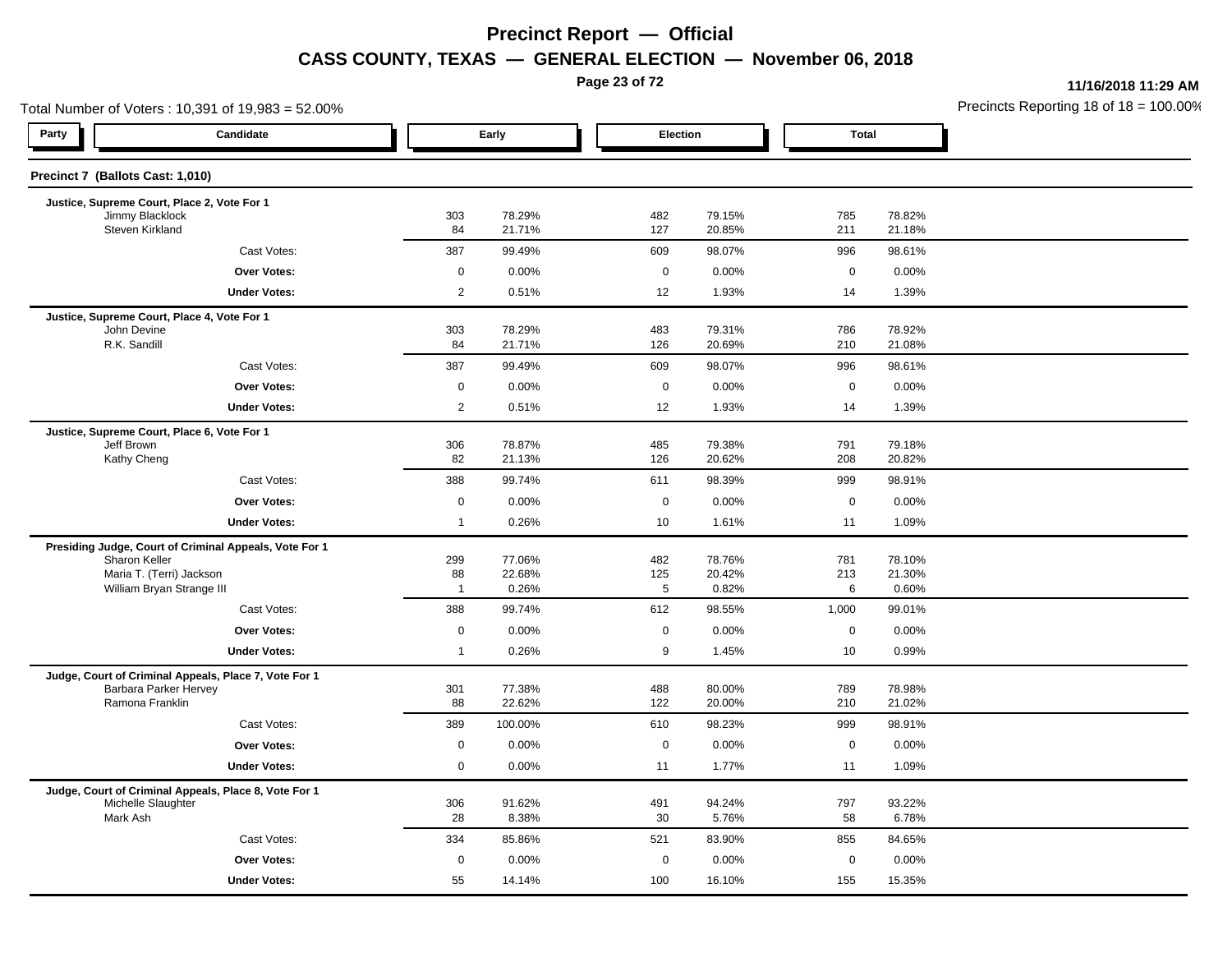**Page 24 of 72**

**11/16/2018 11:29 AM**

| Total Number of Voters: 10,391 of 19,983 = 52.00% | Precincts Reporting 18 of $18 = 100.00$                         |             |          |                 |         |     |          |  |
|---------------------------------------------------|-----------------------------------------------------------------|-------------|----------|-----------------|---------|-----|----------|--|
| Party                                             | Candidate                                                       | Early       |          | <b>Election</b> |         |     | Total    |  |
| Precinct 7 (Ballots Cast: 1,010)                  |                                                                 |             |          |                 |         |     |          |  |
| Chris Paddie                                      | State Representative, District No. 9, Vote For 1                | 311         | 100.00%  | 500             | 100.00% | 811 | 100.00%  |  |
|                                                   | Cast Votes:                                                     | 311         | 79.95%   | 500             | 80.52%  | 811 | 80.30%   |  |
|                                                   | <b>Over Votes:</b>                                              | 0           | $0.00\%$ | 0               | 0.00%   | 0   | $0.00\%$ |  |
|                                                   | <b>Under Votes:</b>                                             | 78          | 20.05%   | 121             | 19.48%  | 199 | 19.70%   |  |
| <b>Scott Stevens</b>                              | Justice, 6th Court of Appeals District, Place No. 2, Vote For 1 | 314         | 100.00%  | 499             | 100.00% | 813 | 100.00%  |  |
|                                                   | Cast Votes:                                                     | 314         | 80.72%   | 499             | 80.35%  | 813 | 80.50%   |  |
|                                                   | <b>Over Votes:</b>                                              | $\mathbf 0$ | $0.00\%$ | 0               | 0.00%   | 0   | $0.00\%$ |  |
|                                                   | <b>Under Votes:</b>                                             | 75          | 19.28%   | 122             | 19.65%  | 197 | 19.50%   |  |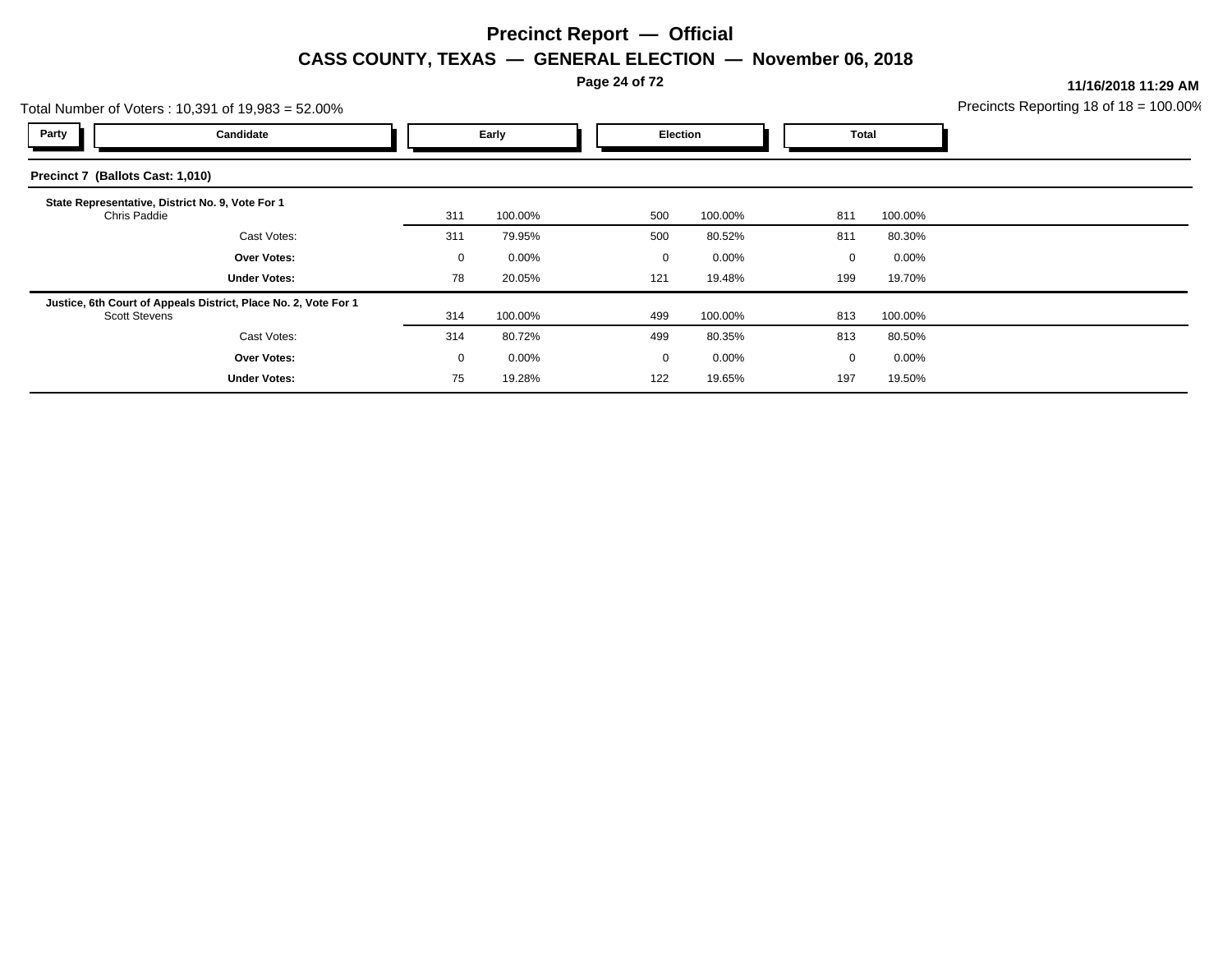**Page 25 of 72**

**11/16/2018 11:29 AM**

|                                                     | Total Number of Voters: 10,391 of 19,983 = 52.00%    |                      |                 |                      |                 |                       |                 | Precincts Reporting 18 of 18 = 100.00 |
|-----------------------------------------------------|------------------------------------------------------|----------------------|-----------------|----------------------|-----------------|-----------------------|-----------------|---------------------------------------|
| Party                                               | Candidate                                            |                      | Early           |                      | Election        | <b>Total</b>          |                 |                                       |
| Precinct 9 (Ballots Cast: 574)                      |                                                      |                      |                 |                      |                 |                       |                 |                                       |
| Straight Party, Vote For 1                          |                                                      |                      |                 |                      |                 |                       |                 |                                       |
| Republican Party                                    |                                                      | 108                  | 72.00%          | 155                  | 71.43%          | 263                   | 71.66%          |                                       |
| <b>Democratic Party</b><br><b>Libertarian Party</b> |                                                      | 42<br>$\mathbf 0$    | 28.00%<br>0.00% | 62<br>$\mathbf 0$    | 28.57%<br>0.00% | 104<br>$\mathbf 0$    | 28.34%<br>0.00% |                                       |
|                                                     | Cast Votes:                                          | 150                  | 69.77%          | 217                  | 60.45%          | 367                   | 63.94%          |                                       |
|                                                     | <b>Over Votes:</b>                                   | $\mathbf 0$          | 0.00%           | $\mathbf 0$          | 0.00%           | $\mathsf 0$           | 0.00%           |                                       |
|                                                     | <b>Under Votes:</b>                                  | 65                   | 30.23%          | 142                  | 39.55%          | 207                   | 36.06%          |                                       |
| United States Senator, Vote For 1                   |                                                      |                      |                 |                      |                 |                       |                 |                                       |
| <b>Ted Cruz</b>                                     |                                                      | 150                  | 71.77%          | 262                  | 73.80%          | 412                   | 73.05%          |                                       |
| Beto O'Rourke<br>Neal M. Dikeman                    |                                                      | 59<br>$\mathbf 0$    | 28.23%<br>0.00% | 92<br>$\overline{1}$ | 25.92%<br>0.28% | 151<br>$\overline{1}$ | 26.77%<br>0.18% |                                       |
|                                                     | Cast Votes:                                          | 209                  | 97.21%          | 355                  | 98.89%          | 564                   | 98.26%          |                                       |
|                                                     |                                                      |                      |                 |                      |                 |                       |                 |                                       |
|                                                     | <b>Over Votes:</b>                                   | $\mathbf 0$          | 0.00%           | 0                    | 0.00%           | $\mathbf 0$           | 0.00%           |                                       |
|                                                     | <b>Under Votes:</b>                                  | 6                    | 2.79%           | 4                    | 1.11%           | 10                    | 1.74%           |                                       |
| John Ratcliffe                                      | United States Representative, District 4, Vote For 1 | 154                  | 72.30%          | 262                  | 74.22%          | 416                   | 73.50%          |                                       |
| <b>Catherine Krantz</b>                             |                                                      | 57                   | 26.76%          | 88                   | 24.93%          | 145                   | 25.62%          |                                       |
| Ken Ashby                                           |                                                      | $\overline{c}$       | 0.94%           | 3                    | 0.85%           | 5                     | 0.88%           |                                       |
|                                                     | Cast Votes:                                          | 213                  | 99.07%          | 353                  | 98.33%          | 566                   | 98.61%          |                                       |
|                                                     | <b>Over Votes:</b>                                   | $\mathbf 0$          | 0.00%           | 0                    | 0.00%           | $\mathbf 0$           | 0.00%           |                                       |
|                                                     | <b>Under Votes:</b>                                  | $\overline{2}$       | 0.93%           | 6                    | 1.67%           | 8                     | 1.39%           |                                       |
| Governor, Vote For 1                                |                                                      |                      |                 |                      |                 |                       |                 |                                       |
| Greg Abbott                                         |                                                      | 160                  | 74.42%          | 270                  | 76.06%          | 430                   | 75.44%          |                                       |
| Lupe Valdez<br>Mark Jay Tippetts                    |                                                      | 54<br>$\overline{1}$ | 25.12%<br>0.47% | 84<br>$\overline{1}$ | 23.66%<br>0.28% | 138<br>$\overline{2}$ | 24.21%<br>0.35% |                                       |
|                                                     | Cast Votes:                                          | 215                  | 100.00%         | 355                  | 98.89%          | 570                   | 99.30%          |                                       |
|                                                     | <b>Over Votes:</b>                                   | $\mathbf 0$          | 0.00%           | $\mathbf 0$          | 0.00%           | $\pmb{0}$             | 0.00%           |                                       |
|                                                     | <b>Under Votes:</b>                                  | 0                    | 0.00%           | 4                    | 1.11%           | $\overline{4}$        | 0.70%           |                                       |
| Lieutenant Governor, Vote For 1                     |                                                      |                      |                 |                      |                 |                       |                 |                                       |
| Dan Patrick                                         |                                                      | 149                  | 69.95%          | 239                  | 68.09%          | 388                   | 68.79%          |                                       |
| Mike Collier                                        |                                                      | 63<br>$\overline{1}$ | 29.58%<br>0.47% | 108<br>4             | 30.77%<br>1.14% | 171<br>5              | 30.32%<br>0.89% |                                       |
|                                                     | Kerry Douglas McKennon                               |                      |                 |                      |                 |                       |                 |                                       |
|                                                     | Cast Votes:                                          | 213                  | 99.07%          | 351                  | 97.77%          | 564                   | 98.26%          |                                       |
|                                                     | Over Votes:                                          | 0                    | 0.00%           | $\mathbf 0$          | 0.00%           | $\mathbf 0$           | 0.00%           |                                       |
|                                                     | <b>Under Votes:</b>                                  | $\overline{c}$       | 0.93%           | 8                    | 2.23%           | 10                    | 1.74%           |                                       |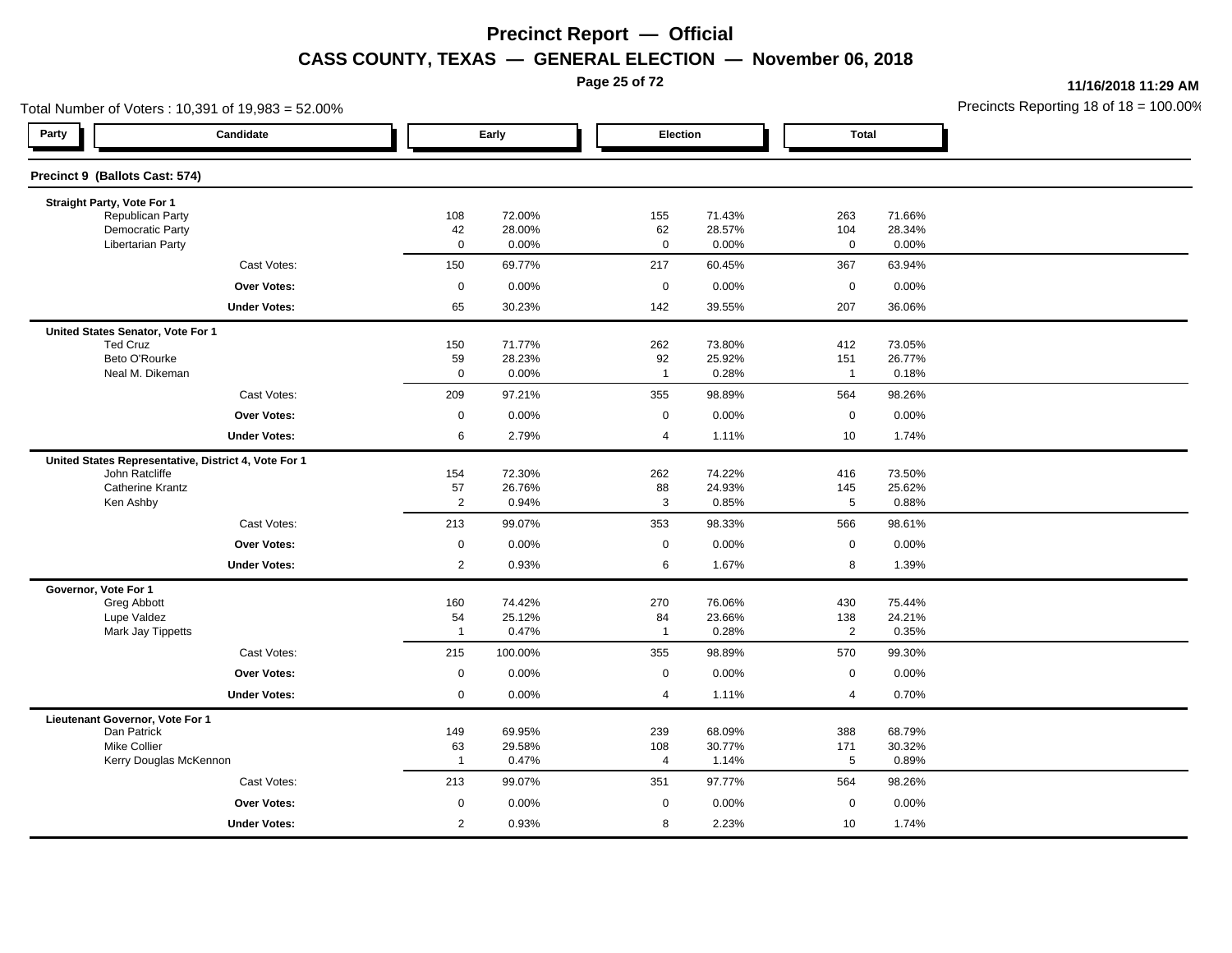**Page 26 of 72**

**11/16/2018 11:29 AM**

|                                                | Total Number of Voters: 10,391 of 19,983 = 52.00%   |                      |                  |                |                  |                       |                  | Precincts Reporting 18 of $18 = 100.00$ |
|------------------------------------------------|-----------------------------------------------------|----------------------|------------------|----------------|------------------|-----------------------|------------------|-----------------------------------------|
| Party                                          | Candidate                                           |                      | Early            | Election       |                  | <b>Total</b>          |                  |                                         |
| Precinct 9 (Ballots Cast: 574)                 |                                                     |                      |                  |                |                  |                       |                  |                                         |
| Attorney General, Vote For 1                   |                                                     |                      |                  |                |                  |                       |                  |                                         |
| Ken Paxton<br>Justin Nelson                    |                                                     | 153                  | 71.83%<br>27.70% | 252            | 71.59%<br>26.70% | 405                   | 71.68%           |                                         |
| Michael Ray Harris                             |                                                     | 59<br>$\overline{1}$ | 0.47%            | 94<br>6        | 1.70%            | 153<br>$\overline{7}$ | 27.08%<br>1.24%  |                                         |
|                                                | Cast Votes:                                         | 213                  | 99.07%           | 352            | 98.05%           | 565                   | 98.43%           |                                         |
|                                                | Over Votes:                                         | $\mathbf 0$          | 0.00%            | $\mathbf 0$    | 0.00%            | $\mathbf 0$           | 0.00%            |                                         |
|                                                | <b>Under Votes:</b>                                 | $\overline{2}$       | 0.93%            | $\overline{7}$ | 1.95%            | 9                     | 1.57%            |                                         |
|                                                | <b>Comptroller of Public Accounts, Vote For 1</b>   |                      |                  |                |                  |                       |                  |                                         |
| Glenn Hegar                                    |                                                     | 154                  | 72.30%           | 258            | 73.09%           | 412                   | 72.79%           |                                         |
| Joi Chevalier<br><b>Ben Sanders</b>            |                                                     | 57<br>$\overline{2}$ | 26.76%<br>0.94%  | 89<br>6        | 25.21%<br>1.70%  | 146<br>8              | 25.80%<br>1.41%  |                                         |
|                                                | Cast Votes:                                         | 213                  | 99.07%           | 353            | 98.33%           | 566                   | 98.61%           |                                         |
|                                                | <b>Over Votes:</b>                                  | $\mathbf 0$          | 0.00%            | $\mathbf 0$    | 0.00%            | $\mathsf 0$           | 0.00%            |                                         |
|                                                | <b>Under Votes:</b>                                 | $\overline{2}$       | 0.93%            | 6              | 1.67%            | 8                     | 1.39%            |                                         |
|                                                | Commissioner of the General Land Office, Vote For 1 |                      |                  |                |                  |                       |                  |                                         |
| George P. Bush                                 |                                                     | 141                  | 66.82%           | 257            | 72.39%           | 398                   | 70.32%           |                                         |
| <b>Miguel Suazo</b>                            |                                                     | 60                   | 28.44%           | 92             | 25.92%           | 152                   | 26.86%           |                                         |
| Matt Piña                                      |                                                     | 10                   | 4.74%            | 6              | 1.69%            | 16                    | 2.83%            |                                         |
|                                                | Cast Votes:                                         | 211                  | 98.14%           | 355            | 98.89%           | 566                   | 98.61%           |                                         |
|                                                | Over Votes:                                         | $\mathbf 0$          | 0.00%            | $\mathbf 0$    | 0.00%            | $\mathbf 0$           | 0.00%            |                                         |
|                                                | <b>Under Votes:</b>                                 | $\overline{4}$       | 1.86%            | $\overline{4}$ | 1.11%            | 8                     | 1.39%            |                                         |
| <b>Commissioner of Agriculture, Vote For 1</b> |                                                     |                      |                  |                |                  |                       |                  |                                         |
| Sid Miller<br>Kim Olson                        |                                                     | 149<br>61            | 70.28%<br>28.77% | 256<br>92      | 72.52%<br>26.06% | 405<br>153            | 71.68%<br>27.08% |                                         |
| <b>Richard Carpenter</b>                       |                                                     | $\overline{2}$       | 0.94%            | 5              | 1.42%            | $\overline{7}$        | 1.24%            |                                         |
|                                                | Cast Votes:                                         | 212                  | 98.60%           | 353            | 98.33%           | 565                   | 98.43%           |                                         |
|                                                | <b>Over Votes:</b>                                  | $\mathsf 0$          | 0.00%            | $\mathbf 0$    | 0.00%            | $\mathsf 0$           | 0.00%            |                                         |
|                                                | <b>Under Votes:</b>                                 | $\mathbf{3}$         | 1.40%            | 6              | 1.67%            | 9                     | 1.57%            |                                         |
| Railroad Commissioner, Vote For 1              |                                                     |                      |                  |                |                  |                       |                  |                                         |
| Christi Craddick                               |                                                     | 152                  | 71.36%           | 256            | 72.52%           | 408                   | 72.08%           |                                         |
| Roman McAllen<br>Mike Wright                   |                                                     | 58<br>3              | 27.23%<br>1.41%  | 91<br>6        | 25.78%<br>1.70%  | 149<br>9              | 26.33%<br>1.59%  |                                         |
|                                                | Cast Votes:                                         | 213                  | 99.07%           | 353            | 98.33%           | 566                   | 98.61%           |                                         |
|                                                | Over Votes:                                         | $\mathsf 0$          | 0.00%            | $\mathbf 0$    | 0.00%            | $\mathbf 0$           | 0.00%            |                                         |
|                                                | <b>Under Votes:</b>                                 | $\overline{2}$       | 0.93%            | 6              | 1.67%            | 8                     | 1.39%            |                                         |
|                                                |                                                     |                      |                  |                |                  |                       |                  |                                         |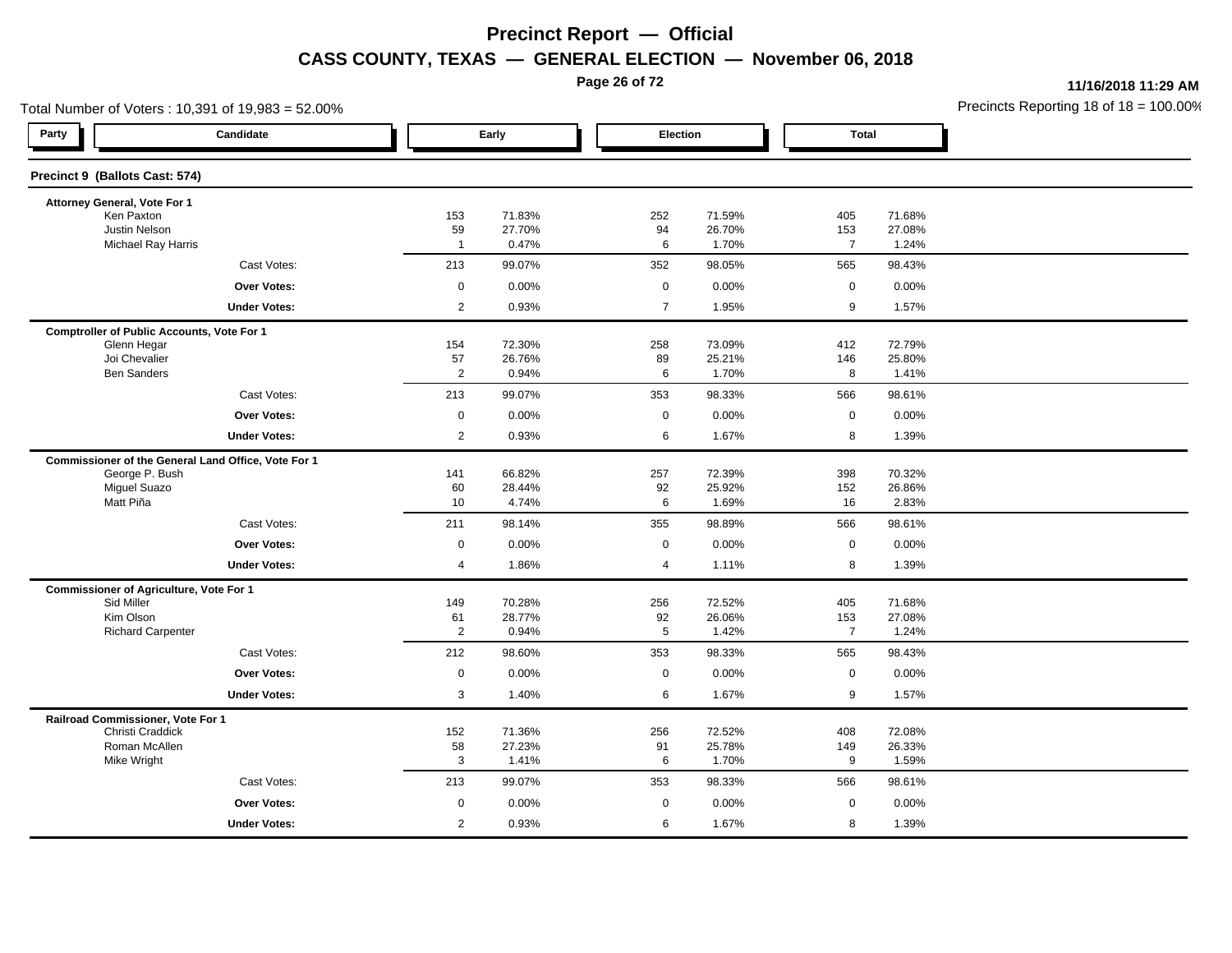**Page 27 of 72**

**11/16/2018 11:29 AM**

|                                    | Total Number of Voters: 10,391 of 19,983 = 52.00%                              |                      |                  |  |             |                  | Precincts Reporting 18 of $18 = 100.00$ |                  |  |
|------------------------------------|--------------------------------------------------------------------------------|----------------------|------------------|--|-------------|------------------|-----------------------------------------|------------------|--|
| Party                              | Candidate                                                                      |                      | Early            |  | Election    |                  | <b>Total</b>                            |                  |  |
| Precinct 9 (Ballots Cast: 574)     |                                                                                |                      |                  |  |             |                  |                                         |                  |  |
|                                    | Justice, Supreme Court, Place 2, Vote For 1                                    |                      |                  |  |             |                  |                                         |                  |  |
| Jimmy Blacklock<br>Steven Kirkland |                                                                                | 152<br>60            | 71.70%<br>28.30% |  | 261<br>94   | 73.52%<br>26.48% | 413<br>154                              | 72.84%<br>27.16% |  |
|                                    | Cast Votes:                                                                    | 212                  | 98.60%           |  | 355         | 98.89%           | 567                                     | 98.78%           |  |
|                                    | Over Votes:                                                                    | $\mathbf 0$          | 0.00%            |  | $\mathbf 0$ | 0.00%            | $\mathbf 0$                             | 0.00%            |  |
|                                    | <b>Under Votes:</b>                                                            | $\mathbf{3}$         | 1.40%            |  | 4           | 1.11%            | $\overline{7}$                          | 1.22%            |  |
|                                    | Justice, Supreme Court, Place 4, Vote For 1                                    |                      |                  |  |             |                  |                                         |                  |  |
| John Devine<br>R.K. Sandill        |                                                                                | 151<br>60            | 71.56%<br>28.44% |  | 261<br>92   | 73.94%<br>26.06% | 412<br>152                              | 73.05%<br>26.95% |  |
|                                    | Cast Votes:                                                                    | 211                  | 98.14%           |  | 353         | 98.33%           | 564                                     | 98.26%           |  |
|                                    | <b>Over Votes:</b>                                                             | $\mathbf 0$          | 0.00%            |  | $\mathsf 0$ | 0.00%            | $\mathsf 0$                             | 0.00%            |  |
|                                    | <b>Under Votes:</b>                                                            | 4                    | 1.86%            |  | 6           | 1.67%            | 10                                      | 1.74%            |  |
|                                    |                                                                                |                      |                  |  |             |                  |                                         |                  |  |
| Jeff Brown                         | Justice, Supreme Court, Place 6, Vote For 1                                    | 151                  | 71.56%           |  | 261         | 73.52%           | 412                                     | 72.79%           |  |
| Kathy Cheng                        |                                                                                | 60                   | 28.44%           |  | 94          | 26.48%           | 154                                     | 27.21%           |  |
|                                    | Cast Votes:                                                                    | 211                  | 98.14%           |  | 355         | 98.89%           | 566                                     | 98.61%           |  |
|                                    | Over Votes:                                                                    | $\mathbf 0$          | 0.00%            |  | $\mathbf 0$ | 0.00%            | $\mathbf 0$                             | 0.00%            |  |
|                                    | <b>Under Votes:</b>                                                            | 4                    | 1.86%            |  | 4           | 1.11%            | 8                                       | 1.39%            |  |
|                                    | Presiding Judge, Court of Criminal Appeals, Vote For 1                         |                      |                  |  |             |                  |                                         |                  |  |
| Sharon Keller                      |                                                                                | 150                  | 71.09%           |  | 255         | 71.83%           | 405                                     | 71.55%           |  |
|                                    | Maria T. (Terri) Jackson<br>William Bryan Strange III                          | 59<br>$\overline{2}$ | 27.96%<br>0.95%  |  | 95<br>5     | 26.76%<br>1.41%  | 154<br>$\overline{7}$                   | 27.21%<br>1.24%  |  |
|                                    | Cast Votes:                                                                    | 211                  | 98.14%           |  | 355         | 98.89%           | 566                                     | 98.61%           |  |
|                                    | Over Votes:                                                                    | $\mathbf 0$          | 0.00%            |  | $\mathbf 0$ | 0.00%            | $\mathbf 0$                             | 0.00%            |  |
|                                    | <b>Under Votes:</b>                                                            | 4                    | 1.86%            |  | 4           | 1.11%            | 8                                       | 1.39%            |  |
|                                    |                                                                                |                      |                  |  |             |                  |                                         |                  |  |
|                                    | Judge, Court of Criminal Appeals, Place 7, Vote For 1<br>Barbara Parker Hervey | 151                  | 71.56%           |  | 262         | 74.64%           | 413                                     | 73.49%           |  |
| Ramona Franklin                    |                                                                                | 60                   | 28.44%           |  | 89          | 25.36%           | 149                                     | 26.51%           |  |
|                                    | Cast Votes:                                                                    | 211                  | 98.14%           |  | 351         | 97.77%           | 562                                     | 97.91%           |  |
|                                    | Over Votes:                                                                    | $\mathbf 0$          | 0.00%            |  | $\mathbf 0$ | 0.00%            | $\mathbf 0$                             | 0.00%            |  |
|                                    | <b>Under Votes:</b>                                                            | 4                    | 1.86%            |  | 8           | 2.23%            | 12                                      | 2.09%            |  |
|                                    | Judge, Court of Criminal Appeals, Place 8, Vote For 1                          |                      |                  |  |             |                  |                                         |                  |  |
| Michelle Slaughter                 |                                                                                | 157                  | 89.71%           |  | 264         | 90.41%           | 421                                     | 90.15%           |  |
| Mark Ash                           |                                                                                | 18                   | 10.29%           |  | 28          | 9.59%            | 46                                      | 9.85%            |  |
|                                    | Cast Votes:                                                                    | 175                  | 81.40%           |  | 292         | 81.34%           | 467                                     | 81.36%           |  |
|                                    | <b>Over Votes:</b>                                                             | $\mathbf 0$          | 0.00%            |  | $\mathbf 0$ | 0.00%            | $\mathbf 0$                             | 0.00%            |  |
|                                    | <b>Under Votes:</b>                                                            | 40                   | 18.60%           |  | 67          | 18.66%           | 107                                     | 18.64%           |  |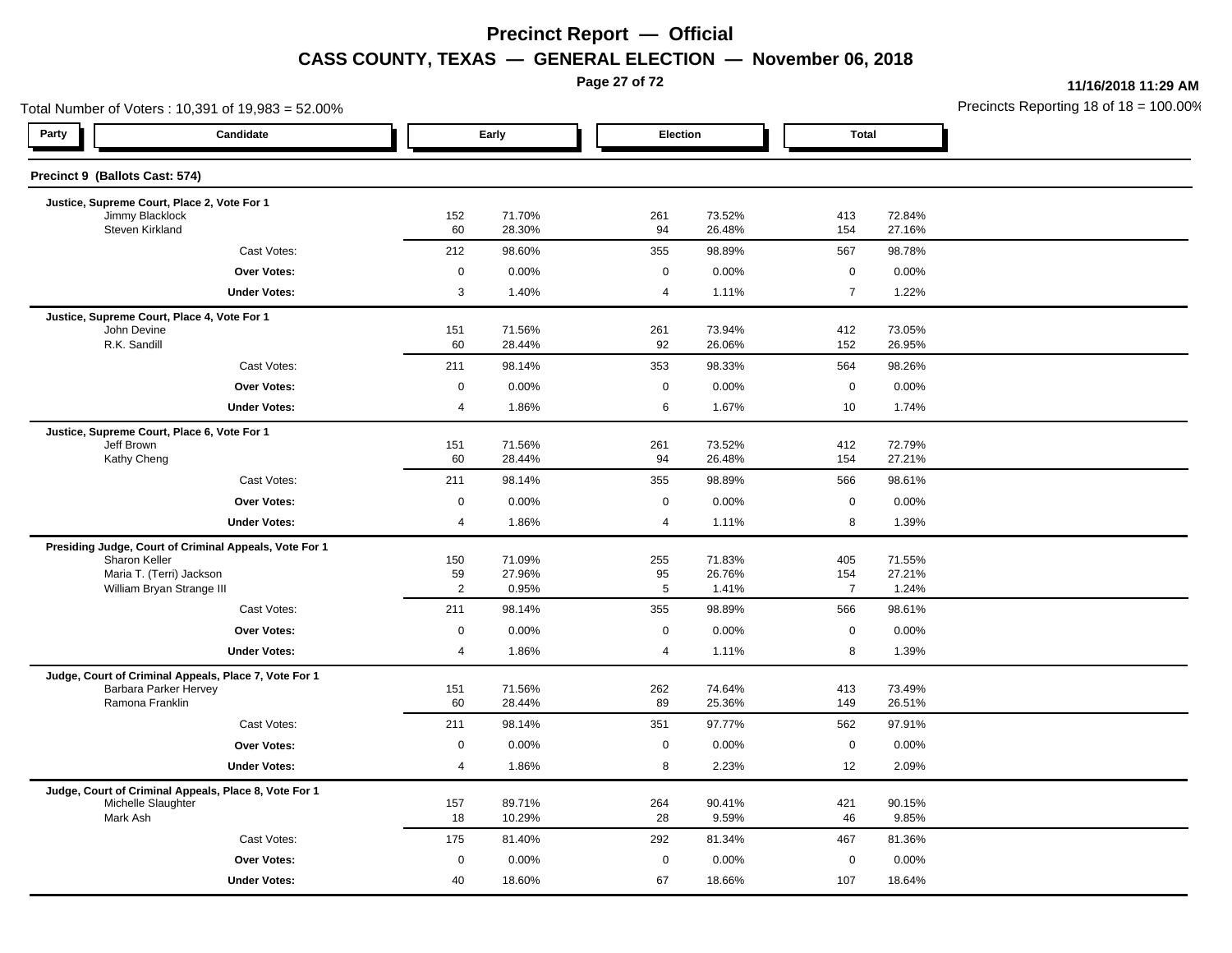**Page 28 of 72**

**11/16/2018 11:29 AM**

| Precincts Reporting 18 of $18 = 100.00\%$ |  |
|-------------------------------------------|--|
|                                           |  |

|                                                                        | Total Number of Voters: 10,391 of 19,983 = 52.00%               |                              |                  |  |                |                  |             |                  | Precincts Reporting 18 of 18 = 100.00 |
|------------------------------------------------------------------------|-----------------------------------------------------------------|------------------------------|------------------|--|----------------|------------------|-------------|------------------|---------------------------------------|
| Party                                                                  | Candidate                                                       |                              | Early            |  | Election       |                  |             | <b>Total</b>     |                                       |
| Precinct 9 (Ballots Cast: 574)                                         |                                                                 |                              |                  |  |                |                  |             |                  |                                       |
| Chris Paddie                                                           | State Representative, District No. 9, Vote For 1                | 159                          | 100.00%          |  | 275            | 100.00%          | 434         | 100.00%          |                                       |
|                                                                        | Cast Votes:                                                     | 159                          | 73.95%           |  | 275            | 76.60%           | 434         | 75.61%           |                                       |
|                                                                        | <b>Over Votes:</b>                                              | $\mathbf 0$                  | 0.00%            |  | $\mathbf 0$    | 0.00%            | 0           | 0.00%            |                                       |
|                                                                        | <b>Under Votes:</b>                                             | 56                           | 26.05%           |  | 84             | 23.40%           | 140         | 24.39%           |                                       |
| <b>Scott Stevens</b>                                                   | Justice, 6th Court of Appeals District, Place No. 2, Vote For 1 | 162                          | 100.00%          |  | 274            | 100.00%          | 436         | 100.00%          |                                       |
|                                                                        | Cast Votes:                                                     | 162                          | 75.35%           |  | 274            | 76.32%           | 436         | 75.96%           |                                       |
|                                                                        | <b>Over Votes:</b>                                              | $\mathbf 0$                  | 0.00%            |  | $\mathbf 0$    | $0.00\%$         | $\mathbf 0$ | 0.00%            |                                       |
|                                                                        | <b>Under Votes:</b>                                             | 53                           | 24.65%           |  | 85             | 23.68%           | 138         | 24.04%           |                                       |
| Trustee - Place 3, Vote For 1<br><b>Kay Stephens</b><br>R. Curtis Lane |                                                                 | 5<br>$\overline{\mathbf{4}}$ | 55.56%<br>44.44% |  | 5<br>5         | 50.00%<br>50.00% | 10<br>9     | 52.63%<br>47.37% |                                       |
|                                                                        | Cast Votes:                                                     | 9                            | 31.03%           |  | 10             | 58.82%           | 19          | 41.30%           |                                       |
|                                                                        | <b>Over Votes:</b>                                              | $\mathbf 0$                  | 0.00%            |  | $\mathbf 0$    | 0.00%            | $\mathbf 0$ | 0.00%            |                                       |
|                                                                        | <b>Under Votes:</b>                                             | 20                           | 68.97%           |  | $\overline{7}$ | 41.18%           | 27          | 58.70%           |                                       |
| Trustee - Place 4, Vote For 1<br><b>Kerry Wells</b>                    |                                                                 | 11                           | 100.00%          |  | 9              | 100.00%          | 20          | 100.00%          |                                       |
|                                                                        | Cast Votes:                                                     | 11                           | 37.93%           |  | 9              | 52.94%           | 20          | 43.48%           |                                       |
|                                                                        | <b>Over Votes:</b>                                              | 0                            | 0.00%            |  | 0              | 0.00%            | 0           | 0.00%            |                                       |
|                                                                        | <b>Under Votes:</b>                                             | 18                           | 62.07%           |  | 8              | 47.06%           | 26          | 56.52%           |                                       |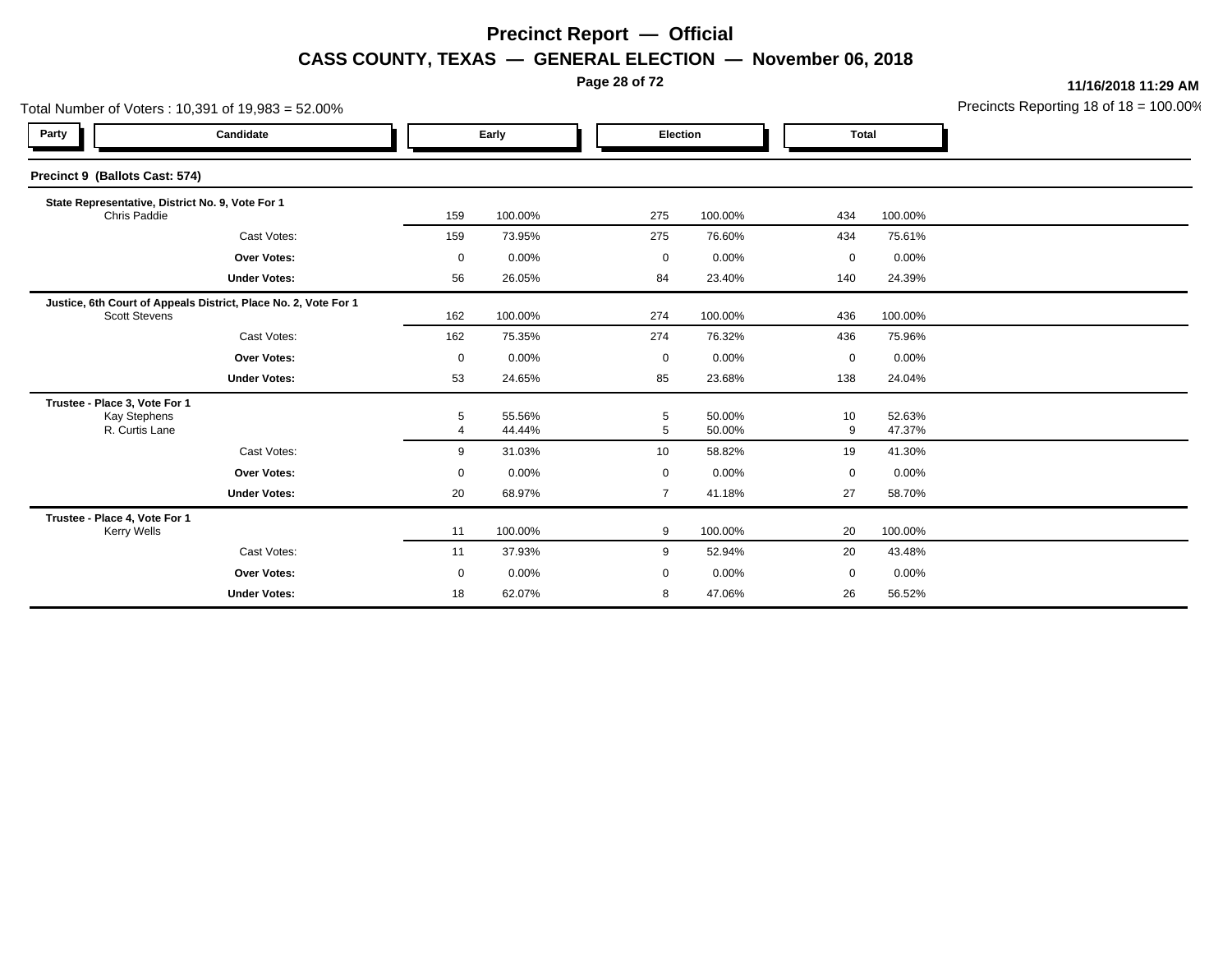**Page 29 of 72**

**11/16/2018 11:29 AM**

|                                                | Total Number of Voters: 10,391 of 19,983 = 52.00%    |                      |                  |                   |                  |                      |                  | Precincts Reporting 18 of $18 = 100.00$ |
|------------------------------------------------|------------------------------------------------------|----------------------|------------------|-------------------|------------------|----------------------|------------------|-----------------------------------------|
| Party                                          | Candidate                                            |                      | Early            | Election          |                  | <b>Total</b>         |                  |                                         |
| Precinct 11 (Ballots Cast: 354)                |                                                      |                      |                  |                   |                  |                      |                  |                                         |
| Straight Party, Vote For 1                     |                                                      |                      |                  |                   |                  |                      |                  |                                         |
| Republican Party<br><b>Democratic Party</b>    |                                                      | 85                   | 69.67%<br>29.51% | 91                | 66.91%<br>33.09% | 176                  | 68.22%           |                                         |
| <b>Libertarian Party</b>                       |                                                      | 36<br>$\overline{1}$ | 0.82%            | 45<br>$\mathbf 0$ | 0.00%            | 81<br>$\mathbf{1}$   | 31.40%<br>0.39%  |                                         |
|                                                | Cast Votes:                                          | 122                  | 77.71%           | 136               | 69.04%           | 258                  | 72.88%           |                                         |
|                                                | Over Votes:                                          | $\overline{1}$       | 0.64%            | $\mathbf 0$       | 0.00%            | $\mathbf{1}$         | 0.28%            |                                         |
|                                                | <b>Under Votes:</b>                                  | 34                   | 21.66%           | 61                | 30.96%           | 95                   | 26.84%           |                                         |
| United States Senator, Vote For 1              |                                                      |                      |                  |                   |                  |                      |                  |                                         |
| <b>Ted Cruz</b>                                |                                                      | 109                  | 70.32%           | 142               | 72.45%           | 251                  | 71.51%           |                                         |
| Beto O'Rourke<br>Neal M. Dikeman               |                                                      | 45<br>$\overline{1}$ | 29.03%<br>0.65%  | 54<br>$\mathbf 0$ | 27.55%<br>0.00%  | 99<br>$\mathbf{1}$   | 28.21%<br>0.28%  |                                         |
|                                                |                                                      |                      |                  |                   |                  |                      |                  |                                         |
|                                                | Cast Votes:                                          | 155                  | 98.73%           | 196               | 99.49%           | 351                  | 99.15%           |                                         |
|                                                | <b>Over Votes:</b>                                   | $\mathbf 0$          | 0.00%            | $\mathbf 0$       | 0.00%            | $\mathsf 0$          | 0.00%            |                                         |
|                                                | <b>Under Votes:</b>                                  | $\overline{2}$       | 1.27%            | $\overline{1}$    | 0.51%            | 3                    | 0.85%            |                                         |
|                                                | United States Representative, District 4, Vote For 1 |                      |                  |                   |                  |                      |                  |                                         |
| John Ratcliffe<br><b>Catherine Krantz</b>      |                                                      | 110<br>46            | 70.51%<br>29.49% | 141<br>$52\,$     | 72.31%<br>26.67% | 251<br>98            | 71.51%<br>27.92% |                                         |
| Ken Ashby                                      |                                                      | $\mathsf 0$          | 0.00%            | $\overline{2}$    | 1.03%            | $\overline{2}$       | 0.57%            |                                         |
|                                                | Cast Votes:                                          | 156                  | 99.36%           | 195               | 98.98%           | 351                  | 99.15%           |                                         |
|                                                | Over Votes:                                          | $\mathbf 0$          | 0.00%            | $\mathbf 0$       | 0.00%            | $\mathbf 0$          | 0.00%            |                                         |
|                                                | <b>Under Votes:</b>                                  | $\overline{1}$       | 0.64%            | $\overline{2}$    | 1.02%            | 3                    | 0.85%            |                                         |
| Governor, Vote For 1                           |                                                      |                      |                  |                   |                  |                      |                  |                                         |
| Greg Abbott                                    |                                                      | 109                  | 69.87%           | 141               | 72.31%           | 250                  | 71.23%           |                                         |
| Lupe Valdez<br>Mark Jay Tippetts               |                                                      | 46<br>$\mathbf{1}$   | 29.49%<br>0.64%  | 51<br>3           | 26.15%<br>1.54%  | 97<br>$\overline{4}$ | 27.64%<br>1.14%  |                                         |
|                                                | Cast Votes:                                          | 156                  | 99.36%           | 195               | 98.98%           | 351                  | 99.15%           |                                         |
|                                                | <b>Over Votes:</b>                                   | $\mathsf 0$          | 0.00%            | $\mathsf 0$       | 0.00%            | $\mathsf 0$          | 0.00%            |                                         |
|                                                | <b>Under Votes:</b>                                  | $\overline{1}$       | 0.64%            | $\overline{2}$    | 1.02%            | 3                    | 0.85%            |                                         |
|                                                |                                                      |                      |                  |                   |                  |                      |                  |                                         |
| Lieutenant Governor, Vote For 1<br>Dan Patrick |                                                      | 105                  | 67.31%           | 123               | 63.08%           | 228                  | 64.96%           |                                         |
| <b>Mike Collier</b>                            |                                                      | 49                   | 31.41%           | 70                | 35.90%           | 119                  | 33.90%           |                                         |
|                                                | Kerry Douglas McKennon                               | $\overline{2}$       | 1.28%            | $\overline{2}$    | 1.03%            | 4                    | 1.14%            |                                         |
|                                                | Cast Votes:                                          | 156                  | 99.36%           | 195               | 98.98%           | 351                  | 99.15%           |                                         |
|                                                | Over Votes:                                          | $\mathbf 0$          | 0.00%            | $\mathbf 0$       | 0.00%            | $\mathbf 0$          | 0.00%            |                                         |
|                                                | <b>Under Votes:</b>                                  | $\mathbf{1}$         | 0.64%            | $\overline{2}$    | 1.02%            | 3                    | 0.85%            |                                         |
|                                                |                                                      |                      |                  |                   |                  |                      |                  |                                         |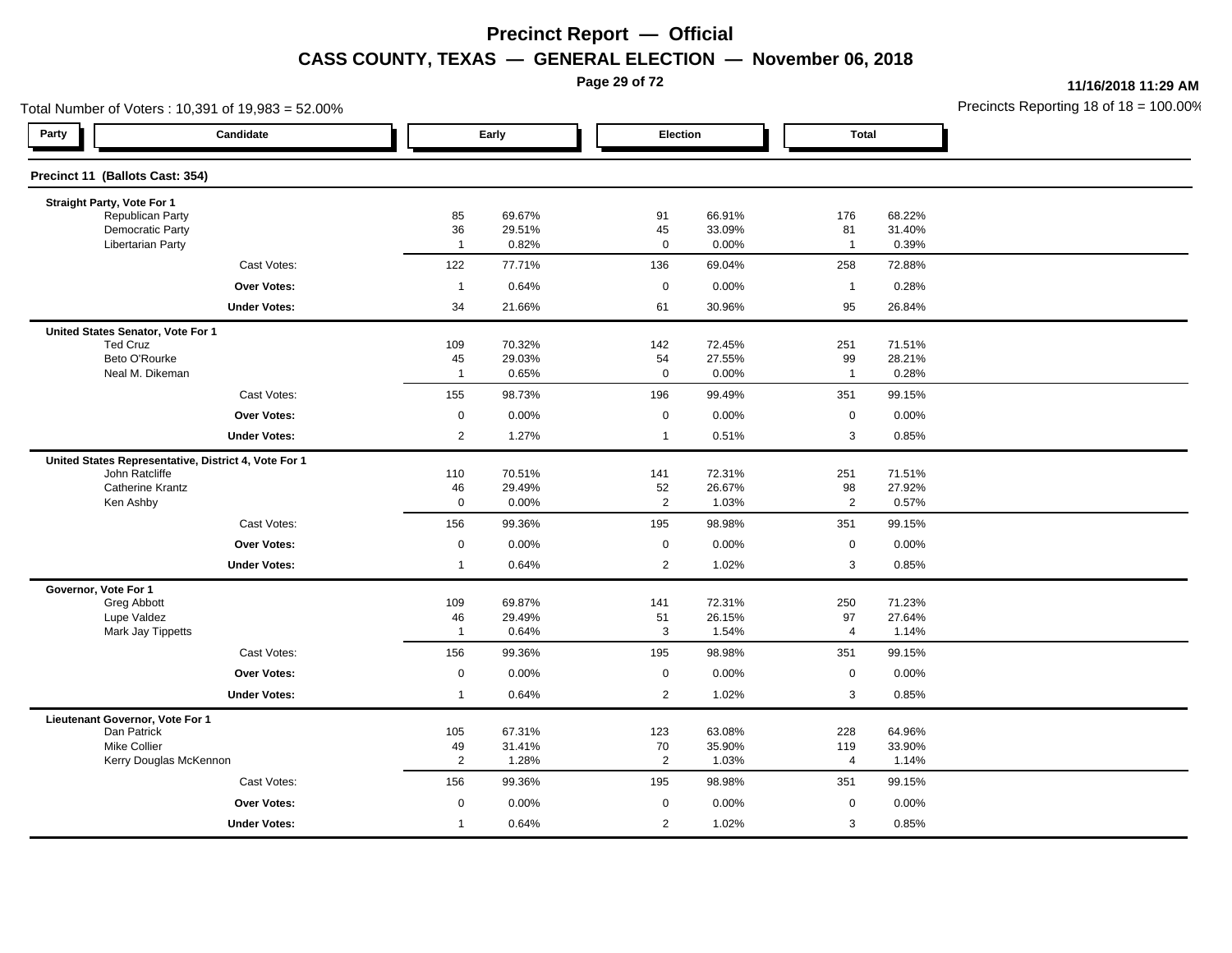**Page 30 of 72**

**11/16/2018 11:29 AM**

| Total Number of Voters: 10,391 of 19,983 = 52.00%   |                                                                                                                                                                                                                                                                                |                                                                                                                                          |                                                                                                                                                        |                                                                                                                                                                                                              |                                                                                                                                                                    |                                                                                                    | Precincts Reporting 18 of 18 = 100.00                                                                                                     |
|-----------------------------------------------------|--------------------------------------------------------------------------------------------------------------------------------------------------------------------------------------------------------------------------------------------------------------------------------|------------------------------------------------------------------------------------------------------------------------------------------|--------------------------------------------------------------------------------------------------------------------------------------------------------|--------------------------------------------------------------------------------------------------------------------------------------------------------------------------------------------------------------|--------------------------------------------------------------------------------------------------------------------------------------------------------------------|----------------------------------------------------------------------------------------------------|-------------------------------------------------------------------------------------------------------------------------------------------|
| Candidate                                           |                                                                                                                                                                                                                                                                                |                                                                                                                                          |                                                                                                                                                        |                                                                                                                                                                                                              |                                                                                                                                                                    |                                                                                                    |                                                                                                                                           |
| Precinct 11 (Ballots Cast: 354)                     |                                                                                                                                                                                                                                                                                |                                                                                                                                          |                                                                                                                                                        |                                                                                                                                                                                                              |                                                                                                                                                                    |                                                                                                    |                                                                                                                                           |
| Attorney General, Vote For 1                        |                                                                                                                                                                                                                                                                                |                                                                                                                                          |                                                                                                                                                        |                                                                                                                                                                                                              |                                                                                                                                                                    |                                                                                                    |                                                                                                                                           |
|                                                     |                                                                                                                                                                                                                                                                                |                                                                                                                                          |                                                                                                                                                        |                                                                                                                                                                                                              |                                                                                                                                                                    |                                                                                                    |                                                                                                                                           |
| Michael Ray Harris                                  | $\mathbf 0$                                                                                                                                                                                                                                                                    | 0.00%                                                                                                                                    | $\overline{1}$                                                                                                                                         | 0.51%                                                                                                                                                                                                        | $\overline{1}$                                                                                                                                                     | 0.29%                                                                                              |                                                                                                                                           |
| Cast Votes:                                         | 154                                                                                                                                                                                                                                                                            | 98.09%                                                                                                                                   |                                                                                                                                                        | 98.98%                                                                                                                                                                                                       | 349                                                                                                                                                                | 98.59%                                                                                             |                                                                                                                                           |
| <b>Over Votes:</b>                                  | $\mathbf 0$                                                                                                                                                                                                                                                                    | 0.00%                                                                                                                                    |                                                                                                                                                        | 0.00%                                                                                                                                                                                                        | $\mathbf 0$                                                                                                                                                        | 0.00%                                                                                              |                                                                                                                                           |
| <b>Under Votes:</b>                                 | 3                                                                                                                                                                                                                                                                              | 1.91%                                                                                                                                    |                                                                                                                                                        | 1.02%                                                                                                                                                                                                        | 5                                                                                                                                                                  | 1.41%                                                                                              |                                                                                                                                           |
| <b>Comptroller of Public Accounts, Vote For 1</b>   |                                                                                                                                                                                                                                                                                |                                                                                                                                          |                                                                                                                                                        |                                                                                                                                                                                                              |                                                                                                                                                                    |                                                                                                    |                                                                                                                                           |
| Glenn Hegar                                         |                                                                                                                                                                                                                                                                                |                                                                                                                                          |                                                                                                                                                        |                                                                                                                                                                                                              |                                                                                                                                                                    |                                                                                                    |                                                                                                                                           |
|                                                     |                                                                                                                                                                                                                                                                                |                                                                                                                                          |                                                                                                                                                        |                                                                                                                                                                                                              |                                                                                                                                                                    |                                                                                                    |                                                                                                                                           |
| Cast Votes:                                         |                                                                                                                                                                                                                                                                                |                                                                                                                                          |                                                                                                                                                        |                                                                                                                                                                                                              | 347                                                                                                                                                                | 98.02%                                                                                             |                                                                                                                                           |
| Over Votes:                                         | $\mathbf 0$                                                                                                                                                                                                                                                                    | 0.00%                                                                                                                                    |                                                                                                                                                        | 0.00%                                                                                                                                                                                                        | $\mathbf 0$                                                                                                                                                        | 0.00%                                                                                              |                                                                                                                                           |
| <b>Under Votes:</b>                                 | 3                                                                                                                                                                                                                                                                              | 1.91%                                                                                                                                    | 4                                                                                                                                                      | 2.03%                                                                                                                                                                                                        | $\overline{7}$                                                                                                                                                     | 1.98%                                                                                              |                                                                                                                                           |
| Commissioner of the General Land Office, Vote For 1 |                                                                                                                                                                                                                                                                                |                                                                                                                                          |                                                                                                                                                        |                                                                                                                                                                                                              |                                                                                                                                                                    |                                                                                                    |                                                                                                                                           |
| George P. Bush                                      | 110                                                                                                                                                                                                                                                                            | 70.51%                                                                                                                                   | 134                                                                                                                                                    | 69.07%                                                                                                                                                                                                       | 244                                                                                                                                                                | 69.71%                                                                                             |                                                                                                                                           |
| Matt Piña                                           |                                                                                                                                                                                                                                                                                |                                                                                                                                          |                                                                                                                                                        |                                                                                                                                                                                                              |                                                                                                                                                                    |                                                                                                    |                                                                                                                                           |
|                                                     |                                                                                                                                                                                                                                                                                |                                                                                                                                          |                                                                                                                                                        |                                                                                                                                                                                                              |                                                                                                                                                                    |                                                                                                    |                                                                                                                                           |
|                                                     |                                                                                                                                                                                                                                                                                |                                                                                                                                          |                                                                                                                                                        |                                                                                                                                                                                                              |                                                                                                                                                                    |                                                                                                    |                                                                                                                                           |
|                                                     | $\overline{1}$                                                                                                                                                                                                                                                                 |                                                                                                                                          |                                                                                                                                                        |                                                                                                                                                                                                              | $\overline{4}$                                                                                                                                                     |                                                                                                    |                                                                                                                                           |
|                                                     |                                                                                                                                                                                                                                                                                |                                                                                                                                          |                                                                                                                                                        |                                                                                                                                                                                                              |                                                                                                                                                                    |                                                                                                    |                                                                                                                                           |
| Sid Miller                                          | 107                                                                                                                                                                                                                                                                            | 69.03%                                                                                                                                   |                                                                                                                                                        | 71.28%                                                                                                                                                                                                       | 246                                                                                                                                                                | 70.29%                                                                                             |                                                                                                                                           |
| Kim Olson                                           | 47                                                                                                                                                                                                                                                                             | 30.32%                                                                                                                                   | 54                                                                                                                                                     | 27.69%                                                                                                                                                                                                       | 101                                                                                                                                                                | 28.86%                                                                                             |                                                                                                                                           |
|                                                     |                                                                                                                                                                                                                                                                                |                                                                                                                                          |                                                                                                                                                        |                                                                                                                                                                                                              |                                                                                                                                                                    |                                                                                                    |                                                                                                                                           |
|                                                     |                                                                                                                                                                                                                                                                                |                                                                                                                                          |                                                                                                                                                        |                                                                                                                                                                                                              |                                                                                                                                                                    |                                                                                                    |                                                                                                                                           |
|                                                     | $\mathbf 0$                                                                                                                                                                                                                                                                    | 0.00%                                                                                                                                    |                                                                                                                                                        |                                                                                                                                                                                                              | $\mathbf 0$                                                                                                                                                        | 0.00%                                                                                              |                                                                                                                                           |
| <b>Under Votes:</b>                                 |                                                                                                                                                                                                                                                                                | 1.27%                                                                                                                                    |                                                                                                                                                        | 1.02%                                                                                                                                                                                                        | $\overline{4}$                                                                                                                                                     | 1.13%                                                                                              |                                                                                                                                           |
| Railroad Commissioner, Vote For 1                   |                                                                                                                                                                                                                                                                                |                                                                                                                                          |                                                                                                                                                        |                                                                                                                                                                                                              |                                                                                                                                                                    |                                                                                                    |                                                                                                                                           |
| Roman McAllen                                       |                                                                                                                                                                                                                                                                                |                                                                                                                                          |                                                                                                                                                        |                                                                                                                                                                                                              |                                                                                                                                                                    | 28.37%                                                                                             |                                                                                                                                           |
| Mike Wright                                         | $\overline{2}$                                                                                                                                                                                                                                                                 | 1.29%                                                                                                                                    |                                                                                                                                                        | 1.55%                                                                                                                                                                                                        | 5                                                                                                                                                                  | 1.43%                                                                                              |                                                                                                                                           |
| Cast Votes:                                         | 155                                                                                                                                                                                                                                                                            | 98.73%                                                                                                                                   | 194                                                                                                                                                    | 98.48%                                                                                                                                                                                                       | 349                                                                                                                                                                | 98.59%                                                                                             |                                                                                                                                           |
| <b>Over Votes:</b>                                  | $\mathbf 0$                                                                                                                                                                                                                                                                    | 0.00%                                                                                                                                    |                                                                                                                                                        | 0.00%                                                                                                                                                                                                        | $\mathbf 0$                                                                                                                                                        | 0.00%                                                                                              |                                                                                                                                           |
| <b>Under Votes:</b>                                 | $\mathbf{2}^{\prime}$                                                                                                                                                                                                                                                          | 1.27%                                                                                                                                    |                                                                                                                                                        | 1.52%                                                                                                                                                                                                        | 5                                                                                                                                                                  | 1.41%                                                                                              |                                                                                                                                           |
|                                                     | Ken Paxton<br>Justin Nelson<br>Joi Chevalier<br><b>Ben Sanders</b><br>Miguel Suazo<br>Cast Votes:<br><b>Over Votes:</b><br><b>Under Votes:</b><br>Commissioner of Agriculture, Vote For 1<br><b>Richard Carpenter</b><br>Cast Votes:<br><b>Over Votes:</b><br>Christi Craddick | 109<br>45<br>106<br>45<br>3<br>154<br>44<br>$\overline{2}$<br>156<br>$\mathbf 0$<br>$\overline{1}$<br>155<br>$\overline{2}$<br>107<br>46 | Early<br>70.78%<br>29.22%<br>68.83%<br>29.22%<br>1.95%<br>98.09%<br>28.21%<br>1.28%<br>99.36%<br>0.00%<br>0.64%<br>0.65%<br>98.73%<br>69.03%<br>29.68% | 140<br>54<br>195<br>$\mathbf 0$<br>2<br>138<br>51<br>4<br>193<br>$\mathbf 0$<br>54<br>6<br>194<br>$\mathbf 0$<br>3<br>139<br>2<br>195<br>$\mathbf 0$<br>$\overline{2}$<br>138<br>53<br>3<br>$\mathbf 0$<br>3 | Election<br>71.79%<br>27.69%<br>71.50%<br>26.42%<br>2.07%<br>97.97%<br>27.84%<br>3.09%<br>98.48%<br>0.00%<br>1.52%<br>1.03%<br>98.98%<br>0.00%<br>71.13%<br>27.32% | 249<br>99<br>244<br>96<br>$\overline{7}$<br>98<br>8<br>350<br>$\mathbf 0$<br>3<br>350<br>245<br>99 | <b>Total</b><br>71.35%<br>28.37%<br>70.32%<br>27.67%<br>2.02%<br>28.00%<br>2.29%<br>98.87%<br>0.00%<br>1.13%<br>0.86%<br>98.87%<br>70.20% |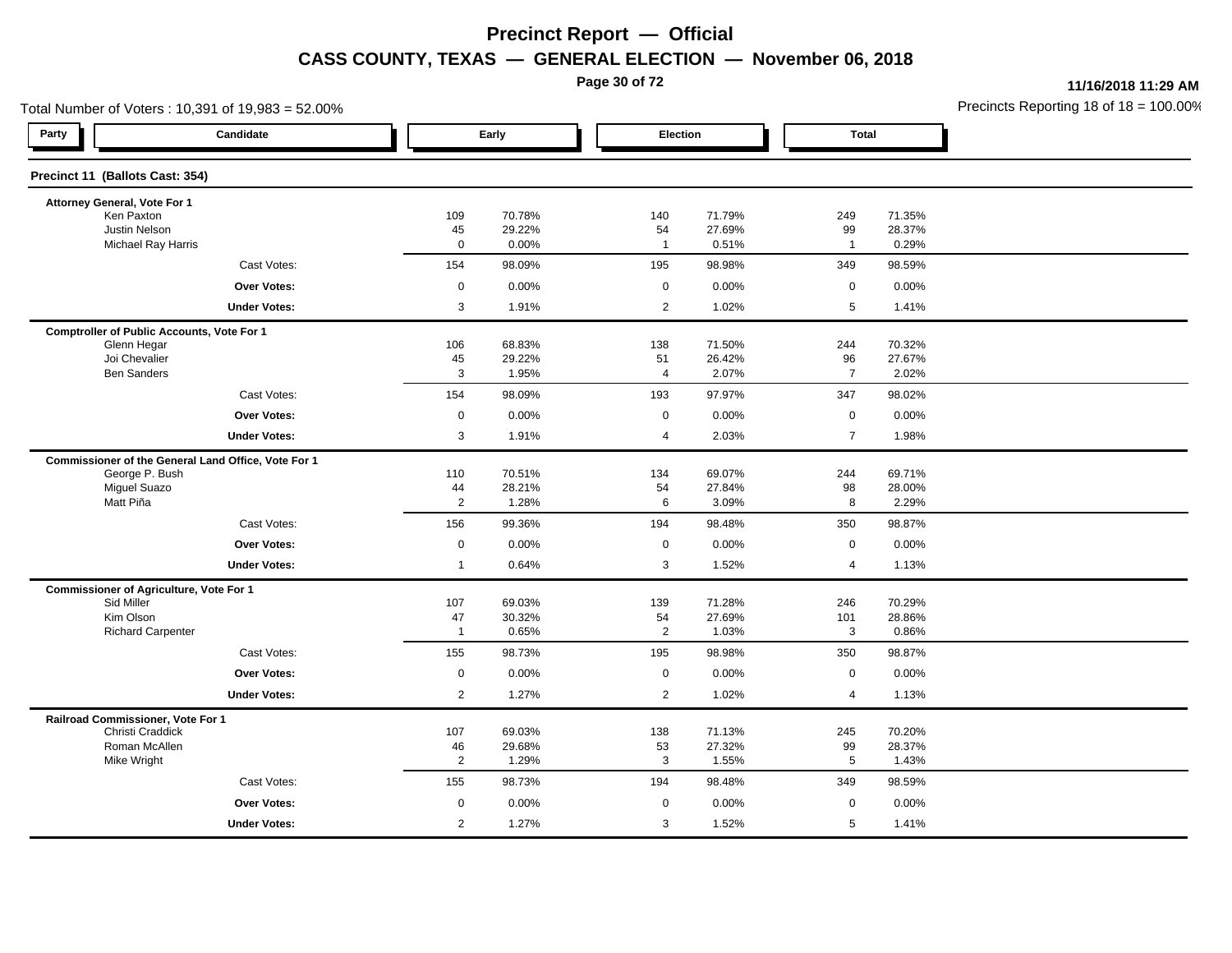**Page 31 of 72**

**11/16/2018 11:29 AM**

|                                    | Total Number of Voters: 10,391 of 19,983 = 52.00%      |                |                  |  |                     |                  | Precincts Reporting 18 of $18 = 100.00$ |                  |  |
|------------------------------------|--------------------------------------------------------|----------------|------------------|--|---------------------|------------------|-----------------------------------------|------------------|--|
| Party                              | Candidate                                              |                | Early            |  | Election            |                  | <b>Total</b>                            |                  |  |
| Precinct 11 (Ballots Cast: 354)    |                                                        |                |                  |  |                     |                  |                                         |                  |  |
|                                    | Justice, Supreme Court, Place 2, Vote For 1            |                |                  |  |                     |                  |                                         |                  |  |
| Jimmy Blacklock<br>Steven Kirkland |                                                        | 108<br>47      | 69.68%<br>30.32% |  | 140<br>54           | 72.16%<br>27.84% | 248<br>101                              | 71.06%<br>28.94% |  |
|                                    | Cast Votes:                                            | 155            | 98.73%           |  | 194                 | 98.48%           | 349                                     | 98.59%           |  |
|                                    | <b>Over Votes:</b>                                     | $\mathbf 0$    | 0.00%            |  | $\mathbf 0$         | 0.00%            | $\mathbf 0$                             | 0.00%            |  |
|                                    | <b>Under Votes:</b>                                    | $\overline{2}$ | 1.27%            |  | 3                   | 1.52%            | 5                                       | 1.41%            |  |
|                                    | Justice, Supreme Court, Place 4, Vote For 1            |                |                  |  |                     |                  |                                         |                  |  |
| John Devine<br>R.K. Sandill        |                                                        | 108<br>47      | 69.68%<br>30.32% |  | 141<br>53           | 72.68%<br>27.32% | 249<br>100                              | 71.35%<br>28.65% |  |
|                                    | Cast Votes:                                            | 155            | 98.73%           |  | 194                 | 98.48%           | 349                                     | 98.59%           |  |
|                                    | <b>Over Votes:</b>                                     | $\mathbf 0$    | 0.00%            |  | $\mathbf 0$         | 0.00%            | $\mathsf 0$                             | 0.00%            |  |
|                                    | <b>Under Votes:</b>                                    | $\mathbf{2}$   | 1.27%            |  | 3                   | 1.52%            | 5                                       | 1.41%            |  |
|                                    | Justice, Supreme Court, Place 6, Vote For 1            |                |                  |  |                     |                  |                                         |                  |  |
| Jeff Brown                         |                                                        | 108            | 69.68%           |  | 141                 | 72.68%           | 249                                     | 71.35%           |  |
| Kathy Cheng                        |                                                        | 47             | 30.32%           |  | 53                  | 27.32%           | 100                                     | 28.65%           |  |
|                                    | Cast Votes:                                            | 155            | 98.73%           |  | 194                 | 98.48%           | 349                                     | 98.59%           |  |
|                                    | <b>Over Votes:</b>                                     | $\mathbf 0$    | 0.00%            |  | $\mathsf{O}\xspace$ | 0.00%            | $\mathbf 0$                             | 0.00%            |  |
|                                    | <b>Under Votes:</b>                                    | $\overline{2}$ | 1.27%            |  | 3                   | 1.52%            | 5                                       | 1.41%            |  |
|                                    | Presiding Judge, Court of Criminal Appeals, Vote For 1 |                |                  |  |                     |                  |                                         |                  |  |
| Sharon Keller                      | Maria T. (Terri) Jackson                               | 107<br>46      | 69.03%<br>29.68% |  | 139<br>53           | 72.02%<br>27.46% | 246<br>99                               | 70.69%<br>28.45% |  |
|                                    | William Bryan Strange III                              | $\mathbf{2}$   | 1.29%            |  | $\overline{1}$      | 0.52%            | $\mathbf{3}$                            | 0.86%            |  |
|                                    | Cast Votes:                                            | 155            | 98.73%           |  | 193                 | 97.97%           | 348                                     | 98.31%           |  |
|                                    | <b>Over Votes:</b>                                     | $\mathsf 0$    | 0.00%            |  | $\mathbf 0$         | 0.00%            | $\mathbf 0$                             | 0.00%            |  |
|                                    | <b>Under Votes:</b>                                    | $\overline{2}$ | 1.27%            |  | 4                   | 2.03%            | 6                                       | 1.69%            |  |
|                                    | Judge, Court of Criminal Appeals, Place 7, Vote For 1  |                |                  |  |                     |                  |                                         |                  |  |
|                                    | Barbara Parker Hervey                                  | 108            | 69.68%           |  | 140                 | 72.92%           | 248                                     | 71.47%           |  |
| Ramona Franklin                    |                                                        | 47             | 30.32%           |  | 52                  | 27.08%           | 99                                      | 28.53%           |  |
|                                    | Cast Votes:                                            | 155            | 98.73%           |  | 192                 | 97.46%           | 347                                     | 98.02%           |  |
|                                    | <b>Over Votes:</b>                                     | $\mathbf 0$    | 0.00%            |  | $\mathbf 0$         | 0.00%            | $\mathbf 0$                             | 0.00%            |  |
|                                    | <b>Under Votes:</b>                                    | $\overline{2}$ | 1.27%            |  | 5                   | 2.54%            | $\overline{7}$                          | 1.98%            |  |
|                                    | Judge, Court of Criminal Appeals, Place 8, Vote For 1  |                |                  |  |                     |                  |                                         |                  |  |
| Michelle Slaughter<br>Mark Ash     |                                                        | 108<br>19      | 85.04%<br>14.96% |  | 142<br>11           | 92.81%<br>7.19%  | 250<br>30                               | 89.29%<br>10.71% |  |
|                                    | Cast Votes:                                            | 127            | 80.89%           |  | 153                 | 77.66%           | 280                                     | 79.10%           |  |
|                                    | <b>Over Votes:</b>                                     | 0              | 0.00%            |  | $\mathbf 0$         | 0.00%            | $\mathbf 0$                             | 0.00%            |  |
|                                    | <b>Under Votes:</b>                                    | 30             | 19.11%           |  | 44                  | 22.34%           | 74                                      | 20.90%           |  |
|                                    |                                                        |                |                  |  |                     |                  |                                         |                  |  |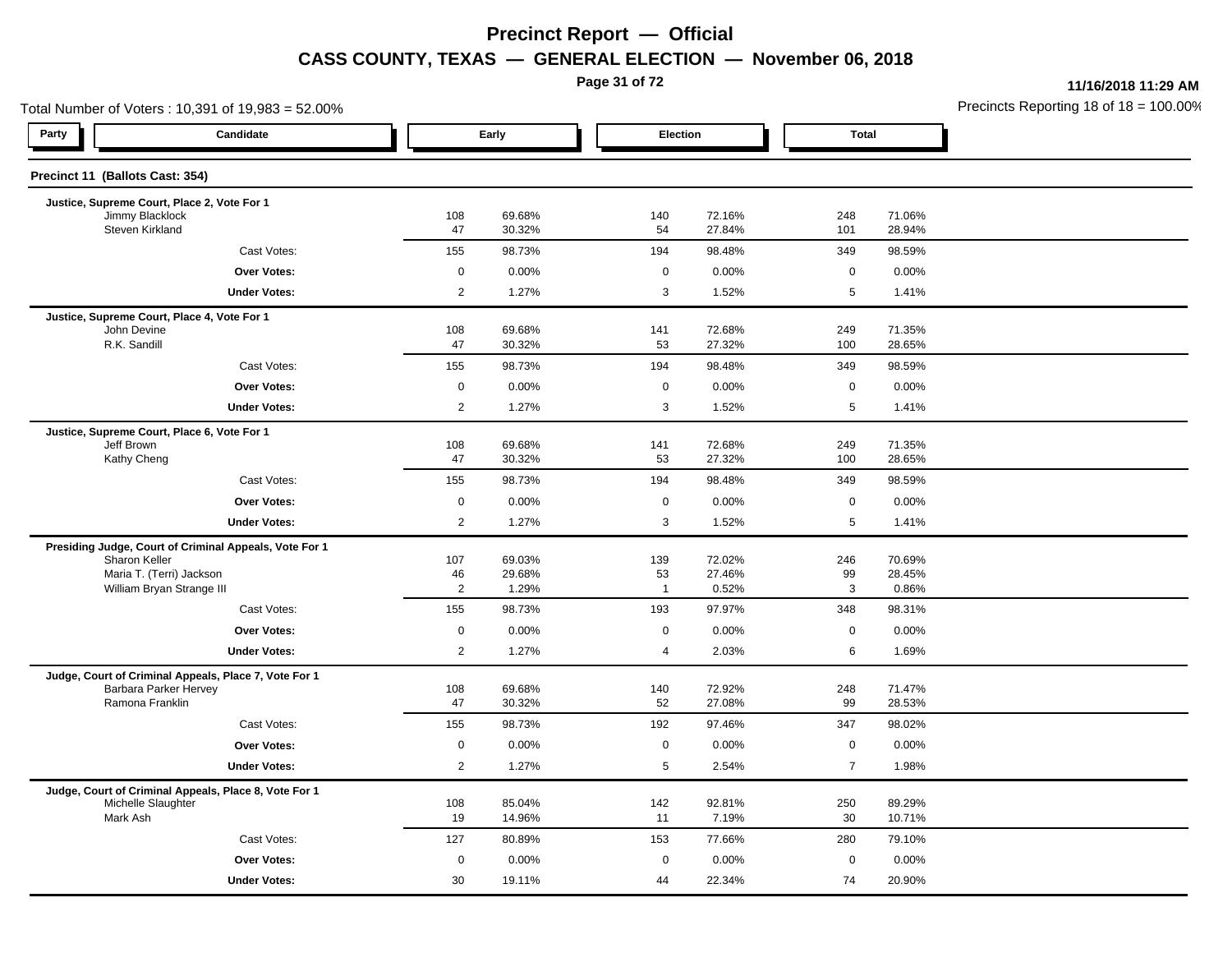**Page 32 of 72**

**11/16/2018 11:29 AM**

|                                                                        | Total Number of Voters: 10,391 of 19,983 = 52.00%               |         |                  |  |                      |                  |             |                  | Precincts Reporting 18 of $18 = 100.00$ |
|------------------------------------------------------------------------|-----------------------------------------------------------------|---------|------------------|--|----------------------|------------------|-------------|------------------|-----------------------------------------|
| Party                                                                  | Candidate                                                       | Early   |                  |  | Election             |                  |             | <b>Total</b>     |                                         |
| Precinct 11 (Ballots Cast: 354)                                        |                                                                 |         |                  |  |                      |                  |             |                  |                                         |
| Chris Paddie                                                           | State Representative, District No. 9, Vote For 1                | 110     | 100.00%          |  | 146                  | 100.00%          | 256         | 100.00%          |                                         |
|                                                                        | Cast Votes:                                                     | 110     | 70.06%           |  | 146                  | 74.11%           | 256         | 72.32%           |                                         |
|                                                                        | <b>Over Votes:</b>                                              | 0       | 0.00%            |  | $\mathbf 0$          | 0.00%            | $\mathbf 0$ | 0.00%            |                                         |
|                                                                        | <b>Under Votes:</b>                                             | 47      | 29.94%           |  | 51                   | 25.89%           | 98          | 27.68%           |                                         |
| <b>Scott Stevens</b>                                                   | Justice, 6th Court of Appeals District, Place No. 2, Vote For 1 | 109     | 100.00%          |  | 143                  | 100.00%          | 252         | 100.00%          |                                         |
|                                                                        | Cast Votes:                                                     | 109     | 69.43%           |  | 143                  | 72.59%           | 252         | 71.19%           |                                         |
|                                                                        | <b>Over Votes:</b>                                              | 0       | 0.00%            |  | 0                    | 0.00%            | 0           | $0.00\%$         |                                         |
|                                                                        | <b>Under Votes:</b>                                             | 48      | 30.57%           |  | 54                   | 27.41%           | 102         | 28.81%           |                                         |
| Trustee - Place 3, Vote For 1<br><b>Kay Stephens</b><br>R. Curtis Lane |                                                                 | 10<br>5 | 66.67%<br>33.33% |  | 11<br>$\overline{7}$ | 61.11%<br>38.89% | 21<br>12    | 63.64%<br>36.36% |                                         |
|                                                                        | Cast Votes:                                                     | 15      | 40.54%           |  | 18                   | 69.23%           | 33          | 52.38%           |                                         |
|                                                                        | Over Votes:                                                     | 0       | 0.00%            |  | 0                    | 0.00%            | $\mathbf 0$ | 0.00%            |                                         |
|                                                                        | <b>Under Votes:</b>                                             | 22      | 59.46%           |  | 8                    | 30.77%           | 30          | 47.62%           |                                         |
| Trustee - Place 4, Vote For 1<br><b>Kerry Wells</b>                    |                                                                 | 12      | 100.00%          |  | 15                   | 100.00%          | 27          | 100.00%          |                                         |
|                                                                        | Cast Votes:                                                     | 12      | 32.43%           |  | 15                   | 57.69%           | 27          | 42.86%           |                                         |
|                                                                        | <b>Over Votes:</b>                                              | 0       | 0.00%            |  | $\mathbf 0$          | 0.00%            | $\mathbf 0$ | 0.00%            |                                         |
|                                                                        | <b>Under Votes:</b>                                             | 25      | 67.57%           |  | 11                   | 42.31%           | 36          | 57.14%           |                                         |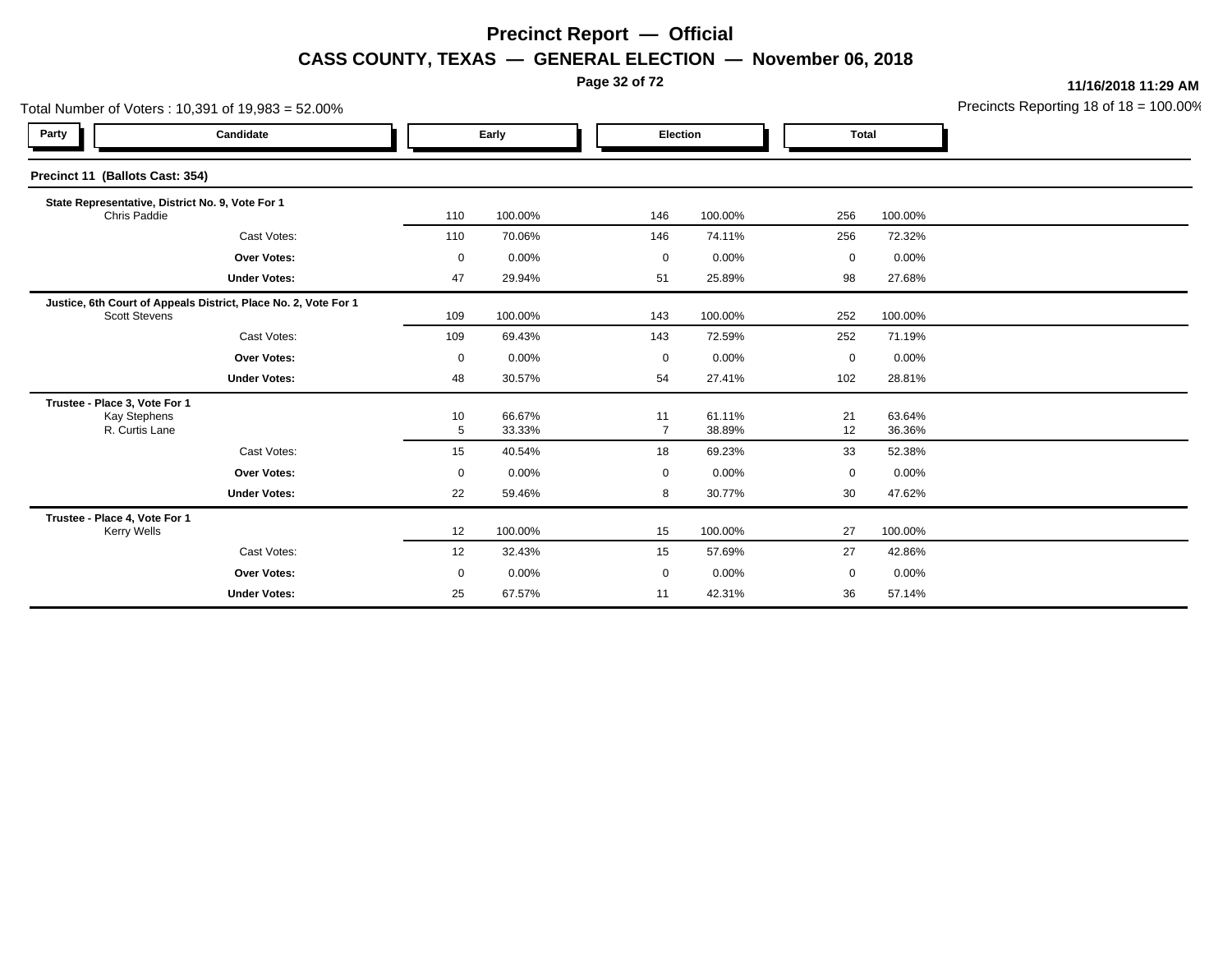**Page 33 of 72**

**11/16/2018 11:29 AM**

|                                             | Total Number of Voters: 10,391 of 19,983 = 52.00%    |                      |                  |                       |                 |                      |                  | Precincts Reporting 18 of $18 = 100.00$ |
|---------------------------------------------|------------------------------------------------------|----------------------|------------------|-----------------------|-----------------|----------------------|------------------|-----------------------------------------|
| Party                                       | Candidate                                            |                      | Early            | Election              |                 | <b>Total</b>         |                  |                                         |
| Precinct 15 (Ballots Cast: 340)             |                                                      |                      |                  |                       |                 |                      |                  |                                         |
| Straight Party, Vote For 1                  |                                                      |                      |                  |                       |                 |                      |                  |                                         |
| Republican Party<br><b>Democratic Party</b> |                                                      | 133                  | 87.50%<br>12.50% | 58                    | 90.63%<br>9.38% | 191                  | 88.43%           |                                         |
| <b>Libertarian Party</b>                    |                                                      | 19<br>$\mathbf 0$    | 0.00%            | 6<br>$\mathbf 0$      | 0.00%           | 25<br>$\mathsf 0$    | 11.57%<br>0.00%  |                                         |
|                                             | Cast Votes:                                          | 152                  | 65.24%           | 64                    | 59.81%          | 216                  | 63.53%           |                                         |
|                                             | Over Votes:                                          | $\mathbf 0$          | 0.00%            | $\mathbf 0$           | 0.00%           | $\mathbf 0$          | 0.00%            |                                         |
|                                             | <b>Under Votes:</b>                                  | 81                   | 34.76%           | 43                    | 40.19%          | 124                  | 36.47%           |                                         |
| United States Senator, Vote For 1           |                                                      |                      |                  |                       |                 |                      |                  |                                         |
| <b>Ted Cruz</b>                             |                                                      | 199                  | 87.28%           | 98                    | 91.59%          | 297                  | 88.66%           |                                         |
| Beto O'Rourke<br>Neal M. Dikeman            |                                                      | 29<br>$\mathsf 0$    | 12.72%<br>0.00%  | 9<br>$\mathbf 0$      | 8.41%<br>0.00%  | 38<br>$\mathsf 0$    | 11.34%<br>0.00%  |                                         |
|                                             | Cast Votes:                                          | 228                  | 97.85%           | 107                   | 100.00%         | 335                  | 98.53%           |                                         |
|                                             | <b>Over Votes:</b>                                   | $\mathsf 0$          | 0.00%            | $\mathbf 0$           | 0.00%           | $\mathsf 0$          | 0.00%            |                                         |
|                                             | <b>Under Votes:</b>                                  | $5\phantom{.0}$      | 2.15%            | 0                     | 0.00%           | 5                    | 1.47%            |                                         |
|                                             | United States Representative, District 4, Vote For 1 |                      |                  |                       |                 |                      |                  |                                         |
| John Ratcliffe                              |                                                      | 207                  | 89.61%           | 95                    | 89.62%          | 302                  | 89.61%           |                                         |
| <b>Catherine Krantz</b>                     |                                                      | 24                   | 10.39%           | 9                     | 8.49%           | 33                   | 9.79%            |                                         |
| Ken Ashby                                   |                                                      | $\mathsf 0$          | 0.00%            | $\overline{2}$        | 1.89%           | $\overline{2}$       | 0.59%            |                                         |
|                                             | Cast Votes:                                          | 231                  | 99.14%           | 106                   | 99.07%          | 337                  | 99.12%           |                                         |
|                                             | Over Votes:                                          | $\boldsymbol{0}$     | 0.00%            | $\mathbf 0$           | 0.00%           | $\mathbf 0$          | 0.00%            |                                         |
|                                             | <b>Under Votes:</b>                                  | 2                    | 0.86%            | $\overline{1}$        | 0.93%           | 3                    | 0.88%            |                                         |
| Governor, Vote For 1                        |                                                      |                      |                  |                       |                 |                      |                  |                                         |
| Greg Abbott<br>Lupe Valdez                  |                                                      | 201<br>28            | 86.64%<br>12.07% | 100<br>$\overline{7}$ | 93.46%<br>6.54% | 301<br>35            | 88.79%<br>10.32% |                                         |
| Mark Jay Tippetts                           |                                                      | 3                    | 1.29%            | $\mathbf{0}$          | 0.00%           | 3                    | 0.88%            |                                         |
|                                             | Cast Votes:                                          | 232                  | 99.57%           | 107                   | 100.00%         | 339                  | 99.71%           |                                         |
|                                             | <b>Over Votes:</b>                                   | $\mathsf 0$          | 0.00%            | $\mathbf 0$           | 0.00%           | $\mathsf 0$          | 0.00%            |                                         |
|                                             | <b>Under Votes:</b>                                  | $\overline{1}$       | 0.43%            | $\mathbf 0$           | 0.00%           | $\mathbf{1}$         | 0.29%            |                                         |
| Lieutenant Governor, Vote For 1             |                                                      |                      |                  |                       |                 |                      |                  |                                         |
| Dan Patrick                                 |                                                      | 190                  | 83.33%           | 83                    | 79.81%          | 273                  | 82.23%           |                                         |
| <b>Mike Collier</b>                         | Kerry Douglas McKennon                               | 36<br>$\overline{2}$ | 15.79%<br>0.88%  | 21<br>$\mathbf 0$     | 20.19%<br>0.00% | 57<br>$\overline{2}$ | 17.17%<br>0.60%  |                                         |
|                                             | Cast Votes:                                          | 228                  | 97.85%           | 104                   | 97.20%          | 332                  | 97.65%           |                                         |
|                                             | Over Votes:                                          | $\mathsf 0$          | 0.00%            | $\mathbf 0$           | 0.00%           | $\mathbf 0$          | 0.00%            |                                         |
|                                             | <b>Under Votes:</b>                                  | 5                    | 2.15%            | 3                     | 2.80%           | 8                    | 2.35%            |                                         |
|                                             |                                                      |                      |                  |                       |                 |                      |                  |                                         |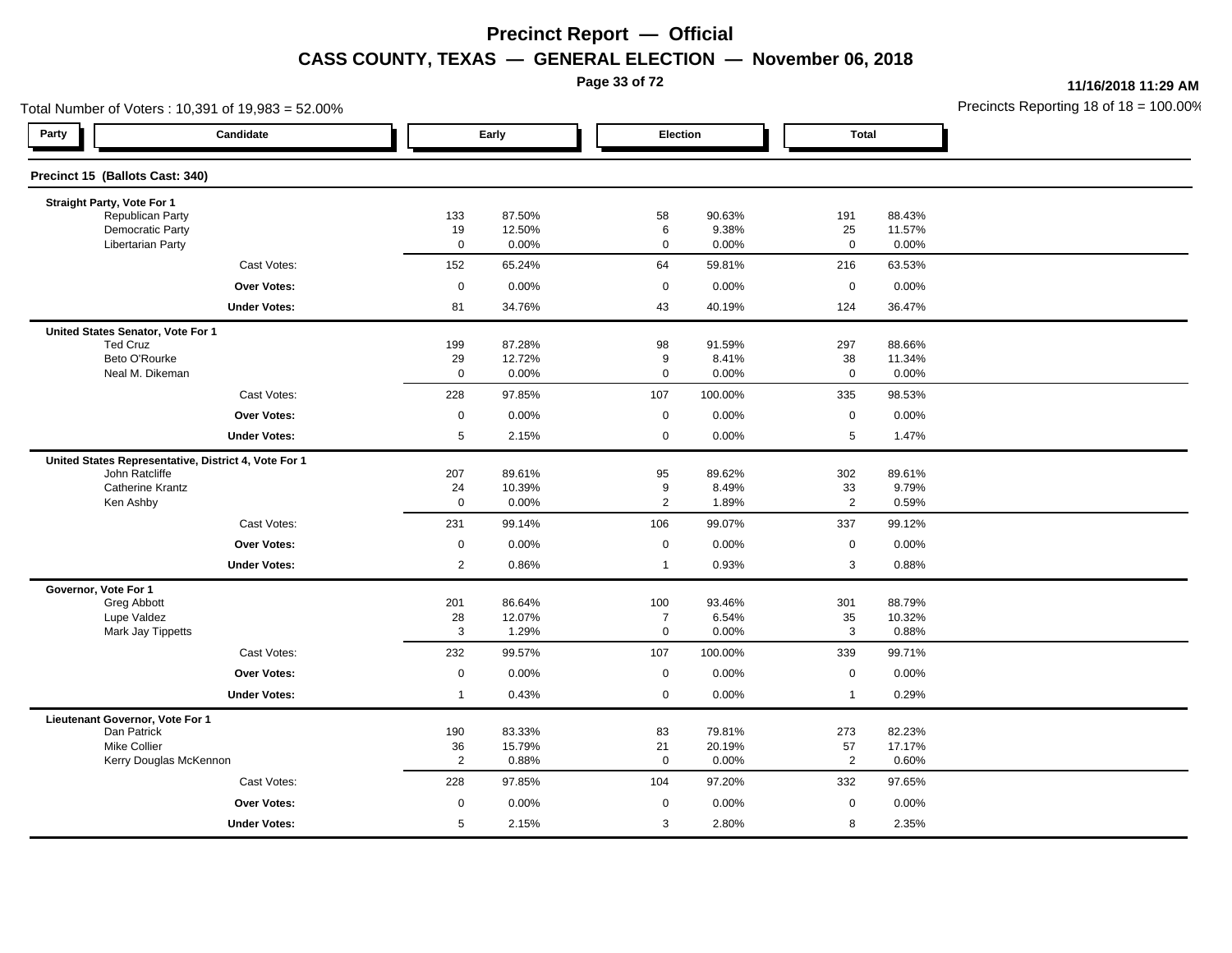**Page 34 of 72**

**11/16/2018 11:29 AM**

| Total Number of Voters: 10,391 of 19,983 = 52.00%            |                   |                 |                        |                 |                      |                 | Precincts Reporting 18 of $18 = 100.00$ |
|--------------------------------------------------------------|-------------------|-----------------|------------------------|-----------------|----------------------|-----------------|-----------------------------------------|
| Party<br>Candidate                                           |                   | Early           | Election               |                 | <b>Total</b>         |                 |                                         |
| Precinct 15 (Ballots Cast: 340)                              |                   |                 |                        |                 |                      |                 |                                         |
| Attorney General, Vote For 1                                 |                   |                 |                        |                 |                      |                 |                                         |
| Ken Paxton                                                   | 196               | 84.85%          | 93                     | 89.42%          | 289                  | 86.27%          |                                         |
| <b>Justin Nelson</b><br>Michael Ray Harris                   | 31<br>4           | 13.42%<br>1.73% | $10$<br>$\overline{1}$ | 9.62%<br>0.96%  | 41<br>$\,$ 5 $\,$    | 12.24%<br>1.49% |                                         |
| Cast Votes:                                                  | 231               | 99.14%          | 104                    | 97.20%          | 335                  | 98.53%          |                                         |
| Over Votes:                                                  | $\mathbf 0$       | 0.00%           | $\mathbf 0$            | 0.00%           | $\mathbf 0$          | 0.00%           |                                         |
| <b>Under Votes:</b>                                          | $\mathbf{2}$      | 0.86%           | 3                      | 2.80%           | $5\phantom{.0}$      | 1.47%           |                                         |
| <b>Comptroller of Public Accounts, Vote For 1</b>            |                   |                 |                        |                 |                      |                 |                                         |
| Glenn Hegar                                                  | 201               | 87.77%          | 91                     | 87.50%          | 292                  | 87.69%          |                                         |
| Joi Chevalier<br><b>Ben Sanders</b>                          | 24                | 10.48%          | 11<br>$\overline{2}$   | 10.58%          | 35<br>6              | 10.51%          |                                         |
|                                                              | $\overline{4}$    | 1.75%           |                        | 1.92%           |                      | 1.80%           |                                         |
| Cast Votes:                                                  | 229               | 98.28%          | 104                    | 97.20%          | 333                  | 97.94%          |                                         |
| <b>Over Votes:</b>                                           | $\mathbf 0$       | 0.00%           | $\mathbf 0$            | 0.00%           | $\mathsf 0$          | 0.00%           |                                         |
| <b>Under Votes:</b>                                          | 4                 | 1.72%           | 3                      | 2.80%           | $\overline{7}$       | 2.06%           |                                         |
| Commissioner of the General Land Office, Vote For 1          |                   |                 |                        |                 |                      |                 |                                         |
| George P. Bush                                               | 197               | 85.65%          | 91                     | 85.85%          | 288                  | 85.71%          |                                         |
| <b>Miguel Suazo</b><br>Matt Piña                             | 29<br>4           | 12.61%<br>1.74% | 10<br>5                | 9.43%<br>4.72%  | 39<br>9              | 11.61%<br>2.68% |                                         |
| Cast Votes:                                                  | 230               | 98.71%          | 106                    | 99.07%          | 336                  | 98.82%          |                                         |
| Over Votes:                                                  | $\mathbf 0$       | 0.00%           | $\mathbf 0$            |                 | $\mathbf 0$          | 0.00%           |                                         |
|                                                              |                   |                 |                        | 0.00%           |                      |                 |                                         |
| <b>Under Votes:</b>                                          | 3                 | 1.29%           | $\mathbf{1}$           | 0.93%           | $\overline{4}$       | 1.18%           |                                         |
| <b>Commissioner of Agriculture, Vote For 1</b><br>Sid Miller | 198               | 86.84%          | 93                     | 87.74%          | 291                  | 87.13%          |                                         |
| Kim Olson                                                    | 28                | 12.28%          | 11                     | 10.38%          | 39                   | 11.68%          |                                         |
| <b>Richard Carpenter</b>                                     | 2                 | 0.88%           | 2                      | 1.89%           | $\overline{4}$       | 1.20%           |                                         |
| Cast Votes:                                                  | 228               | 97.85%          | 106                    | 99.07%          | 334                  | 98.24%          |                                         |
| Over Votes:                                                  | $\mathsf 0$       | 0.00%           | $\mathbf 0$            | 0.00%           | $\mathsf 0$          | 0.00%           |                                         |
| <b>Under Votes:</b>                                          | 5                 | 2.15%           | $\mathbf{1}$           | 0.93%           | 6                    | 1.76%           |                                         |
| Railroad Commissioner, Vote For 1                            |                   |                 |                        |                 |                      |                 |                                         |
| Christi Craddick                                             | 201               | 88.55%          | 93                     | 88.57%          | 294                  | 88.55%          |                                         |
| Roman McAllen<br>Mike Wright                                 | 26<br>$\mathbf 0$ | 11.45%<br>0.00% | 11<br>$\overline{1}$   | 10.48%<br>0.95% | 37<br>$\overline{1}$ | 11.14%<br>0.30% |                                         |
| Cast Votes:                                                  | 227               | 97.42%          | 105                    | 98.13%          | 332                  | 97.65%          |                                         |
|                                                              |                   |                 |                        |                 |                      |                 |                                         |
| Over Votes:                                                  | $\mathbf 0$       | 0.00%           | $\mathbf 0$            | 0.00%           | $\mathbf 0$          | 0.00%           |                                         |
| <b>Under Votes:</b>                                          | 6                 | 2.58%           | 2                      | 1.87%           | 8                    | 2.35%           |                                         |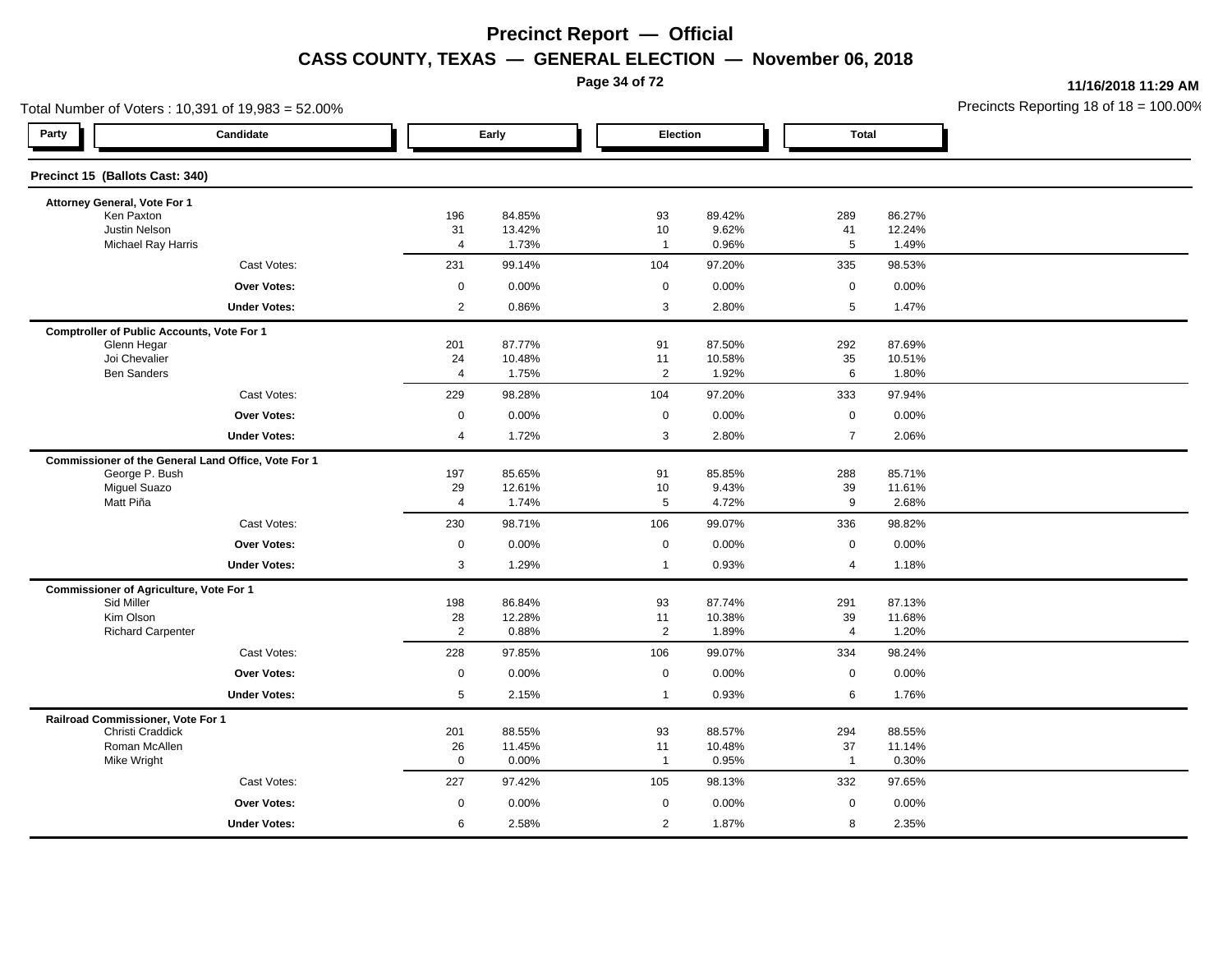**Page 35 of 72**

**11/16/2018 11:29 AM**

| Total Number of Voters: 10,391 of 19,983 = 52.00% |                                                        |                     |                  |  |                |                  |                | Precincts Reporting 18 of $18 = 100.00$ |  |
|---------------------------------------------------|--------------------------------------------------------|---------------------|------------------|--|----------------|------------------|----------------|-----------------------------------------|--|
| Party                                             | Candidate                                              | Early               |                  |  | Election       |                  | <b>Total</b>   |                                         |  |
| Precinct 15 (Ballots Cast: 340)                   |                                                        |                     |                  |  |                |                  |                |                                         |  |
| Justice, Supreme Court, Place 2, Vote For 1       |                                                        |                     |                  |  |                |                  |                |                                         |  |
| Jimmy Blacklock<br>Steven Kirkland                |                                                        | 202<br>26           | 88.60%<br>11.40% |  | 94<br>12       | 88.68%<br>11.32% | 296<br>38      | 88.62%<br>11.38%                        |  |
|                                                   | Cast Votes:                                            | 228                 | 97.85%           |  | 106            | 99.07%           | 334            | 98.24%                                  |  |
|                                                   | <b>Over Votes:</b>                                     | $\mathsf 0$         | 0.00%            |  | $\mathbf 0$    | 0.00%            | $\mathbf 0$    | 0.00%                                   |  |
|                                                   | <b>Under Votes:</b>                                    | 5                   | 2.15%            |  | $\overline{1}$ | 0.93%            | 6              | 1.76%                                   |  |
| Justice, Supreme Court, Place 4, Vote For 1       |                                                        |                     |                  |  |                |                  |                |                                         |  |
| John Devine                                       |                                                        | 199                 | 87.28%           |  | 95             | 89.62%           | 294            | 88.02%                                  |  |
| R.K. Sandill                                      |                                                        | 29                  | 12.72%           |  | 11             | 10.38%           | 40             | 11.98%                                  |  |
|                                                   | Cast Votes:                                            | 228                 | 97.85%           |  | 106            | 99.07%           | 334            | 98.24%                                  |  |
|                                                   | Over Votes:                                            | $\mathsf{O}\xspace$ | 0.00%            |  | $\mathbf 0$    | 0.00%            | $\mathbf 0$    | 0.00%                                   |  |
|                                                   | <b>Under Votes:</b>                                    | $5\phantom{.0}$     | 2.15%            |  | $\overline{1}$ | 0.93%            | 6              | 1.76%                                   |  |
| Jeff Brown                                        | Justice, Supreme Court, Place 6, Vote For 1            |                     | 88.65%           |  | 95             | 90.48%           | 298            | 89.22%                                  |  |
| Kathy Cheng                                       |                                                        | 203<br>26           | 11.35%           |  | 10             | 9.52%            | 36             | 10.78%                                  |  |
|                                                   | Cast Votes:                                            | 229                 | 98.28%           |  | 105            | 98.13%           | 334            | 98.24%                                  |  |
|                                                   | <b>Over Votes:</b>                                     | $\mathbf 0$         | 0.00%            |  | $\mathbf 0$    | 0.00%            | $\mathbf 0$    | 0.00%                                   |  |
|                                                   | <b>Under Votes:</b>                                    | $\overline{4}$      | 1.72%            |  | $\overline{2}$ | 1.87%            | 6              | 1.76%                                   |  |
|                                                   | Presiding Judge, Court of Criminal Appeals, Vote For 1 |                     |                  |  |                |                  |                |                                         |  |
| Sharon Keller                                     | Maria T. (Terri) Jackson                               | 198<br>30           | 86.84%<br>13.16% |  | 94<br>10       | 89.52%<br>9.52%  | 292<br>40      | 87.69%<br>12.01%                        |  |
|                                                   | William Bryan Strange III                              | $\mathbf 0$         | 0.00%            |  | $\overline{1}$ | 0.95%            | $\mathbf{1}$   | 0.30%                                   |  |
|                                                   | Cast Votes:                                            | 228                 | 97.85%           |  | 105            | 98.13%           | 333            | 97.94%                                  |  |
|                                                   | <b>Over Votes:</b>                                     | $\mathbf 0$         | 0.00%            |  | $\mathbf 0$    | 0.00%            | $\mathbf 0$    | 0.00%                                   |  |
|                                                   | <b>Under Votes:</b>                                    | 5                   | 2.15%            |  | $\overline{2}$ | 1.87%            | $\overline{7}$ | 2.06%                                   |  |
|                                                   | Judge, Court of Criminal Appeals, Place 7, Vote For 1  |                     |                  |  |                |                  |                |                                         |  |
|                                                   | Barbara Parker Hervey                                  | 201                 | 88.16%           |  | 95             | 90.48%           | 296            | 88.89%                                  |  |
| Ramona Franklin                                   |                                                        | 27                  | 11.84%           |  | 10             | 9.52%            | 37             | 11.11%                                  |  |
|                                                   | Cast Votes:                                            | 228                 | 97.85%           |  | 105            | 98.13%           | 333            | 97.94%                                  |  |
|                                                   | <b>Over Votes:</b>                                     | $\mathbf 0$         | 0.00%            |  | $\mathbf 0$    | 0.00%            | $\mathsf 0$    | 0.00%                                   |  |
|                                                   | <b>Under Votes:</b>                                    | 5                   | 2.15%            |  | $\overline{2}$ | 1.87%            | $\overline{7}$ | 2.06%                                   |  |
| Michelle Slaughter                                | Judge, Court of Criminal Appeals, Place 8, Vote For 1  | 204                 | 96.23%           |  | 93             | 91.18%           | 297            | 94.59%                                  |  |
| Mark Ash                                          |                                                        | 8                   | 3.77%            |  | 9              | 8.82%            | 17             | 5.41%                                   |  |
|                                                   | Cast Votes:                                            | 212                 | 90.99%           |  | 102            | 95.33%           | 314            | 92.35%                                  |  |
|                                                   | <b>Over Votes:</b>                                     | $\mathbf 0$         | 0.00%            |  | $\mathbf 0$    | 0.00%            | $\mathsf 0$    | 0.00%                                   |  |
|                                                   | <b>Under Votes:</b>                                    | 21                  | 9.01%            |  | 5              | 4.67%            | 26             | 7.65%                                   |  |
|                                                   |                                                        |                     |                  |  |                |                  |                |                                         |  |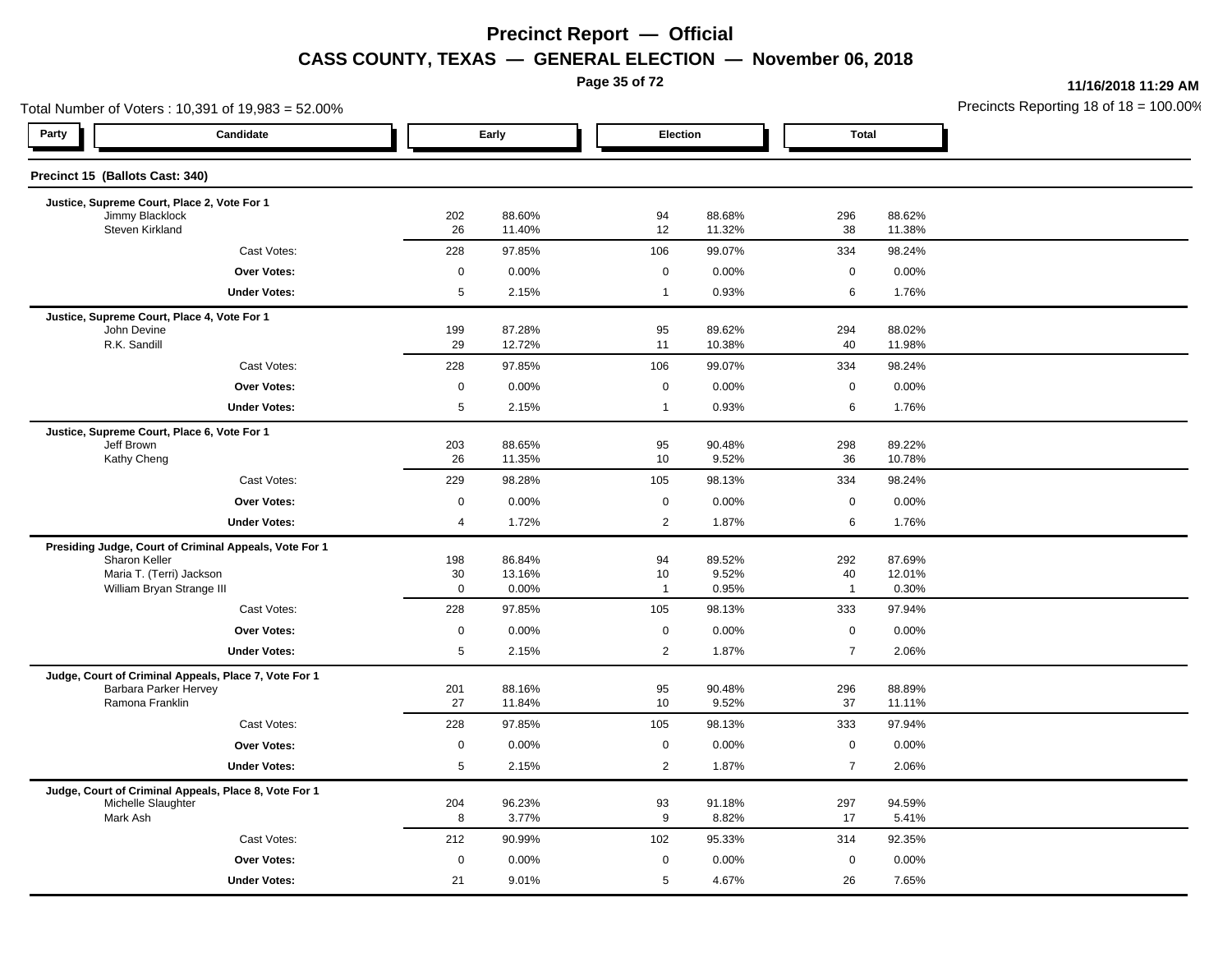**Page 36 of 72**

**11/16/2018 11:29 AM**

| Total Number of Voters: 10,391 of 19,983 = 52.00% |                                                                                         |             |                  |  |                |                     |              | Precincts Reporting 18 of 18 = 100.00 |  |
|---------------------------------------------------|-----------------------------------------------------------------------------------------|-------------|------------------|--|----------------|---------------------|--------------|---------------------------------------|--|
| Party                                             | Candidate                                                                               | Early       |                  |  | Election       |                     | <b>Total</b> |                                       |  |
| Precinct 15 (Ballots Cast: 340)                   |                                                                                         |             |                  |  |                |                     |              |                                       |  |
|                                                   | State Representative, District No. 9, Vote For 1<br>Chris Paddie                        |             | 100.00%          |  | 99             | 100.00%             | 307          | 100.00%                               |  |
|                                                   | Cast Votes:                                                                             | 208         | 89.27%           |  | 99             | 92.52%              | 307          | 90.29%                                |  |
|                                                   | Over Votes:                                                                             | $\mathbf 0$ | 0.00%            |  | 0              | 0.00%               | 0            | 0.00%                                 |  |
|                                                   | <b>Under Votes:</b>                                                                     | 25          | 10.73%           |  | 8              | 7.48%               | 33           | 9.71%                                 |  |
|                                                   | Justice, 6th Court of Appeals District, Place No. 2, Vote For 1<br><b>Scott Stevens</b> |             | 100.00%          |  | 99             | 100.00%             | 303          | 100.00%                               |  |
|                                                   | Cast Votes:                                                                             | 204         | 87.55%           |  | 99             | 92.52%              | 303          | 89.12%                                |  |
|                                                   | <b>Over Votes:</b>                                                                      | 0           | 0.00%            |  | 0              | $0.00\%$            | 0            | 0.00%                                 |  |
|                                                   | <b>Under Votes:</b>                                                                     | 29          | 12.45%           |  | 8              | 7.48%               | 37           | 10.88%                                |  |
|                                                   | Trustee - Place 3, Vote For 1<br><b>Kay Stephens</b><br>R. Curtis Lane                  |             | 100.00%<br>0.00% |  | 0              | 100.00%<br>$0.00\%$ | 6<br>0       | 100.00%<br>0.00%                      |  |
|                                                   | Cast Votes:                                                                             | 5           | 35.71%           |  | $\mathbf{1}$   | 50.00%              | 6            | 37.50%                                |  |
|                                                   | Over Votes:                                                                             | 0           | 0.00%            |  | 0              | 0.00%               | 0            | 0.00%                                 |  |
|                                                   | <b>Under Votes:</b>                                                                     | 9           | 64.29%           |  | $\mathbf 1$    | 50.00%              | 10           | 62.50%                                |  |
|                                                   | Trustee - Place 4, Vote For 1<br>Kerry Wells                                            |             | 100.00%          |  | 0              | $0.00\%$            | 5            | 100.00%                               |  |
|                                                   | Cast Votes:                                                                             | 5           | 35.71%           |  | $\mathbf{0}$   | 0.00%               | 5            | 31.25%                                |  |
|                                                   | <b>Over Votes:</b>                                                                      | 0           | 0.00%            |  | 0              | 0.00%               | $\mathbf 0$  | 0.00%                                 |  |
|                                                   | <b>Under Votes:</b>                                                                     | 9           | 64.29%           |  | $\overline{2}$ | 100.00%             | 11           | 68.75%                                |  |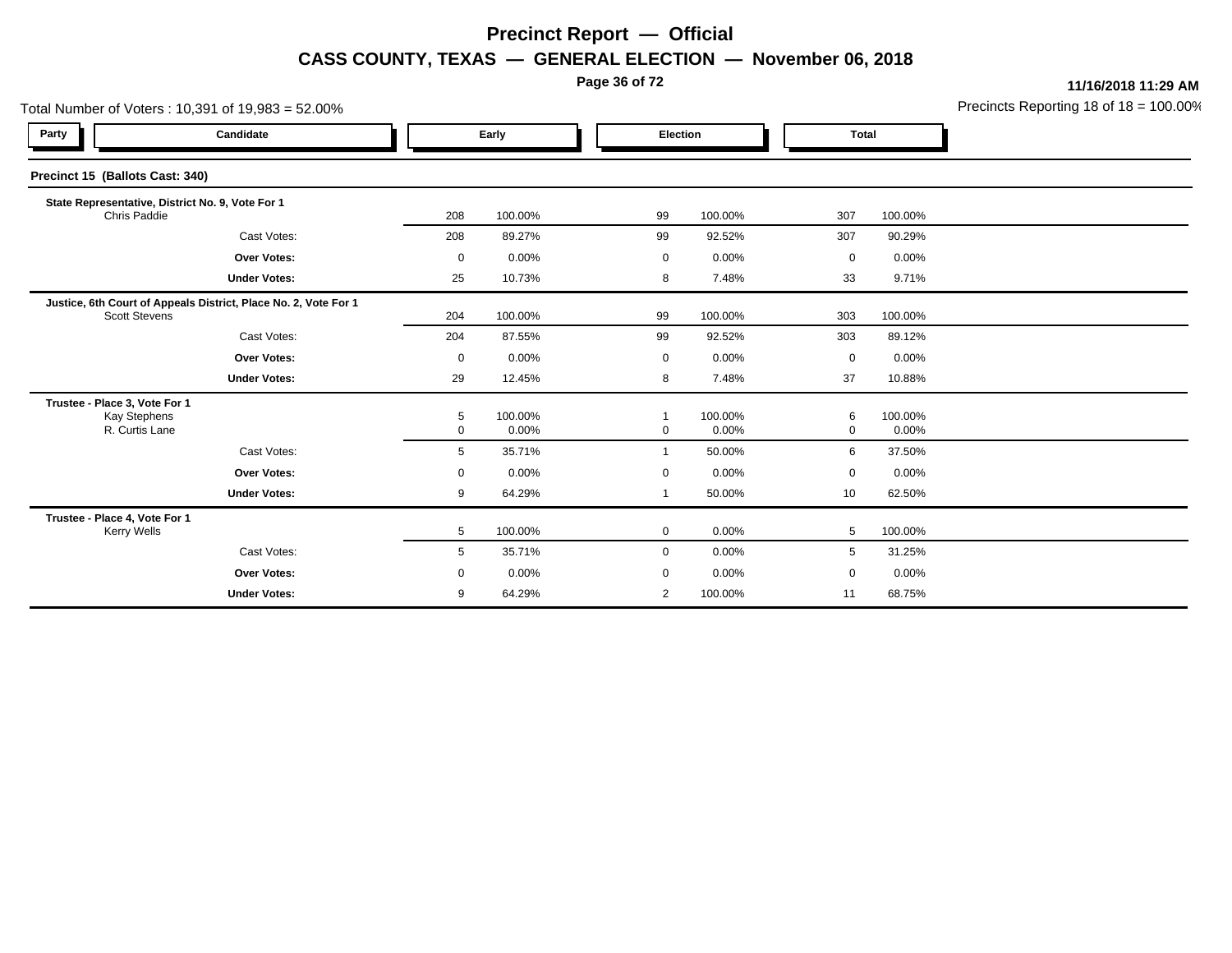**Page 37 of 72**

**11/16/2018 11:29 AM**

| Total Number of Voters: 10,391 of 19,983 = 52.00%   |                                                      |                      |                 |                      |                 |                       | Precincts Reporting 18 of 18 = 100.00 |  |
|-----------------------------------------------------|------------------------------------------------------|----------------------|-----------------|----------------------|-----------------|-----------------------|---------------------------------------|--|
| Party                                               | Candidate                                            |                      | Early           | Election             |                 | <b>Total</b>          |                                       |  |
| Precinct 12 (Ballots Cast: 442)                     |                                                      |                      |                 |                      |                 |                       |                                       |  |
| Straight Party, Vote For 1                          |                                                      |                      |                 |                      |                 |                       |                                       |  |
| Republican Party                                    |                                                      | 119                  | 77.78%          | 106                  | 67.52%          | 225                   | 72.58%                                |  |
| <b>Democratic Party</b><br><b>Libertarian Party</b> |                                                      | 33<br>$\overline{1}$ | 21.57%<br>0.65% | 51<br>$\mathbf 0$    | 32.48%<br>0.00% | 84<br>$\mathbf{1}$    | 27.10%<br>0.32%                       |  |
|                                                     | Cast Votes:                                          | 153                  | 72.86%          | 157                  | 67.67%          | 310                   | 70.14%                                |  |
|                                                     | <b>Over Votes:</b>                                   | $\mathbf 0$          | 0.00%           | $\mathbf 0$          | 0.00%           | $\mathsf 0$           | 0.00%                                 |  |
|                                                     | <b>Under Votes:</b>                                  | 57                   | 27.14%          | 75                   | 32.33%          | 132                   | 29.86%                                |  |
| United States Senator, Vote For 1                   |                                                      |                      |                 |                      |                 |                       |                                       |  |
| <b>Ted Cruz</b>                                     |                                                      | 154                  | 75.86%          | 153                  | 66.52%          | 307                   | 70.90%                                |  |
| Beto O'Rourke                                       |                                                      | 48                   | 23.65%          | 75                   | 32.61%          | 123                   | 28.41%                                |  |
| Neal M. Dikeman                                     |                                                      | $\overline{1}$       | 0.49%           | $\overline{2}$       | 0.87%           | 3                     | 0.69%                                 |  |
|                                                     | Cast Votes:                                          | 203                  | 96.67%          | 230                  | 99.14%          | 433                   | 97.96%                                |  |
|                                                     | <b>Over Votes:</b>                                   | $\mathbf 0$          | 0.00%           | $\mathbf 0$          | 0.00%           | $\mathbf 0$           | 0.00%                                 |  |
|                                                     | <b>Under Votes:</b>                                  | $\overline{7}$       | 3.33%           | $\overline{2}$       | 0.86%           | $\boldsymbol{9}$      | 2.04%                                 |  |
|                                                     | United States Representative, District 4, Vote For 1 |                      |                 |                      |                 |                       |                                       |  |
| John Ratcliffe                                      |                                                      | 160                  | 77.67%          | 157                  | 68.86%          | 317                   | 73.04%                                |  |
| <b>Catherine Krantz</b><br>Ken Ashby                |                                                      | 46<br>$\mathbf 0$    | 22.33%<br>0.00% | 70<br>$\overline{1}$ | 30.70%<br>0.44% | 116<br>$\overline{1}$ | 26.73%<br>0.23%                       |  |
|                                                     | Cast Votes:                                          | 206                  | 98.10%          | 228                  | 98.28%          | 434                   | 98.19%                                |  |
|                                                     | <b>Over Votes:</b>                                   |                      |                 |                      |                 | $\mathbf 0$           |                                       |  |
|                                                     |                                                      | $\mathbf 0$          | 0.00%           | $\mathbf 0$          | 0.00%           |                       | 0.00%                                 |  |
|                                                     | <b>Under Votes:</b>                                  | 4                    | 1.90%           | $\overline{4}$       | 1.72%           | 8                     | 1.81%                                 |  |
| Governor, Vote For 1<br>Greg Abbott                 |                                                      | 161                  | 77.78%          | 162                  | 70.74%          | 323                   | 74.08%                                |  |
| Lupe Valdez                                         |                                                      | 46                   | 22.22%          | 66                   | 28.82%          | 112                   | 25.69%                                |  |
| Mark Jay Tippetts                                   |                                                      | $\mathbf 0$          | 0.00%           | $\overline{1}$       | 0.44%           | $\mathbf{1}$          | 0.23%                                 |  |
|                                                     | Cast Votes:                                          | 207                  | 98.57%          | 229                  | 98.71%          | 436                   | 98.64%                                |  |
|                                                     | <b>Over Votes:</b>                                   | $\pmb{0}$            | 0.00%           | $\mathbf 0$          | 0.00%           | $\pmb{0}$             | 0.00%                                 |  |
|                                                     | <b>Under Votes:</b>                                  | 3                    | 1.43%           | 3                    | 1.29%           | 6                     | 1.36%                                 |  |
| Lieutenant Governor, Vote For 1                     |                                                      |                      |                 |                      |                 |                       |                                       |  |
| Dan Patrick                                         |                                                      | 153                  | 73.56%          | 146                  | 63.48%          | 299                   | 68.26%                                |  |
| <b>Mike Collier</b><br>Kerry Douglas McKennon       |                                                      | 55<br>$\mathbf 0$    | 26.44%<br>0.00% | 78<br>6              | 33.91%<br>2.61% | 133<br>6              | 30.37%<br>1.37%                       |  |
|                                                     | Cast Votes:                                          | 208                  | 99.05%          | 230                  | 99.14%          | 438                   | 99.10%                                |  |
|                                                     |                                                      |                      |                 |                      |                 |                       |                                       |  |
|                                                     | Over Votes:                                          | 0                    | 0.00%           | $\mathbf 0$          | 0.00%           | $\mathbf 0$           | 0.00%                                 |  |
|                                                     | <b>Under Votes:</b>                                  | $\overline{c}$       | 0.95%           | $\overline{2}$       | 0.86%           | $\overline{4}$        | 0.90%                                 |  |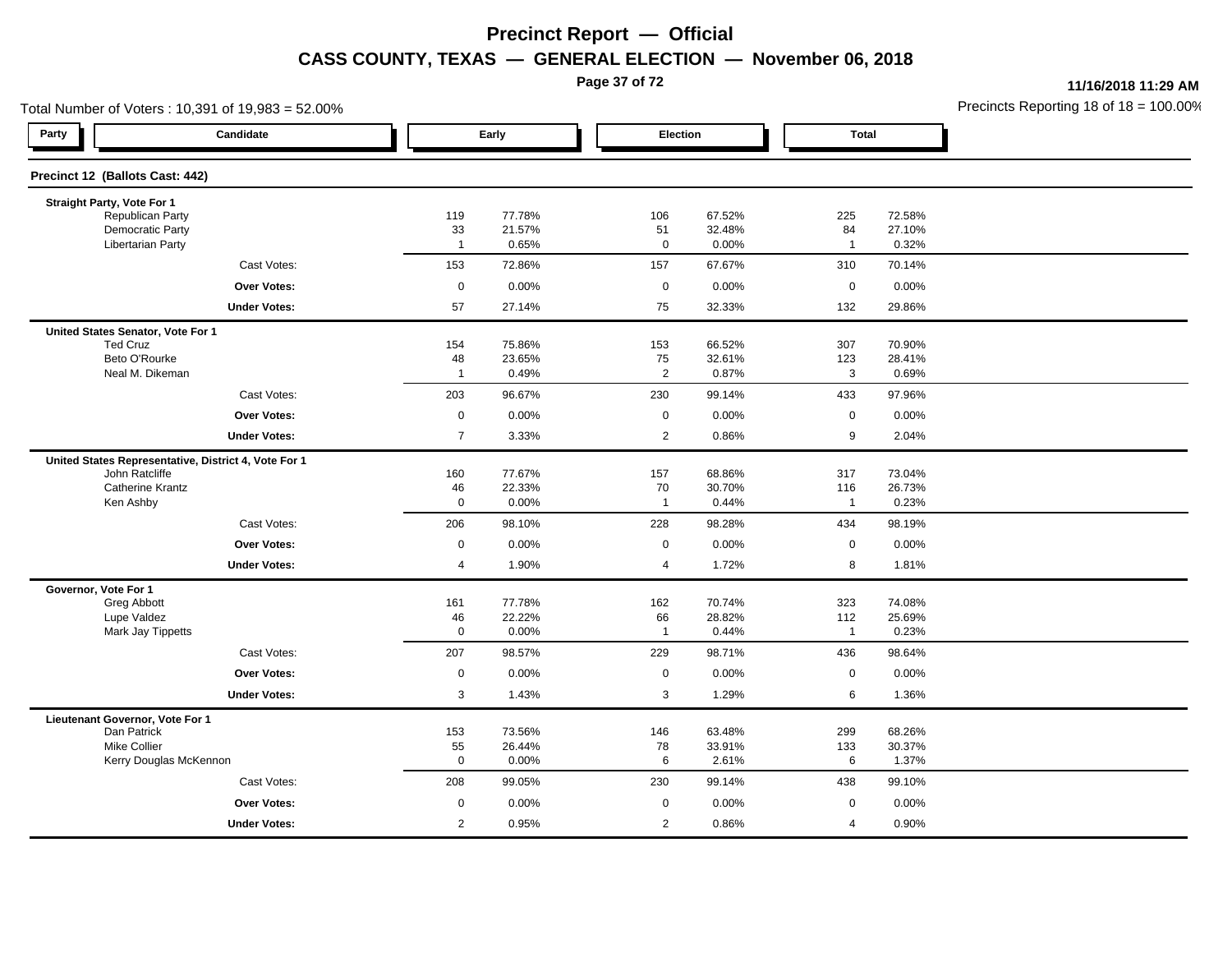**Page 38 of 72**

**11/16/2018 11:29 AM**

| Total Number of Voters: 10,391 of 19,983 = 52.00%   |                      |                  |                      |                  |                |                  | Precincts Reporting 18 of $18 = 100.00$ |
|-----------------------------------------------------|----------------------|------------------|----------------------|------------------|----------------|------------------|-----------------------------------------|
| Party<br>Candidate                                  |                      | Early            | Election             |                  | <b>Total</b>   |                  |                                         |
| Precinct 12 (Ballots Cast: 442)                     |                      |                  |                      |                  |                |                  |                                         |
| Attorney General, Vote For 1                        |                      |                  |                      |                  |                |                  |                                         |
| Ken Paxton                                          | 155                  | 74.16%           | 154                  | 66.96%           | 309            | 70.39%           |                                         |
| Justin Nelson<br>Michael Ray Harris                 | 53<br>$\overline{1}$ | 25.36%<br>0.48%  | 73<br>3              | 31.74%<br>1.30%  | 126<br>4       | 28.70%<br>0.91%  |                                         |
| Cast Votes:                                         | 209                  | 99.52%           | 230                  | 99.14%           | 439            | 99.32%           |                                         |
| Over Votes:                                         | $\mathbf 0$          | 0.00%            | $\mathbf 0$          | 0.00%            | $\mathbf 0$    | 0.00%            |                                         |
| <b>Under Votes:</b>                                 | $\overline{1}$       | 0.48%            | $\overline{2}$       | 0.86%            | 3              | 0.68%            |                                         |
| <b>Comptroller of Public Accounts, Vote For 1</b>   |                      |                  |                      |                  |                |                  |                                         |
| Glenn Hegar                                         | 156                  | 75.36%           | 152                  | 65.80%           | 308            | 70.32%           |                                         |
| Joi Chevalier                                       | 49                   | 23.67%           | 74                   | 32.03%           | 123            | 28.08%           |                                         |
| <b>Ben Sanders</b>                                  | $\overline{2}$       | 0.97%            | $\overline{5}$       | 2.16%            | $\overline{7}$ | 1.60%            |                                         |
| Cast Votes:                                         | 207                  | 98.57%           | 231                  | 99.57%           | 438            | 99.10%           |                                         |
| <b>Over Votes:</b>                                  | $\boldsymbol{0}$     | 0.00%            | $\mathsf{O}\xspace$  | 0.00%            | $\mathsf 0$    | 0.00%            |                                         |
| <b>Under Votes:</b>                                 | $\mathbf{3}$         | 1.43%            | $\overline{1}$       | 0.43%            | 4              | 0.90%            |                                         |
| Commissioner of the General Land Office, Vote For 1 |                      |                  |                      |                  |                |                  |                                         |
| George P. Bush                                      | 161                  | 76.67%           | 154                  | 67.25%           | 315            | 71.75%           |                                         |
| <b>Miguel Suazo</b><br>Matt Piña                    | 48<br>$\overline{1}$ | 22.86%<br>0.48%  | 70<br>$\overline{5}$ | 30.57%<br>2.18%  | 118<br>6       | 26.88%<br>1.37%  |                                         |
| Cast Votes:                                         |                      |                  |                      |                  |                |                  |                                         |
|                                                     | 210                  | 100.00%          | 229                  | 98.71%           | 439            | 99.32%           |                                         |
| Over Votes:                                         | $\mathbf 0$          | 0.00%            | $\mathbf 0$          | 0.00%            | $\mathbf 0$    | 0.00%            |                                         |
| <b>Under Votes:</b>                                 | $\mathbf 0$          | 0.00%            | 3                    | 1.29%            | 3              | 0.68%            |                                         |
| <b>Commissioner of Agriculture, Vote For 1</b>      |                      |                  |                      |                  |                |                  |                                         |
| Sid Miller<br>Kim Olson                             | 158<br>48            | 75.96%<br>23.08% | 150<br>77            | 65.22%<br>33.48% | 308<br>125     | 70.32%<br>28.54% |                                         |
| <b>Richard Carpenter</b>                            | $\overline{2}$       | 0.96%            | 3                    | 1.30%            | 5              | 1.14%            |                                         |
| Cast Votes:                                         | 208                  | 99.05%           | 230                  | 99.14%           | 438            | 99.10%           |                                         |
| <b>Over Votes:</b>                                  | $\boldsymbol{0}$     | 0.00%            | $\mathbf 0$          | 0.00%            | $\mathsf 0$    | 0.00%            |                                         |
| <b>Under Votes:</b>                                 | 2                    | 0.95%            | $\overline{2}$       | 0.86%            | 4              | 0.90%            |                                         |
| Railroad Commissioner, Vote For 1                   |                      |                  |                      |                  |                |                  |                                         |
| Christi Craddick                                    | 159                  | 76.08%           | 149                  | 64.78%           | 308            | 70.16%           |                                         |
| Roman McAllen                                       | 49                   | 23.44%           | 76                   | 33.04%           | 125            | 28.47%           |                                         |
| Mike Wright                                         | $\overline{1}$       | 0.48%            | 5                    | 2.17%            | 6              | 1.37%            |                                         |
| Cast Votes:                                         | 209                  | 99.52%           | 230                  | 99.14%           | 439            | 99.32%           |                                         |
| Over Votes:                                         | $\mathbf 0$          | 0.00%            | $\mathbf 0$          | 0.00%            | $\mathbf 0$    | 0.00%            |                                         |
| <b>Under Votes:</b>                                 | $\mathbf{1}$         | 0.48%            | $\overline{2}$       | 0.86%            | 3              | 0.68%            |                                         |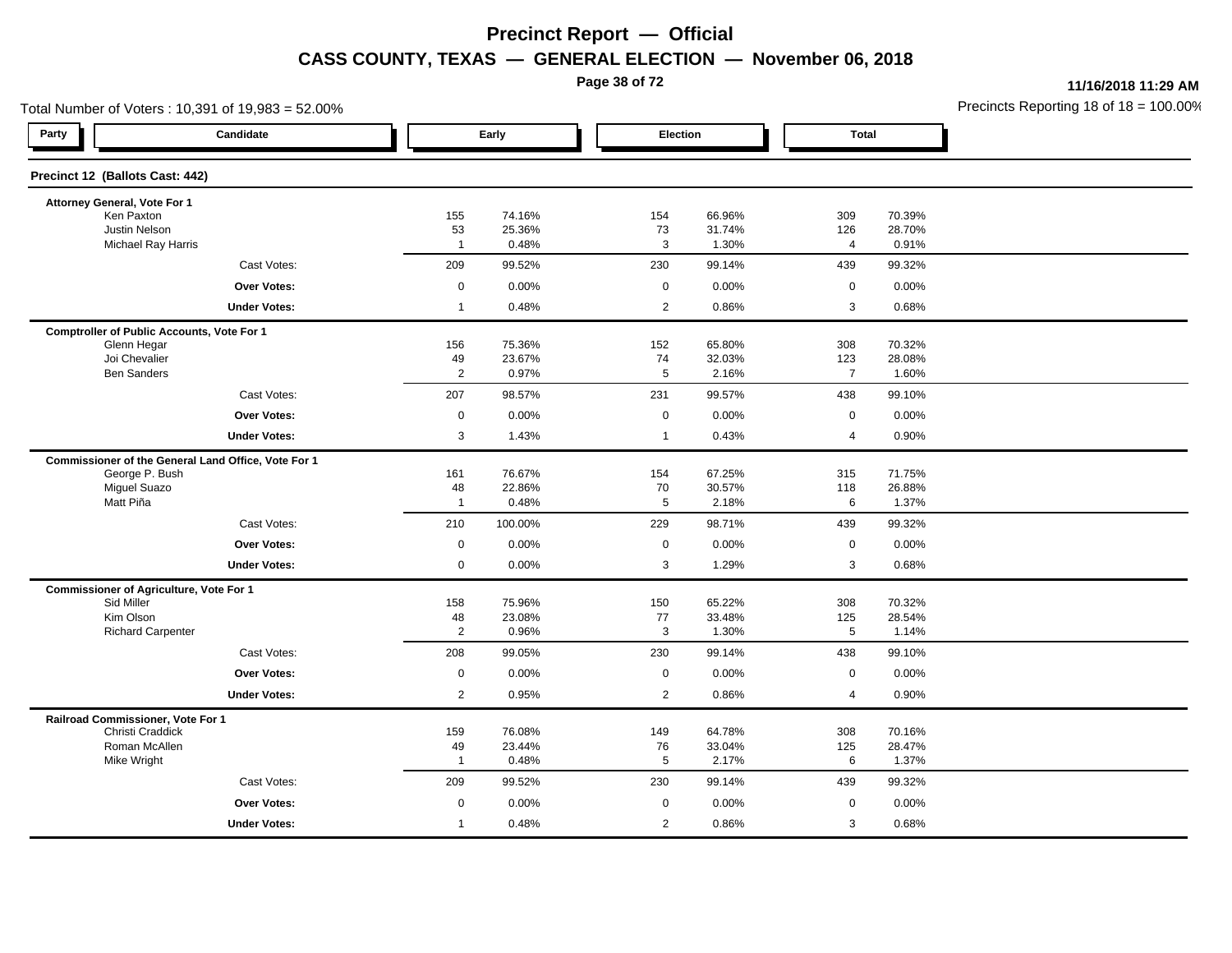**Page 39 of 72**

**11/16/2018 11:29 AM**

|                                    | Total Number of Voters: 10,391 of 19,983 = 52.00%      |                      |                  |                |                  |                    |                  | Precincts Reporting 18 of $18 = 100.00$ |
|------------------------------------|--------------------------------------------------------|----------------------|------------------|----------------|------------------|--------------------|------------------|-----------------------------------------|
| Party                              | Candidate                                              |                      | Early            | Election       |                  | <b>Total</b>       |                  |                                         |
| Precinct 12 (Ballots Cast: 442)    |                                                        |                      |                  |                |                  |                    |                  |                                         |
|                                    | Justice, Supreme Court, Place 2, Vote For 1            |                      |                  |                |                  |                    |                  |                                         |
| Jimmy Blacklock<br>Steven Kirkland |                                                        | 157<br>53            | 74.76%<br>25.24% | 154<br>76      | 66.96%<br>33.04% | 311<br>129         | 70.68%<br>29.32% |                                         |
|                                    | Cast Votes:                                            | 210                  | 100.00%          | 230            | 99.14%           | 440                | 99.55%           |                                         |
|                                    | <b>Over Votes:</b>                                     | $\mathbf 0$          | 0.00%            | $\mathbf 0$    | 0.00%            | $\mathbf 0$        | 0.00%            |                                         |
|                                    | <b>Under Votes:</b>                                    | $\mathsf{O}\xspace$  | 0.00%            | $\overline{2}$ | 0.86%            | $\overline{2}$     | 0.45%            |                                         |
|                                    | Justice, Supreme Court, Place 4, Vote For 1            |                      |                  |                |                  |                    |                  |                                         |
| John Devine<br>R.K. Sandill        |                                                        | 157<br>52            | 75.12%<br>24.88% | 156<br>74      | 67.83%<br>32.17% | 313<br>126         | 71.30%<br>28.70% |                                         |
|                                    |                                                        | 209                  | 99.52%           | 230            | 99.14%           |                    |                  |                                         |
|                                    | Cast Votes:<br>Over Votes:                             | $\mathsf 0$          | 0.00%            | 0              | 0.00%            | 439<br>$\mathbf 0$ | 99.32%<br>0.00%  |                                         |
|                                    | <b>Under Votes:</b>                                    | $\mathbf{1}$         | 0.48%            | $\overline{2}$ | 0.86%            | 3                  | 0.68%            |                                         |
|                                    |                                                        |                      |                  |                |                  |                    |                  |                                         |
| Jeff Brown                         | Justice, Supreme Court, Place 6, Vote For 1            | 160                  | 76.19%           | 156            | 67.83%           | 316                | 71.82%           |                                         |
| Kathy Cheng                        |                                                        | 50                   | 23.81%           | 74             | 32.17%           | 124                | 28.18%           |                                         |
|                                    | Cast Votes:                                            | 210                  | 100.00%          | 230            | 99.14%           | 440                | 99.55%           |                                         |
|                                    | <b>Over Votes:</b>                                     | $\mathsf 0$          | 0.00%            | 0              | 0.00%            | $\mathbf 0$        | 0.00%            |                                         |
|                                    | <b>Under Votes:</b>                                    | $\mathbf 0$          | 0.00%            | 2              | 0.86%            | $\overline{2}$     | 0.45%            |                                         |
|                                    | Presiding Judge, Court of Criminal Appeals, Vote For 1 |                      |                  |                |                  |                    |                  |                                         |
| Sharon Keller                      |                                                        | 158                  | 75.60%           | 152            | 66.09%           | 310                | 70.62%           |                                         |
|                                    | Maria T. (Terri) Jackson<br>William Bryan Strange III  | 50<br>$\overline{1}$ | 23.92%<br>0.48%  | 70<br>8        | 30.43%<br>3.48%  | 120<br>9           | 27.33%<br>2.05%  |                                         |
|                                    | Cast Votes:                                            | 209                  | 99.52%           | 230            | 99.14%           | 439                | 99.32%           |                                         |
|                                    | Over Votes:                                            | $\mathbf 0$          | 0.00%            | $\mathbf 0$    | 0.00%            | $\mathbf 0$        | 0.00%            |                                         |
|                                    | <b>Under Votes:</b>                                    | $\mathbf{1}$         | 0.48%            | $\overline{2}$ | 0.86%            | 3                  | 0.68%            |                                         |
|                                    | Judge, Court of Criminal Appeals, Place 7, Vote For 1  |                      |                  |                |                  |                    |                  |                                         |
|                                    | Barbara Parker Hervey                                  | 158                  | 76.70%           | 157            | 68.56%           | 315                | 72.41%           |                                         |
| Ramona Franklin                    |                                                        | 48                   | 23.30%           | 72             | 31.44%           | 120                | 27.59%           |                                         |
|                                    | Cast Votes:                                            | 206                  | 98.10%           | 229            | 98.71%           | 435                | 98.42%           |                                         |
|                                    | <b>Over Votes:</b>                                     | $\mathbf 0$          | 0.00%            | $\mathbf 0$    | 0.00%            | $\mathbf 0$        | 0.00%            |                                         |
|                                    | <b>Under Votes:</b>                                    | $\overline{4}$       | 1.90%            | 3              | 1.29%            | $\overline{7}$     | 1.58%            |                                         |
|                                    | Judge, Court of Criminal Appeals, Place 8, Vote For 1  |                      |                  |                |                  |                    |                  |                                         |
| Michelle Slaughter<br>Mark Ash     |                                                        | 159<br>20            | 88.83%<br>11.17% | 159<br>23      | 87.36%<br>12.64% | 318<br>43          | 88.09%<br>11.91% |                                         |
|                                    | Cast Votes:                                            | 179                  | 85.24%           | 182            | 78.45%           | 361                | 81.67%           |                                         |
|                                    | <b>Over Votes:</b>                                     | $\mathbf 0$          | 0.00%            | 0              | 0.00%            | $\mathbf 0$        | 0.00%            |                                         |
|                                    | <b>Under Votes:</b>                                    | 31                   | 14.76%           | 50             | 21.55%           | 81                 | 18.33%           |                                         |
|                                    |                                                        |                      |                  |                |                  |                    |                  |                                         |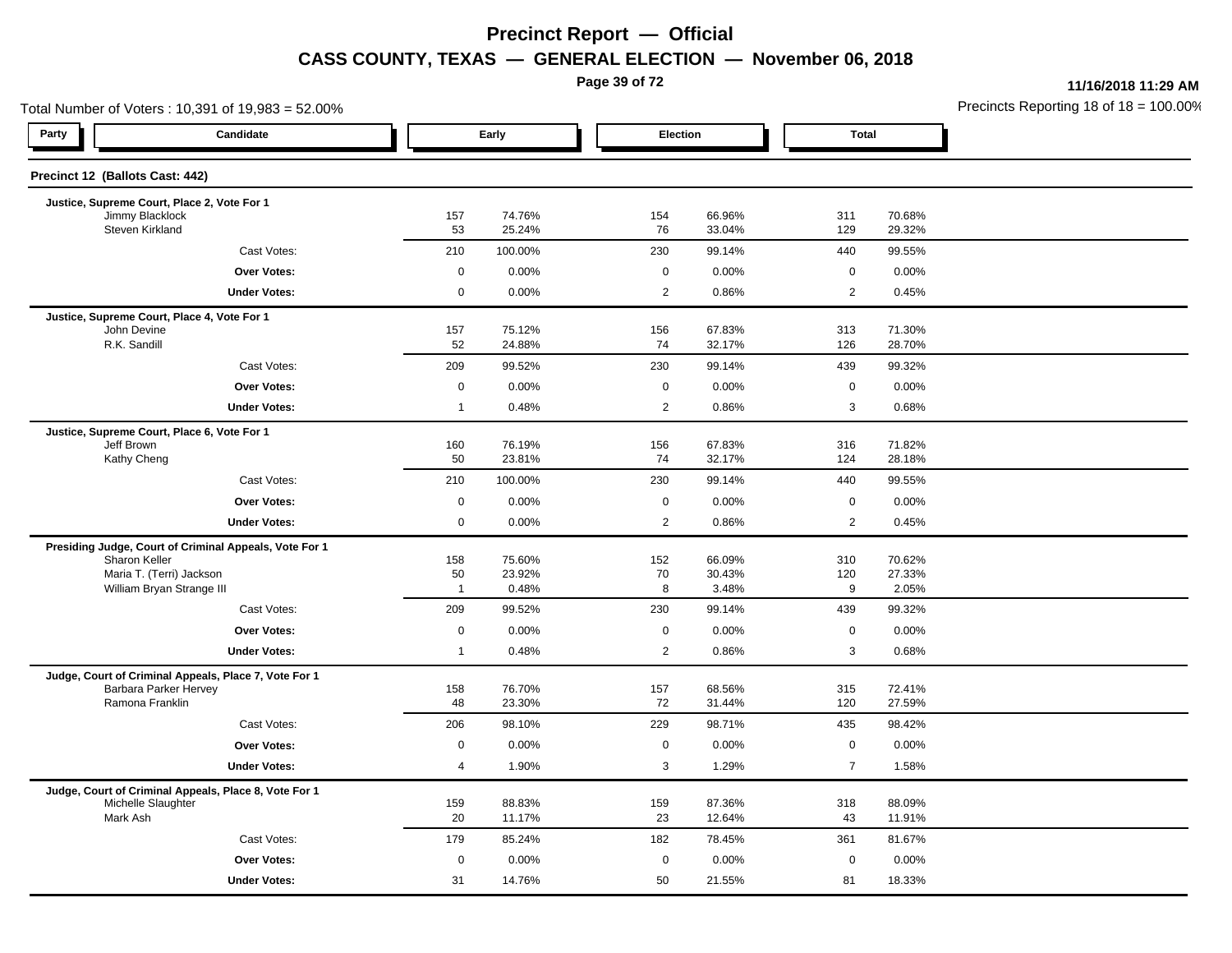**Page 40 of 72**

**11/16/2018 11:29 AM**

|                                 | Total Number of Voters: 10,391 of 19,983 = 52.00%               |             |          |  |             |          |             |          | Precincts Reporting 18 of $18 = 100.00$ |
|---------------------------------|-----------------------------------------------------------------|-------------|----------|--|-------------|----------|-------------|----------|-----------------------------------------|
| Party                           | Candidate                                                       |             | Early    |  | Election    |          | Total       |          |                                         |
| Precinct 12 (Ballots Cast: 442) |                                                                 |             |          |  |             |          |             |          |                                         |
| Chris Paddie                    | State Representative, District No. 9, Vote For 1                | 167         | 100.00%  |  | 167         | 100.00%  | 334         | 100.00%  |                                         |
|                                 | Cast Votes:                                                     | 167         | 79.52%   |  | 167         | 71.98%   | 334         | 75.57%   |                                         |
|                                 | <b>Over Votes:</b>                                              | $\mathbf 0$ | $0.00\%$ |  | 0           | 0.00%    | $\Omega$    | $0.00\%$ |                                         |
|                                 | <b>Under Votes:</b>                                             | 43          | 20.48%   |  | 65          | 28.02%   | 108         | 24.43%   |                                         |
| <b>Scott Stevens</b>            | Justice, 6th Court of Appeals District, Place No. 2, Vote For 1 | 167         | 100.00%  |  | 166         | 100.00%  | 333         | 100.00%  |                                         |
|                                 | Cast Votes:                                                     | 167         | 79.52%   |  | 166         | 71.55%   | 333         | 75.34%   |                                         |
|                                 | <b>Over Votes:</b>                                              | 0           | $0.00\%$ |  | $\mathbf 0$ | $0.00\%$ | $\mathbf 0$ | $0.00\%$ |                                         |
|                                 | <b>Under Votes:</b>                                             | 43          | 20.48%   |  | 66          | 28.45%   | 109         | 24.66%   |                                         |
|                                 |                                                                 |             |          |  |             |          |             |          |                                         |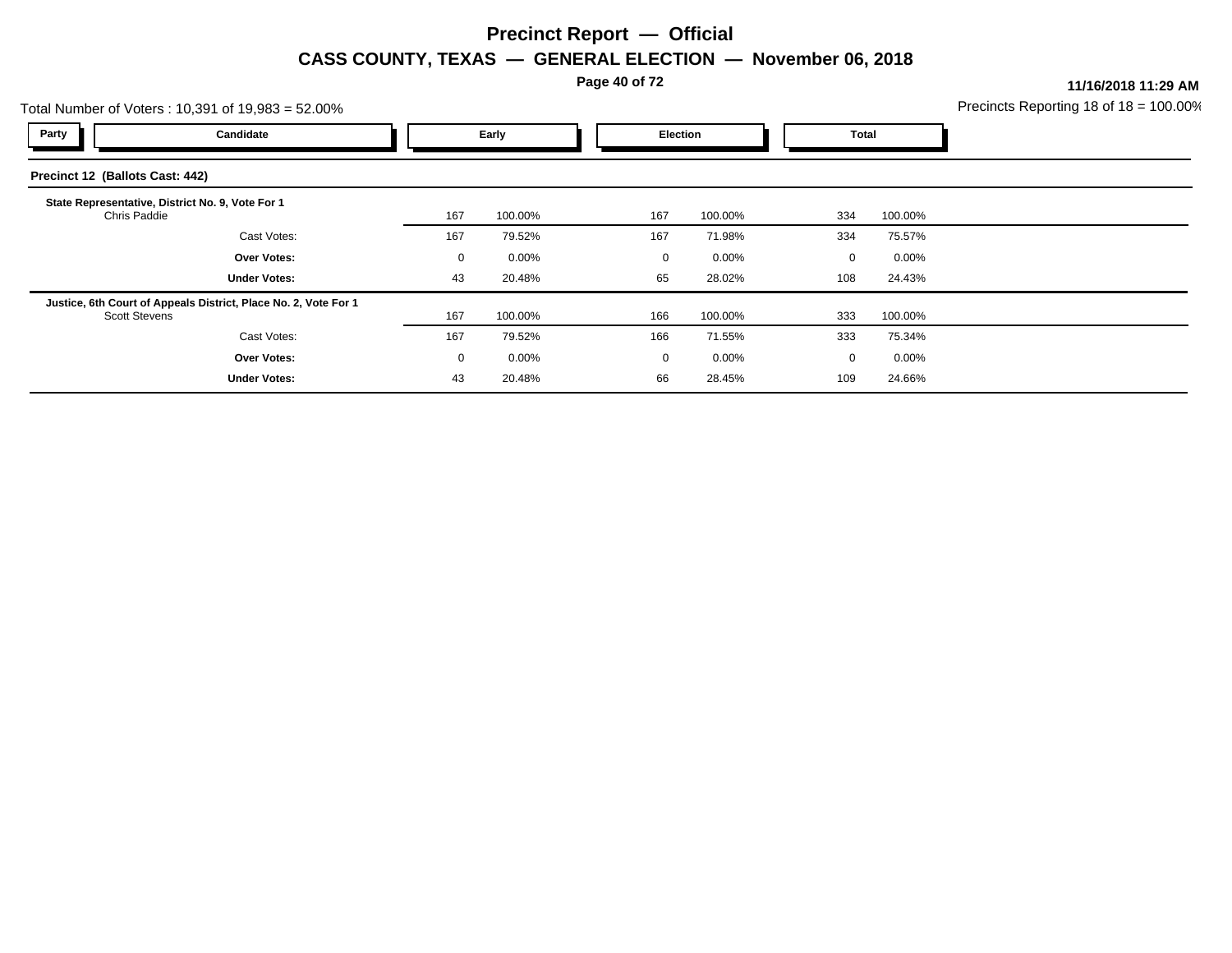**Page 41 of 72**

**11/16/2018 11:29 AM**

| Total Number of Voters: 10,391 of 19,983 = 52.00% |                                                      |                       |                  |                     |                  |                |                  | Precincts Reporting 18 of 18 = 100.00 |
|---------------------------------------------------|------------------------------------------------------|-----------------------|------------------|---------------------|------------------|----------------|------------------|---------------------------------------|
| Party                                             | Candidate                                            |                       | Early            |                     | Election         | <b>Total</b>   |                  |                                       |
| Precinct 13T (Ballots Cast: 739)                  |                                                      |                       |                  |                     |                  |                |                  |                                       |
| Straight Party, Vote For 1                        |                                                      |                       |                  |                     |                  |                |                  |                                       |
| Republican Party<br><b>Democratic Party</b>       |                                                      | 186<br>121            | 60.39%<br>39.29% | 98<br>126           | 43.56%<br>56.00% | 284<br>247     | 53.28%<br>46.34% |                                       |
| <b>Libertarian Party</b>                          |                                                      | $\overline{1}$        | 0.32%            | $\mathbf{1}$        | 0.44%            | $\overline{2}$ | 0.38%            |                                       |
|                                                   | Cast Votes:                                          | 308                   | 74.04%           | 225                 | 69.66%           | 533            | 72.12%           |                                       |
|                                                   | <b>Over Votes:</b>                                   | $\overline{1}$        | 0.24%            | $\mathbf 0$         | 0.00%            | $\overline{1}$ | 0.14%            |                                       |
|                                                   | <b>Under Votes:</b>                                  | 107                   | 25.72%           | 98                  | 30.34%           | 205            | 27.74%           |                                       |
| United States Senator, Vote For 1                 |                                                      |                       |                  |                     |                  |                |                  |                                       |
| <b>Ted Cruz</b>                                   |                                                      | 256                   | 62.59%           | 167                 | 51.86%           | 423            | 57.87%           |                                       |
| Beto O'Rourke                                     |                                                      | 153                   | 37.41%           | 153                 | 47.52%           | 306            | 41.86%           |                                       |
| Neal M. Dikeman                                   |                                                      | $\mathbf 0$           | 0.00%            | $\overline{2}$      | 0.62%            | $\overline{2}$ | 0.27%            |                                       |
|                                                   | Cast Votes:                                          | 409                   | 98.32%           | 322                 | 99.69%           | 731            | 98.92%           |                                       |
|                                                   | <b>Over Votes:</b>                                   | $\mathbf 0$           | 0.00%            | 0                   | 0.00%            | $\mathbf 0$    | 0.00%            |                                       |
|                                                   | <b>Under Votes:</b>                                  | $\overline{7}$        | 1.68%            | $\mathbf{1}$        | 0.31%            | 8              | 1.08%            |                                       |
|                                                   | United States Representative, District 4, Vote For 1 |                       |                  |                     |                  |                |                  |                                       |
| John Ratcliffe                                    |                                                      | 263                   | 63.83%           | 167                 | 52.52%           | 430            | 58.90%           |                                       |
| <b>Catherine Krantz</b><br>Ken Ashby              |                                                      | 147<br>$\overline{2}$ | 35.68%<br>0.49%  | 150<br>$\mathbf{1}$ | 47.17%<br>0.31%  | 297<br>3       | 40.68%<br>0.41%  |                                       |
|                                                   | Cast Votes:                                          | 412                   | 99.04%           | 318                 | 98.45%           | 730            | 98.78%           |                                       |
|                                                   | <b>Over Votes:</b>                                   | $\mathbf 0$           | 0.00%            | $\mathbf 0$         | 0.00%            | $\mathbf 0$    | 0.00%            |                                       |
|                                                   | <b>Under Votes:</b>                                  | 4                     | 0.96%            | 5                   | 1.55%            | 9              | 1.22%            |                                       |
| Governor, Vote For 1                              |                                                      |                       |                  |                     |                  |                |                  |                                       |
| Greg Abbott                                       |                                                      | 268                   | 64.73%           | 173                 | 54.23%           | 441            | 60.16%           |                                       |
| Lupe Valdez                                       |                                                      | 145                   | 35.02%           | 145                 | 45.45%           | 290            | 39.56%           |                                       |
| Mark Jay Tippetts                                 |                                                      | $\overline{1}$        | 0.24%            | $\mathbf{1}$        | 0.31%            | $\overline{2}$ | 0.27%            |                                       |
|                                                   | Cast Votes:                                          | 414                   | 99.52%           | 319                 | 98.76%           | 733            | 99.19%           |                                       |
|                                                   | <b>Over Votes:</b>                                   | 0                     | 0.00%            | $\mathbf 0$         | 0.00%            | $\mathbf 0$    | 0.00%            |                                       |
|                                                   | <b>Under Votes:</b>                                  | $\overline{2}$        | 0.48%            | 4                   | 1.24%            | 6              | 0.81%            |                                       |
| Lieutenant Governor, Vote For 1                   |                                                      |                       |                  |                     |                  |                |                  |                                       |
| Dan Patrick<br><b>Mike Collier</b>                |                                                      | 254<br>155            | 61.50%<br>37.53% | 155<br>163          | 48.44%<br>50.94% | 409<br>318     | 55.80%<br>43.38% |                                       |
|                                                   | Kerry Douglas McKennon                               | 4                     | 0.97%            | $\overline{2}$      | 0.63%            | 6              | 0.82%            |                                       |
|                                                   | Cast Votes:                                          | 413                   | 99.28%           | 320                 | 99.07%           | 733            | 99.19%           |                                       |
|                                                   | Over Votes:                                          | 0                     | 0.00%            | 0                   | 0.00%            | $\mathbf 0$    | 0.00%            |                                       |
|                                                   | <b>Under Votes:</b>                                  | 3                     | 0.72%            | 3                   | 0.93%            | 6              | 0.81%            |                                       |
|                                                   |                                                      |                       |                  |                     |                  |                |                  |                                       |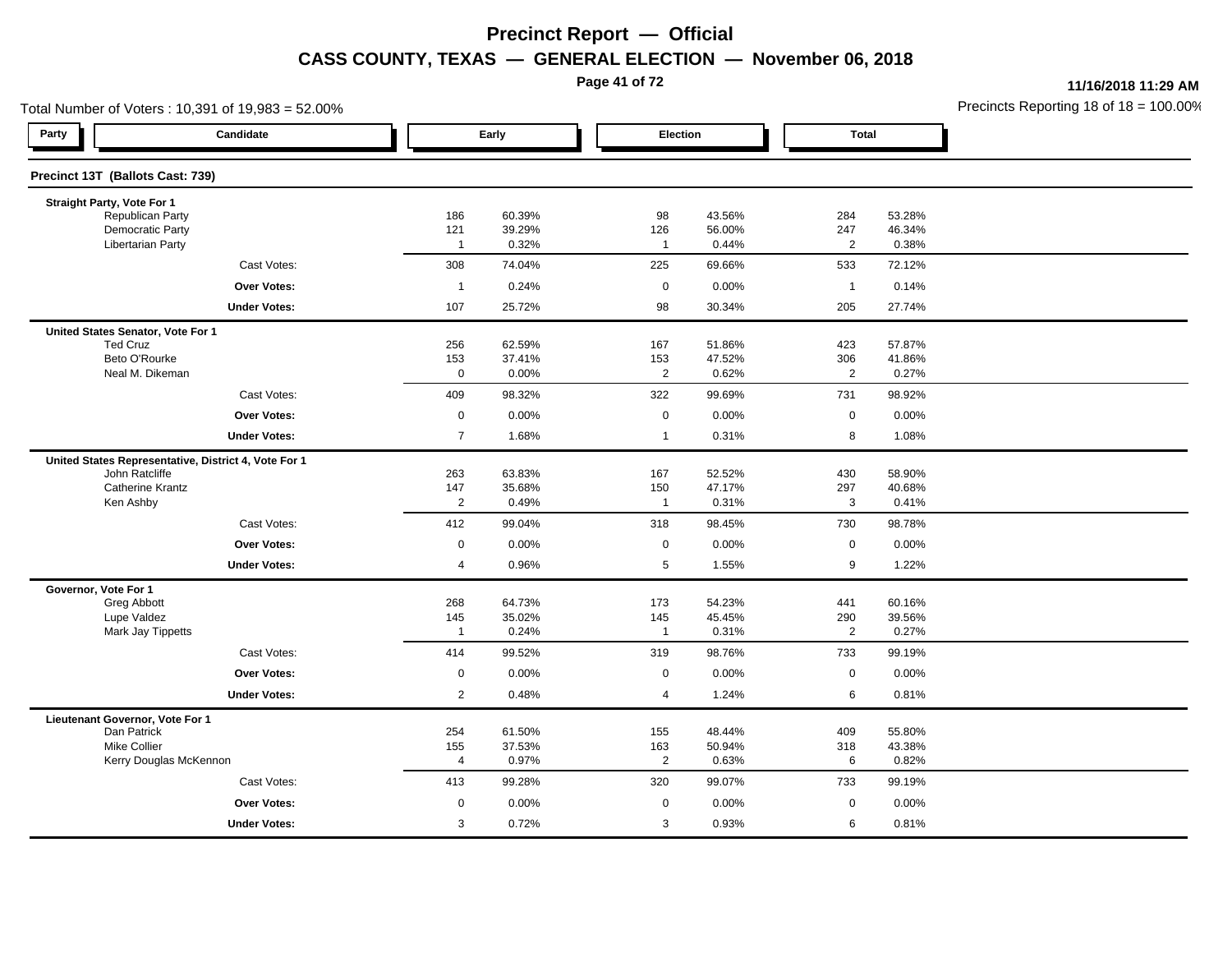**Page 42 of 72**

**11/16/2018 11:29 AM**

|                                                | Total Number of Voters: 10,391 of 19,983 = 52.00%   |                       |                  |                     |                  |                       |                 | Precincts Reporting 18 of 18 = 100.00 |
|------------------------------------------------|-----------------------------------------------------|-----------------------|------------------|---------------------|------------------|-----------------------|-----------------|---------------------------------------|
| Party                                          | Candidate                                           |                       | Early            | Election            |                  | <b>Total</b>          |                 |                                       |
| Precinct 13T (Ballots Cast: 739)               |                                                     |                       |                  |                     |                  |                       |                 |                                       |
| Attorney General, Vote For 1                   |                                                     |                       |                  |                     |                  |                       |                 |                                       |
| Ken Paxton<br><b>Justin Nelson</b>             |                                                     | 255                   | 61.74%           | 162                 | 50.78%           | 417                   | 56.97%          |                                       |
|                                                | Michael Ray Harris                                  | 155<br>3              | 37.53%<br>0.73%  | 154<br>$\mathbf{3}$ | 48.28%<br>0.94%  | 309<br>$\,6\,$        | 42.21%<br>0.82% |                                       |
|                                                | Cast Votes:                                         | 413                   | 99.28%           | 319                 | 98.76%           | 732                   | 99.05%          |                                       |
|                                                | <b>Over Votes:</b>                                  | $\mathbf 0$           | 0.00%            | $\mathbf 0$         | 0.00%            | $\mathbf 0$           | 0.00%           |                                       |
|                                                | <b>Under Votes:</b>                                 | 3                     | 0.72%            | $\overline{4}$      | 1.24%            | $\overline{7}$        | 0.95%           |                                       |
|                                                | <b>Comptroller of Public Accounts, Vote For 1</b>   |                       |                  |                     |                  |                       |                 |                                       |
| Glenn Hegar                                    |                                                     | 256                   | 62.14%           | 159                 | 50.00%           | 415                   | 56.85%          |                                       |
| Joi Chevalier<br><b>Ben Sanders</b>            |                                                     | 149<br>$\overline{7}$ | 36.17%<br>1.70%  | 154<br>5            | 48.43%<br>1.57%  | 303<br>12             | 41.51%<br>1.64% |                                       |
|                                                | Cast Votes:                                         | 412                   | 99.04%           | 318                 | 98.45%           | 730                   | 98.78%          |                                       |
|                                                | <b>Over Votes:</b>                                  | $\mathbf 0$           | 0.00%            | $\mathbf 0$         | 0.00%            | $\mathbf 0$           | 0.00%           |                                       |
|                                                | <b>Under Votes:</b>                                 | 4                     | 0.96%            | 5                   | 1.55%            | 9                     | 1.22%           |                                       |
|                                                |                                                     |                       |                  |                     |                  |                       |                 |                                       |
| George P. Bush                                 | Commissioner of the General Land Office, Vote For 1 | 261                   | 63.35%           | 166                 | 51.55%           | 427                   | 58.17%          |                                       |
| <b>Miguel Suazo</b>                            |                                                     | 146                   | 35.44%           | 154                 | 47.83%           | 300                   | 40.87%          |                                       |
| Matt Piña                                      |                                                     | 5                     | 1.21%            | $\mathbf{2}$        | 0.62%            | $\overline{7}$        | 0.95%           |                                       |
|                                                | Cast Votes:                                         | 412                   | 99.04%           | 322                 | 99.69%           | 734                   | 99.32%          |                                       |
|                                                | <b>Over Votes:</b>                                  | $\mathbf 0$           | 0.00%            | $\mathbf 0$         | 0.00%            | $\mathsf 0$           | 0.00%           |                                       |
|                                                | <b>Under Votes:</b>                                 | 4                     | 0.96%            | $\mathbf{1}$        | 0.31%            | $\sqrt{5}$            | 0.68%           |                                       |
| <b>Commissioner of Agriculture, Vote For 1</b> |                                                     |                       |                  |                     |                  |                       |                 |                                       |
| Sid Miller<br>Kim Olson                        |                                                     | 258                   | 63.24%<br>36.27% | 155                 | 48.59%<br>50.47% | 413                   | 56.81%          |                                       |
| <b>Richard Carpenter</b>                       |                                                     | 148<br>$\overline{2}$ | 0.49%            | 161<br>3            | 0.94%            | 309<br>$\overline{5}$ | 42.50%<br>0.69% |                                       |
|                                                | Cast Votes:                                         | 408                   | 98.08%           | 319                 | 98.76%           | 727                   | 98.38%          |                                       |
|                                                | <b>Over Votes:</b>                                  | $\mathbf 0$           | 0.00%            | $\mathsf 0$         | 0.00%            | $\mathsf 0$           | 0.00%           |                                       |
|                                                | <b>Under Votes:</b>                                 | 8                     | 1.92%            | 4                   | 1.24%            | 12                    | 1.62%           |                                       |
| Railroad Commissioner, Vote For 1              |                                                     |                       |                  |                     |                  |                       |                 |                                       |
| Christi Craddick                               |                                                     | 260                   | 63.26%           | 164                 | 51.09%           | 424                   | 57.92%          |                                       |
| Roman McAllen<br>Mike Wright                   |                                                     | 148<br>3              | 36.01%<br>0.73%  | 153<br>4            | 47.66%<br>1.25%  | 301<br>$\overline{7}$ | 41.12%<br>0.96% |                                       |
|                                                | Cast Votes:                                         | 411                   | 98.80%           | 321                 | 99.38%           | 732                   | 99.05%          |                                       |
|                                                | Over Votes:                                         | 0                     | 0.00%            | $\mathbf 0$         | 0.00%            | $\mathbf 0$           | 0.00%           |                                       |
|                                                | <b>Under Votes:</b>                                 | 5                     | 1.20%            | 2                   | 0.62%            | $\overline{7}$        | 0.95%           |                                       |
|                                                |                                                     |                       |                  |                     |                  |                       |                 |                                       |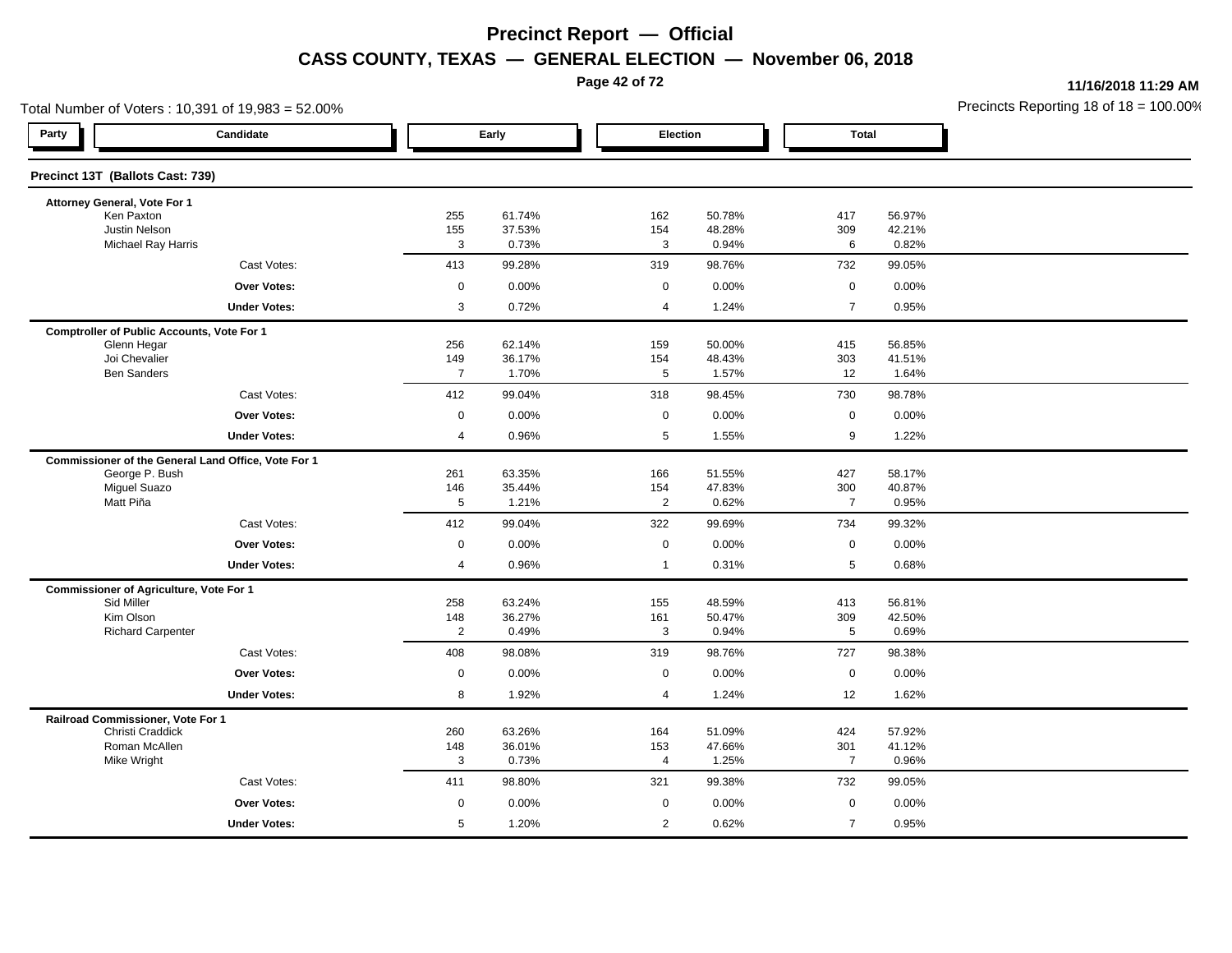**Page 43 of 72**

**11/16/2018 11:29 AM**

|                                    | Total Number of Voters: 10,391 of 19,983 = 52.00%                              |                       |                  |  |                     |                  |              |                  | Precincts Reporting 18 of $18 = 100.00$ |
|------------------------------------|--------------------------------------------------------------------------------|-----------------------|------------------|--|---------------------|------------------|--------------|------------------|-----------------------------------------|
| Party                              | Candidate                                                                      |                       | Early            |  | Election            |                  | <b>Total</b> |                  |                                         |
| Precinct 13T (Ballots Cast: 739)   |                                                                                |                       |                  |  |                     |                  |              |                  |                                         |
|                                    | Justice, Supreme Court, Place 2, Vote For 1                                    |                       |                  |  |                     |                  |              |                  |                                         |
| Jimmy Blacklock<br>Steven Kirkland |                                                                                | 258<br>151            | 63.08%<br>36.92% |  | 161<br>158          | 50.47%<br>49.53% | 419<br>309   | 57.55%<br>42.45% |                                         |
|                                    | Cast Votes:                                                                    | 409                   | 98.32%           |  | 319                 | 98.76%           | 728          | 98.51%           |                                         |
|                                    | <b>Over Votes:</b>                                                             | $\mathbf 0$           | 0.00%            |  | $\mathbf 0$         | 0.00%            | $\mathbf 0$  | 0.00%            |                                         |
|                                    | <b>Under Votes:</b>                                                            | $\overline{7}$        | 1.68%            |  | 4                   | 1.24%            | 11           | 1.49%            |                                         |
|                                    | Justice, Supreme Court, Place 4, Vote For 1                                    |                       |                  |  |                     |                  |              |                  |                                         |
| John Devine<br>R.K. Sandill        |                                                                                | 262<br>150            | 63.59%<br>36.41% |  | 162<br>157          | 50.78%<br>49.22% | 424<br>307   | 58.00%<br>42.00% |                                         |
|                                    | Cast Votes:                                                                    | 412                   | 99.04%           |  | 319                 | 98.76%           | 731          | 98.92%           |                                         |
|                                    | Over Votes:                                                                    | $\mathbf 0$           | 0.00%            |  | $\mathbf 0$         | 0.00%            | $\mathsf 0$  | 0.00%            |                                         |
|                                    | <b>Under Votes:</b>                                                            | $\overline{4}$        | 0.96%            |  | $\overline{4}$      | 1.24%            | 8            | 1.08%            |                                         |
|                                    |                                                                                |                       |                  |  |                     |                  |              |                  |                                         |
| Jeff Brown                         | Justice, Supreme Court, Place 6, Vote For 1                                    | 261                   | 63.35%           |  | 160                 | 50.31%           | 421          | 57.67%           |                                         |
| Kathy Cheng                        |                                                                                | 151                   | 36.65%           |  | 158                 | 49.69%           | 309          | 42.33%           |                                         |
|                                    | Cast Votes:                                                                    | 412                   | 99.04%           |  | 318                 | 98.45%           | 730          | 98.78%           |                                         |
|                                    | <b>Over Votes:</b>                                                             | $\mathbf 0$           | 0.00%            |  | 0                   | 0.00%            | $\mathbf 0$  | 0.00%            |                                         |
|                                    | <b>Under Votes:</b>                                                            | $\overline{4}$        | 0.96%            |  | 5                   | 1.55%            | 9            | 1.22%            |                                         |
|                                    | Presiding Judge, Court of Criminal Appeals, Vote For 1                         |                       |                  |  |                     |                  |              |                  |                                         |
| Sharon Keller                      |                                                                                | 260                   | 63.26%           |  | 156                 | 48.90%           | 416          | 56.99%           |                                         |
|                                    | Maria T. (Terri) Jackson<br>William Bryan Strange III                          | 149<br>$\overline{2}$ | 36.25%<br>0.49%  |  | 157<br>6            | 49.22%<br>1.88%  | 306<br>8     | 41.92%<br>1.10%  |                                         |
|                                    | Cast Votes:                                                                    | 411                   | 98.80%           |  | 319                 | 98.76%           | 730          | 98.78%           |                                         |
|                                    | <b>Over Votes:</b>                                                             | $\mathbf 0$           | 0.00%            |  | $\mathbf 0$         | 0.00%            | $\mathbf 0$  | 0.00%            |                                         |
|                                    | <b>Under Votes:</b>                                                            | 5                     | 1.20%            |  | 4                   | 1.24%            | 9            | 1.22%            |                                         |
|                                    |                                                                                |                       |                  |  |                     |                  |              |                  |                                         |
|                                    | Judge, Court of Criminal Appeals, Place 7, Vote For 1<br>Barbara Parker Hervey | 261                   | 63.97%           |  | 165                 | 51.56%           | 426          | 58.52%           |                                         |
| Ramona Franklin                    |                                                                                | 147                   | 36.03%           |  | 155                 | 48.44%           | 302          | 41.48%           |                                         |
|                                    | Cast Votes:                                                                    | 408                   | 98.08%           |  | 320                 | 99.07%           | 728          | 98.51%           |                                         |
|                                    | Over Votes:                                                                    | $\mathbf 0$           | 0.00%            |  | $\mathbf 0$         | 0.00%            | $\mathbf 0$  | 0.00%            |                                         |
|                                    | <b>Under Votes:</b>                                                            | 8                     | 1.92%            |  | 3                   | 0.93%            | 11           | 1.49%            |                                         |
|                                    | Judge, Court of Criminal Appeals, Place 8, Vote For 1                          |                       |                  |  |                     |                  |              |                  |                                         |
| Michelle Slaughter                 |                                                                                | 267                   | 86.13%           |  | 177                 | 83.49%           | 444          | 85.06%           |                                         |
| Mark Ash                           |                                                                                | 43                    | 13.87%           |  | 35                  | 16.51%           | 78           | 14.94%           |                                         |
|                                    | Cast Votes:                                                                    | 310                   | 74.52%           |  | 212                 | 65.63%           | 522          | 70.64%           |                                         |
|                                    | Over Votes:                                                                    | $\mathbf 0$           | 0.00%            |  | $\mathsf{O}\xspace$ | 0.00%            | $\mathbf 0$  | 0.00%            |                                         |
|                                    | <b>Under Votes:</b>                                                            | 106                   | 25.48%           |  | 111                 | 34.37%           | 217          | 29.36%           |                                         |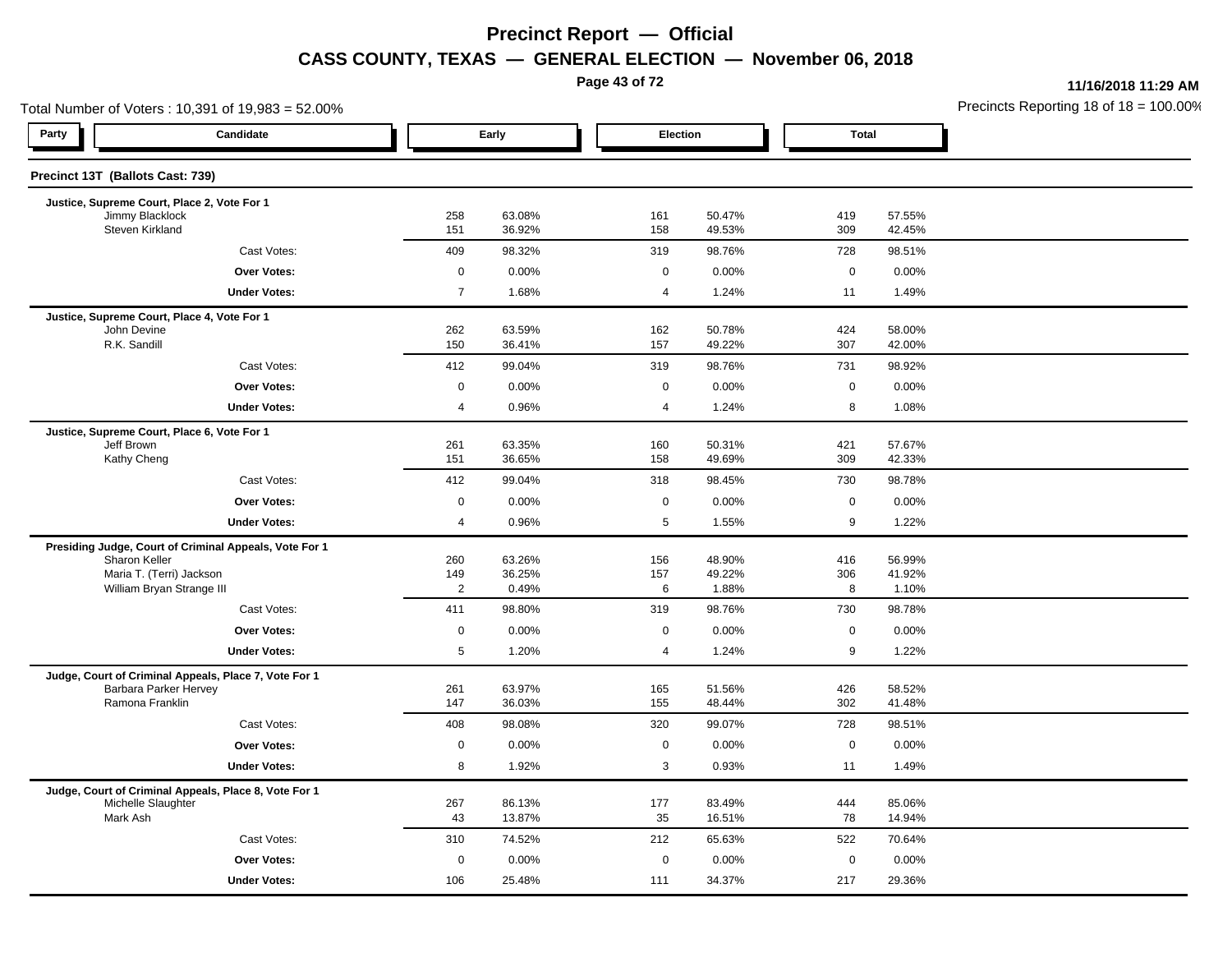**Page 44 of 72**

**11/16/2018 11:29 AM**

| Precincts Reporting 18 of $18 = 100.00\%$ |  |
|-------------------------------------------|--|
|                                           |  |

|                                  | Total Number of Voters: 10,391 of 19,983 = 52.00%               |              |          |          |          |  | Precincts Reporting 18 of $18 = 100.00$ |         |  |
|----------------------------------|-----------------------------------------------------------------|--------------|----------|----------|----------|--|-----------------------------------------|---------|--|
| Party                            | Candidate                                                       | Early        |          | Election |          |  | Total                                   |         |  |
| Precinct 13T (Ballots Cast: 739) |                                                                 |              |          |          |          |  |                                         |         |  |
| Chris Paddie                     | State Representative, District No. 9, Vote For 1                | 279          | 100.00%  | 194      | 100.00%  |  | 473                                     | 100.00% |  |
|                                  | Cast Votes:                                                     | 279          | 67.07%   | 194      | 60.06%   |  | 473                                     | 64.01%  |  |
|                                  | <b>Over Votes:</b>                                              | 0            | $0.00\%$ | $\Omega$ | $0.00\%$ |  | $\Omega$                                | 0.00%   |  |
|                                  | <b>Under Votes:</b>                                             | 137          | 32.93%   | 129      | 39.94%   |  | 266                                     | 35.99%  |  |
| <b>Scott Stevens</b>             | Justice, 6th Court of Appeals District, Place No. 2, Vote For 1 | 277          | 100.00%  | 190      | 100.00%  |  | 467                                     | 100.00% |  |
|                                  | Cast Votes:                                                     | 277          | 66.59%   | 190      | 58.82%   |  | 467                                     | 63.19%  |  |
|                                  | <b>Over Votes:</b>                                              | $\mathbf{0}$ | $0.00\%$ | 0        | $0.00\%$ |  | $\Omega$                                | 0.00%   |  |
|                                  | <b>Under Votes:</b>                                             | 139          | 33.41%   | 133      | 41.18%   |  | 272                                     | 36.81%  |  |
|                                  |                                                                 |              |          |          |          |  |                                         |         |  |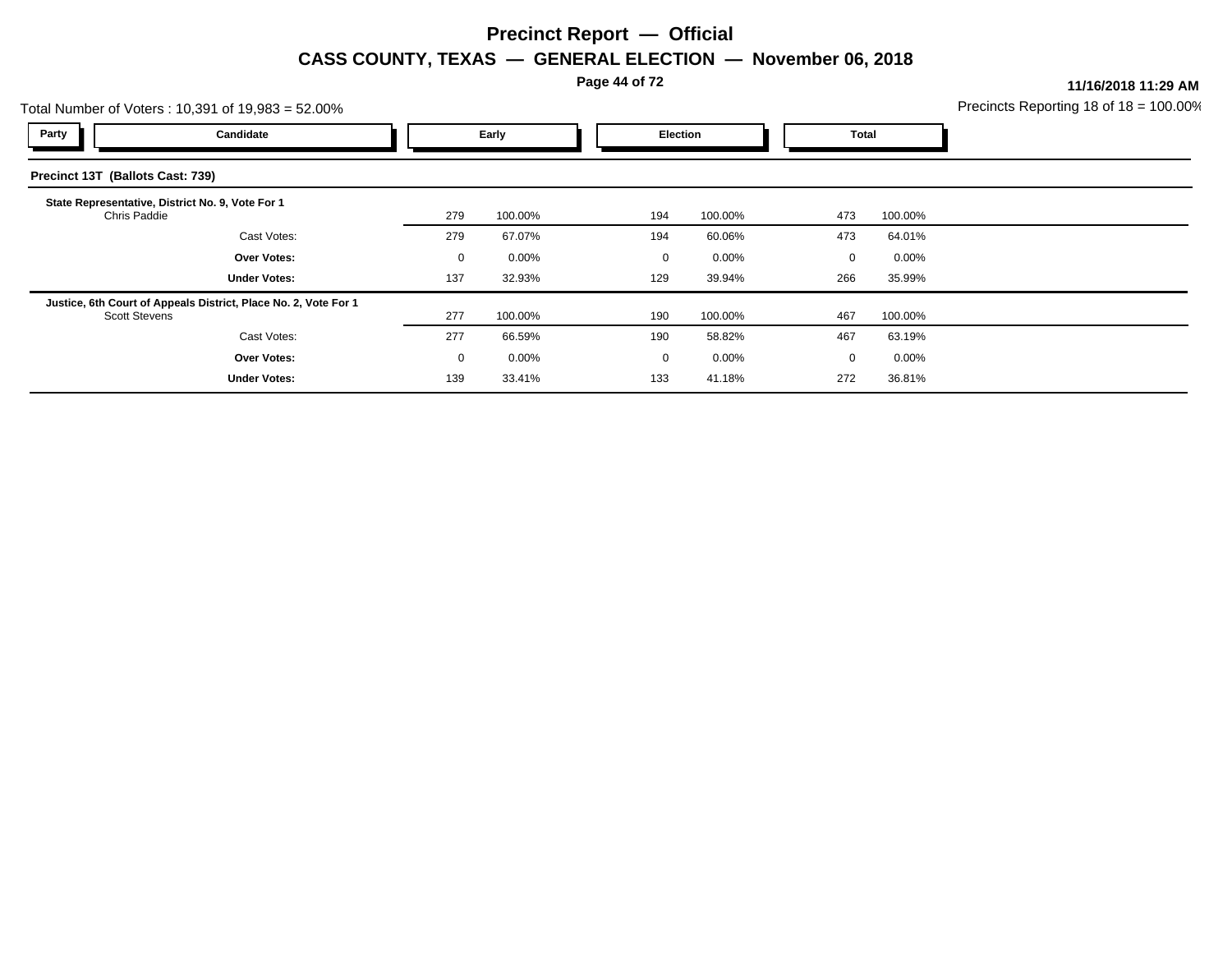**Page 45 of 72**

**11/16/2018 11:29 AM**

| Total Number of Voters: 10,391 of 19,983 = 52.00%    |                   |                 |                   |                 |                         |                 | Precincts Reporting 18 of 18 = 100.00 |
|------------------------------------------------------|-------------------|-----------------|-------------------|-----------------|-------------------------|-----------------|---------------------------------------|
| Party<br>Candidate                                   |                   | Early           | Election          |                 | <b>Total</b>            |                 |                                       |
| Precinct 14 (Ballots Cast: 1,138)                    |                   |                 |                   |                 |                         |                 |                                       |
| Straight Party, Vote For 1                           |                   |                 |                   |                 |                         |                 |                                       |
| Republican Party                                     | 380               | 83.52%          | 247               | 85.17%          | 627                     | 84.16%          |                                       |
| <b>Democratic Party</b><br><b>Libertarian Party</b>  | 75<br>$\mathbf 0$ | 16.48%<br>0.00% | 43<br>$\mathbf 0$ | 14.83%<br>0.00% | 118<br>$\mathbf 0$      | 15.84%<br>0.00% |                                       |
| Cast Votes:                                          | 455               | 68.11%          | 290               | 61.70%          | 745                     | 65.47%          |                                       |
| <b>Over Votes:</b>                                   | $\mathbf 0$       | 0.00%           | $\mathbf 0$       | 0.00%           | $\mathsf 0$             | 0.00%           |                                       |
| <b>Under Votes:</b>                                  | 213               | 31.89%          | 180               | 38.30%          | 393                     | 34.53%          |                                       |
| United States Senator, Vote For 1                    |                   |                 |                   |                 |                         |                 |                                       |
| <b>Ted Cruz</b>                                      | 558               | 84.04%          | 386               | 84.10%          | 944                     | 84.06%          |                                       |
| Beto O'Rourke                                        | 101               | 15.21%          | 71                | 15.47%          | 172<br>$\overline{7}$   | 15.32%          |                                       |
| Neal M. Dikeman                                      | 5                 | 0.75%           | $\overline{2}$    | 0.44%           |                         | 0.62%           |                                       |
| Cast Votes:                                          | 664               | 99.40%          | 459               | 97.66%          | 1,123                   | 98.68%          |                                       |
| <b>Over Votes:</b>                                   | 0                 | 0.00%           | $\mathbf 0$       | 0.00%           | $\mathbf 0$             | 0.00%           |                                       |
| <b>Under Votes:</b>                                  | 4                 | 0.60%           | 11                | 2.34%           | 15                      | 1.32%           |                                       |
| United States Representative, District 4, Vote For 1 |                   |                 |                   |                 |                         |                 |                                       |
| John Ratcliffe<br><b>Catherine Krantz</b>            | 557               | 84.14%          | 389               | 84.20%          | 946                     | 84.16%          |                                       |
| Ken Ashby                                            | 99<br>6           | 14.95%<br>0.91% | 69<br>4           | 14.94%<br>0.87% | 168<br>10               | 14.95%<br>0.89% |                                       |
| Cast Votes:                                          | 662               | 99.10%          | 462               | 98.30%          | 1,124                   | 98.77%          |                                       |
| <b>Over Votes:</b>                                   | $\mathbf 0$       | 0.00%           | 0                 | 0.00%           | $\mathbf 0$             | 0.00%           |                                       |
| <b>Under Votes:</b>                                  | 6                 | 0.90%           | 8                 | 1.70%           | 14                      | 1.23%           |                                       |
| Governor, Vote For 1                                 |                   |                 |                   |                 |                         |                 |                                       |
| Greg Abbott                                          | 560               | 83.96%          | 398               | 85.78%          | 958                     | 84.70%          |                                       |
| Lupe Valdez<br>Mark Jay Tippetts                     | 101<br>6          | 15.14%<br>0.90% | 63<br>3           | 13.58%<br>0.65% | 164<br>$\boldsymbol{9}$ | 14.50%<br>0.80% |                                       |
| Cast Votes:                                          | 667               | 99.85%          | 464               | 98.72%          | 1,131                   | 99.38%          |                                       |
| <b>Over Votes:</b>                                   | $\mathbf 0$       | 0.00%           | $\mathbf 0$       | 0.00%           | $\mathbf 0$             | 0.00%           |                                       |
| <b>Under Votes:</b>                                  | $\overline{1}$    | 0.15%           | 6                 | 1.28%           | $\overline{7}$          | 0.62%           |                                       |
|                                                      |                   |                 |                   |                 |                         |                 |                                       |
| Lieutenant Governor, Vote For 1<br>Dan Patrick       | 531               | 80.09%          | 343               | 74.73%          | 874                     | 77.90%          |                                       |
| <b>Mike Collier</b>                                  | 124               | 18.70%          | 110               | 23.97%          | 234                     | 20.86%          |                                       |
| Kerry Douglas McKennon                               | 8                 | 1.21%           | 6                 | 1.31%           | 14                      | 1.25%           |                                       |
| Cast Votes:                                          | 663               | 99.25%          | 459               | 97.66%          | 1,122                   | 98.59%          |                                       |
| Over Votes:                                          | 0                 | 0.00%           | $\mathbf 0$       | 0.00%           | $\mathbf 0$             | 0.00%           |                                       |
| <b>Under Votes:</b>                                  | 5                 | 0.75%           | 11                | 2.34%           | 16                      | 1.41%           |                                       |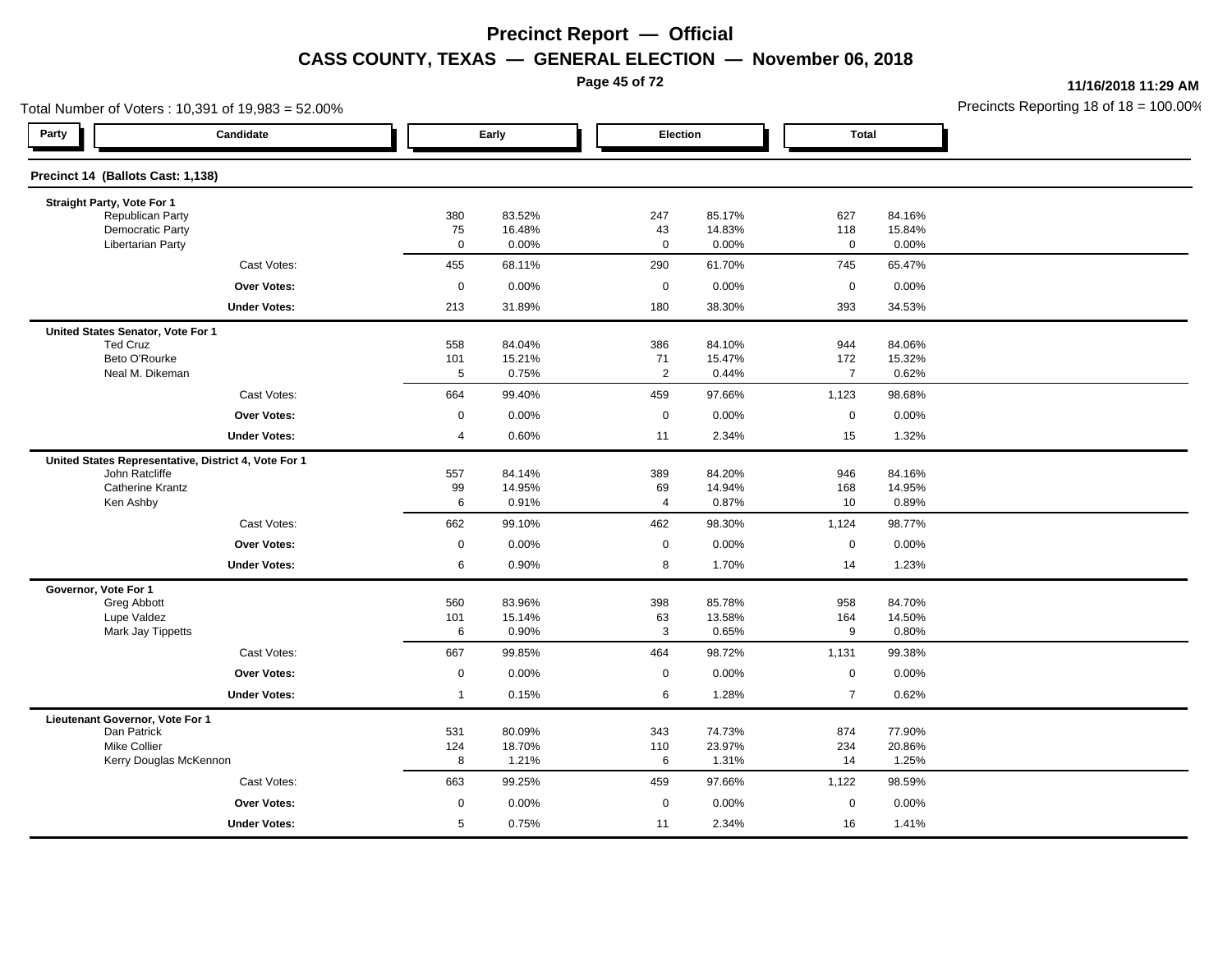**Page 46 of 72**

**11/16/2018 11:29 AM**

| Total Number of Voters: 10,391 of 19,983 = 52.00%     |                                                     |                |                 |  |                      |                 |              | Precincts Reporting 18 of 18 = 100.00 |  |
|-------------------------------------------------------|-----------------------------------------------------|----------------|-----------------|--|----------------------|-----------------|--------------|---------------------------------------|--|
| Party                                                 | Candidate                                           |                | Early           |  | Election             |                 | <b>Total</b> |                                       |  |
| Precinct 14 (Ballots Cast: 1,138)                     |                                                     |                |                 |  |                      |                 |              |                                       |  |
| Attorney General, Vote For 1                          |                                                     |                |                 |  |                      |                 |              |                                       |  |
| Ken Paxton                                            |                                                     | 541            | 81.72%          |  | 380                  | 82.97%          | 921          | 82.23%                                |  |
| Justin Nelson<br>Michael Ray Harris                   |                                                     | 115<br>6       | 17.37%<br>0.91% |  | 73<br>5              | 15.94%<br>1.09% | 188<br>11    | 16.79%<br>0.98%                       |  |
|                                                       | Cast Votes:                                         | 662            | 99.10%          |  | 458                  | 97.45%          | 1,120        | 98.42%                                |  |
|                                                       | <b>Over Votes:</b>                                  | $\mathbf 0$    | 0.00%           |  | $\mathbf 0$          | 0.00%           | $\mathbf 0$  | 0.00%                                 |  |
|                                                       | <b>Under Votes:</b>                                 | 6              | 0.90%           |  | 12                   | 2.55%           | 18           | 1.58%                                 |  |
| <b>Comptroller of Public Accounts, Vote For 1</b>     |                                                     |                |                 |  |                      |                 |              |                                       |  |
| Glenn Hegar                                           |                                                     | 553            | 83.66%          |  | 386                  | 84.65%          | 939          | 84.06%                                |  |
| Joi Chevalier<br><b>Ben Sanders</b>                   |                                                     | 97             | 14.67%          |  | 63<br>$\overline{7}$ | 13.82%          | 160          | 14.32%                                |  |
|                                                       |                                                     | 11             | 1.66%           |  |                      | 1.54%           | 18           | 1.61%                                 |  |
|                                                       | Cast Votes:                                         | 661            | 98.95%          |  | 456                  | 97.02%          | 1,117        | 98.15%                                |  |
|                                                       | <b>Over Votes:</b>                                  | $\mathbf 0$    | 0.00%           |  | $\mathbf 0$          | 0.00%           | $\mathbf 0$  | 0.00%                                 |  |
|                                                       | <b>Under Votes:</b>                                 | $\overline{7}$ | 1.05%           |  | 14                   | 2.98%           | 21           | 1.85%                                 |  |
|                                                       | Commissioner of the General Land Office, Vote For 1 |                |                 |  |                      |                 |              |                                       |  |
| George P. Bush                                        |                                                     | 545            | 82.20%          |  | 387                  | 84.13%          | 932          | 82.99%                                |  |
| <b>Miguel Suazo</b><br>Matt Piña                      |                                                     | 100<br>18      | 15.08%<br>2.71% |  | 63<br>10             | 13.70%<br>2.17% | 163<br>28    | 14.51%<br>2.49%                       |  |
|                                                       | Cast Votes:                                         |                |                 |  |                      |                 |              |                                       |  |
|                                                       |                                                     | 663            | 99.25%          |  | 460                  | 97.87%          | 1,123        | 98.68%                                |  |
|                                                       | <b>Over Votes:</b>                                  | $\mathbf 0$    | 0.00%           |  | $\mathbf 0$          | 0.00%           | $\mathbf 0$  | 0.00%                                 |  |
|                                                       | <b>Under Votes:</b>                                 | 5              | 0.75%           |  | 10                   | 2.13%           | 15           | 1.32%                                 |  |
| <b>Commissioner of Agriculture, Vote For 1</b>        |                                                     |                |                 |  |                      |                 |              |                                       |  |
| Sid Miller                                            |                                                     | 544            | 82.42%          |  | 382                  | 83.59%          | 926          | 82.90%                                |  |
| Kim Olson<br><b>Richard Carpenter</b>                 |                                                     | 107<br>9       | 16.21%<br>1.36% |  | 69<br>6              | 15.10%<br>1.31% | 176<br>15    | 15.76%<br>1.34%                       |  |
|                                                       | Cast Votes:                                         | 660            | 98.80%          |  | 457                  | 97.23%          | 1,117        | 98.15%                                |  |
|                                                       | <b>Over Votes:</b>                                  | $\mathbf 0$    | 0.00%           |  | $\mathbf 0$          | 0.00%           | $\mathbf 0$  | 0.00%                                 |  |
|                                                       | <b>Under Votes:</b>                                 | 8              | 1.20%           |  | 13                   | 2.77%           | 21           | 1.85%                                 |  |
|                                                       |                                                     |                |                 |  |                      |                 |              |                                       |  |
| Railroad Commissioner, Vote For 1<br>Christi Craddick |                                                     | 544            | 82.55%          |  | 386                  | 85.02%          | 930          | 83.56%                                |  |
| Roman McAllen                                         |                                                     | 105            | 15.93%          |  | 64                   | 14.10%          | 169          | 15.18%                                |  |
| Mike Wright                                           |                                                     | 10             | 1.52%           |  | 4                    | 0.88%           | 14           | 1.26%                                 |  |
|                                                       | Cast Votes:                                         | 659            | 98.65%          |  | 454                  | 96.60%          | 1,113        | 97.80%                                |  |
|                                                       | Over Votes:                                         | 0              | 0.00%           |  | $\mathbf 0$          | 0.00%           | $\mathbf 0$  | 0.00%                                 |  |
|                                                       | <b>Under Votes:</b>                                 | 9              | 1.35%           |  | 16                   | 3.40%           | 25           | 2.20%                                 |  |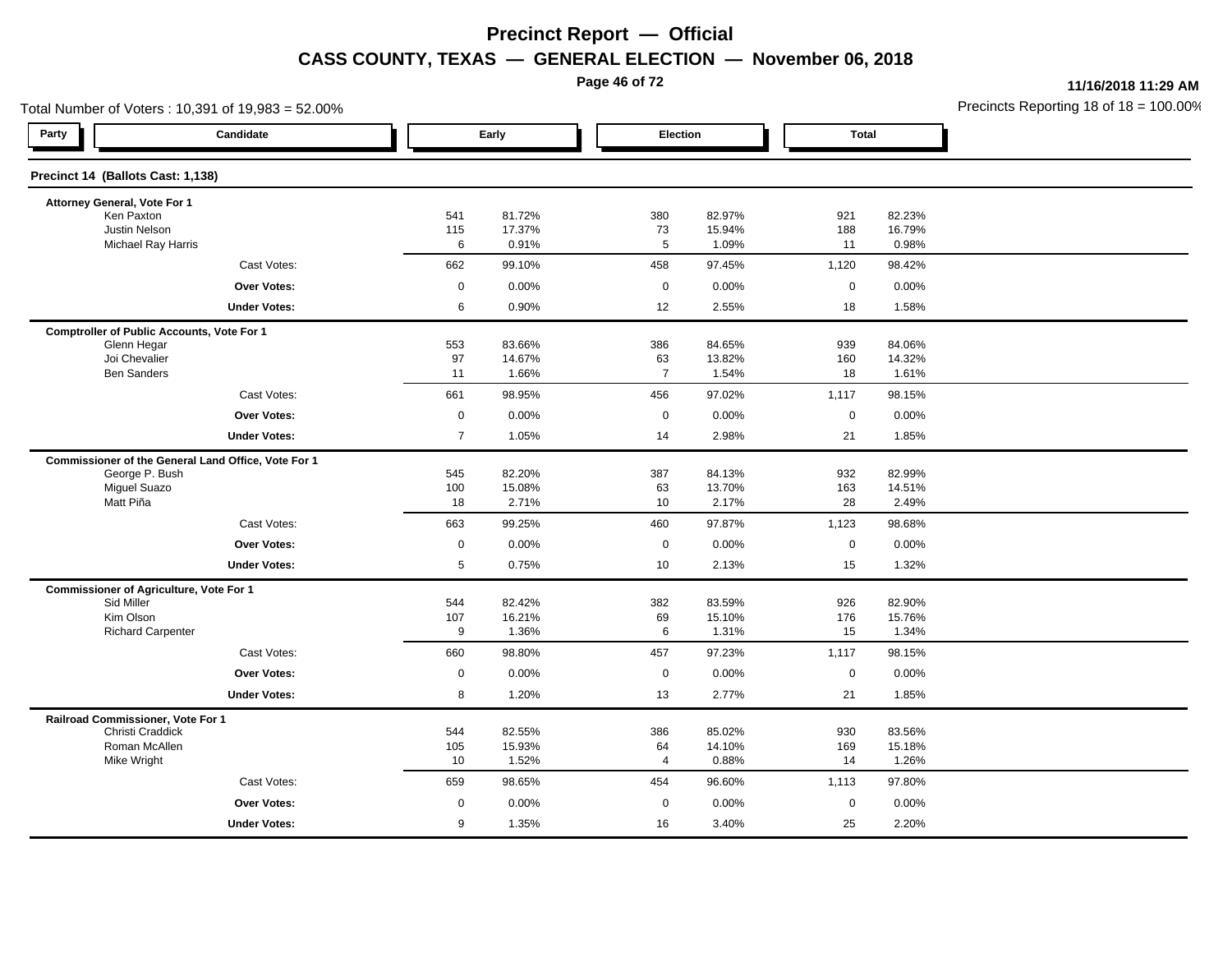**Page 47 of 72**

**11/16/2018 11:29 AM**

|                                    | Total Number of Voters: 10,391 of 19,983 = 52.00%      |                    |                  |                    |                  |                      |                  | Precincts Reporting 18 of 18 = 100.00 |
|------------------------------------|--------------------------------------------------------|--------------------|------------------|--------------------|------------------|----------------------|------------------|---------------------------------------|
| Party                              | Candidate                                              |                    | Early            | Election           |                  | <b>Total</b>         |                  |                                       |
| Precinct 14 (Ballots Cast: 1,138)  |                                                        |                    |                  |                    |                  |                      |                  |                                       |
|                                    | Justice, Supreme Court, Place 2, Vote For 1            |                    |                  |                    |                  |                      |                  |                                       |
| Jimmy Blacklock<br>Steven Kirkland |                                                        | 551<br>108         | 83.61%<br>16.39% | 385<br>73          | 84.06%<br>15.94% | 936<br>181           | 83.80%<br>16.20% |                                       |
|                                    | Cast Votes:                                            | 659                | 98.65%           | 458                | 97.45%           | 1,117                | 98.15%           |                                       |
|                                    | <b>Over Votes:</b>                                     | 0                  | 0.00%            | $\mathbf 0$        | 0.00%            | $\mathbf 0$          | 0.00%            |                                       |
|                                    | <b>Under Votes:</b>                                    | 9                  | 1.35%            | 12                 | 2.55%            | 21                   | 1.85%            |                                       |
|                                    | Justice, Supreme Court, Place 4, Vote For 1            |                    |                  |                    |                  |                      |                  |                                       |
| John Devine<br>R.K. Sandill        |                                                        | 554                | 84.07%           | 389                | 85.12%           | 943                  | 84.50%           |                                       |
|                                    |                                                        | 105                | 15.93%           | 68                 | 14.88%           | 173                  | 15.50%           |                                       |
|                                    | Cast Votes:<br><b>Over Votes:</b>                      | 659<br>$\mathbf 0$ | 98.65%<br>0.00%  | 457<br>$\mathbf 0$ | 97.23%<br>0.00%  | 1,116<br>$\mathbf 0$ | 98.07%<br>0.00%  |                                       |
|                                    | <b>Under Votes:</b>                                    | 9                  | 1.35%            | 13                 | 2.77%            | 22                   | 1.93%            |                                       |
|                                    |                                                        |                    |                  |                    |                  |                      |                  |                                       |
| Jeff Brown                         | Justice, Supreme Court, Place 6, Vote For 1            | 558                | 84.42%           | 388                | 84.72%           | 946                  | 84.54%           |                                       |
| Kathy Cheng                        |                                                        | 103                | 15.58%           | 70                 | 15.28%           | 173                  | 15.46%           |                                       |
|                                    | Cast Votes:                                            | 661                | 98.95%           | 458                | 97.45%           | 1,119                | 98.33%           |                                       |
|                                    | Over Votes:                                            | $\mathbf 0$        | 0.00%            | $\mathbf 0$        | 0.00%            | $\mathbf 0$          | 0.00%            |                                       |
|                                    | <b>Under Votes:</b>                                    | $\overline{7}$     | 1.05%            | 12                 | 2.55%            | 19                   | 1.67%            |                                       |
|                                    | Presiding Judge, Court of Criminal Appeals, Vote For 1 |                    |                  |                    |                  |                      |                  |                                       |
| Sharon Keller                      | Maria T. (Terri) Jackson                               | 547<br>105         | 82.88%<br>15.91% | 388<br>67          | 83.98%<br>14.50% | 935<br>172           | 83.33%<br>15.33% |                                       |
|                                    | William Bryan Strange III                              | 8                  | 1.21%            | $\overline{7}$     | 1.52%            | 15                   | 1.34%            |                                       |
|                                    | Cast Votes:                                            | 660                | 98.80%           | 462                | 98.30%           | 1,122                | 98.59%           |                                       |
|                                    | <b>Over Votes:</b>                                     | 0                  | 0.00%            | $\mathbf 0$        | 0.00%            | $\mathbf 0$          | 0.00%            |                                       |
|                                    | <b>Under Votes:</b>                                    | 8                  | 1.20%            | 8                  | 1.70%            | 16                   | 1.41%            |                                       |
|                                    | Judge, Court of Criminal Appeals, Place 7, Vote For 1  |                    |                  |                    |                  |                      |                  |                                       |
| Ramona Franklin                    | Barbara Parker Hervey                                  | 552<br>106         | 83.89%<br>16.11% | 391<br>66          | 85.56%<br>14.44% | 943<br>172           | 84.57%<br>15.43% |                                       |
|                                    | Cast Votes:                                            | 658                | 98.50%           | 457                | 97.23%           | 1,115                | 97.98%           |                                       |
|                                    |                                                        | $\mathbf 0$        |                  |                    |                  |                      |                  |                                       |
|                                    | Over Votes:<br><b>Under Votes:</b>                     | 10                 | 0.00%<br>1.50%   | $\mathbf 0$<br>13  | 0.00%<br>2.77%   | $\mathbf 0$<br>23    | 0.00%<br>2.02%   |                                       |
|                                    |                                                        |                    |                  |                    |                  |                      |                  |                                       |
| Michelle Slaughter                 | Judge, Court of Criminal Appeals, Place 8, Vote For 1  | 558                | 92.38%           | 397                | 93.41%           | 955                  | 92.81%           |                                       |
| Mark Ash                           |                                                        | 46                 | 7.62%            | 28                 | 6.59%            | 74                   | 7.19%            |                                       |
|                                    | Cast Votes:                                            | 604                | 90.42%           | 425                | 90.43%           | 1,029                | 90.42%           |                                       |
|                                    | <b>Over Votes:</b>                                     | 0                  | 0.00%            | $\mathbf 0$        | 0.00%            | $\mathbf 0$          | 0.00%            |                                       |
|                                    | <b>Under Votes:</b>                                    | 64                 | 9.58%            | 45                 | 9.57%            | 109                  | 9.58%            |                                       |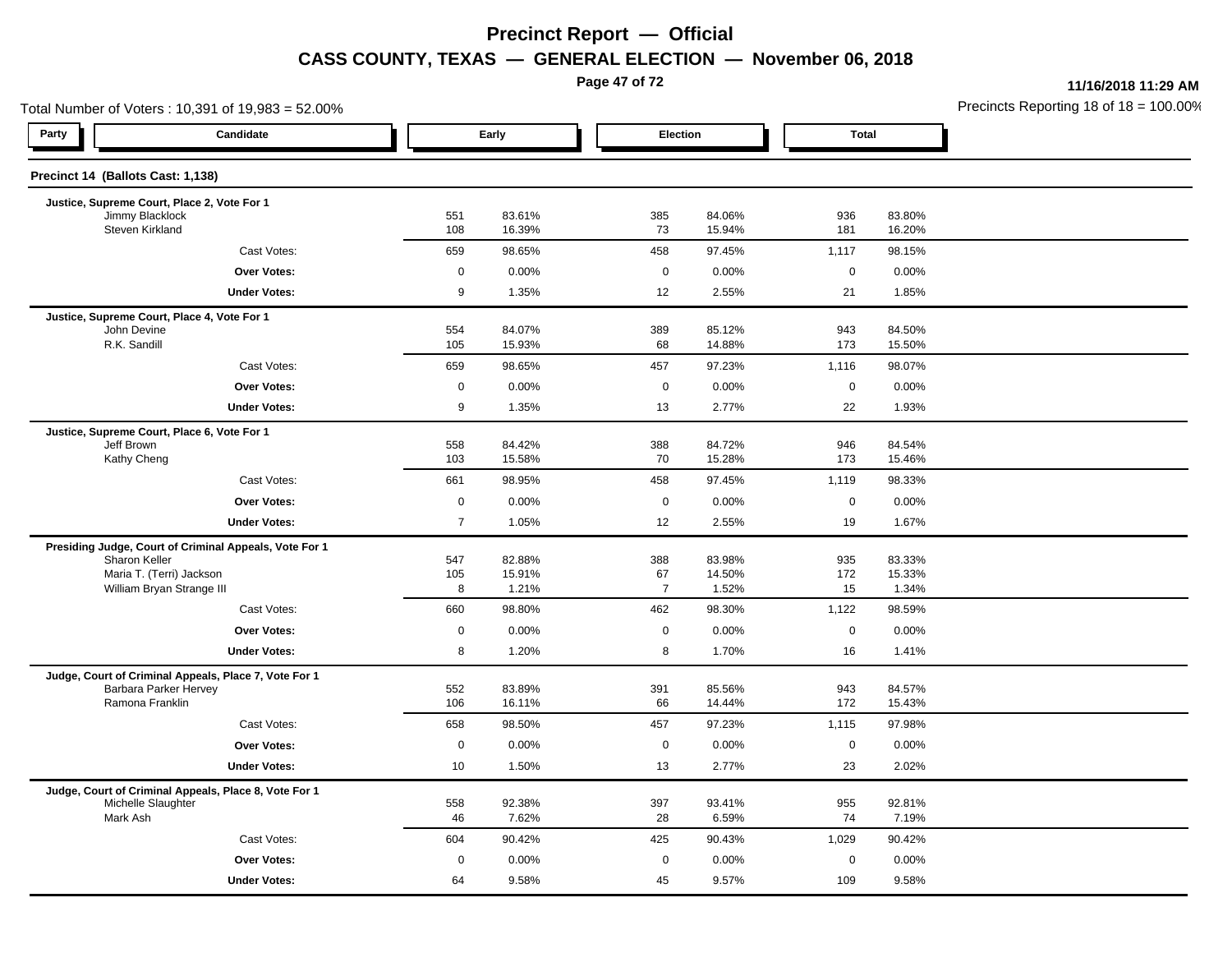**Page 48 of 72**

**11/16/2018 11:29 AM**

| Total Number of Voters: 10,391 of 19,983 = 52.00%                |                                                                 |             |                   |  |     | Precincts Reporting 18 of $18 = 100.00$ |             |          |  |
|------------------------------------------------------------------|-----------------------------------------------------------------|-------------|-------------------|--|-----|-----------------------------------------|-------------|----------|--|
| Party                                                            | Candidate                                                       |             | Early<br>Election |  |     | Total                                   |             |          |  |
| Precinct 14 (Ballots Cast: 1,138)                                |                                                                 |             |                   |  |     |                                         |             |          |  |
| State Representative, District No. 9, Vote For 1<br>Chris Paddie |                                                                 | 585         | 100.00%           |  | 411 | 100.00%                                 | 996         | 100.00%  |  |
|                                                                  | Cast Votes:                                                     | 585         | 87.57%            |  | 411 | 87.45%                                  | 996         | 87.52%   |  |
|                                                                  | <b>Over Votes:</b>                                              | 0           | $0.00\%$          |  | 0   | $0.00\%$                                | $\mathbf 0$ | $0.00\%$ |  |
|                                                                  | <b>Under Votes:</b>                                             | 83          | 12.43%            |  | 59  | 12.55%                                  | 142         | 12.48%   |  |
| <b>Scott Stevens</b>                                             | Justice, 6th Court of Appeals District, Place No. 2, Vote For 1 | 578         | 100.00%           |  | 408 | 100.00%                                 | 986         | 100.00%  |  |
|                                                                  | Cast Votes:                                                     | 578         | 86.53%            |  | 408 | 86.81%                                  | 986         | 86.64%   |  |
|                                                                  | <b>Over Votes:</b>                                              | $\mathbf 0$ | $0.00\%$          |  | 0   | 0.00%                                   | $\Omega$    | $0.00\%$ |  |
|                                                                  | <b>Under Votes:</b>                                             | 90          | 13.47%            |  | 62  | 13.19%                                  | 152         | 13.36%   |  |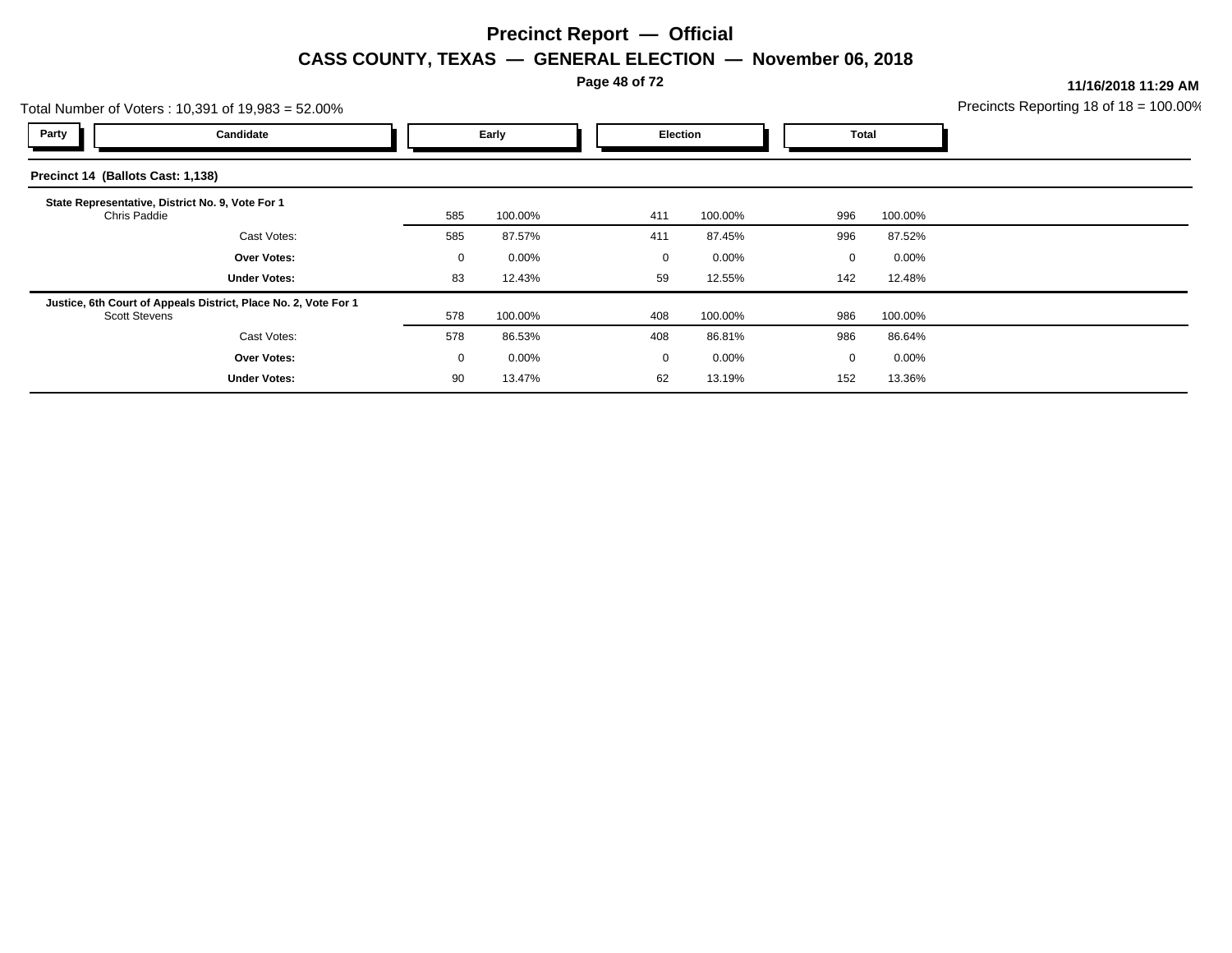**Page 49 of 72**

**11/16/2018 11:29 AM**

| Total Number of Voters: 10,391 of 19,983 = 52.00%   |                                                      |                         |                  |                     |                  |                      |                  | Precincts Reporting 18 of 18 = 100.00 |
|-----------------------------------------------------|------------------------------------------------------|-------------------------|------------------|---------------------|------------------|----------------------|------------------|---------------------------------------|
| Party                                               | Candidate                                            |                         | Early            |                     | Election         | <b>Total</b>         |                  |                                       |
| Precinct 16 (Ballots Cast: 277)                     |                                                      |                         |                  |                     |                  |                      |                  |                                       |
| Straight Party, Vote For 1                          |                                                      |                         |                  |                     |                  |                      |                  |                                       |
| Republican Party                                    |                                                      | 56                      | 80.00%           | 107                 | 94.69%           | 163                  | 89.07%           |                                       |
| <b>Democratic Party</b><br><b>Libertarian Party</b> |                                                      | 13<br>$\overline{1}$    | 18.57%<br>1.43%  | 5<br>$\overline{1}$ | 4.42%<br>0.88%   | 18<br>$\overline{2}$ | 9.84%<br>1.09%   |                                       |
|                                                     | Cast Votes:                                          | 70                      | 67.31%           | 113                 | 65.32%           | 183                  | 66.06%           |                                       |
|                                                     | <b>Over Votes:</b>                                   | 0                       | 0.00%            | $\mathbf 0$         | 0.00%            | $\mathbf 0$          | 0.00%            |                                       |
|                                                     | <b>Under Votes:</b>                                  | 34                      | 32.69%           | 60                  | 34.68%           | 94                   | 33.94%           |                                       |
| United States Senator, Vote For 1                   |                                                      |                         |                  |                     |                  |                      |                  |                                       |
| <b>Ted Cruz</b>                                     |                                                      | 83                      | 79.81%           | 162                 | 94.19%           | 245                  | 88.77%           |                                       |
| Beto O'Rourke<br>Neal M. Dikeman                    |                                                      | 21<br>$\mathbf 0$       | 20.19%<br>0.00%  | 8<br>$\mathbf{2}$   | 4.65%<br>1.16%   | 29<br>2              | 10.51%<br>0.72%  |                                       |
|                                                     | Cast Votes:                                          | 104                     | 100.00%          | 172                 | 99.42%           | 276                  | 99.64%           |                                       |
|                                                     | <b>Over Votes:</b>                                   | $\mathbf 0$             | 0.00%            | $\mathbf 0$         | 0.00%            | $\mathbf 0$          | 0.00%            |                                       |
|                                                     | <b>Under Votes:</b>                                  | 0                       | 0.00%            | $\mathbf{1}$        | 0.58%            | $\overline{1}$       | 0.36%            |                                       |
|                                                     | United States Representative, District 4, Vote For 1 |                         |                  |                     |                  |                      |                  |                                       |
| John Ratcliffe                                      |                                                      | 83                      | 79.81%           | 155                 | 93.37%           | 238                  | 88.15%           |                                       |
| <b>Catherine Krantz</b>                             |                                                      | 19                      | 18.27%           | 9                   | 5.42%            | 28                   | 10.37%           |                                       |
| Ken Ashby                                           |                                                      | $\overline{2}$          | 1.92%            | $\overline{2}$      | 1.20%            | $\overline{4}$       | 1.48%            |                                       |
|                                                     | Cast Votes:                                          | 104                     | 100.00%          | 166                 | 95.95%           | 270                  | 97.47%           |                                       |
|                                                     | Over Votes:                                          | $\mathbf 0$             | 0.00%            | $\mathbf 0$         | 0.00%            | $\mathbf 0$          | 0.00%            |                                       |
|                                                     | <b>Under Votes:</b>                                  | 0                       | 0.00%            | $\overline{7}$      | 4.05%            | $\overline{7}$       | 2.53%            |                                       |
| Governor, Vote For 1                                |                                                      |                         |                  |                     |                  |                      |                  |                                       |
| <b>Greg Abbott</b><br>Lupe Valdez                   |                                                      | 84<br>18                | 81.55%<br>17.48% | 158<br>10           | 93.49%<br>5.92%  | 242<br>28            | 88.97%<br>10.29% |                                       |
| Mark Jay Tippetts                                   |                                                      | $\overline{\mathbf{1}}$ | 0.97%            | $\mathbf{1}$        | 0.59%            | $\overline{2}$       | 0.74%            |                                       |
|                                                     | Cast Votes:                                          | 103                     | 99.04%           | 169                 | 97.69%           | 272                  | 98.19%           |                                       |
|                                                     | Over Votes:                                          | 0                       | 0.00%            | $\mathbf 0$         | 0.00%            | $\mathbf 0$          | 0.00%            |                                       |
|                                                     | <b>Under Votes:</b>                                  | $\mathbf{1}$            | 0.96%            | 4                   | 2.31%            | $\overline{5}$       | 1.81%            |                                       |
| Lieutenant Governor, Vote For 1                     |                                                      |                         |                  |                     |                  |                      |                  |                                       |
| Dan Patrick<br><b>Mike Collier</b>                  |                                                      | 79<br>23                | 75.96%<br>22.12% | 133<br>32           | 80.12%<br>19.28% | 212<br>55            | 78.52%<br>20.37% |                                       |
|                                                     | Kerry Douglas McKennon                               | $\overline{2}$          | 1.92%            | $\overline{1}$      | 0.60%            | $\mathbf{3}$         | 1.11%            |                                       |
|                                                     | Cast Votes:                                          | 104                     | 100.00%          | 166                 | 95.95%           | 270                  | 97.47%           |                                       |
|                                                     | <b>Over Votes:</b>                                   | $\mathbf 0$             | 0.00%            | $\mathbf 0$         | 0.00%            | $\mathbf 0$          | 0.00%            |                                       |
|                                                     | <b>Under Votes:</b>                                  | 0                       | 0.00%            | $\overline{7}$      | 4.05%            | $\overline{7}$       | 2.53%            |                                       |
|                                                     |                                                      |                         |                  |                     |                  |                      |                  |                                       |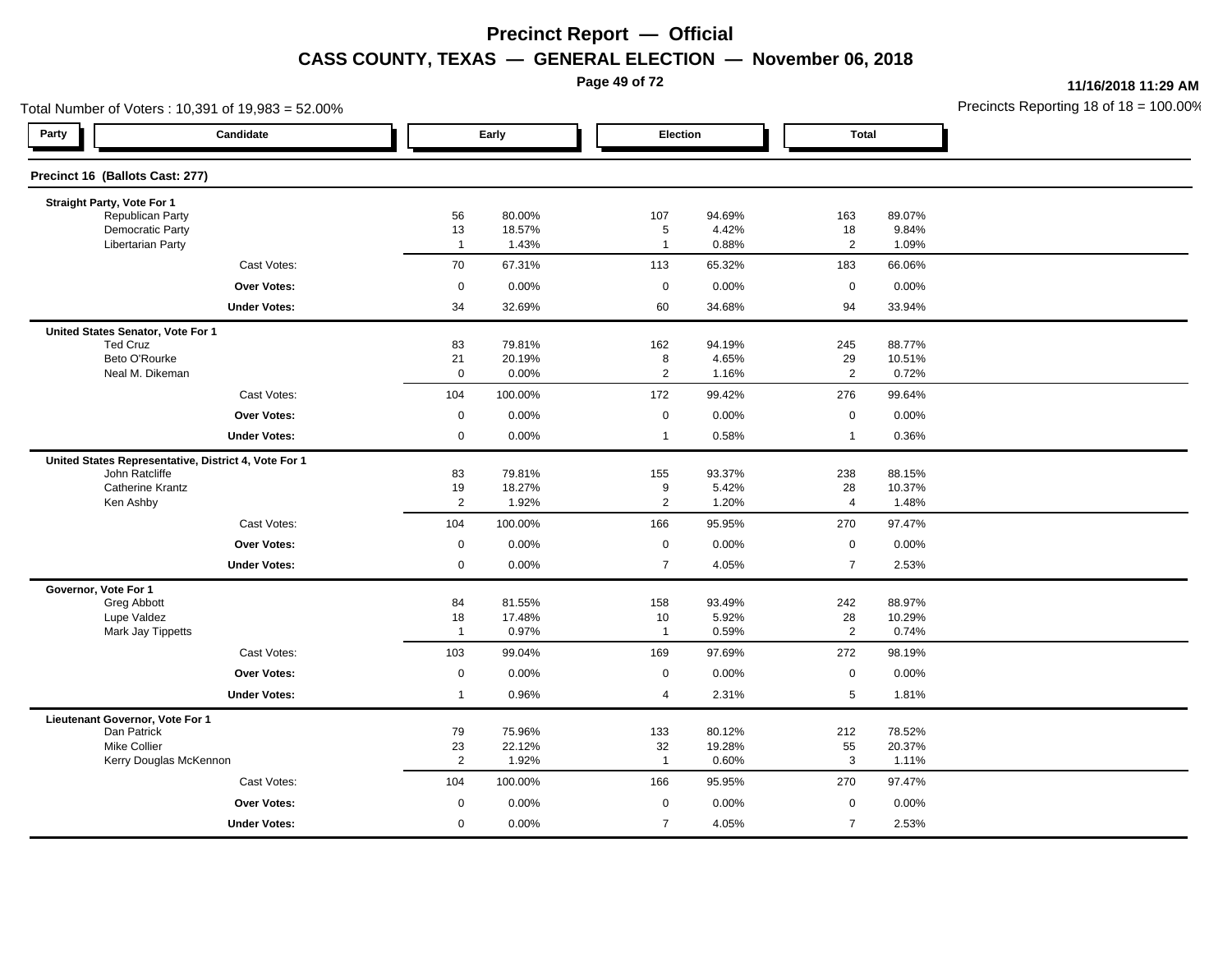**Page 50 of 72**

**11/16/2018 11:29 AM**

| Total Number of Voters: 10,391 of 19,983 = 52.00%   |                      |                  |                      |                 |                      |                  | Precincts Reporting 18 of 18 = 100.00 |
|-----------------------------------------------------|----------------------|------------------|----------------------|-----------------|----------------------|------------------|---------------------------------------|
| Party<br>Candidate                                  |                      | Early            | Election             |                 | <b>Total</b>         |                  |                                       |
| Precinct 16 (Ballots Cast: 277)                     |                      |                  |                      |                 |                      |                  |                                       |
| Attorney General, Vote For 1                        |                      |                  |                      |                 |                      |                  |                                       |
| Ken Paxton<br>Justin Nelson                         | 82                   | 79.61%<br>18.45% | 153                  | 92.73%<br>6.06% | 235                  | 87.69%<br>10.82% |                                       |
| <b>Michael Ray Harris</b>                           | 19<br>$\overline{2}$ | 1.94%            | 10<br>$\overline{2}$ | 1.21%           | 29<br>4              | 1.49%            |                                       |
| Cast Votes:                                         | 103                  | 99.04%           | 165                  | 95.38%          | 268                  | 96.75%           |                                       |
| <b>Over Votes:</b>                                  | $\mathsf 0$          | 0.00%            | $\mathbf 0$          | 0.00%           | $\mathbf 0$          | 0.00%            |                                       |
| <b>Under Votes:</b>                                 | $\mathbf{1}$         | 0.96%            | 8                    | 4.62%           | 9                    | 3.25%            |                                       |
| <b>Comptroller of Public Accounts, Vote For 1</b>   |                      |                  |                      |                 |                      |                  |                                       |
| Glenn Hegar                                         | 81                   | 79.41%           | 158                  | 94.61%          | 239                  | 88.85%           |                                       |
| Joi Chevalier<br><b>Ben Sanders</b>                 | 20<br>$\overline{1}$ | 19.61%<br>0.98%  | 8<br>$\overline{1}$  | 4.79%<br>0.60%  | 28<br>$\overline{2}$ | 10.41%<br>0.74%  |                                       |
|                                                     |                      |                  |                      |                 |                      |                  |                                       |
| Cast Votes:                                         | 102                  | 98.08%           | 167                  | 96.53%          | 269                  | 97.11%           |                                       |
| <b>Over Votes:</b>                                  | $\mathsf 0$          | 0.00%            | $\mathbf 0$          | 0.00%           | $\mathbf 0$          | 0.00%            |                                       |
| <b>Under Votes:</b>                                 | $\overline{2}$       | 1.92%            | 6                    | 3.47%           | 8                    | 2.89%            |                                       |
| Commissioner of the General Land Office, Vote For 1 |                      |                  |                      |                 |                      |                  |                                       |
| George P. Bush<br><b>Miguel Suazo</b>               | 82<br>18             | 78.85%<br>17.31% | 155<br>13            | 90.64%<br>7.60% | 237<br>31            | 86.18%<br>11.27% |                                       |
| Matt Piña                                           | $\overline{4}$       | 3.85%            | 3                    | 1.75%           | $\overline{7}$       | 2.55%            |                                       |
| Cast Votes:                                         | 104                  | 100.00%          | 171                  | 98.84%          | 275                  | 99.28%           |                                       |
| <b>Over Votes:</b>                                  | $\mathsf 0$          | 0.00%            | $\mathbf 0$          | 0.00%           | $\mathbf 0$          | $0.00\%$         |                                       |
| <b>Under Votes:</b>                                 | $\mathbf 0$          | 0.00%            | 2                    | 1.16%           | 2                    | 0.72%            |                                       |
| <b>Commissioner of Agriculture, Vote For 1</b>      |                      |                  |                      |                 |                      |                  |                                       |
| Sid Miller                                          | 79                   | 77.45%           | 157                  | 93.45%          | 236                  | 87.41%           |                                       |
| Kim Olson<br><b>Richard Carpenter</b>               | 19<br>$\overline{4}$ | 18.63%<br>3.92%  | 9<br>2               | 5.36%<br>1.19%  | 28<br>6              | 10.37%<br>2.22%  |                                       |
| Cast Votes:                                         | 102                  | 98.08%           | 168                  | 97.11%          | 270                  | 97.47%           |                                       |
| <b>Over Votes:</b>                                  | $\mathbf 0$          | 0.00%            | $\mathbf 0$          | 0.00%           | $\mathbf 0$          | 0.00%            |                                       |
| <b>Under Votes:</b>                                 | $\overline{2}$       | 1.92%            | $\sqrt{5}$           | 2.89%           | $\overline{7}$       | 2.53%            |                                       |
| Railroad Commissioner, Vote For 1                   |                      |                  |                      |                 |                      |                  |                                       |
| Christi Craddick                                    | 84                   | 81.55%           | 158                  | 94.05%          | 242                  | 89.30%           |                                       |
| Roman McAllen                                       | 18                   | 17.48%           | 9                    | 5.36%           | 27                   | 9.96%            |                                       |
| Mike Wright                                         | $\overline{1}$       | 0.97%            | $\overline{1}$       | 0.60%           | $\overline{2}$       | 0.74%            |                                       |
| Cast Votes:                                         | 103                  | 99.04%           | 168                  | 97.11%          | 271                  | 97.83%           |                                       |
| Over Votes:                                         | $\mathbf 0$          | 0.00%            | $\mathbf 0$          | 0.00%           | $\mathbf 0$          | 0.00%            |                                       |
| <b>Under Votes:</b>                                 | $\overline{1}$       | 0.96%            | 5                    | 2.89%           | 6                    | 2.17%            |                                       |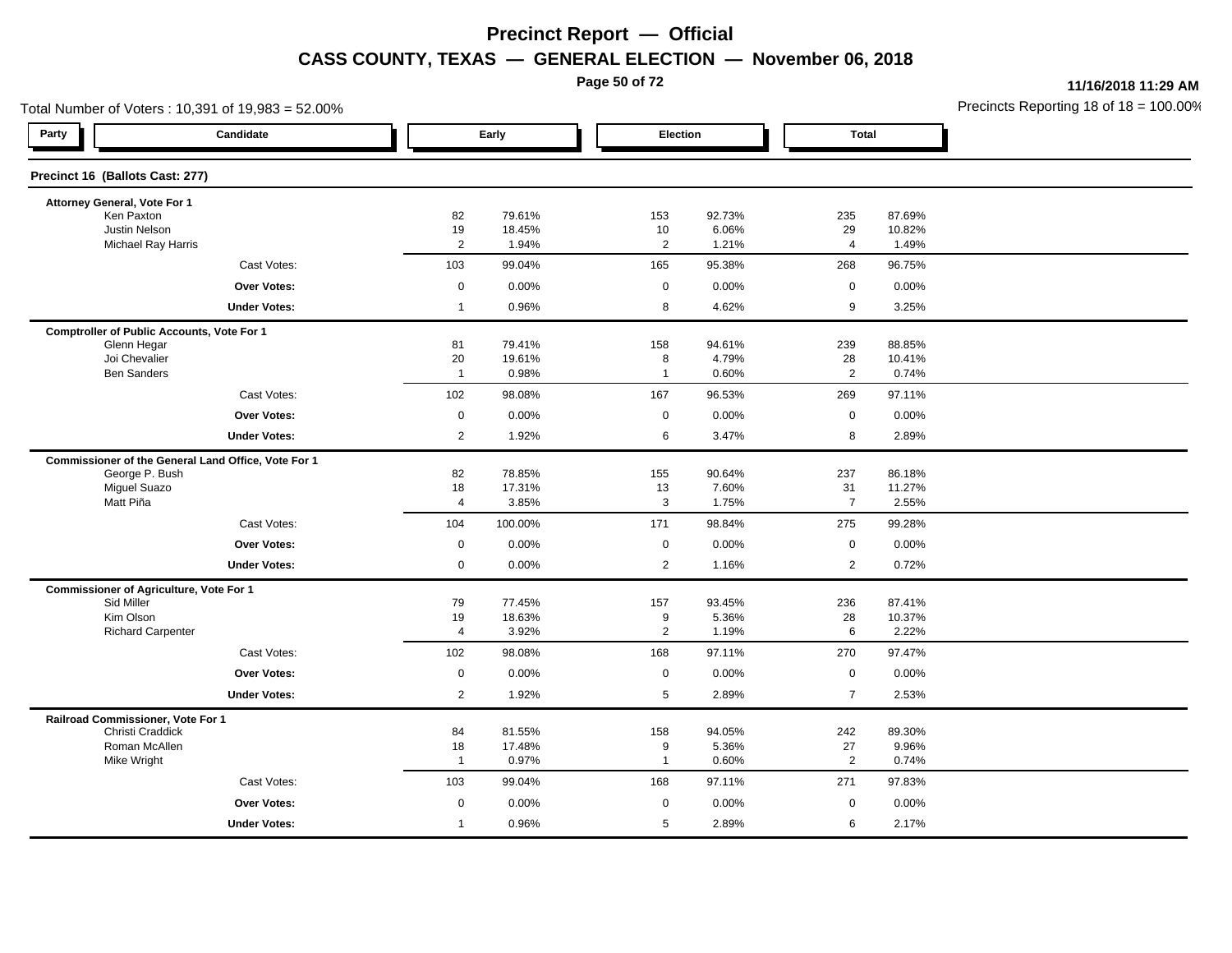**Page 51 of 72**

**11/16/2018 11:29 AM**

| Total Number of Voters: 10,391 of 19,983 = 52.00%                           |                |                  |     |                         |                |                  | Precincts Reporting 18 of $18 = 100.00$ |
|-----------------------------------------------------------------------------|----------------|------------------|-----|-------------------------|----------------|------------------|-----------------------------------------|
| Party<br>Candidate                                                          |                | Early            |     | Election                | <b>Total</b>   |                  |                                         |
| Precinct 16 (Ballots Cast: 277)                                             |                |                  |     |                         |                |                  |                                         |
| Justice, Supreme Court, Place 2, Vote For 1                                 |                |                  |     |                         |                |                  |                                         |
| Jimmy Blacklock<br>Steven Kirkland                                          | 80<br>20       | 80.00%<br>20.00% | 157 | 94.58%<br>9<br>5.42%    | 237<br>29      | 89.10%<br>10.90% |                                         |
| Cast Votes:                                                                 | 100            | 96.15%           | 166 | 95.95%                  | 266            | 96.03%           |                                         |
| <b>Over Votes:</b>                                                          | $\mathbf 0$    | 0.00%            |     | $\mathbf 0$<br>0.00%    | $\mathbf 0$    | 0.00%            |                                         |
| <b>Under Votes:</b>                                                         | $\overline{4}$ | 3.85%            |     | $\overline{7}$<br>4.05% | 11             | 3.97%            |                                         |
| Justice, Supreme Court, Place 4, Vote For 1                                 |                |                  |     |                         |                |                  |                                         |
| John Devine<br>R.K. Sandill                                                 | 81             | 80.20%           | 156 | 94.55%<br>9             | 237<br>29      | 89.10%           |                                         |
| Cast Votes:                                                                 | 20<br>101      | 19.80%<br>97.12% | 165 | 5.45%<br>95.38%         | 266            | 10.90%<br>96.03% |                                         |
| Over Votes:                                                                 | $\mathsf 0$    | 0.00%            |     | 0.00%<br>$\mathbf 0$    | $\mathsf 0$    | 0.00%            |                                         |
| <b>Under Votes:</b>                                                         | 3              | 2.88%            |     | 8<br>4.62%              | 11             | 3.97%            |                                         |
|                                                                             |                |                  |     |                         |                |                  |                                         |
| Justice, Supreme Court, Place 6, Vote For 1<br>Jeff Brown                   | 81             | 80.20%           | 156 | 94.55%                  | 237            | 89.10%           |                                         |
| Kathy Cheng                                                                 | 20             | 19.80%           |     | 9<br>5.45%              | 29             | 10.90%           |                                         |
| Cast Votes:                                                                 | 101            | 97.12%           | 165 | 95.38%                  | 266            | 96.03%           |                                         |
| <b>Over Votes:</b>                                                          | $\mathbf 0$    | 0.00%            |     | 0<br>0.00%              | $\mathsf 0$    | 0.00%            |                                         |
| <b>Under Votes:</b>                                                         | 3              | 2.88%            |     | 4.62%<br>8              | 11             | 3.97%            |                                         |
| Presiding Judge, Court of Criminal Appeals, Vote For 1                      |                |                  |     |                         |                |                  |                                         |
| Sharon Keller<br>Maria T. (Terri) Jackson                                   | 82<br>20       | 79.61%<br>19.42% | 158 | 94.61%<br>8<br>4.79%    | 240<br>28      | 88.89%<br>10.37% |                                         |
| William Bryan Strange III                                                   | $\overline{1}$ | 0.97%            |     | 0.60%<br>$\overline{1}$ | $\overline{2}$ | 0.74%            |                                         |
| Cast Votes:                                                                 | 103            | 99.04%           | 167 | 96.53%                  | 270            | 97.47%           |                                         |
| Over Votes:                                                                 | $\mathbf 0$    | 0.00%            |     | 0.00%<br>$\mathbf 0$    | $\mathbf 0$    | 0.00%            |                                         |
| <b>Under Votes:</b>                                                         | $\mathbf{1}$   | 0.96%            |     | 6<br>3.47%              | $\overline{7}$ | 2.53%            |                                         |
| Judge, Court of Criminal Appeals, Place 7, Vote For 1                       |                |                  |     |                         |                |                  |                                         |
| Barbara Parker Hervey<br>Ramona Franklin                                    | 83<br>19       | 81.37%           | 159 | 95.21%<br>8<br>4.79%    | 242<br>27      | 89.96%           |                                         |
|                                                                             |                | 18.63%           |     |                         |                | 10.04%           |                                         |
| Cast Votes:                                                                 | 102            | 98.08%           | 167 | 96.53%                  | 269            | 97.11%           |                                         |
| Over Votes:                                                                 | $\mathbf 0$    | 0.00%            |     | $\mathbf 0$<br>0.00%    | $\mathbf 0$    | 0.00%            |                                         |
| <b>Under Votes:</b>                                                         | $\overline{2}$ | 1.92%            |     | 6<br>3.47%              | 8              | 2.89%            |                                         |
| Judge, Court of Criminal Appeals, Place 8, Vote For 1<br>Michelle Slaughter | 85             | 91.40%           | 157 | 98.13%                  | 242            | 95.65%           |                                         |
| Mark Ash                                                                    | 8              | 8.60%            |     | 3<br>1.88%              | 11             | 4.35%            |                                         |
| Cast Votes:                                                                 | 93             | 89.42%           | 160 | 92.49%                  | 253            | 91.34%           |                                         |
| <b>Over Votes:</b>                                                          | $\mathbf 0$    | 0.00%            |     | $\mathbf 0$<br>0.00%    | $\mathbf 0$    | 0.00%            |                                         |
| <b>Under Votes:</b>                                                         | 11             | 10.58%           | 13  | 7.51%                   | 24             | 8.66%            |                                         |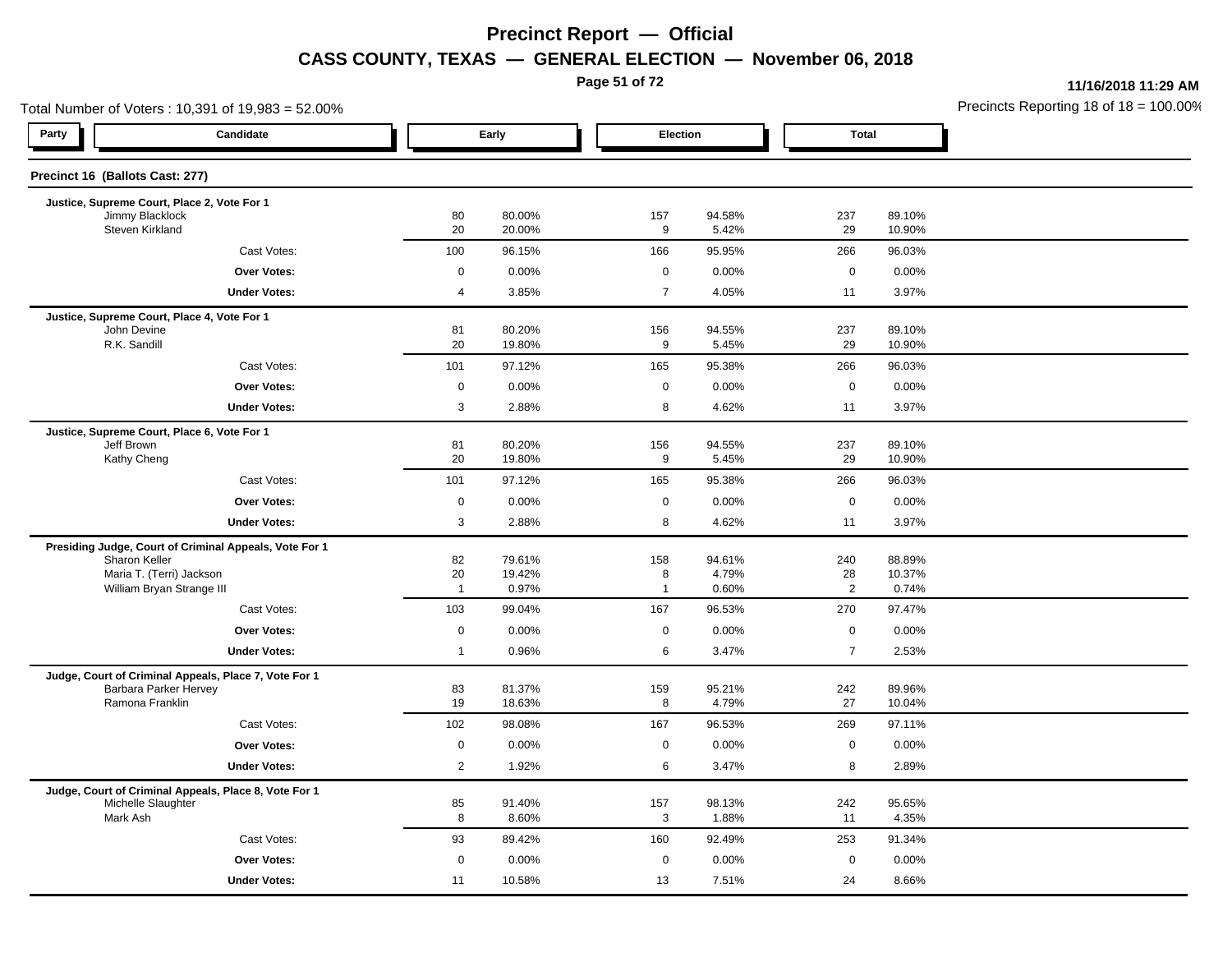**Page 52 of 72**

**11/16/2018 11:29 AM**

|                                 | Precincts Reporting 18 of $18 = 100.00$<br>Total Number of Voters: 10,391 of 19,983 = 52.00% |             |          |  |             |          |     |                      |  |
|---------------------------------|----------------------------------------------------------------------------------------------|-------------|----------|--|-------------|----------|-----|----------------------|--|
| Party                           | Candidate                                                                                    |             | Early    |  | Election    |          |     | Total                |  |
| Precinct 16 (Ballots Cast: 277) |                                                                                              |             |          |  |             |          |     |                      |  |
| Chris Paddie                    | State Representative, District No. 9, Vote For 1                                             | 88          | 100.00%  |  | 162         | 100.00%  | 250 | 100.00%              |  |
|                                 | Cast Votes:                                                                                  | 88          | 84.62%   |  | 162         | 93.64%   | 250 | 90.25%               |  |
|                                 | <b>Over Votes:</b>                                                                           | $\mathbf 0$ | $0.00\%$ |  | 0           | 0.00%    |     | $0.00\%$<br>$\Omega$ |  |
|                                 | <b>Under Votes:</b>                                                                          | 16          | 15.38%   |  | 11          | 6.36%    | 27  | 9.75%                |  |
| <b>Scott Stevens</b>            | Justice, 6th Court of Appeals District, Place No. 2, Vote For 1                              | 87          | 100.00%  |  | 159         | 100.00%  | 246 | 100.00%              |  |
|                                 | Cast Votes:                                                                                  | 87          | 83.65%   |  | 159         | 91.91%   | 246 | 88.81%               |  |
|                                 | <b>Over Votes:</b>                                                                           | $\mathbf 0$ | $0.00\%$ |  | $\mathbf 0$ | $0.00\%$ |     | 0.00%<br>$\mathbf 0$ |  |
|                                 | <b>Under Votes:</b>                                                                          | 17          | 16.35%   |  | 14          | 8.09%    | 31  | 11.19%               |  |
|                                 |                                                                                              |             |          |  |             |          |     |                      |  |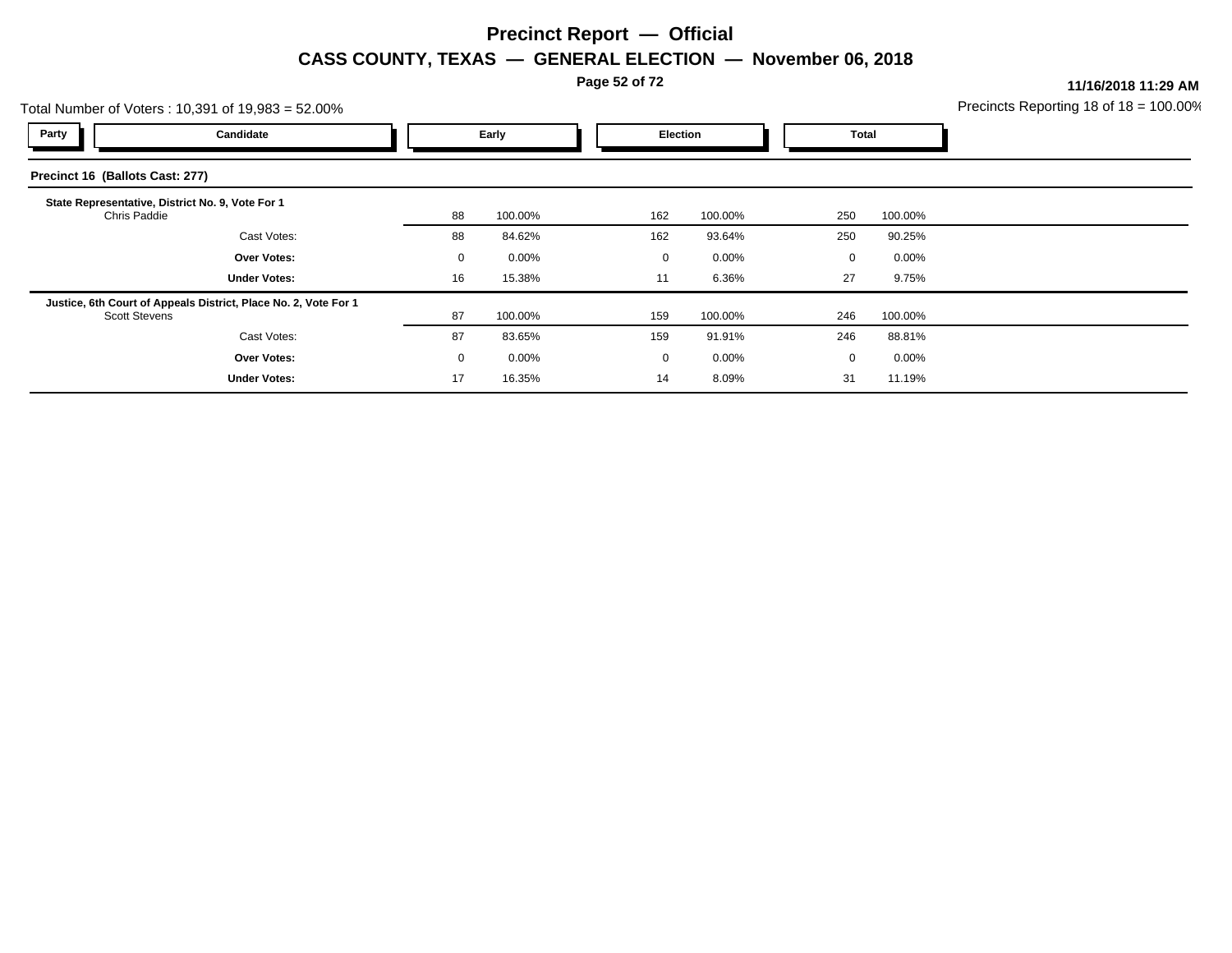**Page 53 of 72**

**11/16/2018 11:29 AM**

| Total Number of Voters: 10,391 of 19,983 = 52.00%   |                                                      |                   |                  |                      |                  |                     |                  | Precincts Reporting 18 of 18 = 100.00 |
|-----------------------------------------------------|------------------------------------------------------|-------------------|------------------|----------------------|------------------|---------------------|------------------|---------------------------------------|
| Party                                               | Candidate                                            |                   | Early            |                      | Election         | Total               |                  |                                       |
| Precinct 17 (Ballots Cast: 1,709)                   |                                                      |                   |                  |                      |                  |                     |                  |                                       |
| Straight Party, Vote For 1                          |                                                      |                   |                  |                      |                  |                     |                  |                                       |
| Republican Party                                    |                                                      | 709               | 88.07%           | 272                  | 81.19%           | 981                 | 86.05%           |                                       |
| <b>Democratic Party</b><br><b>Libertarian Party</b> |                                                      | 96<br>$\mathbf 0$ | 11.93%<br>0.00%  | 62<br>$\overline{1}$ | 18.51%<br>0.30%  | 158<br>$\mathbf{1}$ | 13.86%<br>0.09%  |                                       |
|                                                     | Cast Votes:                                          | 805               | 67.03%           | 335                  | 66.07%           | 1,140               | 66.74%           |                                       |
|                                                     | <b>Over Votes:</b>                                   | $\overline{c}$    | 0.17%            | $\mathbf 0$          | 0.00%            | $\overline{2}$      | 0.12%            |                                       |
|                                                     | <b>Under Votes:</b>                                  | 394               | 32.81%           | 172                  | 33.93%           | 566                 | 33.14%           |                                       |
| United States Senator, Vote For 1                   |                                                      |                   |                  |                      |                  |                     |                  |                                       |
| <b>Ted Cruz</b>                                     |                                                      | 1,020             | 85.71%           | 401                  | 80.52%           | 1,421               | 84.18%           |                                       |
| Beto O'Rourke                                       |                                                      | 164               | 13.78%           | 96                   | 19.28%           | 260                 | 15.40%           |                                       |
| Neal M. Dikeman                                     |                                                      | 6                 | 0.50%            | $\overline{1}$       | 0.20%            | $\overline{7}$      | 0.41%            |                                       |
|                                                     | Cast Votes:                                          | 1,190             | 99.00%           | 498                  | 98.22%           | 1,688               | 98.77%           |                                       |
|                                                     | Over Votes:                                          | 0                 | 0.00%            | 0                    | 0.00%            | $\mathbf 0$         | 0.00%            |                                       |
|                                                     | <b>Under Votes:</b>                                  | 12                | 1.00%            | 9                    | 1.78%            | 21                  | 1.23%            |                                       |
|                                                     | United States Representative, District 4, Vote For 1 |                   |                  |                      |                  |                     |                  |                                       |
| John Ratcliffe                                      |                                                      | 1,027             | 86.59%           | 413                  | 81.78%           | 1,440               | 85.16%           |                                       |
| <b>Catherine Krantz</b><br>Ken Ashby                |                                                      | 154<br>5          | 12.98%<br>0.42%  | 87<br>5              | 17.23%<br>0.99%  | 241<br>10           | 14.25%<br>0.59%  |                                       |
|                                                     | Cast Votes:                                          | 1,186             | 98.67%           | 505                  | 99.61%           | 1,691               | 98.95%           |                                       |
|                                                     | <b>Over Votes:</b>                                   | $\mathsf 0$       | 0.00%            | $\mathbf 0$          | 0.00%            | $\mathbf 0$         | 0.00%            |                                       |
|                                                     | <b>Under Votes:</b>                                  | 16                | 1.33%            | $\overline{2}$       | 0.39%            | 18                  | 1.05%            |                                       |
| Governor, Vote For 1                                |                                                      |                   |                  |                      |                  |                     |                  |                                       |
| Greg Abbott                                         |                                                      | 1,035             | 87.05%           | 415                  | 82.34%           | 1,450               | 85.65%           |                                       |
| Lupe Valdez                                         |                                                      | 148               | 12.45%           | 81                   | 16.07%           | 229                 | 13.53%           |                                       |
| Mark Jay Tippetts                                   |                                                      | 6                 | 0.50%            | 8                    | 1.59%            | 14                  | 0.83%            |                                       |
|                                                     | Cast Votes:                                          | 1,189             | 98.92%           | 504                  | 99.41%           | 1,693               | 99.06%           |                                       |
|                                                     | <b>Over Votes:</b>                                   | $\mathbf 0$       | 0.00%            | $\mathbf 0$          | 0.00%            | $\pmb{0}$           | 0.00%            |                                       |
|                                                     | <b>Under Votes:</b>                                  | 13                | 1.08%            | 3                    | 0.59%            | 16                  | 0.94%            |                                       |
| Lieutenant Governor, Vote For 1                     |                                                      |                   |                  |                      |                  |                     |                  |                                       |
| Dan Patrick<br><b>Mike Collier</b>                  |                                                      | 978<br>204        | 82.12%<br>17.13% | 379<br>121           | 75.05%<br>23.96% | 1,357<br>325        | 80.01%<br>19.16% |                                       |
|                                                     | Kerry Douglas McKennon                               | 9                 | 0.76%            | 5                    | 0.99%            | 14                  | 0.83%            |                                       |
|                                                     | Cast Votes:                                          | 1,191             | 99.08%           | 505                  | 99.61%           | 1,696               | 99.24%           |                                       |
|                                                     | <b>Over Votes:</b>                                   | $\mathbf 0$       | 0.00%            | $\mathbf 0$          | 0.00%            | $\mathbf 0$         | 0.00%            |                                       |
|                                                     | <b>Under Votes:</b>                                  | 11                | 0.92%            | $\overline{2}$       | 0.39%            | 13                  | 0.76%            |                                       |
|                                                     |                                                      |                   |                  |                      |                  |                     |                  |                                       |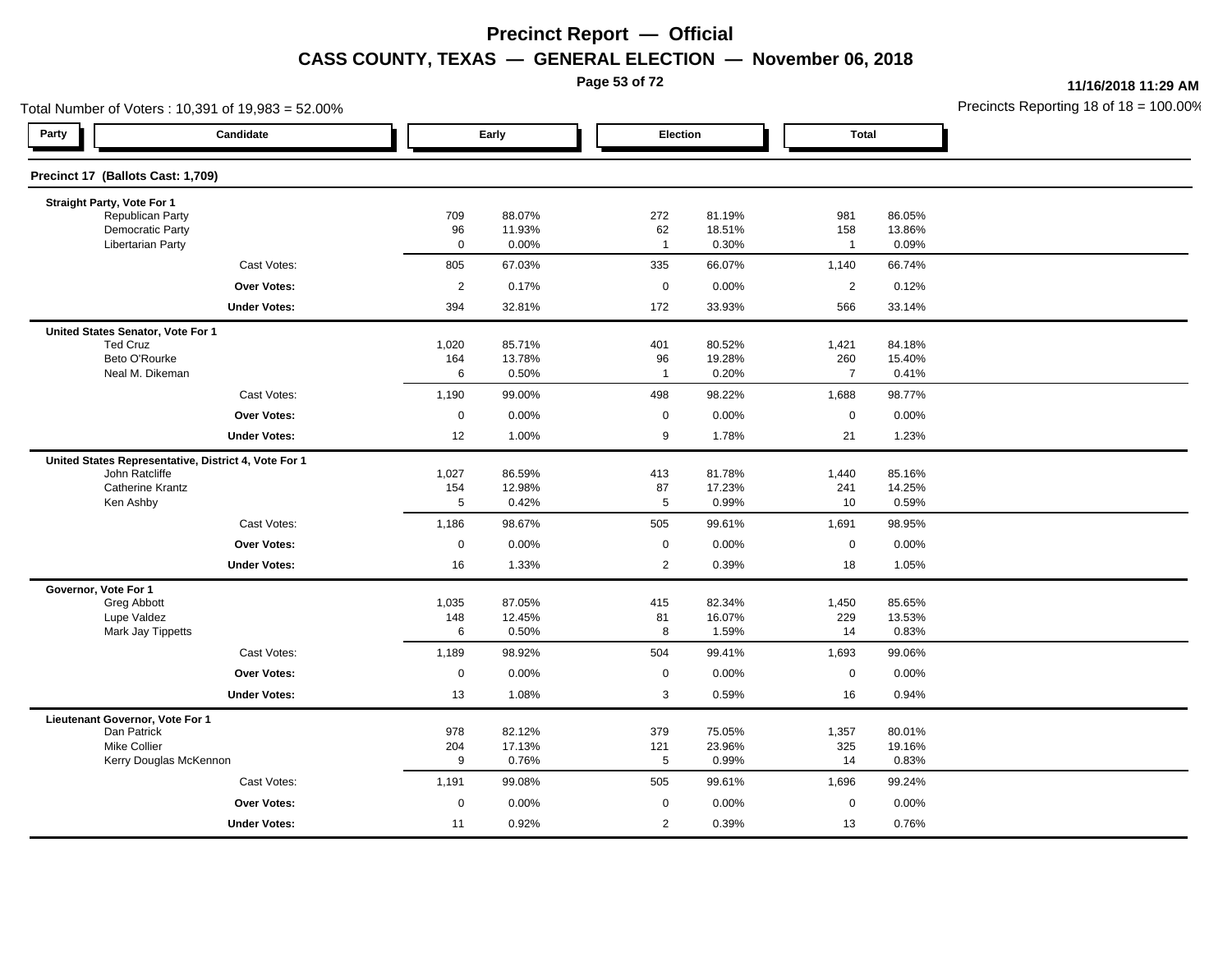**Page 54 of 72**

**11/16/2018 11:29 AM**

| Total Number of Voters: 10,391 of 19,983 = 52.00%   |                       |                  |                      |                  | Precincts Reporting 18 of $18 = 100.00$ |                  |  |
|-----------------------------------------------------|-----------------------|------------------|----------------------|------------------|-----------------------------------------|------------------|--|
| Party<br>Candidate                                  |                       | Early            | Election             |                  | <b>Total</b>                            |                  |  |
| Precinct 17 (Ballots Cast: 1,709)                   |                       |                  |                      |                  |                                         |                  |  |
| Attorney General, Vote For 1                        |                       |                  |                      |                  |                                         |                  |  |
| Ken Paxton                                          | 1,010                 | 85.09%           | 404                  | 80.64%           | 1,414                                   | 83.77%           |  |
| Justin Nelson<br><b>Michael Ray Harris</b>          | 170<br>$\overline{7}$ | 14.32%<br>0.59%  | 92<br>$\overline{5}$ | 18.36%<br>1.00%  | 262<br>12                               | 15.52%<br>0.71%  |  |
| Cast Votes:                                         | 1,187                 | 98.75%           | 501                  | 98.82%           | 1,688                                   | 98.77%           |  |
| Over Votes:                                         | $\mathsf 0$           | 0.00%            | $\mathbf 0$          | 0.00%            | $\mathsf 0$                             | 0.00%            |  |
| <b>Under Votes:</b>                                 | 15                    | 1.25%            | 6                    | 1.18%            | 21                                      | 1.23%            |  |
| <b>Comptroller of Public Accounts, Vote For 1</b>   |                       |                  |                      |                  |                                         |                  |  |
| Glenn Hegar                                         | 1,028                 | 86.82%           | 402                  | 80.40%           | 1,430                                   | 84.92%           |  |
| Joi Chevalier<br><b>Ben Sanders</b>                 | 146<br>10             | 12.33%<br>0.84%  | 87<br>11             | 17.40%<br>2.20%  | 233<br>21                               | 13.84%<br>1.25%  |  |
| Cast Votes:                                         | 1,184                 | 98.50%           | 500                  | 98.62%           | 1,684                                   | 98.54%           |  |
| Over Votes:                                         | $\mathsf 0$           | 0.00%            | $\mathsf 0$          | 0.00%            | $\mathsf 0$                             | 0.00%            |  |
| <b>Under Votes:</b>                                 | 18                    | 1.50%            | $\overline{7}$       | 1.38%            | 25                                      | 1.46%            |  |
| Commissioner of the General Land Office, Vote For 1 |                       |                  |                      |                  |                                         |                  |  |
| George P. Bush                                      | 1,004                 | 84.51%           | 396                  | 79.04%           | 1,400                                   | 82.89%           |  |
| <b>Miguel Suazo</b>                                 | 151                   | 12.71%           | 88                   | 17.56%           | 239                                     | 14.15%           |  |
| Matt Piña                                           | 33                    | 2.78%            | 17                   | 3.39%            | 50                                      | 2.96%            |  |
| Cast Votes:                                         | 1,188                 | 98.84%           | 501                  | 98.82%           | 1,689                                   | 98.83%           |  |
| Over Votes:                                         | $\mathbf 0$           | 0.00%            | $\mathbf 0$          | 0.00%            | $\mathbf 0$                             | 0.00%            |  |
| <b>Under Votes:</b>                                 | 14                    | 1.16%            | 6                    | 1.18%            | 20                                      | 1.17%            |  |
| <b>Commissioner of Agriculture, Vote For 1</b>      |                       |                  |                      |                  |                                         |                  |  |
| Sid Miller<br>Kim Olson                             | 1,009<br>162          | 85.22%<br>13.68% | 400<br>92            | 80.00%<br>18.40% | 1,409<br>254                            | 83.67%<br>15.08% |  |
| <b>Richard Carpenter</b>                            | 13                    | 1.10%            | 8                    | 1.60%            | 21                                      | 1.25%            |  |
| Cast Votes:                                         | 1,184                 | 98.50%           | 500                  | 98.62%           | 1,684                                   | 98.54%           |  |
| Over Votes:                                         | $\mathsf 0$           | 0.00%            | $\mathsf 0$          | 0.00%            | $\mathbf 0$                             | 0.00%            |  |
| <b>Under Votes:</b>                                 | 18                    | 1.50%            | $\overline{7}$       | 1.38%            | 25                                      | 1.46%            |  |
| Railroad Commissioner, Vote For 1                   |                       |                  |                      |                  |                                         |                  |  |
| Christi Craddick                                    | 1,022                 | 86.24%           | 404                  | 81.12%           | 1,426                                   | 84.73%           |  |
| Roman McAllen<br>Mike Wright                        | 149<br>14             | 12.57%<br>1.18%  | 87<br>$\overline{7}$ | 17.47%<br>1.41%  | 236<br>21                               | 14.02%<br>1.25%  |  |
| Cast Votes:                                         | 1,185                 | 98.59%           | 498                  | 98.22%           | 1,683                                   | 98.48%           |  |
| Over Votes:                                         | $\mathsf 0$           | 0.00%            | $\mathbf 0$          | 0.00%            | $\mathbf 0$                             | 0.00%            |  |
| <b>Under Votes:</b>                                 | 17                    | 1.41%            | 9                    | 1.78%            | 26                                      | 1.52%            |  |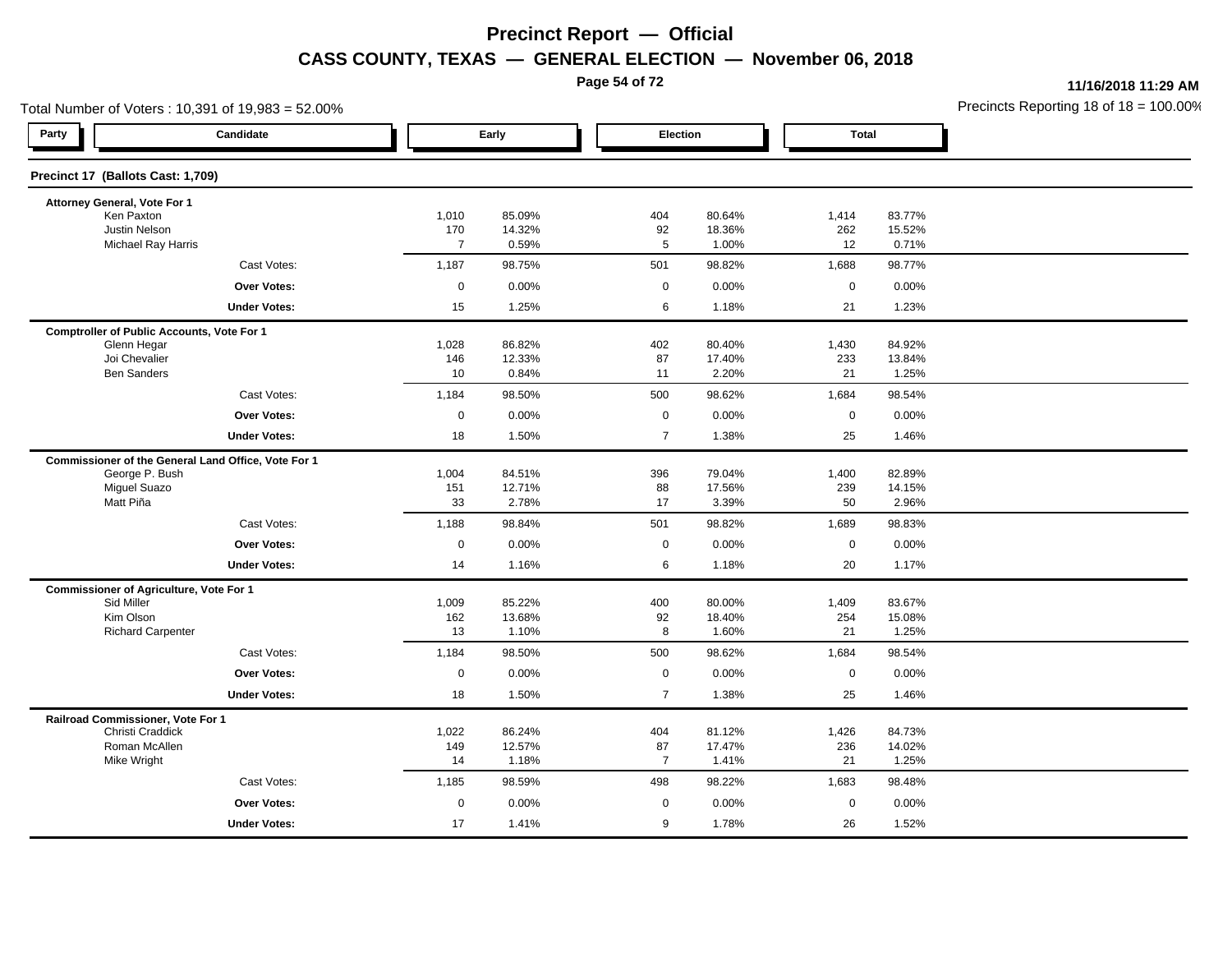**Page 55 of 72**

**11/16/2018 11:29 AM**

| Total Number of Voters: 10,391 of 19,983 = 52.00% |                                                        |              |                  |                |                  |              |                  | Precincts Reporting 18 of $18 = 100.00$ |
|---------------------------------------------------|--------------------------------------------------------|--------------|------------------|----------------|------------------|--------------|------------------|-----------------------------------------|
| Party                                             | Candidate                                              |              | Early            | Election       |                  | <b>Total</b> |                  |                                         |
| Precinct 17 (Ballots Cast: 1,709)                 |                                                        |              |                  |                |                  |              |                  |                                         |
|                                                   | Justice, Supreme Court, Place 2, Vote For 1            |              |                  |                |                  |              |                  |                                         |
| Jimmy Blacklock<br>Steven Kirkland                |                                                        | 1,020<br>165 | 86.08%<br>13.92% | 406<br>94      | 81.20%<br>18.80% | 1,426<br>259 | 84.63%<br>15.37% |                                         |
|                                                   | Cast Votes:                                            | 1,185        | 98.59%           | 500            | 98.62%           | 1,685        | 98.60%           |                                         |
|                                                   | Over Votes:                                            | $\mathbf 0$  | 0.00%            | $\mathbf 0$    | 0.00%            | $\mathbf 0$  | 0.00%            |                                         |
|                                                   | <b>Under Votes:</b>                                    | 17           | 1.41%            | $\overline{7}$ | 1.38%            | 24           | 1.40%            |                                         |
|                                                   | Justice, Supreme Court, Place 4, Vote For 1            |              |                  |                |                  |              |                  |                                         |
| John Devine<br>R.K. Sandill                       |                                                        | 1,026<br>159 | 86.58%<br>13.42% | 405<br>95      | 81.00%<br>19.00% | 1,431<br>254 | 84.93%<br>15.07% |                                         |
|                                                   | Cast Votes:                                            | 1,185        | 98.59%           | 500            | 98.62%           | 1,685        | 98.60%           |                                         |
|                                                   | Over Votes:                                            | $\mathbf 0$  | 0.00%            | $\mathbf 0$    | 0.00%            | $\mathbf 0$  | 0.00%            |                                         |
|                                                   | <b>Under Votes:</b>                                    | 17           | 1.41%            | $\overline{7}$ | 1.38%            | 24           | 1.40%            |                                         |
|                                                   | Justice, Supreme Court, Place 6, Vote For 1            |              |                  |                |                  |              |                  |                                         |
| Jeff Brown                                        |                                                        | 1,027        | 86.67%           | 405            | 81.00%           | 1,432        | 84.99%           |                                         |
| Kathy Cheng                                       |                                                        | 158          | 13.33%           | 95             | 19.00%           | 253          | 15.01%           |                                         |
|                                                   | Cast Votes:                                            | 1,185        | 98.59%           | 500            | 98.62%           | 1,685        | 98.60%           |                                         |
|                                                   | <b>Over Votes:</b>                                     | 0            | 0.00%            | $\mathbf 0$    | 0.00%            | $\mathbf 0$  | 0.00%            |                                         |
|                                                   | <b>Under Votes:</b>                                    | 17           | 1.41%            | $\overline{7}$ | 1.38%            | 24           | 1.40%            |                                         |
|                                                   | Presiding Judge, Court of Criminal Appeals, Vote For 1 |              |                  |                |                  |              |                  |                                         |
| Sharon Keller                                     | Maria T. (Terri) Jackson                               | 1,021<br>159 | 86.16%<br>13.42% | 406<br>88      | 81.20%<br>17.60% | 1,427<br>247 | 84.69%<br>14.66% |                                         |
|                                                   | William Bryan Strange III                              | 5            | 0.42%            | 6              | 1.20%            | 11           | 0.65%            |                                         |
|                                                   | Cast Votes:                                            | 1,185        | 98.59%           | 500            | 98.62%           | 1,685        | 98.60%           |                                         |
|                                                   | Over Votes:                                            | $\mathbf 0$  | 0.00%            | $\mathbf 0$    | 0.00%            | $\mathbf 0$  | 0.00%            |                                         |
|                                                   | <b>Under Votes:</b>                                    | 17           | 1.41%            | $\overline{7}$ | 1.38%            | 24           | 1.40%            |                                         |
|                                                   | Judge, Court of Criminal Appeals, Place 7, Vote For 1  |              |                  |                |                  |              |                  |                                         |
|                                                   | Barbara Parker Hervey                                  | 1,023        | 86.48%           | 405            | 81.49%           | 1,428        | 85.00%           |                                         |
| Ramona Franklin                                   |                                                        | 160          | 13.52%           | 92             | 18.51%           | 252          | 15.00%           |                                         |
|                                                   | Cast Votes:                                            | 1,183        | 98.42%           | 497            | 98.03%           | 1,680        | 98.30%           |                                         |
|                                                   | Over Votes:                                            | $\mathbf 0$  | 0.00%            | $\mathbf 0$    | 0.00%            | $\mathbf 0$  | 0.00%            |                                         |
|                                                   | <b>Under Votes:</b>                                    | 19           | 1.58%            | 10             | 1.97%            | 29           | 1.70%            |                                         |
|                                                   | Judge, Court of Criminal Appeals, Place 8, Vote For 1  |              |                  |                |                  |              |                  |                                         |
| Michelle Slaughter<br>Mark Ash                    |                                                        | 1,039<br>55  | 94.97%<br>5.03%  | 410<br>40      | 91.11%<br>8.89%  | 1,449<br>95  | 93.85%<br>6.15%  |                                         |
|                                                   | Cast Votes:                                            | 1,094        | 91.01%           | 450            | 88.76%           | 1,544        | 90.35%           |                                         |
|                                                   | <b>Over Votes:</b>                                     | 0            | 0.00%            | $\mathbf 0$    | 0.00%            | $\mathbf 0$  | 0.00%            |                                         |
|                                                   | <b>Under Votes:</b>                                    | 108          | 8.99%            | 57             | 11.24%           | 165          | 9.65%            |                                         |
|                                                   |                                                        |              |                  |                |                  |              |                  |                                         |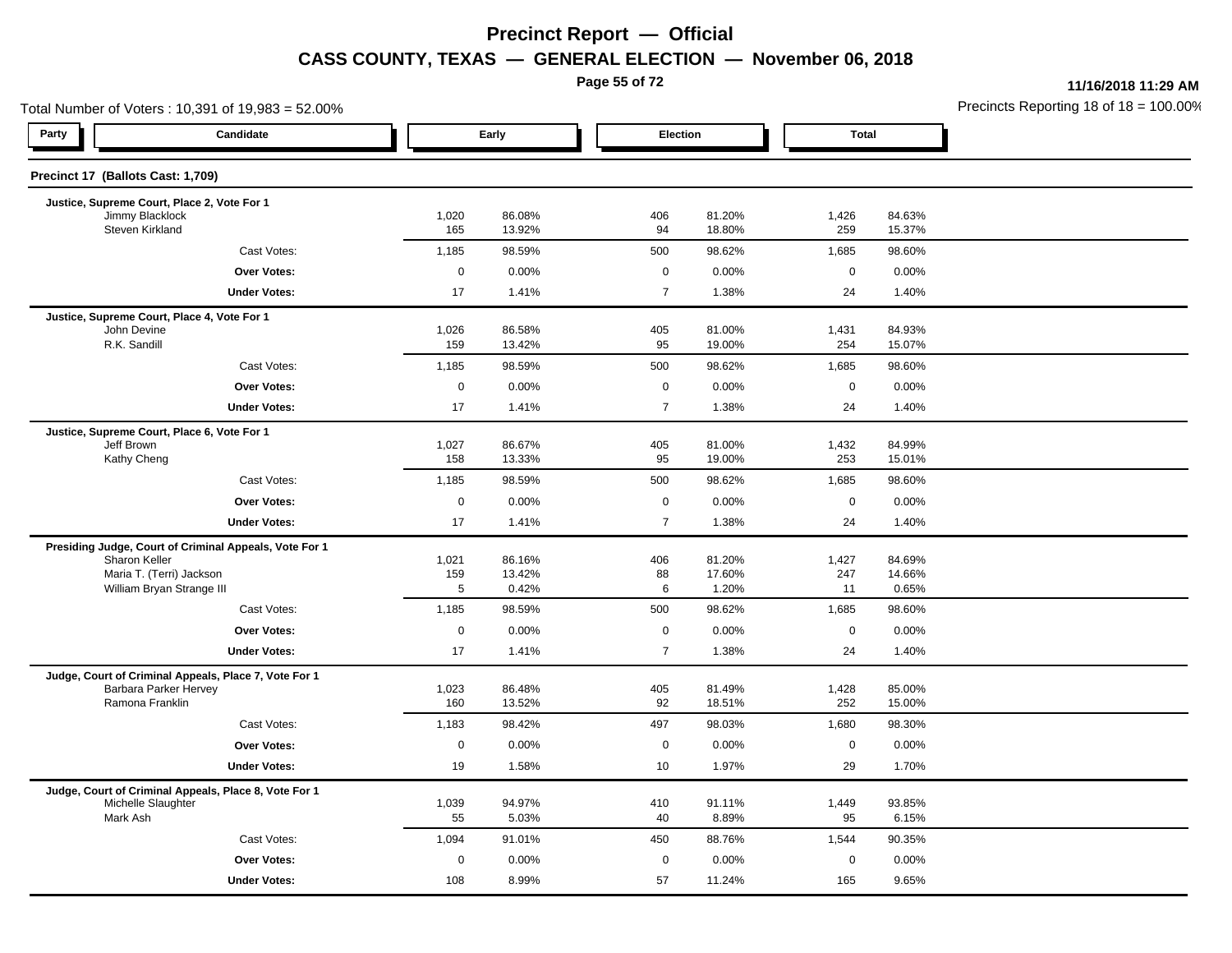**Page 56 of 72**

**11/16/2018 11:29 AM**

| Total Number of Voters: 10,391 of 19,983 = 52.00% |                                                                 |       |          |  |                 | Precincts Reporting 18 of $18 = 100.00$ |       |          |  |
|---------------------------------------------------|-----------------------------------------------------------------|-------|----------|--|-----------------|-----------------------------------------|-------|----------|--|
| Party                                             | Candidate                                                       |       | Early    |  | <b>Election</b> |                                         |       | Total    |  |
| Precinct 17 (Ballots Cast: 1,709)                 |                                                                 |       |          |  |                 |                                         |       |          |  |
| Chris Paddie                                      | State Representative, District No. 9, Vote For 1                | 1,041 | 100.00%  |  | 431             | 100.00%                                 | 1,472 | 100.00%  |  |
|                                                   | Cast Votes:                                                     | 1,041 | 86.61%   |  | 431             | 85.01%                                  | 1,472 | 86.13%   |  |
|                                                   | <b>Over Votes:</b>                                              | 0     | $0.00\%$ |  | 0               | 0.00%                                   | 0     | $0.00\%$ |  |
|                                                   | <b>Under Votes:</b>                                             | 161   | 13.39%   |  | 76              | 14.99%                                  | 237   | 13.87%   |  |
| <b>Scott Stevens</b>                              | Justice, 6th Court of Appeals District, Place No. 2, Vote For 1 | 1,046 | 100.00%  |  | 429             | 100.00%                                 | 1,475 | 100.00%  |  |
|                                                   | Cast Votes:                                                     | 1,046 | 87.02%   |  | 429             | 84.62%                                  | 1,475 | 86.31%   |  |
|                                                   | <b>Over Votes:</b>                                              | 0     | $0.00\%$ |  | 0               | 0.00%                                   | 0     | $0.00\%$ |  |
|                                                   | <b>Under Votes:</b>                                             | 156   | 12.98%   |  | 78              | 15.38%                                  | 234   | 13.69%   |  |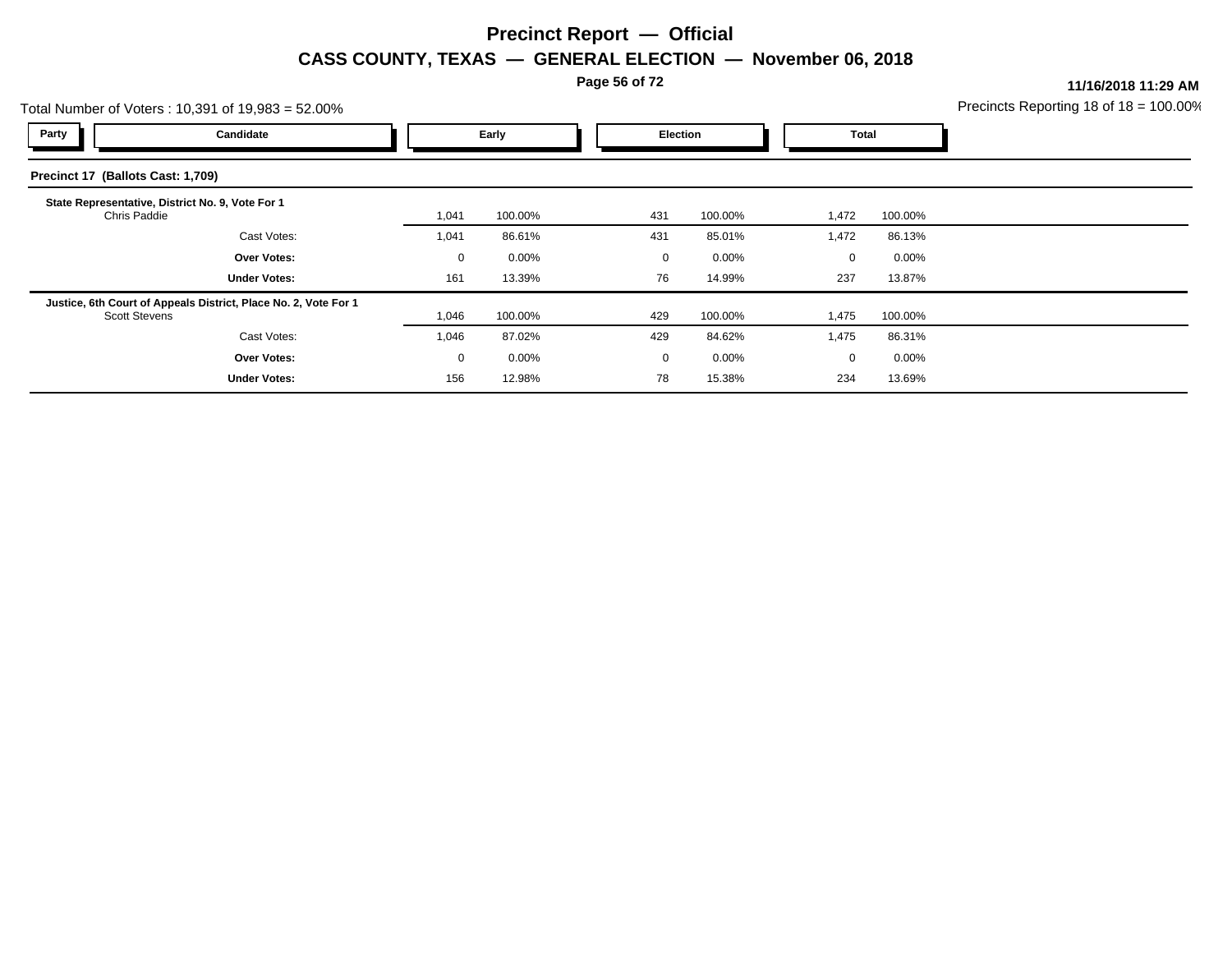**Page 57 of 72**

**11/16/2018 11:29 AM**

| Total Number of Voters: 10,391 of 19,983 = 52.00%    |                    |                 |                                |                  |                      |                 | Precincts Reporting 18 of $18 = 100.00$ |
|------------------------------------------------------|--------------------|-----------------|--------------------------------|------------------|----------------------|-----------------|-----------------------------------------|
| Party<br>Candidate                                   |                    | Early           | Election                       |                  | <b>Total</b>         |                 |                                         |
| Precinct 18 (Ballots Cast: 306)                      |                    |                 |                                |                  |                      |                 |                                         |
| Straight Party, Vote For 1                           |                    |                 |                                |                  |                      |                 |                                         |
| Republican Party<br><b>Democratic Party</b>          | 91<br>5            | 94.79%<br>5.21% | 110                            | 94.83%<br>5.17%  | 201                  | 94.81%          |                                         |
| <b>Libertarian Party</b>                             | 0                  | 0.00%           | 6<br>$\mathbf 0$               | 0.00%            | 11<br>$\mathbf 0$    | 5.19%<br>0.00%  |                                         |
| Cast Votes:                                          | 96                 | 81.36%          | 116                            | 61.70%           | 212                  | 69.28%          |                                         |
| Over Votes:                                          | $\mathsf 0$        | 0.00%           | $\mathbf 0$                    | 0.00%            | $\mathsf 0$          | 0.00%           |                                         |
| <b>Under Votes:</b>                                  | 22                 | 18.64%          | 72                             | 38.30%           | 94                   | 30.72%          |                                         |
| United States Senator, Vote For 1                    |                    |                 |                                |                  |                      |                 |                                         |
| <b>Ted Cruz</b>                                      | 112                | 95.73%          | 174                            | 94.05%           | 286                  | 94.70%          |                                         |
| Beto O'Rourke<br>Neal M. Dikeman                     | $\overline{5}$     | 4.27%           | 10<br>$\overline{1}$           | 5.41%            | 15<br>$\overline{1}$ | 4.97%           |                                         |
|                                                      | 0                  | 0.00%           |                                | 0.54%            |                      | 0.33%           |                                         |
| Cast Votes:                                          | 117                | 99.15%          | 185                            | 98.40%           | 302                  | 98.69%          |                                         |
| <b>Over Votes:</b>                                   | 0                  | 0.00%           | $\mathbf 0$                    | 0.00%            | $\mathbf 0$          | 0.00%           |                                         |
| <b>Under Votes:</b>                                  | $\overline{1}$     | 0.85%           | 3                              | 1.60%            | $\overline{4}$       | 1.31%           |                                         |
| United States Representative, District 4, Vote For 1 |                    |                 |                                |                  |                      |                 |                                         |
| John Ratcliffe<br><b>Catherine Krantz</b>            | 112<br>5           | 95.73%<br>4.27% | 174<br>10                      | 93.55%<br>5.38%  | 286<br>15            | 94.39%<br>4.95% |                                         |
| Ken Ashby                                            | $\mathbf 0$        | 0.00%           | $\overline{2}$                 | 1.08%            | $\overline{2}$       | 0.66%           |                                         |
| Cast Votes:                                          | 117                | 99.15%          | 186                            | 98.94%           | 303                  | 99.02%          |                                         |
| Over Votes:                                          | $\mathsf 0$        | 0.00%           | $\mathsf 0$                    | 0.00%            | $\mathsf 0$          | 0.00%           |                                         |
| <b>Under Votes:</b>                                  | $\overline{1}$     | 0.85%           | $\overline{2}$                 | 1.06%            | 3                    | 0.98%           |                                         |
| Governor, Vote For 1                                 |                    |                 |                                |                  |                      |                 |                                         |
| Greg Abbott                                          | 112                | 95.73%          | 180                            | 95.74%           | 292                  | 95.74%          |                                         |
| Lupe Valdez<br>Mark Jay Tippetts                     | 5<br>$\mathbf 0$   | 4.27%<br>0.00%  | $\overline{7}$<br>$\mathbf{1}$ | 3.72%<br>0.53%   | 12<br>$\mathbf{1}$   | 3.93%<br>0.33%  |                                         |
| Cast Votes:                                          |                    |                 |                                |                  |                      |                 |                                         |
| Over Votes:                                          | 117<br>$\mathsf 0$ | 99.15%<br>0.00% | 188                            | 100.00%<br>0.00% | 305<br>$\mathsf 0$   | 99.67%<br>0.00% |                                         |
|                                                      |                    |                 | $\mathbf 0$                    |                  |                      | 0.33%           |                                         |
| <b>Under Votes:</b>                                  | $\mathbf{1}$       | 0.85%           | $\mathbf 0$                    | 0.00%            | $\mathbf{1}$         |                 |                                         |
| Lieutenant Governor, Vote For 1<br>Dan Patrick       | 107                | 90.68%          | 166                            | 89.25%           | 273                  | 89.80%          |                                         |
| <b>Mike Collier</b>                                  | 11                 | 9.32%           | 17                             | 9.14%            | 28                   | 9.21%           |                                         |
| Kerry Douglas McKennon                               | $\mathbf 0$        | 0.00%           | 3                              | 1.61%            | 3                    | 0.99%           |                                         |
| Cast Votes:                                          | 118                | 100.00%         | 186                            | 98.94%           | 304                  | 99.35%          |                                         |
| Over Votes:                                          | $\mathbf 0$        | 0.00%           | $\mathbf 0$                    | $0.00\%$         | $\mathbf 0$          | 0.00%           |                                         |
| <b>Under Votes:</b>                                  | $\mathbf 0$        | 0.00%           | 2                              | 1.06%            | $\overline{2}$       | 0.65%           |                                         |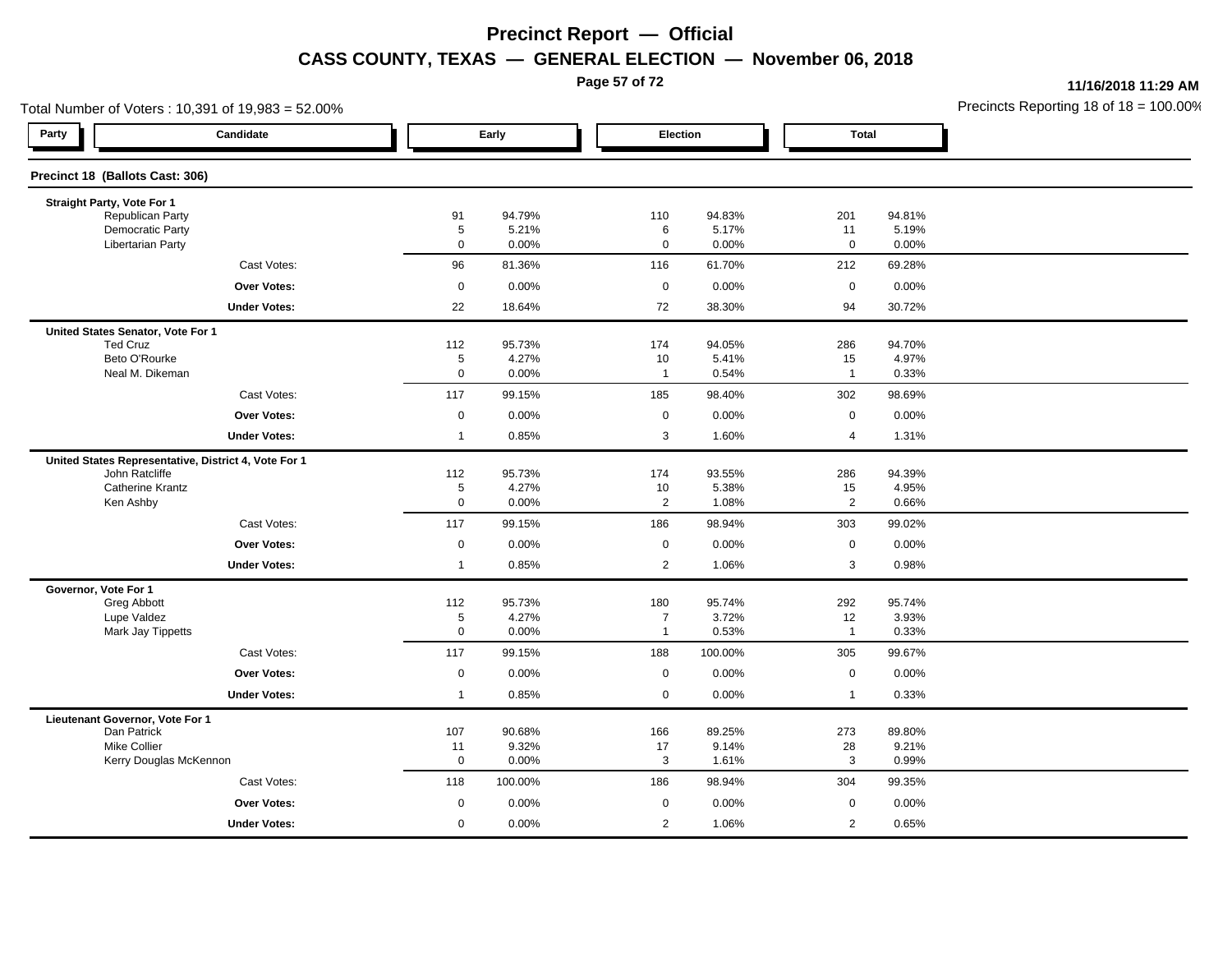**Page 58 of 72**

**11/16/2018 11:29 AM**

|                                                              | Total Number of Voters: 10,391 of 19,983 = 52.00%   |                               |                |                                  |                |                      |                | Precincts Reporting 18 of $18 = 100.00$ |
|--------------------------------------------------------------|-----------------------------------------------------|-------------------------------|----------------|----------------------------------|----------------|----------------------|----------------|-----------------------------------------|
| Party                                                        | Candidate                                           |                               | Early          |                                  | Election       | <b>Total</b>         |                |                                         |
| Precinct 18 (Ballots Cast: 306)                              |                                                     |                               |                |                                  |                |                      |                |                                         |
| Attorney General, Vote For 1                                 |                                                     |                               |                |                                  |                |                      |                |                                         |
| Ken Paxton                                                   |                                                     | 110                           | 94.02%         | 175                              | 94.09%         | 285                  | 94.06%         |                                         |
| Justin Nelson<br>Michael Ray Harris                          |                                                     | $\overline{7}$<br>$\mathbf 0$ | 5.98%<br>0.00% | 9<br>$\overline{2}$              | 4.84%<br>1.08% | 16<br>$\overline{2}$ | 5.28%<br>0.66% |                                         |
|                                                              | Cast Votes:                                         | 117                           | 99.15%         | 186                              | 98.94%         | 303                  | 99.02%         |                                         |
|                                                              | Over Votes:                                         | $\mathbf 0$                   | 0.00%          | $\mathbf 0$                      | 0.00%          | $\mathbf 0$          | 0.00%          |                                         |
|                                                              | <b>Under Votes:</b>                                 | $\overline{1}$                | 0.85%          | $\overline{2}$                   | 1.06%          | 3                    | 0.98%          |                                         |
|                                                              | <b>Comptroller of Public Accounts, Vote For 1</b>   |                               |                |                                  |                |                      |                |                                         |
| Glenn Hegar                                                  |                                                     | 111                           | 94.87%         | 175                              | 94.59%         | 286                  | 94.70%         |                                         |
| Joi Chevalier                                                |                                                     | $\sqrt{5}$                    | 4.27%          | $\overline{7}$                   | 3.78%          | 12                   | 3.97%          |                                         |
| <b>Ben Sanders</b>                                           |                                                     | $\overline{1}$                | 0.85%          | 3                                | 1.62%          | $\overline{4}$       | 1.32%          |                                         |
|                                                              | Cast Votes:                                         | 117                           | 99.15%         | 185                              | 98.40%         | 302                  | 98.69%         |                                         |
|                                                              | <b>Over Votes:</b>                                  | $\mathsf 0$                   | 0.00%          | $\mathbf 0$                      | 0.00%          | $\mathsf 0$          | 0.00%          |                                         |
|                                                              | <b>Under Votes:</b>                                 | $\overline{1}$                | 0.85%          | 3                                | 1.60%          | 4                    | 1.31%          |                                         |
|                                                              | Commissioner of the General Land Office, Vote For 1 |                               |                |                                  |                |                      |                |                                         |
| George P. Bush                                               |                                                     | 113                           | 95.76%         | 176                              | 95.14%         | 289                  | 95.38%         |                                         |
| <b>Miguel Suazo</b><br>Matt Piña                             |                                                     | 5<br>$\mathsf 0$              | 4.24%<br>0.00% | $\overline{7}$<br>$\overline{2}$ | 3.78%<br>1.08% | 12<br>$\overline{2}$ | 3.96%<br>0.66% |                                         |
|                                                              | Cast Votes:                                         | 118                           | 100.00%        | 185                              | 98.40%         | 303                  | 99.02%         |                                         |
|                                                              | Over Votes:                                         | $\boldsymbol{0}$              | 0.00%          | $\mathbf 0$                      | 0.00%          | $\mathsf 0$          | 0.00%          |                                         |
|                                                              |                                                     | $\mathbf 0$                   | 0.00%          | 3                                | 1.60%          | 3                    | 0.98%          |                                         |
|                                                              | <b>Under Votes:</b>                                 |                               |                |                                  |                |                      |                |                                         |
| <b>Commissioner of Agriculture, Vote For 1</b><br>Sid Miller |                                                     | 113                           | 95.76%         | 173                              | 93.51%         | 286                  | 94.39%         |                                         |
| Kim Olson                                                    |                                                     | 5                             | 4.24%          | 9                                | 4.86%          | 14                   | 4.62%          |                                         |
| <b>Richard Carpenter</b>                                     |                                                     | $\mathbf 0$                   | 0.00%          | 3                                | 1.62%          | 3                    | 0.99%          |                                         |
|                                                              | Cast Votes:                                         | 118                           | 100.00%        | 185                              | 98.40%         | 303                  | 99.02%         |                                         |
|                                                              | <b>Over Votes:</b>                                  | $\mathsf 0$                   | 0.00%          | $\mathbf 0$                      | 0.00%          | $\mathsf 0$          | 0.00%          |                                         |
|                                                              | <b>Under Votes:</b>                                 | $\mathbf 0$                   | 0.00%          | 3                                | 1.60%          | 3                    | 0.98%          |                                         |
| Railroad Commissioner, Vote For 1                            |                                                     |                               |                |                                  |                |                      |                |                                         |
| Christi Craddick                                             |                                                     | 113                           | 95.76%         | 172                              | 92.47%         | 285                  | 93.75%         |                                         |
| Roman McAllen<br>Mike Wright                                 |                                                     | 5<br>$\mathbf 0$              | 4.24%<br>0.00% | 9<br>5                           | 4.84%<br>2.69% | 14<br>5              | 4.61%<br>1.64% |                                         |
|                                                              | Cast Votes:                                         | 118                           | 100.00%        | 186                              | 98.94%         | 304                  | 99.35%         |                                         |
|                                                              | Over Votes:                                         | $\mathbf 0$                   | 0.00%          | $\mathbf 0$                      | 0.00%          | $\mathbf 0$          | 0.00%          |                                         |
|                                                              |                                                     |                               |                |                                  |                |                      |                |                                         |
|                                                              | <b>Under Votes:</b>                                 | $\mathbf 0$                   | 0.00%          | $\overline{2}$                   | 1.06%          | $\overline{2}$       | 0.65%          |                                         |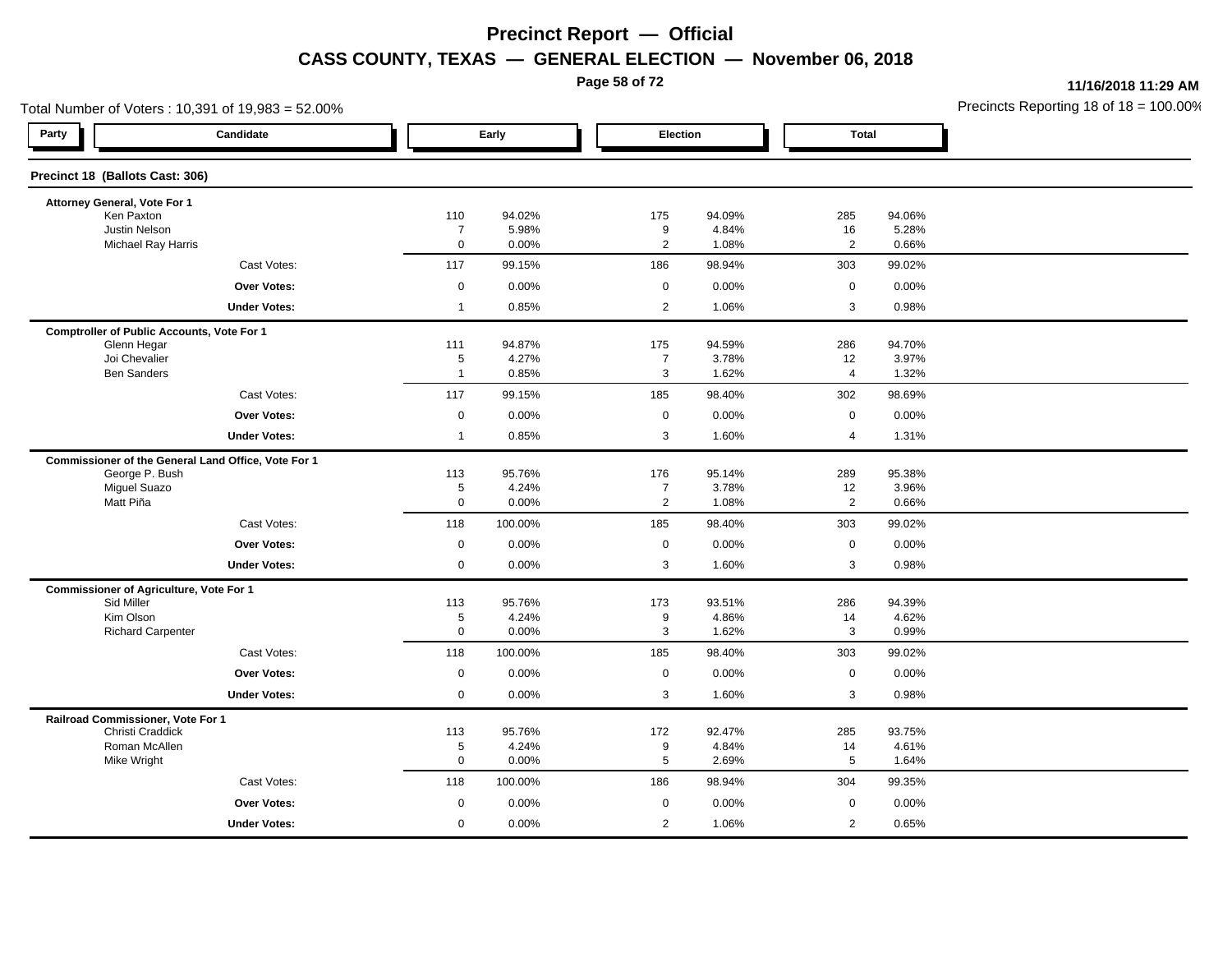**Page 59 of 72**

**11/16/2018 11:29 AM**

|                                             | Total Number of Voters: 10,391 of 19,983 = 52.00%      |                    |                 |  |                       |                 |                      |                 | Precincts Reporting 18 of $18 = 100.00$ |
|---------------------------------------------|--------------------------------------------------------|--------------------|-----------------|--|-----------------------|-----------------|----------------------|-----------------|-----------------------------------------|
| Party                                       | Candidate                                              |                    | Early           |  | Election              |                 | <b>Total</b>         |                 |                                         |
| Precinct 18 (Ballots Cast: 306)             |                                                        |                    |                 |  |                       |                 |                      |                 |                                         |
| Justice, Supreme Court, Place 2, Vote For 1 |                                                        |                    |                 |  |                       |                 |                      |                 |                                         |
| Jimmy Blacklock<br>Steven Kirkland          |                                                        | 112<br>$\,$ 5 $\,$ | 95.73%<br>4.27% |  | 176<br>10             | 94.62%<br>5.38% | 288<br>15            | 95.05%<br>4.95% |                                         |
|                                             | Cast Votes:                                            | 117                | 99.15%          |  | 186                   | 98.94%          | 303                  | 99.02%          |                                         |
|                                             | <b>Over Votes:</b>                                     | $\mathbf 0$        | 0.00%           |  | $\mathbf 0$           | 0.00%           | $\pmb{0}$            | 0.00%           |                                         |
|                                             | <b>Under Votes:</b>                                    | $\overline{1}$     | 0.85%           |  | $\overline{2}$        | 1.06%           | 3                    | 0.98%           |                                         |
|                                             | Justice, Supreme Court, Place 4, Vote For 1            |                    |                 |  |                       |                 |                      |                 |                                         |
| John Devine<br>R.K. Sandill                 |                                                        | 112<br>5           | 95.73%<br>4.27% |  | 176<br>8              | 95.65%<br>4.35% | 288<br>13            | 95.68%<br>4.32% |                                         |
|                                             | Cast Votes:                                            | 117                | 99.15%          |  | 184                   | 97.87%          | 301                  | 98.37%          |                                         |
|                                             | <b>Over Votes:</b>                                     | $\mathbf 0$        | 0.00%           |  | 0                     | 0.00%           | $\mathbf 0$          | 0.00%           |                                         |
|                                             | <b>Under Votes:</b>                                    | $\mathbf{1}$       | 0.85%           |  | 4                     | 2.13%           | 5                    | 1.63%           |                                         |
|                                             | Justice, Supreme Court, Place 6, Vote For 1            |                    |                 |  |                       |                 |                      |                 |                                         |
| Jeff Brown                                  |                                                        | 112                | 95.73%          |  | 177                   | 95.16%          | 289                  | 95.38%          |                                         |
| Kathy Cheng                                 |                                                        | $\overline{5}$     | 4.27%           |  | $\boldsymbol{9}$      | 4.84%           | 14                   | 4.62%           |                                         |
|                                             | Cast Votes:                                            | 117                | 99.15%          |  | 186                   | 98.94%          | 303                  | 99.02%          |                                         |
|                                             | Over Votes:                                            | $\mathbf 0$        | 0.00%           |  | 0                     | 0.00%           | $\pmb{0}$            | 0.00%           |                                         |
|                                             | <b>Under Votes:</b>                                    | $\mathbf{1}$       | 0.85%           |  | $\mathbf{2}^{\prime}$ | 1.06%           | 3                    | 0.98%           |                                         |
|                                             | Presiding Judge, Court of Criminal Appeals, Vote For 1 |                    |                 |  |                       |                 |                      |                 |                                         |
| Sharon Keller                               |                                                        | 112                | 95.73%          |  | 171                   | 91.94%          | 283                  | 93.40%          |                                         |
|                                             | Maria T. (Terri) Jackson<br>William Bryan Strange III  | 5<br>$\mathbf 0$   | 4.27%<br>0.00%  |  | 11<br>$\overline{4}$  | 5.91%<br>2.15%  | 16<br>$\overline{4}$ | 5.28%<br>1.32%  |                                         |
|                                             | Cast Votes:                                            | 117                | 99.15%          |  | 186                   | 98.94%          | 303                  | 99.02%          |                                         |
|                                             | Over Votes:                                            | $\mathbf 0$        | 0.00%           |  | $\mathbf 0$           | 0.00%           | $\mathbf 0$          | 0.00%           |                                         |
|                                             | <b>Under Votes:</b>                                    | $\mathbf{1}$       | 0.85%           |  | $\overline{2}$        | 1.06%           | $\sqrt{3}$           | 0.98%           |                                         |
|                                             | Judge, Court of Criminal Appeals, Place 7, Vote For 1  |                    |                 |  |                       |                 |                      |                 |                                         |
|                                             | <b>Barbara Parker Hervey</b>                           | 113                | 95.76%          |  | 176                   | 95.14%          | 289                  | 95.38%          |                                         |
| Ramona Franklin                             |                                                        | 5                  | 4.24%           |  | 9                     | 4.86%           | 14                   | 4.62%           |                                         |
|                                             | Cast Votes:                                            | 118                | 100.00%         |  | 185                   | 98.40%          | 303                  | 99.02%          |                                         |
|                                             | <b>Over Votes:</b>                                     | $\mathbf 0$        | 0.00%           |  | $\mathbf 0$           | 0.00%           | $\mathbf 0$          | 0.00%           |                                         |
|                                             | <b>Under Votes:</b>                                    | $\mathbf 0$        | 0.00%           |  | 3                     | 1.60%           | 3                    | 0.98%           |                                         |
| Michelle Slaughter                          | Judge, Court of Criminal Appeals, Place 8, Vote For 1  | 113                | 97.41%          |  | 176                   | 97.78%          | 289                  | 97.64%          |                                         |
| Mark Ash                                    |                                                        | 3                  | 2.59%           |  | $\overline{4}$        | 2.22%           | $\overline{7}$       | 2.36%           |                                         |
|                                             | Cast Votes:                                            | 116                | 98.31%          |  | 180                   | 95.74%          | 296                  | 96.73%          |                                         |
|                                             | Over Votes:                                            | $\mathbf 0$        | 0.00%           |  | 0                     | 0.00%           | $\pmb{0}$            | 0.00%           |                                         |
|                                             | <b>Under Votes:</b>                                    | 2                  | 1.69%           |  | 8                     | 4.26%           | 10                   | 3.27%           |                                         |
|                                             |                                                        |                    |                 |  |                       |                 |                      |                 |                                         |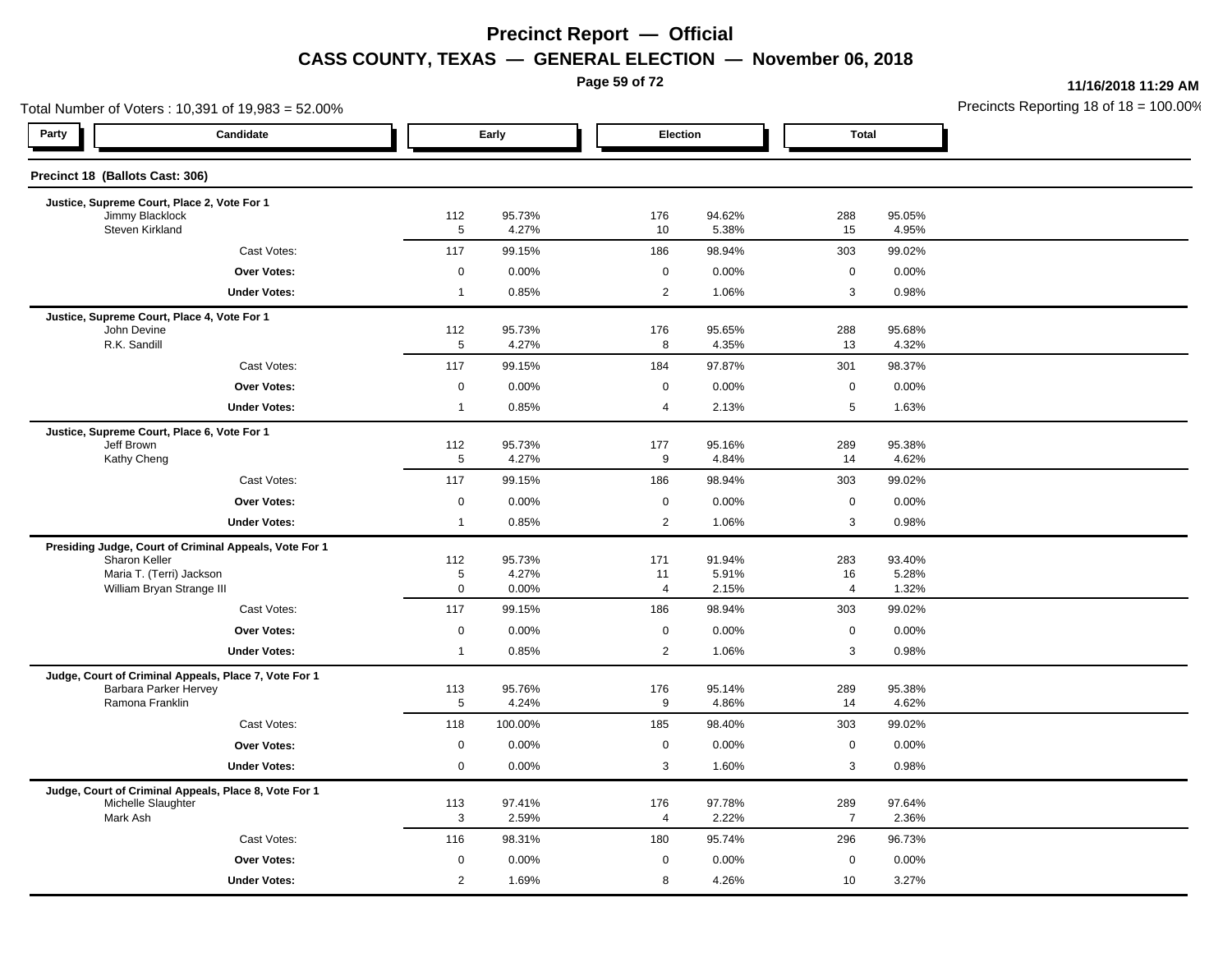**Page 60 of 72**

**11/16/2018 11:29 AM**

|                                 | Total Number of Voters: 10,391 of 19,983 = 52.00%               |             |          |  |          |         |     |                         | Precincts Reporting 18 of $18 = 100.00$ |
|---------------------------------|-----------------------------------------------------------------|-------------|----------|--|----------|---------|-----|-------------------------|-----------------------------------------|
| Party                           | Candidate                                                       |             | Early    |  | Election |         |     | Total                   |                                         |
| Precinct 18 (Ballots Cast: 306) |                                                                 |             |          |  |          |         |     |                         |                                         |
| Chris Paddie                    | State Representative, District No. 9, Vote For 1                | 112         | 100.00%  |  | 180      | 100.00% | 292 | 100.00%                 |                                         |
|                                 | Cast Votes:                                                     | 112         | 94.92%   |  | 180      | 95.74%  | 292 | 95.42%                  |                                         |
|                                 | <b>Over Votes:</b>                                              | $\mathbf 0$ | $0.00\%$ |  | 0        | 0.00%   |     | $0.00\%$<br>$\mathbf 0$ |                                         |
|                                 | <b>Under Votes:</b>                                             | 6           | 5.08%    |  | 8        | 4.26%   | 14  | 4.58%                   |                                         |
| <b>Scott Stevens</b>            | Justice, 6th Court of Appeals District, Place No. 2, Vote For 1 | 112         | 100.00%  |  | 179      | 100.00% | 291 | 100.00%                 |                                         |
|                                 | Cast Votes:                                                     | 112         | 94.92%   |  | 179      | 95.21%  | 291 | 95.10%                  |                                         |
|                                 | <b>Over Votes:</b>                                              | $\mathbf 0$ | $0.00\%$ |  | 0        | 0.00%   |     | $0.00\%$<br>$\Omega$    |                                         |
|                                 | <b>Under Votes:</b>                                             | 6           | 5.08%    |  | 9        | 4.79%   | 15  | 4.90%                   |                                         |
|                                 |                                                                 |             |          |  |          |         |     |                         |                                         |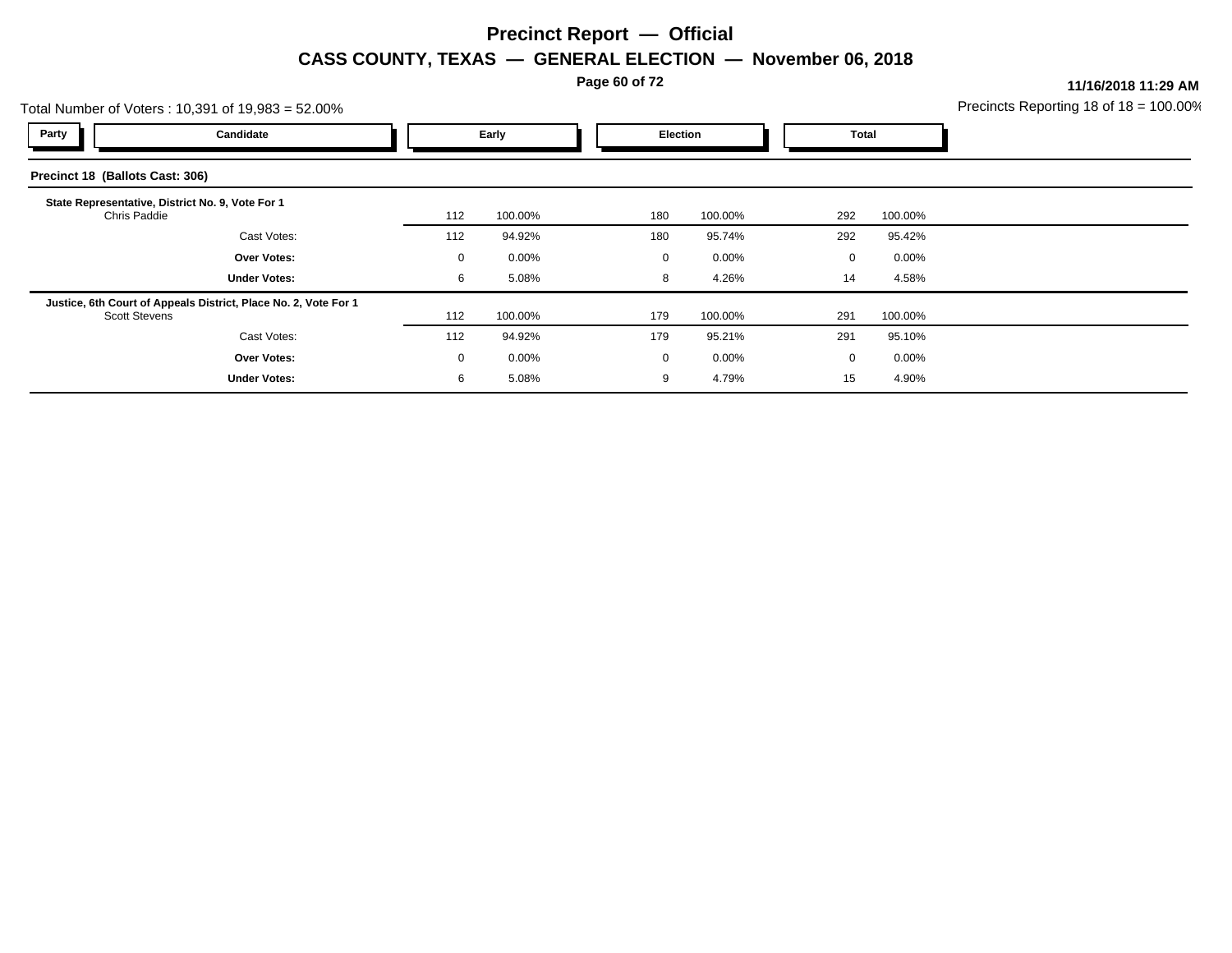**Page 61 of 72**

**11/16/2018 11:29 AM**

| Total Number of Voters: 10,391 of 19,983 = 52.00%    |                           |                  |                   |                 |                      |                 | Precincts Reporting 18 of $18 = 100.00$ |
|------------------------------------------------------|---------------------------|------------------|-------------------|-----------------|----------------------|-----------------|-----------------------------------------|
| Party<br>Candidate                                   |                           | Early            | Election          |                 | <b>Total</b>         |                 |                                         |
| Precinct 19 (Ballots Cast: 257)                      |                           |                  |                   |                 |                      |                 |                                         |
| Straight Party, Vote For 1                           |                           |                  |                   |                 |                      |                 |                                         |
| Republican Party                                     | 48                        | 84.21%           | 107               | 95.54%          | 155                  | 91.72%          |                                         |
| <b>Democratic Party</b><br><b>Libertarian Party</b>  | 9<br>$\mathbf 0$          | 15.79%<br>0.00%  | 5<br>$\mathbf 0$  | 4.46%<br>0.00%  | 14<br>$\mathsf 0$    | 8.28%<br>0.00%  |                                         |
| Cast Votes:                                          | 57                        | 74.03%           | 112               | 62.22%          | 169                  | 65.76%          |                                         |
| Over Votes:                                          | $\boldsymbol{0}$          | 0.00%            | $\mathbf 0$       | 0.00%           | $\mathbf 0$          | 0.00%           |                                         |
| <b>Under Votes:</b>                                  | 20                        | 25.97%           | 68                | 37.78%          | 88                   | 34.24%          |                                         |
| United States Senator, Vote For 1                    |                           |                  |                   |                 |                      |                 |                                         |
| <b>Ted Cruz</b>                                      | 62                        | 83.78%           | 165               | 93.75%          | 227                  | 90.80%          |                                         |
| Beto O'Rourke<br>Neal M. Dikeman                     | 12<br>$\mathsf{O}\xspace$ | 16.22%<br>0.00%  | 11<br>$\mathbf 0$ | 6.25%<br>0.00%  | 23<br>$\mathsf 0$    | 9.20%<br>0.00%  |                                         |
|                                                      |                           |                  |                   |                 |                      |                 |                                         |
| Cast Votes:                                          | 74                        | 96.10%           | 176               | 97.78%          | 250                  | 97.28%          |                                         |
| <b>Over Votes:</b>                                   | $\mathbf 0$               | 0.00%            | $\mathbf 0$       | 0.00%           | $\mathsf 0$          | 0.00%           |                                         |
| <b>Under Votes:</b>                                  | $\mathbf{3}$              | 3.90%            | 4                 | 2.22%           | $\overline{7}$       | 2.72%           |                                         |
| United States Representative, District 4, Vote For 1 |                           |                  |                   |                 |                      |                 |                                         |
| John Ratcliffe<br><b>Catherine Krantz</b>            | 64<br>13                  | 83.12%<br>16.88% | 168<br>10         | 93.85%<br>5.59% | 232<br>23            | 90.63%<br>8.98% |                                         |
| Ken Ashby                                            | $\mathbf 0$               | 0.00%            | $\overline{1}$    | 0.56%           | $\mathbf{1}$         | 0.39%           |                                         |
| Cast Votes:                                          | 77                        | 100.00%          | 179               | 99.44%          | 256                  | 99.61%          |                                         |
| Over Votes:                                          | $\boldsymbol{0}$          | 0.00%            | $\mathbf 0$       | 0.00%           | $\mathbf 0$          | 0.00%           |                                         |
| <b>Under Votes:</b>                                  | $\mathbf 0$               | 0.00%            | $\overline{1}$    | 0.56%           | $\mathbf{1}$         | 0.39%           |                                         |
| Governor, Vote For 1                                 |                           |                  |                   |                 |                      |                 |                                         |
| Greg Abbott                                          | 66                        | 85.71%           | 167               | 93.30%          | 233                  | 91.02%          |                                         |
| Lupe Valdez<br>Mark Jay Tippetts                     | 11<br>$\mathbf 0$         | 14.29%<br>0.00%  | 8<br>4            | 4.47%<br>2.23%  | 19<br>$\overline{4}$ | 7.42%<br>1.56%  |                                         |
| Cast Votes:                                          | 77                        | 100.00%          | 179               | 99.44%          | 256                  | 99.61%          |                                         |
| <b>Over Votes:</b>                                   | $\mathbf 0$               | 0.00%            | $\mathbf 0$       | 0.00%           | $\mathsf 0$          | 0.00%           |                                         |
| <b>Under Votes:</b>                                  | $\mathbf 0$               | 0.00%            | $\mathbf{1}$      | 0.56%           | $\mathbf{1}$         | 0.39%           |                                         |
|                                                      |                           |                  |                   |                 |                      |                 |                                         |
| Lieutenant Governor, Vote For 1<br>Dan Patrick       | 65                        | 84.42%           | 143               | 79.89%          | 208                  | 81.25%          |                                         |
| <b>Mike Collier</b>                                  | 12                        | 15.58%           | 34                | 18.99%          | 46                   | 17.97%          |                                         |
| Kerry Douglas McKennon                               | $\mathbf 0$               | 0.00%            | $\overline{2}$    | 1.12%           | $\overline{2}$       | 0.78%           |                                         |
| Cast Votes:                                          | 77                        | 100.00%          | 179               | 99.44%          | 256                  | 99.61%          |                                         |
| Over Votes:                                          | $\mathbf 0$               | 0.00%            | $\mathbf 0$       | 0.00%           | $\mathbf 0$          | 0.00%           |                                         |
| <b>Under Votes:</b>                                  | 0                         | 0.00%            | $\overline{1}$    | 0.56%           | $\mathbf{1}$         | 0.39%           |                                         |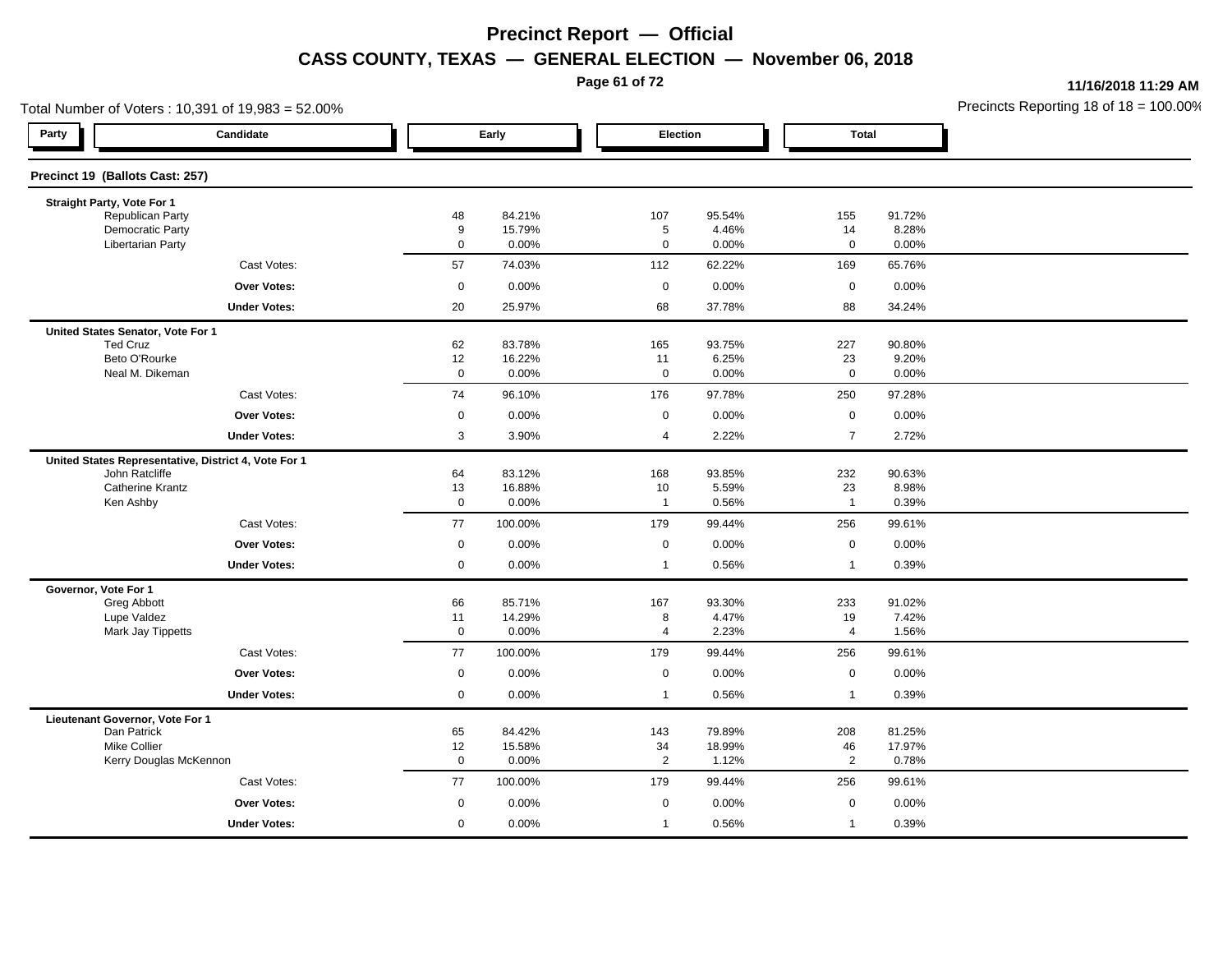**Page 62 of 72**

**11/16/2018 11:29 AM**

| Total Number of Voters: 10,391 of 19,983 = 52.00%   |                      |                  |                |                 |                |                  | Precincts Reporting 18 of $18 = 100.00$ |
|-----------------------------------------------------|----------------------|------------------|----------------|-----------------|----------------|------------------|-----------------------------------------|
| Party<br>Candidate                                  | Early                |                  | Election       |                 | <b>Total</b>   |                  |                                         |
| Precinct 19 (Ballots Cast: 257)                     |                      |                  |                |                 |                |                  |                                         |
| Attorney General, Vote For 1                        |                      |                  |                |                 |                |                  |                                         |
| Ken Paxton                                          | 64                   | 83.12%           | 164            | 91.62%          | 228            | 89.06%           |                                         |
| Justin Nelson<br><b>Michael Ray Harris</b>          | 13<br>$\mathbf 0$    | 16.88%<br>0.00%  | 11<br>4        | 6.15%<br>2.23%  | 24<br>4        | 9.38%<br>1.56%   |                                         |
| Cast Votes:                                         | 77                   | 100.00%          | 179            | 99.44%          | 256            | 99.61%           |                                         |
| Over Votes:                                         | $\mathbf 0$          | 0.00%            | $\mathbf 0$    | 0.00%           | $\mathbf 0$    | 0.00%            |                                         |
| <b>Under Votes:</b>                                 | $\mathbf 0$          | 0.00%            | $\mathbf{1}$   | 0.56%           | $\mathbf{1}$   | 0.39%            |                                         |
| <b>Comptroller of Public Accounts, Vote For 1</b>   |                      |                  |                |                 |                |                  |                                         |
| Glenn Hegar                                         | 64                   | 83.12%           | 164            | 92.66%          | 228            | 89.76%           |                                         |
| Joi Chevalier                                       | 13                   | 16.88%           | 11             | 6.21%           | 24             | 9.45%            |                                         |
| <b>Ben Sanders</b>                                  | $\mathbf 0$          | 0.00%            | $\overline{2}$ | 1.13%           | $\overline{2}$ | 0.79%            |                                         |
| Cast Votes:                                         | 77                   | 100.00%          | 177            | 98.33%          | 254            | 98.83%           |                                         |
| <b>Over Votes:</b>                                  | $\mathbf 0$          | 0.00%            | $\mathsf 0$    | 0.00%           | $\mathsf 0$    | 0.00%            |                                         |
| <b>Under Votes:</b>                                 | $\mathbf 0$          | 0.00%            | 3              | 1.67%           | 3              | 1.17%            |                                         |
| Commissioner of the General Land Office, Vote For 1 |                      |                  |                |                 |                |                  |                                         |
| George P. Bush                                      | 61                   | 79.22%           | 163            | 92.09%          | 224            | 88.19%           |                                         |
| <b>Miguel Suazo</b><br>Matt Piña                    | 13<br>$\mathbf{3}$   | 16.88%<br>3.90%  | 11<br>3        | 6.21%<br>1.69%  | 24<br>6        | 9.45%<br>2.36%   |                                         |
| Cast Votes:                                         | 77                   | 100.00%          | 177            | 98.33%          | 254            | 98.83%           |                                         |
|                                                     |                      |                  |                |                 |                |                  |                                         |
| Over Votes:                                         | $\boldsymbol{0}$     | 0.00%            | $\mathbf 0$    | 0.00%           | $\mathsf 0$    | 0.00%            |                                         |
| <b>Under Votes:</b>                                 | $\mathbf 0$          | 0.00%            | 3              | 1.67%           | 3              | 1.17%            |                                         |
| <b>Commissioner of Agriculture, Vote For 1</b>      |                      |                  |                |                 |                |                  |                                         |
| Sid Miller<br>Kim Olson                             | 64<br>13             | 83.12%<br>16.88% | 159<br>14      | 90.34%<br>7.95% | 223<br>27      | 88.14%<br>10.67% |                                         |
| <b>Richard Carpenter</b>                            | $\mathbf 0$          | 0.00%            | 3              | 1.70%           | 3              | 1.19%            |                                         |
| Cast Votes:                                         | 77                   | 100.00%          | 176            | 97.78%          | 253            | 98.44%           |                                         |
| <b>Over Votes:</b>                                  | $\mathbf 0$          | 0.00%            | $\mathbf 0$    | 0.00%           | $\mathsf 0$    | 0.00%            |                                         |
| <b>Under Votes:</b>                                 | $\mathbf 0$          | 0.00%            | 4              | 2.22%           | 4              | 1.56%            |                                         |
| Railroad Commissioner, Vote For 1                   |                      |                  |                |                 |                |                  |                                         |
| Christi Craddick                                    | 64                   | 83.12%           | 163            | 92.09%          | 227            | 89.37%           |                                         |
| Roman McAllen                                       | 12<br>$\overline{1}$ | 15.58%<br>1.30%  | 11<br>3        | 6.21%<br>1.69%  | 23<br>4        | 9.06%            |                                         |
| Mike Wright                                         |                      |                  |                |                 |                | 1.57%            |                                         |
| Cast Votes:                                         | 77                   | 100.00%          | 177            | 98.33%          | 254            | 98.83%           |                                         |
| Over Votes:                                         | $\mathbf 0$          | 0.00%            | $\mathbf 0$    | 0.00%           | $\mathbf 0$    | 0.00%            |                                         |
| <b>Under Votes:</b>                                 | $\mathbf 0$          | 0.00%            | 3              | 1.67%           | 3              | 1.17%            |                                         |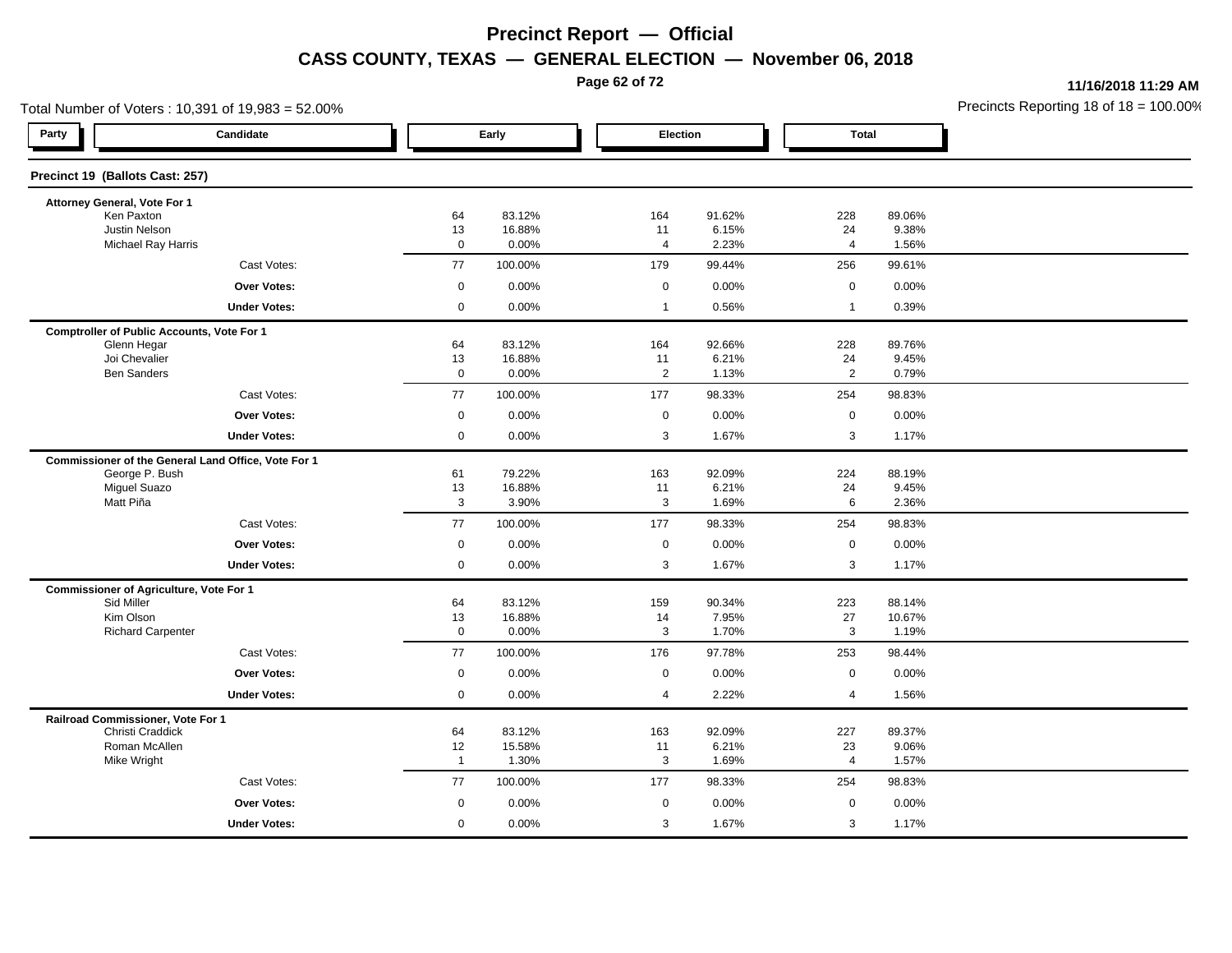**Page 63 of 72**

**11/16/2018 11:29 AM**

|                                    | Total Number of Voters: 10,391 of 19,983 = 52.00%      |                     |                  |                |                 |                 |                  | Precincts Reporting 18 of 18 = 100.00 |
|------------------------------------|--------------------------------------------------------|---------------------|------------------|----------------|-----------------|-----------------|------------------|---------------------------------------|
| Party                              | Candidate                                              |                     | Early            | Election       |                 | <b>Total</b>    |                  |                                       |
| Precinct 19 (Ballots Cast: 257)    |                                                        |                     |                  |                |                 |                 |                  |                                       |
|                                    | Justice, Supreme Court, Place 2, Vote For 1            |                     |                  |                |                 |                 |                  |                                       |
| Jimmy Blacklock<br>Steven Kirkland |                                                        | 64<br>13            | 83.12%<br>16.88% | 162<br>15      | 91.53%<br>8.47% | 226<br>28       | 88.98%<br>11.02% |                                       |
|                                    | Cast Votes:                                            | 77                  | 100.00%          | 177            | 98.33%          | 254             | 98.83%           |                                       |
|                                    | Over Votes:                                            | 0                   | 0.00%            | $\mathbf 0$    | 0.00%           | $\mathbf 0$     | 0.00%            |                                       |
|                                    | <b>Under Votes:</b>                                    | 0                   | 0.00%            | 3              | 1.67%           | $\mathbf{3}$    | 1.17%            |                                       |
|                                    | Justice, Supreme Court, Place 4, Vote For 1            |                     |                  |                |                 |                 |                  |                                       |
| John Devine<br>R.K. Sandill        |                                                        | 64<br>13            | 83.12%<br>16.88% | 163<br>12      | 93.14%<br>6.86% | 227<br>25       | 90.08%<br>9.92%  |                                       |
|                                    | Cast Votes:                                            | 77                  | 100.00%          | 175            | 97.22%          | 252             | 98.05%           |                                       |
|                                    | Over Votes:                                            | 0                   | 0.00%            | $\mathbf 0$    | 0.00%           | $\mathbf 0$     | 0.00%            |                                       |
|                                    | <b>Under Votes:</b>                                    | 0                   | 0.00%            | 5              | 2.78%           | 5               | 1.95%            |                                       |
|                                    | Justice, Supreme Court, Place 6, Vote For 1            |                     |                  |                |                 |                 |                  |                                       |
| Jeff Brown                         |                                                        | 64                  | 83.12%           | 164            | 93.18%          | 228             | 90.12%           |                                       |
| Kathy Cheng                        |                                                        | 13                  | 16.88%           | 12             | 6.82%           | 25              | 9.88%            |                                       |
|                                    | Cast Votes:                                            | 77                  | 100.00%          | 176            | 97.78%          | 253             | 98.44%           |                                       |
|                                    | <b>Over Votes:</b>                                     | $\mathbf 0$         | 0.00%            | $\mathbf 0$    | 0.00%           | $\mathbf 0$     | 0.00%            |                                       |
|                                    | <b>Under Votes:</b>                                    | $\mathsf{O}\xspace$ | 0.00%            | $\overline{4}$ | 2.22%           | $\overline{4}$  | 1.56%            |                                       |
|                                    | Presiding Judge, Court of Criminal Appeals, Vote For 1 |                     |                  |                |                 |                 |                  |                                       |
| Sharon Keller                      | Maria T. (Terri) Jackson                               | 64<br>12            | 83.12%<br>15.58% | 160<br>11      | 91.43%<br>6.29% | 224<br>23       | 88.89%<br>9.13%  |                                       |
|                                    | William Bryan Strange III                              | $\overline{1}$      | 1.30%            | 4              | 2.29%           | $5\phantom{.0}$ | 1.98%            |                                       |
|                                    | Cast Votes:                                            | 77                  | 100.00%          | 175            | 97.22%          | 252             | 98.05%           |                                       |
|                                    | Over Votes:                                            | $\mathbf 0$         | 0.00%            | $\mathbf 0$    | 0.00%           | $\mathbf 0$     | 0.00%            |                                       |
|                                    | <b>Under Votes:</b>                                    | 0                   | 0.00%            | 5              | 2.78%           | 5               | 1.95%            |                                       |
|                                    | Judge, Court of Criminal Appeals, Place 7, Vote For 1  |                     |                  |                |                 |                 |                  |                                       |
| Ramona Franklin                    | Barbara Parker Hervey                                  | 64<br>13            | 83.12%<br>16.88% | 164<br>11      | 93.71%<br>6.29% | 228<br>24       | 90.48%<br>9.52%  |                                       |
|                                    | Cast Votes:                                            | 77                  | 100.00%          | 175            | 97.22%          | 252             | 98.05%           |                                       |
|                                    |                                                        |                     |                  |                |                 |                 |                  |                                       |
|                                    | <b>Over Votes:</b>                                     | $\mathbf 0$         | 0.00%            | $\mathbf 0$    | 0.00%           | $\mathbf 0$     | 0.00%            |                                       |
|                                    | <b>Under Votes:</b>                                    | 0                   | 0.00%            | 5              | 2.78%           | 5               | 1.95%            |                                       |
| Michelle Slaughter                 | Judge, Court of Criminal Appeals, Place 8, Vote For 1  | 65                  | 95.59%           | 168            | 96.55%          | 233             | 96.28%           |                                       |
| Mark Ash                           |                                                        | 3                   | 4.41%            | 6              | 3.45%           | 9               | 3.72%            |                                       |
|                                    | Cast Votes:                                            | 68                  | 88.31%           | 174            | 96.67%          | 242             | 94.16%           |                                       |
|                                    | Over Votes:                                            | $\mathbf 0$         | 0.00%            | $\mathbf 0$    | 0.00%           | $\mathbf 0$     | 0.00%            |                                       |
|                                    | <b>Under Votes:</b>                                    | 9                   | 11.69%           | 6              | 3.33%           | 15              | 5.84%            |                                       |
|                                    |                                                        |                     |                  |                |                 |                 |                  |                                       |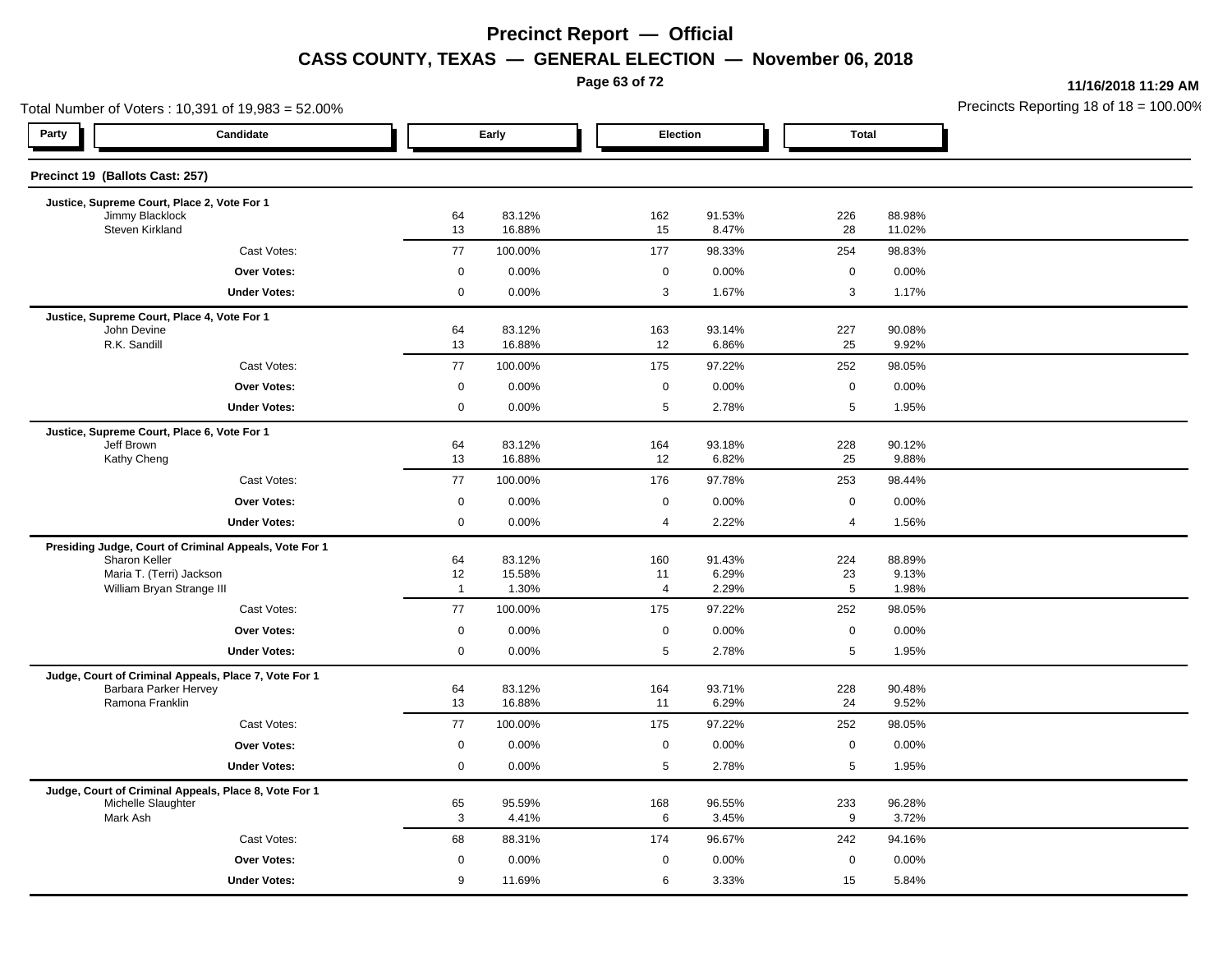**Page 64 of 72**

**11/16/2018 11:29 AM**

| Fotal Number of Voters: 10,391 of 19,983 = 52.00%                                       | Precincts Reporting 18 of 18 = 100.00 |         |          |          |              |         |  |
|-----------------------------------------------------------------------------------------|---------------------------------------|---------|----------|----------|--------------|---------|--|
| Party<br>Candidate                                                                      | Early                                 |         | Election |          | <b>Total</b> |         |  |
| Precinct 19 (Ballots Cast: 257)                                                         |                                       |         |          |          |              |         |  |
| State Representative, District No. 9, Vote For 1<br>Chris Paddie                        | 65                                    | 100.00% | 171      | 100.00%  | 236          | 100.00% |  |
| Cast Votes:                                                                             | 65                                    | 84.42%  | 171      | 95.00%   | 236          | 91.83%  |  |
| <b>Over Votes:</b>                                                                      | $\mathbf 0$                           | 0.00%   | 0        | $0.00\%$ | $\mathbf 0$  | 0.00%   |  |
| <b>Under Votes:</b>                                                                     | 12                                    | 15.58%  | 9        | 5.00%    | 21           | 8.17%   |  |
| Justice, 6th Court of Appeals District, Place No. 2, Vote For 1<br><b>Scott Stevens</b> | 65                                    | 100.00% | 170      | 100.00%  | 235          | 100.00% |  |
| Cast Votes:                                                                             | 65                                    | 84.42%  | 170      | 94.44%   | 235          | 91.44%  |  |
| <b>Over Votes:</b>                                                                      | $\mathbf 0$                           | 0.00%   | 0        | $0.00\%$ | $\mathbf 0$  | 0.00%   |  |
| <b>Under Votes:</b>                                                                     | 12                                    | 15.58%  | 10       | 5.56%    | 22           | 8.56%   |  |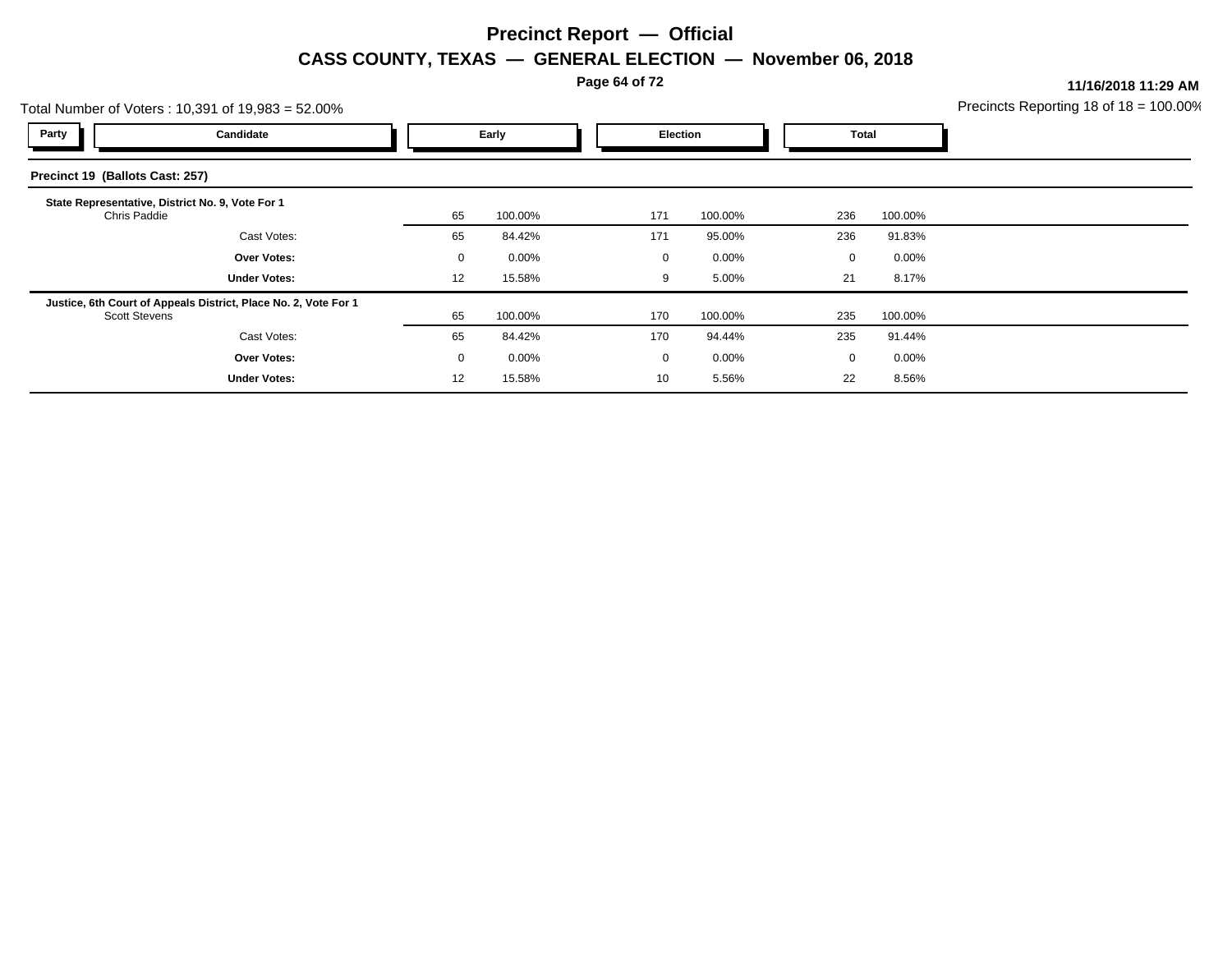**Page 65 of 72**

**11/16/2018 11:29 AM**

| Total Number of Voters: 10,391 of 19,983 = 52.00%    |                     |                  |                |    |                               |                 |                    |                 | Precincts Reporting 18 of 18 = 100.00 |
|------------------------------------------------------|---------------------|------------------|----------------|----|-------------------------------|-----------------|--------------------|-----------------|---------------------------------------|
| Party                                                | Candidate           |                  | Early          |    | Election                      |                 | <b>Total</b>       |                 |                                       |
| Precinct 20E (Ballots Cast: 136)                     |                     |                  |                |    |                               |                 |                    |                 |                                       |
| Straight Party, Vote For 1                           |                     |                  |                |    |                               |                 |                    |                 |                                       |
| Republican Party                                     |                     | 39               | 90.70%         | 43 |                               | 86.00%          | 82                 | 88.17%          |                                       |
| <b>Democratic Party</b><br><b>Libertarian Party</b>  |                     | 4<br>$\mathbf 0$ | 9.30%<br>0.00% |    | $\overline{7}$<br>$\mathbf 0$ | 14.00%<br>0.00% | 11<br>$\mathbf 0$  | 11.83%<br>0.00% |                                       |
|                                                      | Cast Votes:         | 43               | 70.49%         | 50 |                               | 66.67%          | 93                 | 68.38%          |                                       |
|                                                      | <b>Over Votes:</b>  | $\mathbf 0$      | 0.00%          |    | $\mathbf 0$                   | 0.00%           | $\mathbf 0$        | 0.00%           |                                       |
|                                                      | <b>Under Votes:</b> | 18               | 29.51%         | 25 |                               | 33.33%          | 43                 | 31.62%          |                                       |
| United States Senator, Vote For 1                    |                     |                  |                |    |                               |                 |                    |                 |                                       |
| <b>Ted Cruz</b>                                      |                     | 55               | 90.16%         | 60 |                               | 81.08%          | 115                | 85.19%          |                                       |
| Beto O'Rourke                                        |                     | 6                | 9.84%          | 14 |                               | 18.92%          | 20                 | 14.81%          |                                       |
| Neal M. Dikeman                                      |                     | $\mathbf 0$      | 0.00%          |    | $\mathbf 0$                   | 0.00%           | $\mathbf 0$        | 0.00%           |                                       |
|                                                      | Cast Votes:         | 61               | 100.00%        | 74 |                               | 98.67%          | 135                | 99.26%          |                                       |
|                                                      | <b>Over Votes:</b>  | $\mathbf 0$      | 0.00%          |    | $\mathbf 0$                   | 0.00%           | $\mathbf 0$        | 0.00%           |                                       |
|                                                      | <b>Under Votes:</b> | $\mathbf 0$      | 0.00%          |    | $\overline{1}$                | 1.33%           | $\mathbf{1}$       | 0.74%           |                                       |
| United States Representative, District 4, Vote For 1 |                     |                  |                |    |                               |                 |                    |                 |                                       |
| John Ratcliffe                                       |                     | 55               | 90.16%         | 64 |                               | 85.33%          | 119                | 87.50%          |                                       |
| <b>Catherine Krantz</b><br>Ken Ashby                 |                     | 6<br>$\mathbf 0$ | 9.84%<br>0.00% | 10 | $\overline{1}$                | 13.33%<br>1.33% | 16<br>$\mathbf{1}$ | 11.76%<br>0.74% |                                       |
|                                                      |                     |                  |                |    |                               |                 |                    |                 |                                       |
|                                                      | Cast Votes:         | 61               | 100.00%        | 75 | 100.00%                       |                 | 136                | 100.00%         |                                       |
|                                                      | <b>Over Votes:</b>  | $\mathbf 0$      | 0.00%          |    | $\mathbf 0$                   | 0.00%           | $\mathbf 0$        | 0.00%           |                                       |
|                                                      | <b>Under Votes:</b> | $\mathbf 0$      | 0.00%          |    | $\mathbf 0$                   | 0.00%           | $\mathbf 0$        | 0.00%           |                                       |
| Governor, Vote For 1                                 |                     | 55               | 90.16%         | 64 |                               | 85.33%          | 119                | 87.50%          |                                       |
| Greg Abbott<br>Lupe Valdez                           |                     | 6                | 9.84%          | 11 |                               | 14.67%          | 17                 | 12.50%          |                                       |
| Mark Jay Tippetts                                    |                     | 0                | 0.00%          |    | $\mathbf 0$                   | 0.00%           | $\mathbf 0$        | 0.00%           |                                       |
|                                                      | Cast Votes:         | 61               | 100.00%        | 75 | 100.00%                       |                 | 136                | 100.00%         |                                       |
|                                                      | <b>Over Votes:</b>  | 0                | 0.00%          |    | $\mathbf 0$                   | 0.00%           | $\mathbf 0$        | 0.00%           |                                       |
|                                                      | <b>Under Votes:</b> | $\mathbf 0$      | 0.00%          |    | $\mathbf 0$                   | $0.00\%$        | $\mathbf 0$        | 0.00%           |                                       |
| Lieutenant Governor, Vote For 1                      |                     |                  |                |    |                               |                 |                    |                 |                                       |
| Dan Patrick                                          |                     | 54               | 90.00%         | 59 |                               | 80.82%          | 113                | 84.96%          |                                       |
| <b>Mike Collier</b>                                  |                     | 6                | 10.00%         | 13 |                               | 17.81%          | 19                 | 14.29%          |                                       |
| Kerry Douglas McKennon                               |                     | 0                | 0.00%          |    | $\overline{1}$                | 1.37%           | $\mathbf{1}$       | 0.75%           |                                       |
|                                                      | Cast Votes:         | 60               | 98.36%         | 73 |                               | 97.33%          | 133                | 97.79%          |                                       |
|                                                      | Over Votes:         | 0                | 0.00%          |    | 0                             | 0.00%           | $\mathbf 0$        | 0.00%           |                                       |
|                                                      | <b>Under Votes:</b> | $\mathbf{1}$     | 1.64%          |    | 2                             | 2.67%           | 3                  | 2.21%           |                                       |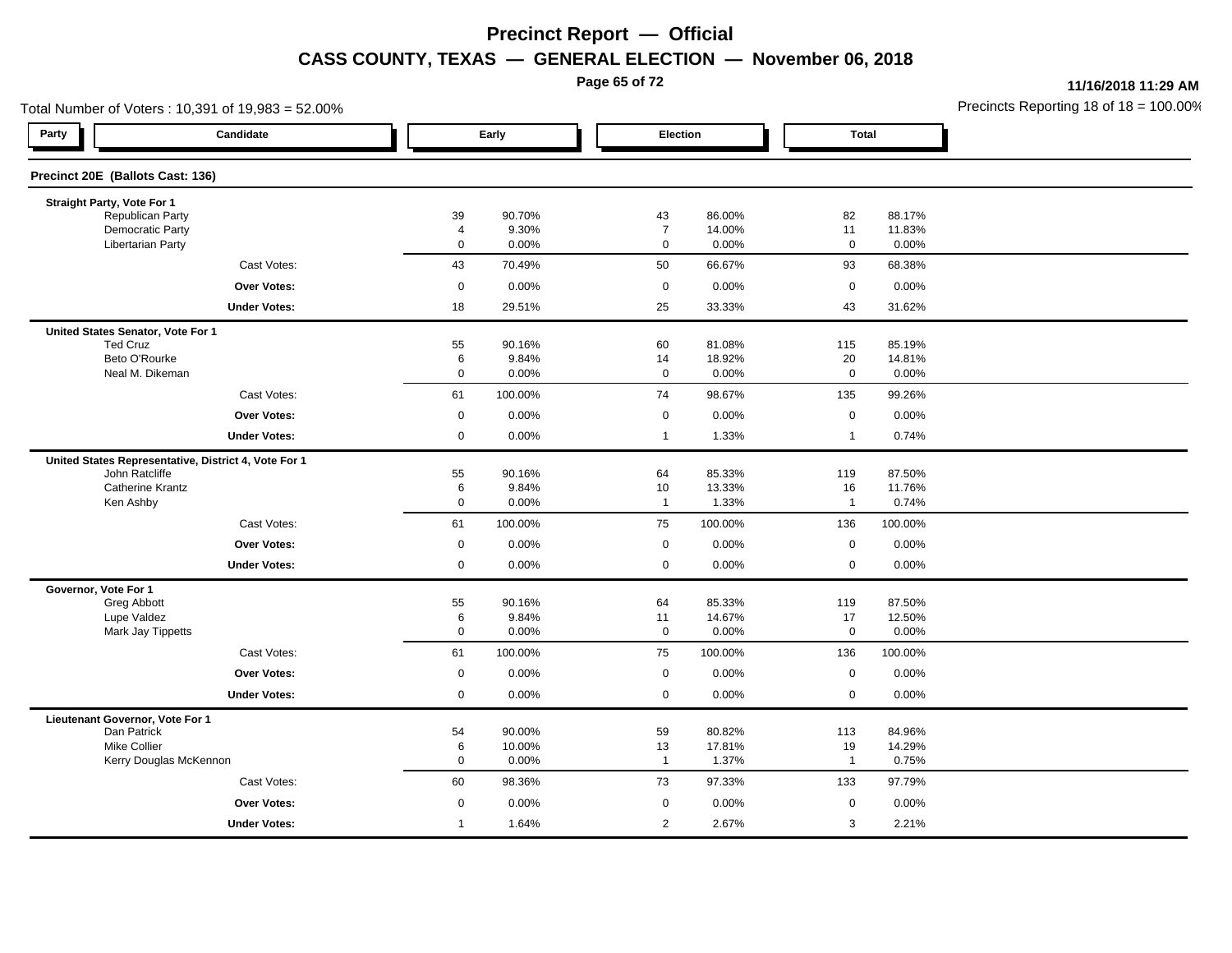**Page 66 of 72**

**11/16/2018 11:29 AM**

| Total Number of Voters: 10,391 of 19,983 = 52.00%   |                   |                 |                      |                  |                    |                  | Precincts Reporting 18 of $18 = 100.00$ |
|-----------------------------------------------------|-------------------|-----------------|----------------------|------------------|--------------------|------------------|-----------------------------------------|
| Party<br>Candidate                                  |                   | Early           | Election             |                  | <b>Total</b>       |                  |                                         |
| Precinct 20E (Ballots Cast: 136)                    |                   |                 |                      |                  |                    |                  |                                         |
| Attorney General, Vote For 1                        |                   |                 |                      |                  |                    |                  |                                         |
| Ken Paxton                                          | 55                | 90.16%          | 61                   | 82.43%           | 116                | 85.93%           |                                         |
| Justin Nelson<br>Michael Ray Harris                 | 6<br>$\mathsf{O}$ | 9.84%<br>0.00%  | 12<br>$\overline{1}$ | 16.22%<br>1.35%  | 18<br>$\mathbf{1}$ | 13.33%<br>0.74%  |                                         |
| Cast Votes:                                         | 61                | 100.00%         | 74                   | 98.67%           | 135                | 99.26%           |                                         |
| Over Votes:                                         | $\mathbf 0$       | 0.00%           | $\mathbf 0$          | 0.00%            | $\mathbf 0$        | 0.00%            |                                         |
| <b>Under Votes:</b>                                 | $\mathbf 0$       | 0.00%           | $\mathbf{1}$         | 1.33%            | $\mathbf{1}$       | 0.74%            |                                         |
| <b>Comptroller of Public Accounts, Vote For 1</b>   |                   |                 |                      |                  |                    |                  |                                         |
| Glenn Hegar                                         | 55                | 90.16%          | 60                   | 81.08%           | 115                | 85.19%           |                                         |
| Joi Chevalier                                       | 6                 | 9.84%           | 12                   | 16.22%           | 18                 | 13.33%           |                                         |
| <b>Ben Sanders</b>                                  | $\mathbf 0$       | 0.00%           | $\overline{2}$       | 2.70%            | $\overline{2}$     | 1.48%            |                                         |
| Cast Votes:                                         | 61                | 100.00%         | 74                   | 98.67%           | 135                | 99.26%           |                                         |
| <b>Over Votes:</b>                                  | $\mathbf 0$       | 0.00%           | $\mathbf 0$          | 0.00%            | $\mathsf 0$        | 0.00%            |                                         |
| <b>Under Votes:</b>                                 | $\mathbf 0$       | 0.00%           | $\overline{1}$       | 1.33%            | $\mathbf{1}$       | 0.74%            |                                         |
| Commissioner of the General Land Office, Vote For 1 |                   |                 |                      |                  |                    |                  |                                         |
| George P. Bush                                      | 52                | 89.66%          | 58                   | 77.33%           | 110                | 82.71%           |                                         |
| <b>Miguel Suazo</b><br>Matt Piña                    | 6<br>$\mathsf 0$  | 10.34%<br>0.00% | 11<br>6              | 14.67%<br>8.00%  | 17<br>6            | 12.78%<br>4.51%  |                                         |
| Cast Votes:                                         |                   |                 |                      |                  |                    |                  |                                         |
|                                                     | 58                | 95.08%          | 75                   | 100.00%          | 133                | 97.79%           |                                         |
| Over Votes:                                         | $\boldsymbol{0}$  | 0.00%           | $\mathbf 0$          | 0.00%            | $\mathbf 0$        | 0.00%            |                                         |
| <b>Under Votes:</b>                                 | 3                 | 4.92%           | $\mathbf{0}$         | 0.00%            | 3                  | 2.21%            |                                         |
| <b>Commissioner of Agriculture, Vote For 1</b>      |                   |                 |                      |                  |                    |                  |                                         |
| Sid Miller<br>Kim Olson                             | 56<br>5           | 91.80%<br>8.20% | 60<br>10             | 83.33%<br>13.89% | 116<br>15          | 87.22%<br>11.28% |                                         |
| <b>Richard Carpenter</b>                            | $\mathbf 0$       | 0.00%           | $\overline{2}$       | 2.78%            | $\overline{2}$     | 1.50%            |                                         |
| Cast Votes:                                         | 61                | 100.00%         | 72                   | 96.00%           | 133                | 97.79%           |                                         |
| <b>Over Votes:</b>                                  | $\mathbf 0$       | 0.00%           | $\mathbf 0$          | 0.00%            | $\mathsf 0$        | 0.00%            |                                         |
| <b>Under Votes:</b>                                 | $\mathbf 0$       | 0.00%           | 3                    | 4.00%            | 3                  | 2.21%            |                                         |
| Railroad Commissioner, Vote For 1                   |                   |                 |                      |                  |                    |                  |                                         |
| Christi Craddick                                    | 55                | 90.16%          | 61                   | 83.56%           | 116                | 86.57%           |                                         |
| Roman McAllen                                       | 6                 | 9.84%           | 10                   | 13.70%           | 16                 | 11.94%           |                                         |
| Mike Wright                                         | $\mathbf 0$       | 0.00%           | 2                    | 2.74%            | $\overline{2}$     | 1.49%            |                                         |
| Cast Votes:                                         | 61                | 100.00%         | 73                   | 97.33%           | 134                | 98.53%           |                                         |
| Over Votes:                                         | $\mathbf 0$       | 0.00%           | $\mathbf 0$          | 0.00%            | $\mathbf 0$        | 0.00%            |                                         |
| <b>Under Votes:</b>                                 | $\mathbf 0$       | 0.00%           | $\overline{2}$       | 2.67%            | 2                  | 1.47%            |                                         |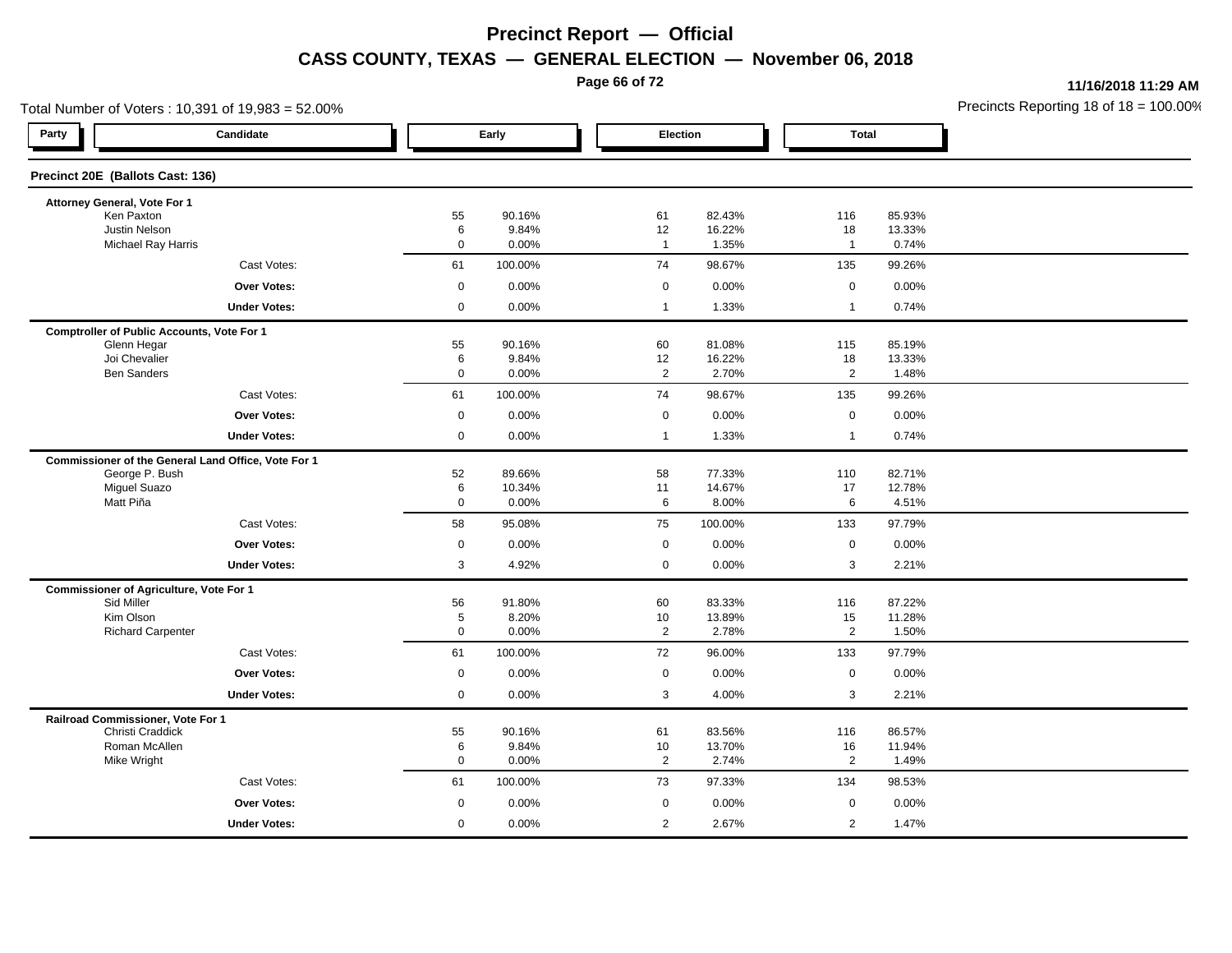**Page 67 of 72**

**11/16/2018 11:29 AM**

|                                    | Total Number of Voters: 10,391 of 19,983 = 52.00%                              |                |                 |                      |                  |                      |                  | Precincts Reporting 18 of 18 = 100.00 |
|------------------------------------|--------------------------------------------------------------------------------|----------------|-----------------|----------------------|------------------|----------------------|------------------|---------------------------------------|
| Party                              | Candidate                                                                      |                | Early           |                      | Election         | <b>Total</b>         |                  |                                       |
| Precinct 20E (Ballots Cast: 136)   |                                                                                |                |                 |                      |                  |                      |                  |                                       |
|                                    | Justice, Supreme Court, Place 2, Vote For 1                                    |                |                 |                      |                  |                      |                  |                                       |
| Jimmy Blacklock<br>Steven Kirkland |                                                                                | 55<br>6        | 90.16%<br>9.84% | 62<br>11             | 84.93%<br>15.07% | 117<br>17            | 87.31%<br>12.69% |                                       |
|                                    | Cast Votes:                                                                    | 61             | 100.00%         | 73                   | 97.33%           | 134                  | 98.53%           |                                       |
|                                    | Over Votes:                                                                    | $\mathbf 0$    | 0.00%           | 0                    | 0.00%            | $\mathbf 0$          | 0.00%            |                                       |
|                                    | <b>Under Votes:</b>                                                            | $\mathsf{O}$   | 0.00%           | $\overline{2}$       | 2.67%            | $\overline{2}$       | 1.47%            |                                       |
|                                    | Justice, Supreme Court, Place 4, Vote For 1                                    |                |                 |                      |                  |                      |                  |                                       |
| John Devine<br>R.K. Sandill        |                                                                                | 55<br>6        | 90.16%<br>9.84% | 62<br>11             | 84.93%<br>15.07% | 117<br>17            | 87.31%<br>12.69% |                                       |
|                                    | Cast Votes:                                                                    | 61             | 100.00%         | 73                   | 97.33%           | 134                  | 98.53%           |                                       |
|                                    | <b>Over Votes:</b>                                                             | $\mathbf 0$    | 0.00%           | $\mathbf 0$          | 0.00%            | $\mathbf 0$          | 0.00%            |                                       |
|                                    | <b>Under Votes:</b>                                                            | 0              | 0.00%           | 2                    | 2.67%            | $\overline{2}$       | 1.47%            |                                       |
|                                    |                                                                                |                |                 |                      |                  |                      |                  |                                       |
| Jeff Brown                         | Justice, Supreme Court, Place 6, Vote For 1                                    | 55             | 90.16%          | 61                   | 83.56%           | 116                  | 86.57%           |                                       |
| Kathy Cheng                        |                                                                                | 6              | 9.84%           | 12                   | 16.44%           | 18                   | 13.43%           |                                       |
|                                    | Cast Votes:                                                                    | 61             | 100.00%         | 73                   | 97.33%           | 134                  | 98.53%           |                                       |
|                                    | <b>Over Votes:</b>                                                             | 0              | 0.00%           | $\mathbf 0$          | 0.00%            | $\mathbf 0$          | 0.00%            |                                       |
|                                    | <b>Under Votes:</b>                                                            | $\mathbf 0$    | 0.00%           | 2                    | 2.67%            | $\overline{2}$       | 1.47%            |                                       |
|                                    | Presiding Judge, Court of Criminal Appeals, Vote For 1                         |                |                 |                      |                  |                      |                  |                                       |
| Sharon Keller                      |                                                                                | 55             | 90.16%          | 62                   | 83.78%           | 117                  | 86.67%           |                                       |
|                                    | Maria T. (Terri) Jackson<br>William Bryan Strange III                          | 6<br>0         | 9.84%<br>0.00%  | 10<br>$\overline{2}$ | 13.51%<br>2.70%  | 16<br>$\overline{2}$ | 11.85%<br>1.48%  |                                       |
|                                    | Cast Votes:                                                                    | 61             | 100.00%         | 74                   | 98.67%           | 135                  | 99.26%           |                                       |
|                                    | Over Votes:                                                                    | $\mathbf 0$    | 0.00%           | $\mathbf 0$          | 0.00%            | $\mathbf 0$          | 0.00%            |                                       |
|                                    | <b>Under Votes:</b>                                                            | $\mathsf{O}$   | 0.00%           | $\mathbf{1}$         | 1.33%            | $\overline{1}$       | 0.74%            |                                       |
|                                    |                                                                                |                |                 |                      |                  |                      |                  |                                       |
|                                    | Judge, Court of Criminal Appeals, Place 7, Vote For 1<br>Barbara Parker Hervey | 55             | 90.16%          | 62                   | 82.67%           | 117                  | 86.03%           |                                       |
| Ramona Franklin                    |                                                                                | 6              | 9.84%           | 13                   | 17.33%           | 19                   | 13.97%           |                                       |
|                                    | Cast Votes:                                                                    | 61             | 100.00%         | 75                   | 100.00%          | 136                  | 100.00%          |                                       |
|                                    | Over Votes:                                                                    | 0              | 0.00%           | $\mathbf 0$          | 0.00%            | $\mathbf 0$          | 0.00%            |                                       |
|                                    | <b>Under Votes:</b>                                                            | 0              | 0.00%           | $\mathbf 0$          | 0.00%            | $\mathbf 0$          | 0.00%            |                                       |
|                                    | Judge, Court of Criminal Appeals, Place 8, Vote For 1                          |                |                 |                      |                  |                      |                  |                                       |
| Michelle Slaughter                 |                                                                                | 58             | 96.67%          | 62                   | 89.86%           | 120                  | 93.02%           |                                       |
| Mark Ash                           |                                                                                | $\overline{2}$ | 3.33%           | $\overline{7}$       | 10.14%           | 9                    | 6.98%            |                                       |
|                                    | Cast Votes:                                                                    | 60             | 98.36%          | 69                   | 92.00%           | 129                  | 94.85%           |                                       |
|                                    | <b>Over Votes:</b>                                                             | 0              | 0.00%           | $\mathbf 0$          | 0.00%            | $\mathbf 0$          | 0.00%            |                                       |
|                                    | <b>Under Votes:</b>                                                            | $\mathbf{1}$   | 1.64%           | 6                    | 8.00%            | $\overline{7}$       | 5.15%            |                                       |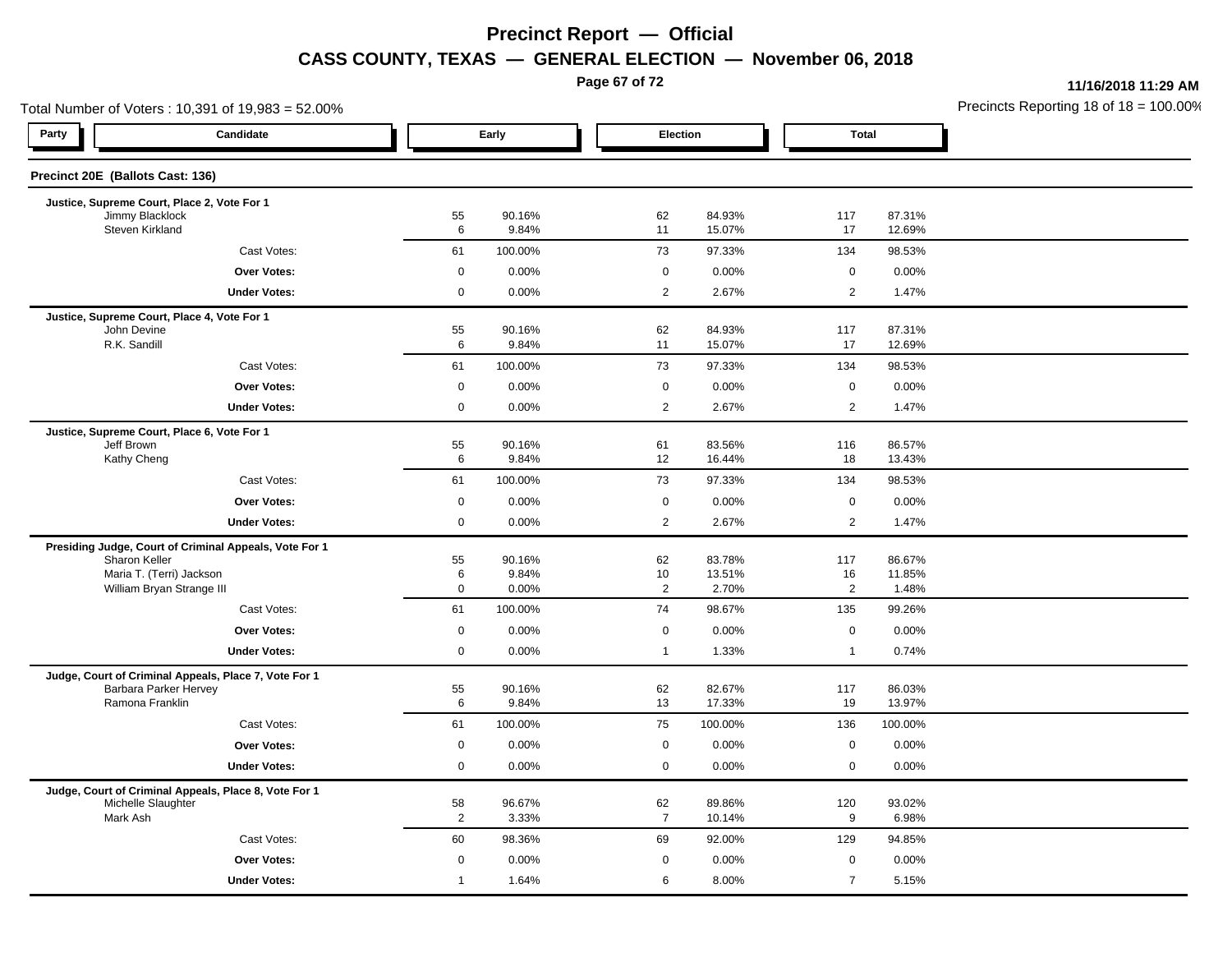**Page 68 of 72**

**11/16/2018 11:29 AM**

| Precincts Reporting 18 of $18 = 100.00\%$ |  |
|-------------------------------------------|--|
|                                           |  |

|                                  | Total Number of Voters: 10,391 of 19,983 = 52.00%               |       |          |             |          |             |          | Precincts Reporting 18 of $18 = 100.00$ |
|----------------------------------|-----------------------------------------------------------------|-------|----------|-------------|----------|-------------|----------|-----------------------------------------|
| Party                            | Candidate                                                       | Early |          | Election    |          |             | Total    |                                         |
| Precinct 20E (Ballots Cast: 136) |                                                                 |       |          |             |          |             |          |                                         |
| Chris Paddie                     | State Representative, District No. 9, Vote For 1                | 60    | 100.00%  | 64          | 100.00%  | 124         | 100.00%  |                                         |
|                                  | Cast Votes:                                                     | 60    | 98.36%   | 64          | 85.33%   | 124         | 91.18%   |                                         |
|                                  | <b>Over Votes:</b>                                              | 0     | $0.00\%$ | $\mathbf 0$ | $0.00\%$ | $\mathbf 0$ | $0.00\%$ |                                         |
|                                  | <b>Under Votes:</b>                                             |       | 1.64%    | 11          | 14.67%   | 12          | 8.82%    |                                         |
| <b>Scott Stevens</b>             | Justice, 6th Court of Appeals District, Place No. 2, Vote For 1 | 59    | 100.00%  | 64          | 100.00%  | 123         | 100.00%  |                                         |
|                                  | Cast Votes:                                                     | 59    | 96.72%   | 64          | 85.33%   | 123         | 90.44%   |                                         |
|                                  | <b>Over Votes:</b>                                              | 0     | $0.00\%$ | $\mathbf 0$ | $0.00\%$ | 0           | $0.00\%$ |                                         |
|                                  | <b>Under Votes:</b>                                             | 2     | 3.28%    | 11          | 14.67%   | 13          | 9.56%    |                                         |
|                                  |                                                                 |       |          |             |          |             |          |                                         |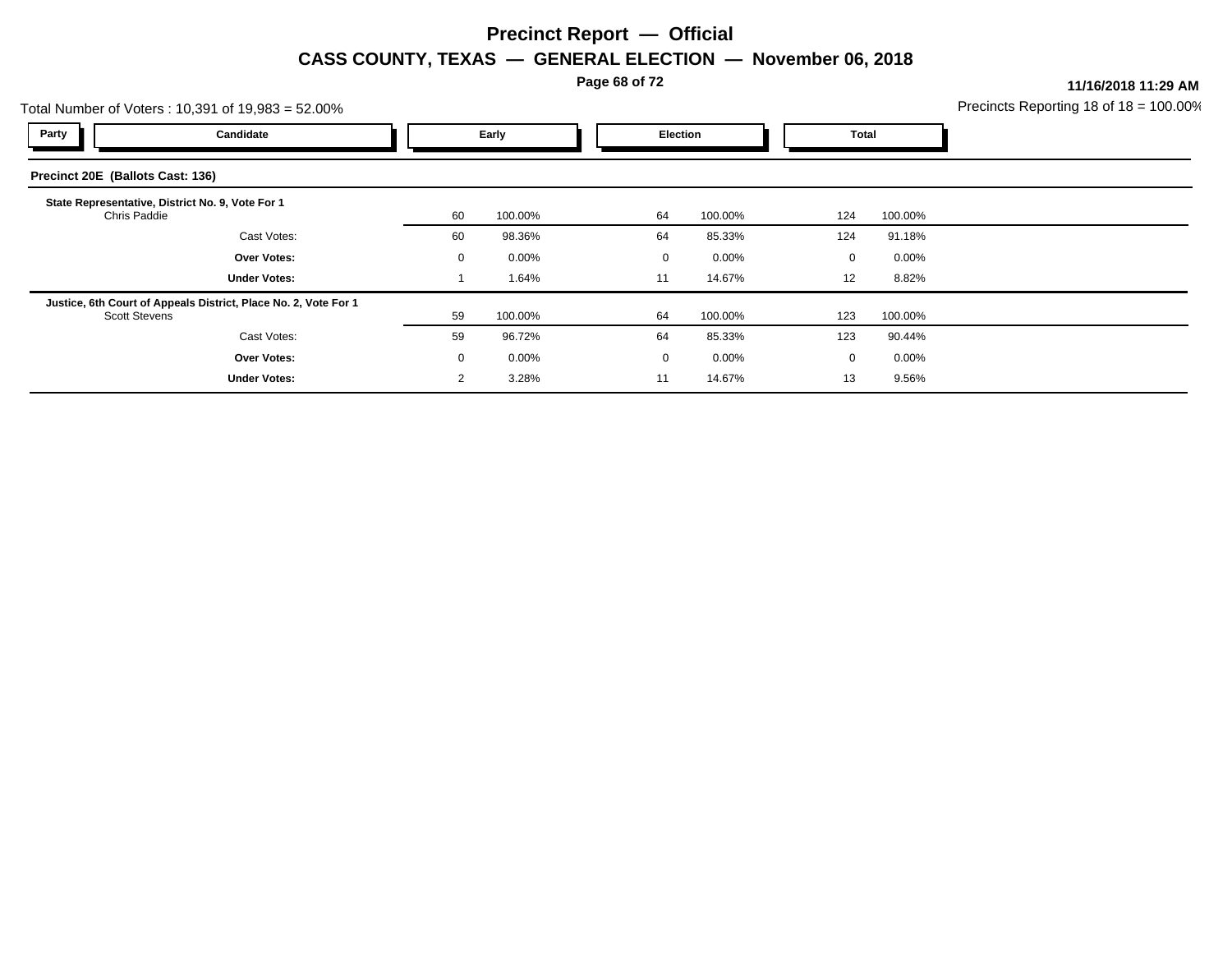**Page 69 of 72**

**11/16/2018 11:29 AM**

| Total Number of Voters: 10,391 of 19,983 = 52.00%    |                  |                  |                                  |                 |                      |                 | Precincts Reporting 18 of $18 = 100.00$ |
|------------------------------------------------------|------------------|------------------|----------------------------------|-----------------|----------------------|-----------------|-----------------------------------------|
| Party<br>Candidate                                   |                  | Early            | Election                         |                 | <b>Total</b>         |                 |                                         |
| Precinct 21 (Ballots Cast: 159)                      |                  |                  |                                  |                 |                      |                 |                                         |
| Straight Party, Vote For 1                           |                  |                  |                                  |                 |                      |                 |                                         |
| Republican Party<br><b>Democratic Party</b>          | 30               | 83.33%<br>16.67% | 69                               | 95.83%<br>2.78% | 99                   | 91.67%<br>7.41% |                                         |
| <b>Libertarian Party</b>                             | 6<br>$\mathbf 0$ | 0.00%            | $\overline{2}$<br>$\overline{1}$ | 1.39%           | 8<br>$\mathbf{1}$    | 0.93%           |                                         |
| Cast Votes:                                          | 36               | 78.26%           | 72                               | 63.72%          | 108                  | 67.92%          |                                         |
| <b>Over Votes:</b>                                   | $\mathbf 0$      | 0.00%            | $\mathbf 0$                      | 0.00%           | $\mathbf 0$          | 0.00%           |                                         |
| <b>Under Votes:</b>                                  | 10               | 21.74%           | 41                               | 36.28%          | 51                   | 32.08%          |                                         |
| United States Senator, Vote For 1                    |                  |                  |                                  |                 |                      |                 |                                         |
| <b>Ted Cruz</b>                                      | 38               | 82.61%           | 103                              | 92.79%          | 141                  | 89.81%          |                                         |
| Beto O'Rourke<br>Neal M. Dikeman                     | 8                | 17.39%           | 6                                | 5.41%           | 14                   | 8.92%           |                                         |
|                                                      | $\mathsf 0$      | 0.00%            | $\overline{2}$                   | 1.80%           | $\overline{2}$       | 1.27%           |                                         |
| Cast Votes:                                          | 46               | 100.00%          | 111                              | 98.23%          | 157                  | 98.74%          |                                         |
| <b>Over Votes:</b>                                   | $\mathbf 0$      | 0.00%            | $\mathbf 0$                      | 0.00%           | $\mathbf 0$          | 0.00%           |                                         |
| <b>Under Votes:</b>                                  | $\mathbf 0$      | 0.00%            | $\overline{2}$                   | 1.77%           | $\overline{2}$       | 1.26%           |                                         |
| United States Representative, District 4, Vote For 1 |                  |                  |                                  |                 |                      |                 |                                         |
| John Ratcliffe                                       | 38               | 82.61%           | 106                              | 93.81%          | 144                  | 90.57%          |                                         |
| <b>Catherine Krantz</b><br>Ken Ashby                 | 8<br>$\mathsf 0$ | 17.39%<br>0.00%  | 5<br>$\overline{2}$              | 4.42%<br>1.77%  | 13<br>$\overline{2}$ | 8.18%<br>1.26%  |                                         |
| Cast Votes:                                          | 46               | 100.00%          | 113                              | 100.00%         | 159                  | 100.00%         |                                         |
| <b>Over Votes:</b>                                   | $\mathbf 0$      | 0.00%            | $\mathsf 0$                      | 0.00%           | $\mathsf 0$          | 0.00%           |                                         |
| <b>Under Votes:</b>                                  | $\mathbf 0$      | 0.00%            | $\mathbf 0$                      | 0.00%           | $\mathsf 0$          | 0.00%           |                                         |
| Governor, Vote For 1                                 |                  |                  |                                  |                 |                      |                 |                                         |
| Greg Abbott                                          | 37               | 80.43%           | 104                              | 92.04%          | 141                  | 88.68%          |                                         |
| Lupe Valdez                                          | 9                | 19.57%           | $\overline{7}$                   | 6.19%           | 16                   | 10.06%          |                                         |
| Mark Jay Tippetts                                    | $\mathbf 0$      | 0.00%            | $\overline{2}$                   | 1.77%           | 2                    | 1.26%           |                                         |
| Cast Votes:                                          | 46               | 100.00%          | 113                              | 100.00%         | 159                  | 100.00%         |                                         |
| <b>Over Votes:</b>                                   | $\mathbf 0$      | 0.00%            | $\mathbf 0$                      | 0.00%           | $\mathbf 0$          | 0.00%           |                                         |
| <b>Under Votes:</b>                                  | $\mathbf 0$      | 0.00%            | $\mathbf 0$                      | 0.00%           | $\mathbf 0$          | 0.00%           |                                         |
| Lieutenant Governor, Vote For 1                      |                  |                  |                                  |                 |                      |                 |                                         |
| Dan Patrick                                          | 37               | 80.43%           | 93                               | 83.04%          | 130                  | 82.28%          |                                         |
| <b>Mike Collier</b><br>Kerry Douglas McKennon        | 9<br>$\mathbf 0$ | 19.57%<br>0.00%  | 16<br>3                          | 14.29%<br>2.68% | 25<br>3              | 15.82%<br>1.90% |                                         |
| Cast Votes:                                          | 46               | 100.00%          | 112                              | 99.12%          | 158                  | 99.37%          |                                         |
| Over Votes:                                          | $\mathbf 0$      | 0.00%            | $\mathbf 0$                      | 0.00%           | $\mathbf 0$          | 0.00%           |                                         |
|                                                      | $\mathbf 0$      |                  | $\mathbf{1}$                     |                 |                      |                 |                                         |
| <b>Under Votes:</b>                                  |                  | 0.00%            |                                  | 0.88%           | $\mathbf{1}$         | 0.63%           |                                         |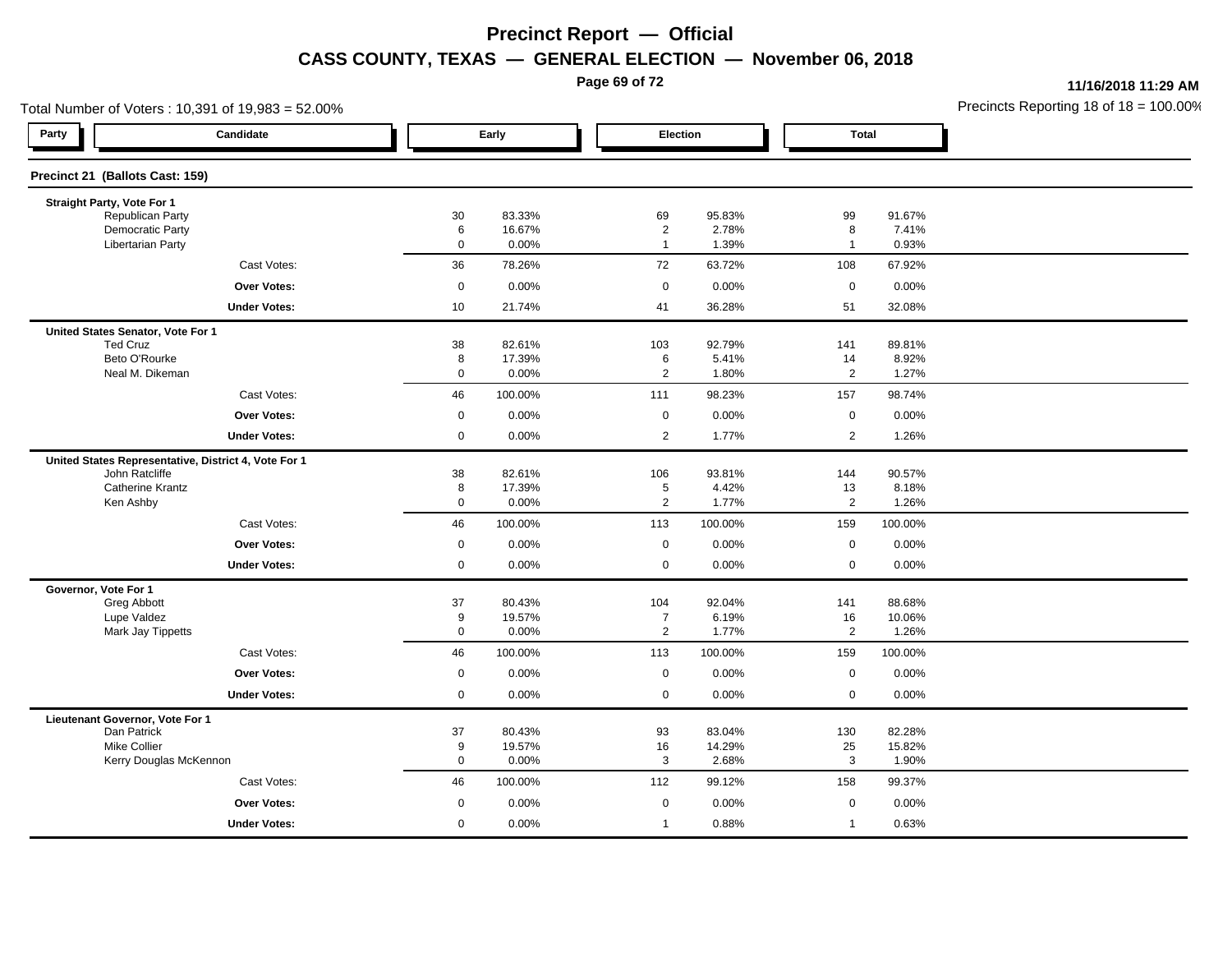**Page 70 of 72**

**11/16/2018 11:29 AM**

| Total Number of Voters: 10,391 of 19,983 = 52.00%     |                   |                  |                                  |                 |                      |                 | Precincts Reporting 18 of $18 = 100.00$ |
|-------------------------------------------------------|-------------------|------------------|----------------------------------|-----------------|----------------------|-----------------|-----------------------------------------|
| Party<br>Candidate                                    | Early             |                  | Election                         |                 | <b>Total</b>         |                 |                                         |
| Precinct 21 (Ballots Cast: 159)                       |                   |                  |                                  |                 |                      |                 |                                         |
| Attorney General, Vote For 1                          |                   |                  |                                  |                 |                      |                 |                                         |
| Ken Paxton<br>Justin Nelson                           | 35                | 77.78%<br>22.22% | 104                              | 92.04%<br>6.19% | 139                  | 87.97%          |                                         |
| <b>Michael Ray Harris</b>                             | 10<br>$\mathbf 0$ | 0.00%            | $\overline{7}$<br>$\mathbf{2}$   | 1.77%           | 17<br>$\overline{2}$ | 10.76%<br>1.27% |                                         |
| Cast Votes:                                           | 45                | 97.83%           | 113                              | 100.00%         | 158                  | 99.37%          |                                         |
| <b>Over Votes:</b>                                    | $\mathsf 0$       | 0.00%            | $\mathbf 0$                      | 0.00%           | $\mathsf 0$          | 0.00%           |                                         |
| <b>Under Votes:</b>                                   | $\mathbf{1}$      | 2.17%            | $\mathbf 0$                      | 0.00%           | $\mathbf{1}$         | 0.63%           |                                         |
| <b>Comptroller of Public Accounts, Vote For 1</b>     |                   |                  |                                  |                 |                      |                 |                                         |
| Glenn Hegar                                           | 37                | 82.22%           | 104                              | 92.04%          | 141                  | 89.24%          |                                         |
| Joi Chevalier<br><b>Ben Sanders</b>                   | 8<br>$\mathsf 0$  | 17.78%<br>0.00%  | $\overline{7}$<br>$\overline{2}$ | 6.19%<br>1.77%  | 15<br>$\overline{2}$ | 9.49%<br>1.27%  |                                         |
| Cast Votes:                                           | 45                | 97.83%           | 113                              | 100.00%         | 158                  | 99.37%          |                                         |
| <b>Over Votes:</b>                                    | $\mathsf 0$       | 0.00%            | $\mathbf 0$                      | 0.00%           | $\mathsf 0$          | 0.00%           |                                         |
| <b>Under Votes:</b>                                   | $\mathbf{1}$      | 2.17%            | $\mathbf 0$                      | 0.00%           | $\mathbf{1}$         | 0.63%           |                                         |
| Commissioner of the General Land Office, Vote For 1   |                   |                  |                                  |                 |                      |                 |                                         |
| George P. Bush                                        | 38                | 82.61%           | 100                              | 88.50%          | 138                  | 86.79%          |                                         |
| <b>Miguel Suazo</b><br>Matt Piña                      | 8<br>$\mathbf 0$  | 17.39%<br>0.00%  | 6<br>$\overline{7}$              | 5.31%<br>6.19%  | 14<br>$\overline{7}$ | 8.81%<br>4.40%  |                                         |
| Cast Votes:                                           | 46                | 100.00%          | 113                              | 100.00%         | 159                  | 100.00%         |                                         |
| Over Votes:                                           | $\mathbf 0$       | 0.00%            | $\mathsf 0$                      | 0.00%           | $\mathsf 0$          | 0.00%           |                                         |
| <b>Under Votes:</b>                                   | $\mathbf 0$       | 0.00%            | $\mathbf 0$                      | 0.00%           | $\mathbf 0$          | 0.00%           |                                         |
| <b>Commissioner of Agriculture, Vote For 1</b>        |                   |                  |                                  |                 |                      |                 |                                         |
| Sid Miller                                            | 38                | 82.61%           | 104                              | 92.04%          | 142                  | 89.31%          |                                         |
| Kim Olson                                             | 8                 | 17.39%           | $\overline{7}$                   | 6.19%           | 15                   | 9.43%           |                                         |
| <b>Richard Carpenter</b>                              | $\mathbf 0$       | 0.00%            | $\overline{2}$                   | 1.77%           | 2                    | 1.26%           |                                         |
| Cast Votes:                                           | 46                | 100.00%          | 113                              | 100.00%         | 159                  | 100.00%         |                                         |
| Over Votes:                                           | $\mathbf 0$       | 0.00%            | $\mathbf 0$                      | 0.00%           | $\mathbf 0$          | 0.00%           |                                         |
| <b>Under Votes:</b>                                   | $\mathsf 0$       | 0.00%            | $\mathbf 0$                      | 0.00%           | $\mathbf 0$          | 0.00%           |                                         |
| Railroad Commissioner, Vote For 1<br>Christi Craddick | 38                | 82.61%           | 104                              | 92.04%          | 142                  | 89.31%          |                                         |
| Roman McAllen                                         | 8                 | 17.39%           | $\overline{7}$                   | 6.19%           | 15                   | 9.43%           |                                         |
| Mike Wright                                           | $\mathbf 0$       | 0.00%            | $\overline{2}$                   | 1.77%           | $\overline{2}$       | 1.26%           |                                         |
| Cast Votes:                                           | 46                | 100.00%          | 113                              | 100.00%         | 159                  | 100.00%         |                                         |
| Over Votes:                                           | $\mathbf 0$       | 0.00%            | $\mathbf 0$                      | 0.00%           | $\mathbf 0$          | 0.00%           |                                         |
| <b>Under Votes:</b>                                   | $\mathbf 0$       | 0.00%            | $\mathbf 0$                      | 0.00%           | $\mathbf 0$          | 0.00%           |                                         |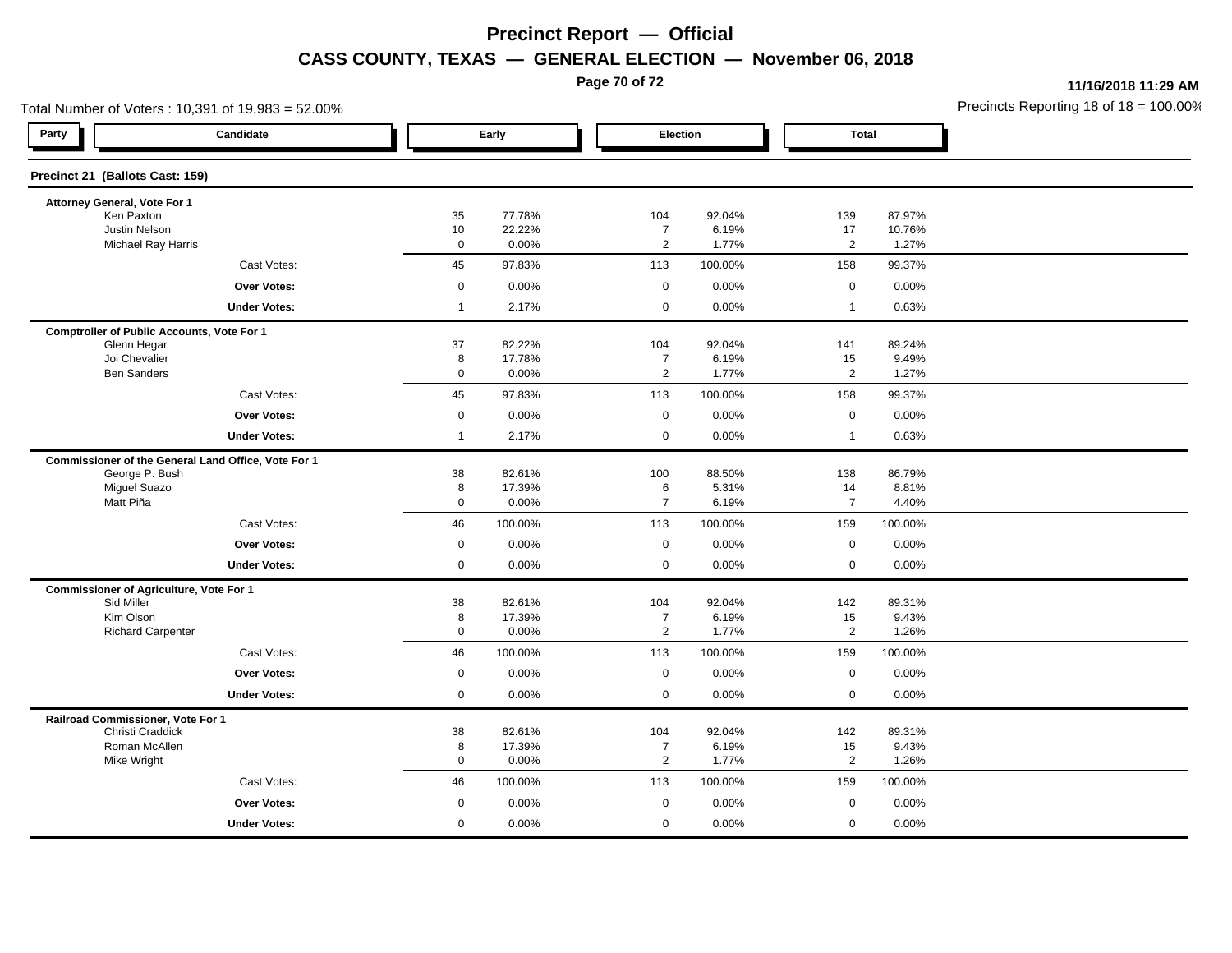**Page 71 of 72**

**11/16/2018 11:29 AM**

| Total Number of Voters: 10,391 of 19,983 = 52.00%         |                                                        |                |                  |                       |                 |                      |                  | Precincts Reporting 18 of 18 = 100.00 |
|-----------------------------------------------------------|--------------------------------------------------------|----------------|------------------|-----------------------|-----------------|----------------------|------------------|---------------------------------------|
| Party                                                     | Candidate                                              | Early          |                  |                       | Election        |                      | <b>Total</b>     |                                       |
| Precinct 21 (Ballots Cast: 159)                           |                                                        |                |                  |                       |                 |                      |                  |                                       |
| Justice, Supreme Court, Place 2, Vote For 1               |                                                        | 37             |                  |                       |                 |                      |                  |                                       |
|                                                           | Jimmy Blacklock<br>Steven Kirkland                     |                | 80.43%<br>19.57% | 103<br>$\overline{7}$ | 93.64%<br>6.36% | 140<br>16            | 89.74%<br>10.26% |                                       |
|                                                           | Cast Votes:                                            | 46             | 100.00%          | 110                   | 97.35%          | 156                  | 98.11%           |                                       |
|                                                           | Over Votes:                                            | $\mathbf 0$    | 0.00%            | 0                     | 0.00%           | $\mathbf 0$          | 0.00%            |                                       |
|                                                           | <b>Under Votes:</b>                                    | $\mathsf{O}$   | 0.00%            | 3                     | 2.65%           | $\mathbf{3}$         | 1.89%            |                                       |
| Justice, Supreme Court, Place 4, Vote For 1               |                                                        |                |                  |                       |                 |                      |                  |                                       |
| John Devine                                               |                                                        | 38             | 82.61%           | 104                   | 93.69%          | 142                  | 90.45%           |                                       |
| R.K. Sandill                                              |                                                        | 8              | 17.39%           | $\overline{7}$        | 6.31%           | 15                   | 9.55%            |                                       |
|                                                           | Cast Votes:                                            | 46             | 100.00%          | 111                   | 98.23%          | 157                  | 98.74%           |                                       |
|                                                           | <b>Over Votes:</b>                                     | $\mathbf 0$    | 0.00%            | $\mathbf 0$           | 0.00%           | $\mathbf 0$          | 0.00%            |                                       |
|                                                           | <b>Under Votes:</b>                                    | 0              | 0.00%            | 2                     | 1.77%           | $\overline{2}$       | 1.26%            |                                       |
| Justice, Supreme Court, Place 6, Vote For 1<br>Jeff Brown |                                                        | 38             | 82.61%           | 104                   | 93.69%          | 142                  | 90.45%           |                                       |
|                                                           | Kathy Cheng                                            |                | 17.39%           | $\overline{7}$        | 6.31%           | 15                   | 9.55%            |                                       |
|                                                           | Cast Votes:                                            | 46             | 100.00%          | 111                   | 98.23%          | 157                  | 98.74%           |                                       |
|                                                           | <b>Over Votes:</b>                                     | 0              | 0.00%            | $\mathbf 0$           | 0.00%           | $\mathbf 0$          | 0.00%            |                                       |
|                                                           | <b>Under Votes:</b>                                    | $\mathbf 0$    | 0.00%            | 2                     | 1.77%           | $\overline{2}$       | 1.26%            |                                       |
|                                                           | Presiding Judge, Court of Criminal Appeals, Vote For 1 |                |                  |                       |                 |                      |                  |                                       |
| Sharon Keller                                             |                                                        | 37             | 80.43%           | 104                   | 92.04%          | 141                  | 88.68%           |                                       |
| Maria T. (Terri) Jackson<br>William Bryan Strange III     |                                                        | 9<br>0         | 19.57%           | $\overline{7}$<br>2   | 6.19%           | 16<br>$\overline{2}$ | 10.06%           |                                       |
|                                                           |                                                        |                | 0.00%            |                       | 1.77%           |                      | 1.26%            |                                       |
|                                                           | Cast Votes:                                            | 46             | 100.00%          | 113                   | 100.00%         | 159                  | 100.00%          |                                       |
|                                                           | Over Votes:                                            | $\mathbf 0$    | 0.00%            | $\mathbf 0$           | 0.00%           | $\mathbf 0$          | 0.00%            |                                       |
|                                                           | <b>Under Votes:</b>                                    | $\mathsf{O}$   | 0.00%            | $\mathbf 0$           | 0.00%           | $\mathbf 0$          | 0.00%            |                                       |
|                                                           | Judge, Court of Criminal Appeals, Place 7, Vote For 1  |                |                  |                       |                 |                      |                  |                                       |
| Ramona Franklin                                           | Barbara Parker Hervey                                  | 37<br>8        | 82.22%<br>17.78% | 104<br>$\overline{7}$ | 93.69%<br>6.31% | 141<br>15            | 90.38%<br>9.62%  |                                       |
|                                                           | Cast Votes:                                            | 45             | 97.83%           | 111                   | 98.23%          | 156                  | 98.11%           |                                       |
|                                                           | Over Votes:                                            | 0              | 0.00%            | $\mathbf 0$           | 0.00%           | $\mathbf 0$          | 0.00%            |                                       |
|                                                           | <b>Under Votes:</b>                                    | $\overline{1}$ | 2.17%            | $\overline{2}$        | 1.77%           | 3                    | 1.89%            |                                       |
|                                                           | Judge, Court of Criminal Appeals, Place 8, Vote For 1  |                |                  |                       |                 |                      |                  |                                       |
| Michelle Slaughter                                        |                                                        | 39             | 100.00%          | 105                   | 94.59%          | 144                  | 96.00%           |                                       |
| Mark Ash                                                  |                                                        | $\mathbf 0$    | 0.00%            | 6                     | 5.41%           | 6                    | 4.00%            |                                       |
|                                                           | Cast Votes:                                            | 39             | 84.78%           | 111                   | 98.23%          | 150                  | 94.34%           |                                       |
|                                                           | <b>Over Votes:</b>                                     | 0              | 0.00%            | $\mathbf 0$           | 0.00%           | $\mathbf 0$          | 0.00%            |                                       |
|                                                           | <b>Under Votes:</b>                                    | $\overline{7}$ | 15.22%           | 2                     | 1.77%           | 9                    | 5.66%            |                                       |